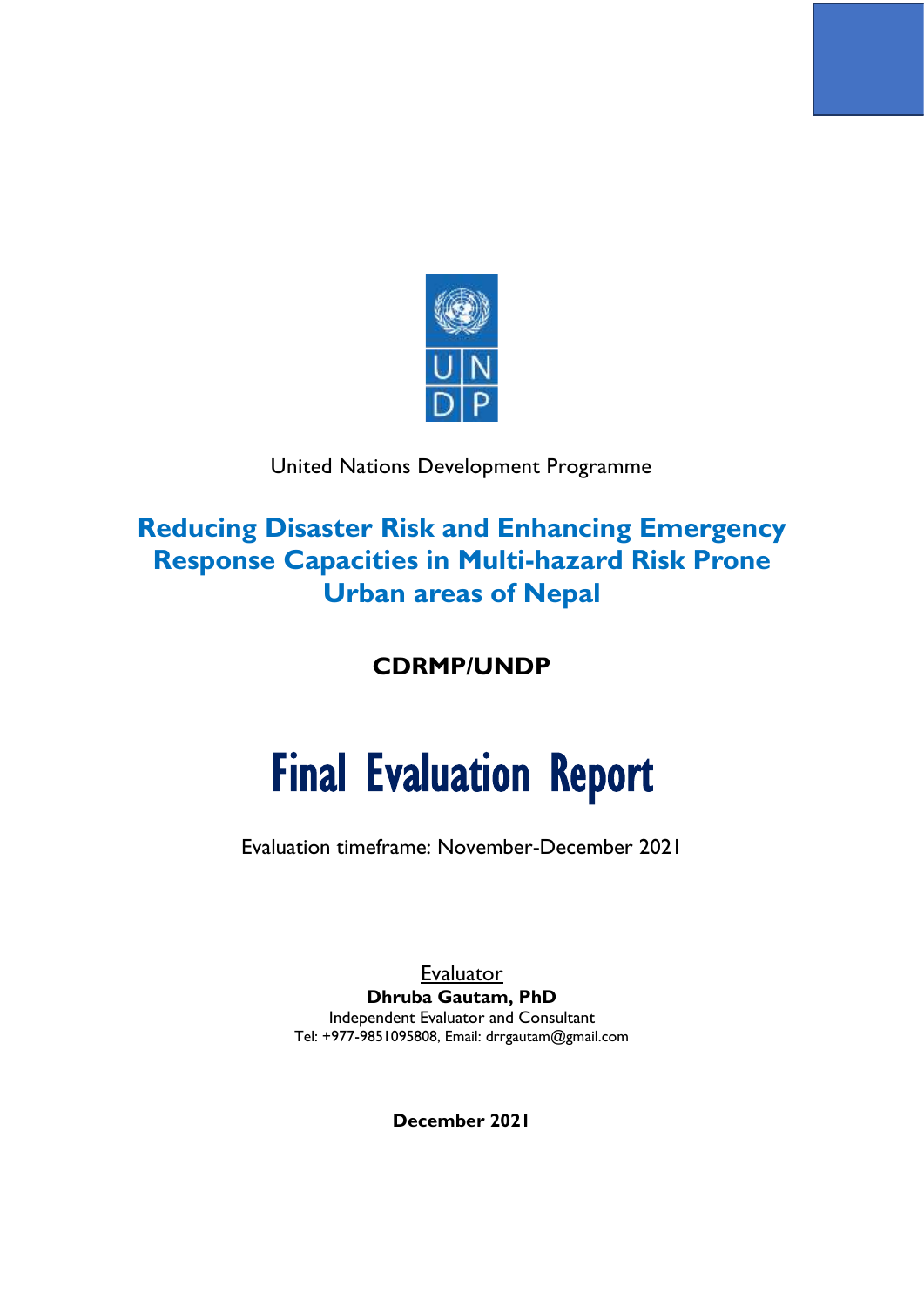## <span id="page-1-0"></span>Project information

| Project title                                       | Reducing Disaster Risk and Enhancing Emergency Response Capacities in Multi-<br>hazard Risk Prone Urban areas of Nepal                                                                                                      |  |                       |
|-----------------------------------------------------|-----------------------------------------------------------------------------------------------------------------------------------------------------------------------------------------------------------------------------|--|-----------------------|
| Atlas ID                                            | 00117172                                                                                                                                                                                                                    |  |                       |
| Corporate<br>outcome and<br>output                  | UNDAF/CPD Outcome 3: By 2022, environmental management, sustainable<br>recovery and reconstruction, and resilience to climate change and natural disaster<br>are strengthen at all levels.                                  |  |                       |
|                                                     | CPD Output 3.4: Capacities of sub-national governments and communities<br>strengthened for disaster preparedness and response, environmental management<br>and climate change adaptation/disaster risk reduction (CCA/DRR). |  |                       |
| Country                                             | Nepal                                                                                                                                                                                                                       |  |                       |
| Region                                              | Asia Pacific                                                                                                                                                                                                                |  |                       |
| Date<br>project<br>document signed                  | 26 June 2019                                                                                                                                                                                                                |  |                       |
| Project dates                                       | Start                                                                                                                                                                                                                       |  | Valid period          |
|                                                     | 01-06-2019                                                                                                                                                                                                                  |  | 30-10-2021            |
| Project budget                                      | USD 13,43,003.9 (USD<br>2,01,451.39<br>contributed from UNDP<br><b>USD</b><br>and<br>11,41,552.51 from ECHO)                                                                                                                |  |                       |
| Project<br>expenditure at the<br>time of evaluation | USD 13,43,003.9                                                                                                                                                                                                             |  |                       |
| Funding source                                      | European Commission Directorate-General for European Civil Protection and<br>Humanitarian Aid Operations (EU Humanitarian Aid)                                                                                              |  |                       |
| Implementing<br>party                               | FORWARD Nepal, HURADEC and FSCN                                                                                                                                                                                             |  |                       |
|                                                     | <b>Evaluation information</b>                                                                                                                                                                                               |  |                       |
| Evaluation type                                     | Project evaluation                                                                                                                                                                                                          |  |                       |
| Final/midterm<br>review/ other                      | Final                                                                                                                                                                                                                       |  |                       |
| Period under<br>evaluation                          | Start: 01-06-2019<br>End: 30-10-2021                                                                                                                                                                                        |  |                       |
| <b>Evaluators</b>                                   | Dr. Dhruba Gautam                                                                                                                                                                                                           |  |                       |
| Evaluator email<br>address                          | drrgautam@gmail.com<br>Independent Evaluator and Consultant                                                                                                                                                                 |  |                       |
| Evaluation dates                                    | <b>Start: 13-11-2021</b>                                                                                                                                                                                                    |  | End: $31 - 12 - 2021$ |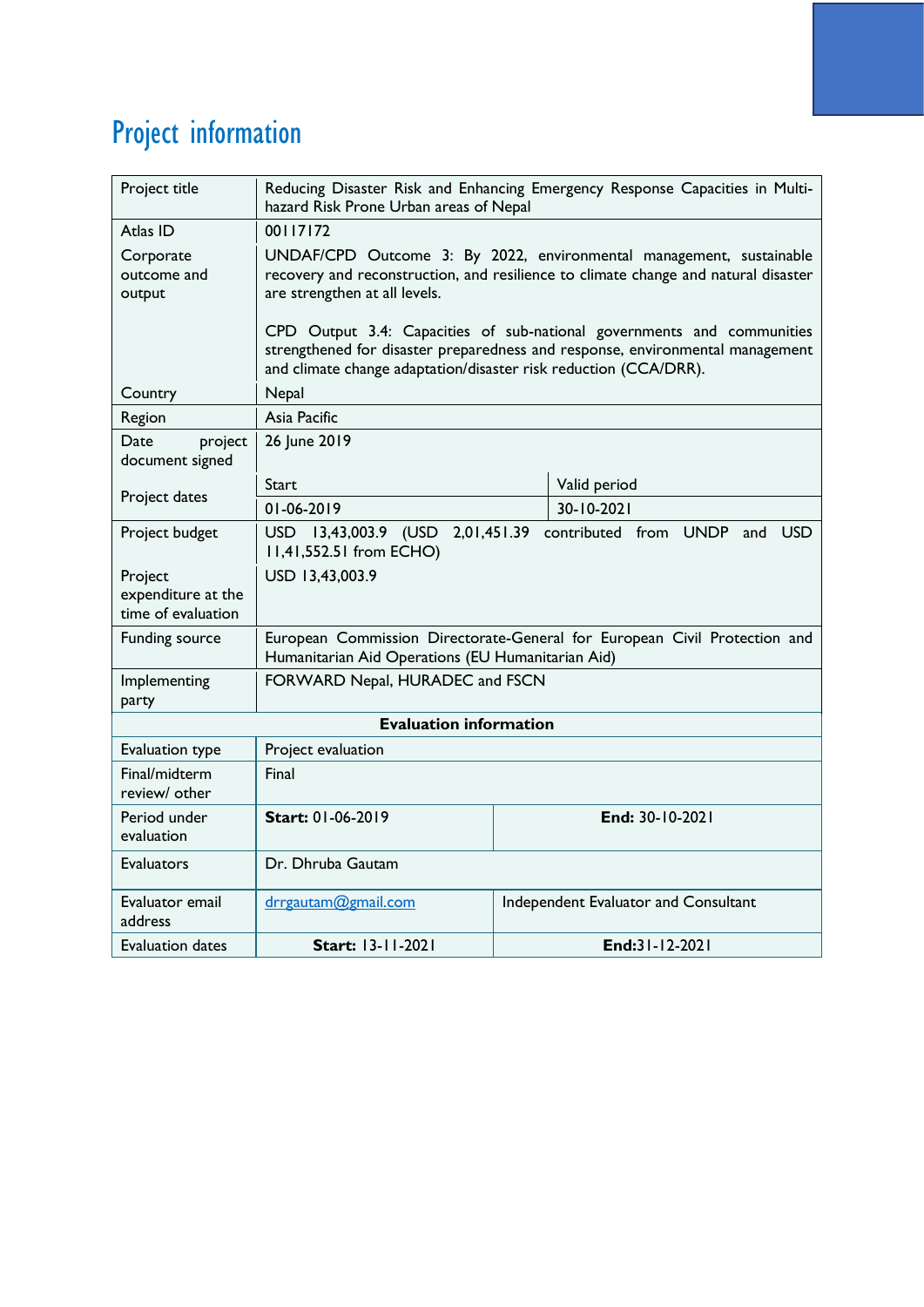## <span id="page-2-0"></span>Acknowledgment

I am grateful that UNDP senior management entrusted me to conduct this evaluation. The inputs of government officials, UNDP CO and UNDP's other project's officials and local government's officials were instrumental during the field consultations. I am also grateful to project team for their support in arranging meetings and field visits.

This evaluation report has been possible because of the support of so many people personally and professionally. We would like to extend our sincere gratitude to the people of 10 schemes of four districts who contributed to this evaluation in many different ways: by sharing their experience, thoughts and opinions. Their dedication, input and willingness to share about critical issues were extremely valuable.

As importantly, I am also grateful to officials at UNDP staff namely Kedar Babu Dhungana, Sushant Sharma, Bhesh Parajuli, Himal Ojha, and other officials for their insights and constructive feedback on draft evaluation report, and contribution in filling the data gaps. The professional inputs and guidence received from senior UNDP CO officials viz. Dinesh Bista, Pragyajan Yalamber Rai and Vijaya Singh helped to improve this evaluation report.

For any lapse or error in this evaluation report, the responsibility rests solely with me.

Thank you all.

Dhruba Gautam, PhD Independent Evaluator Tel: +977-9851095808 Email: drrgautam@gmail.com NEPAL

**Disclaimer** 

*The findings, interpretations, and conclusions expressed in this Evaluation Report are those of the evaluator, hence do not necessarily reflect the official views of ECHO and UNDP. For more information, please contact evaluator: Dhruba Gautam at [drrgautam@gmail.com.](mailto:drrgautam@gmail.com)*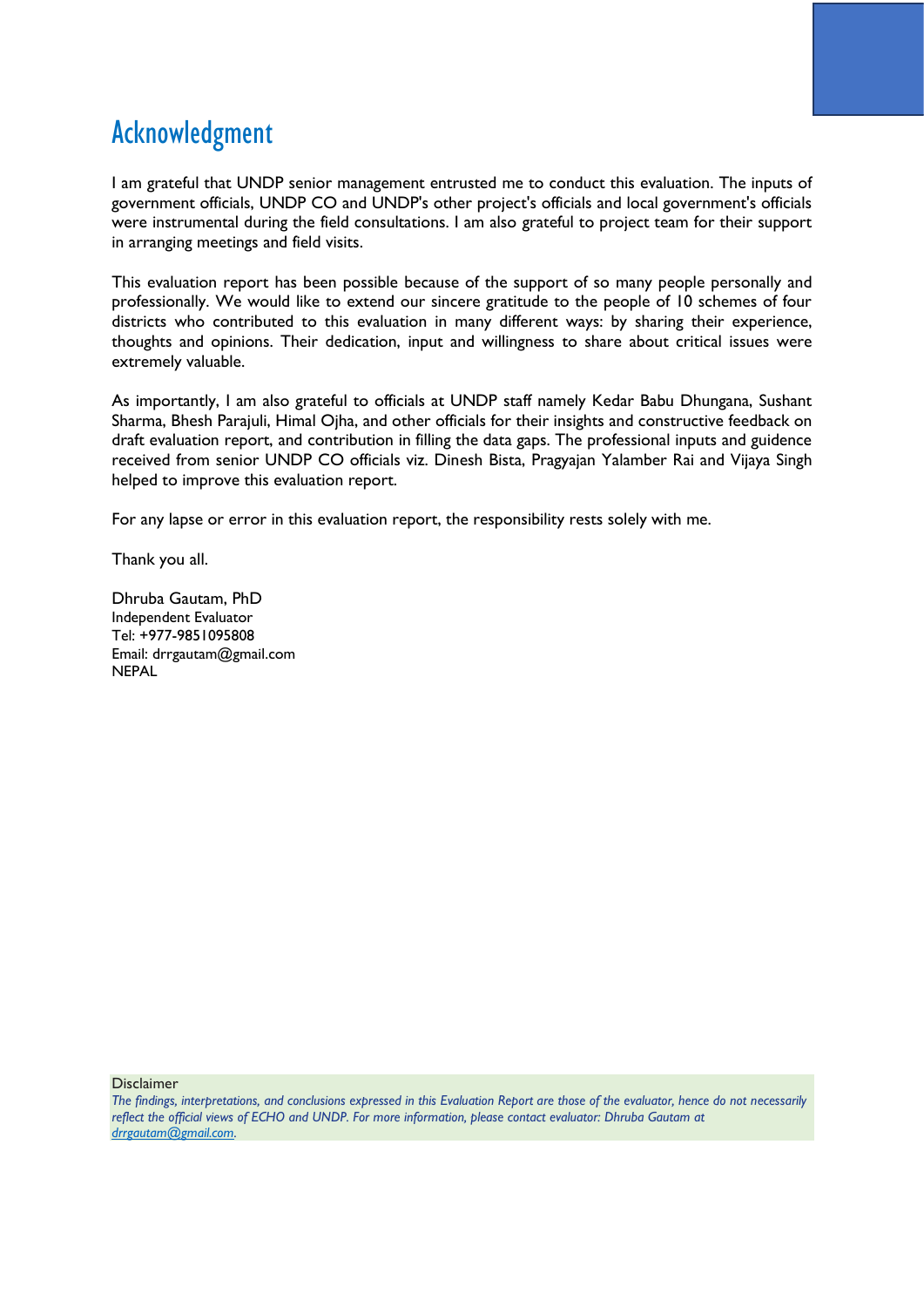## <span id="page-3-0"></span>List of acronyms

| <b>BIPAD</b>  | <b>Building Information Platform Against Disaster</b>     |
|---------------|-----------------------------------------------------------|
| <b>CADRE</b>  | Community actions for disaster response                   |
| <b>CCA</b>    | Climate change adaptation                                 |
| <b>CDRMP</b>  | Comprehensive Disaster Risk Management Programme          |
| <b>CDW</b>    | <b>Community Development Worker</b>                       |
| <b>CERT</b>   | Community emergency response teams                        |
| <b>DIA</b>    | Disaster impact assessment                                |
| <b>DIMS</b>   | Disaster information management system                    |
| <b>DM</b>     | Disaster management                                       |
| <b>DRR</b>    | Disaster risk reduction                                   |
| <b>DRRM</b>   | Disaster risk reduction and management                    |
| EIA           | Environmental impact assessment                           |
| <b>EPRP</b>   | Emergency preparedness and response plan                  |
| <b>EWS</b>    | Early warning system                                      |
| FA            | First aid                                                 |
| <b>FGD</b>    | Focused group discussion                                  |
| GoN           | Government of Nepal                                       |
| HI            | Humanity and Inclusion                                    |
| <b>HRBA</b>   | Human right based approach                                |
| IEE           | Initial environment examination                           |
| <b>IMO</b>    | Information Management Officer                            |
| <b>IRA</b>    | Initial Rapid Assessment                                  |
| <b>KAP</b>    | Knowledge attitude and practice                           |
| KII           | Key informant's interviews                                |
| <b>LDCRP</b>  | Local disaster and climate resilient plan                 |
| <b>LDMC</b>   | Local disaster management committee                       |
| <b>LEOC</b>   | Local emergency operation center                          |
| <b>MoFAGA</b> | Ministry of Federal Affairs and General Administration    |
| <b>MTO</b>    | Municipal Technical Officer                               |
| <b>NBC</b>    | <b>National Building Code</b>                             |
| <b>NDRRMA</b> | National Disaster Risk Reduction and Management Authority |
| <b>NRCS</b>   | <b>Nepal Red Cross Society</b>                            |
| <b>PEOC</b>   | Provincial EOC                                            |
| <b>PPE</b>    | Personal protective equipment                             |
| <b>PSA</b>    | Public service announcement                               |
| <b>PSO</b>    | <b>Project Support Officer</b>                            |
| <b>PTA</b>    | Parent teacher association                                |
| PwDs          | Persons with disabilities                                 |
| <b>RSLUP</b>  | Risk sensitive land use plan                              |
| <b>RVA</b>    | Rapid vulnerability assessment                            |
| <b>SAR</b>    | Search and rescue                                         |
| <b>SMC</b>    | School management committee                               |
| <b>SOP</b>    | Standard operating procedure                              |
| <b>SSA</b>    |                                                           |
| <b>TLO</b>    | Social security allowance                                 |
| <b>ToR</b>    | Tole land organization<br>Terms of reference              |
| UC            | User committee                                            |
|               |                                                           |
| <b>WDMC</b>   | Ward disaster management committee                        |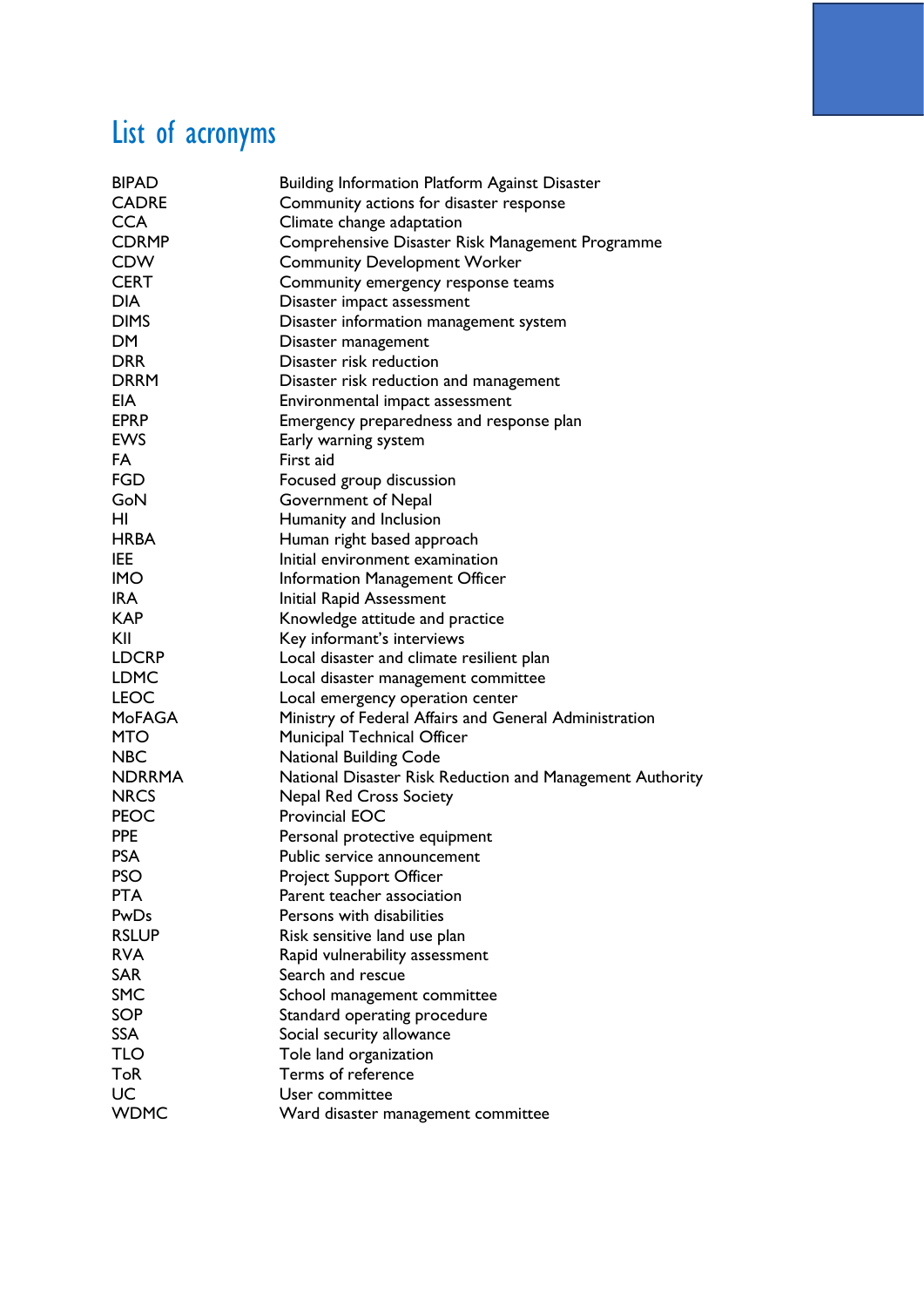## <span id="page-4-0"></span>Executive summary

1. Context: The principal objective of the project was to enhance urban resilience through strengthened emergency response capacity of the local authorities and communities to the future disaster risks, with institutionalization of risk informed, inclusive and participatory processes. The major interventions of the project include (i) awareness raising, (ii) capacity building and policy support, and (iii) small scale risk mitigation schemes. As the project comes to an end on 31 December 2021, UNDP has commissioned a final evaluation to identify and document achievements of project outputs, challenges, lessons learned and best practices. The key learning and results from this project will be used to design the similar projects in the future. The primary audience or users of the evaluation are UNDP, funding agencies, the relevant government agencies viz. Ministry of Home Affairs (MoHA), Ministry of Federal Affairs and General Administration (MoFAGA), humanitarian agencies, international NGOs and civil society organizations. This project, which ran for 31 months from June 2019 to December 2021 in two wards each of Bharatpur, Lalitpur and Bhimeshwor municipalities, created a good understanding of urban disaster risks and evolved mechanisms and measures that aided communities, municipal governments, and the private sector to address those risks and effectively respond to emergencies with a specific focus on vulnerable populations, as it aimed to do.

2. Evaluation methods: The evaluation used the mixed method of information analysis: both qualitative and quantitative data were used to analyze the findings and draw conclusions. Qualitative information was collected using participatory tools and techniques like focus group discussions (FGDs), key informant interviews (KIIs), most significant change, observation, case studies, and site visits. Secondary information related to project was collected using a 'desk review template' to identify relevant issues and initial findings before the field mission. The evaluator covered 23 schemes and collected data through 43 key informant interviews (out of which 24 were women) and 12 focused group discussions (namely member of TLOs and women groups; most at risk populations: men and women, Dalit, persons with disabilities and excluded groups such as LGBT, Muslim community, and people residing in urban slums). He used a results-based management approach and the "most significant change" method to identify the major impacts that the project had had on people's lives and overall wellbeing. Quantitative information was analyzed by developing and filling tables and verified with the support of project staff. Baseline and end-line data were also used to measure impact-level indicators. The evaluator used a five-point scale against the DAC evaluation criteria to assess performance.

#### 3. Evaluation findings

a. Relevance: The project was relevant in terms of its overall design and approaches. Responding to evaluation questions among 42 key informants, 37 (88%) respondents said that the project was highly relevant to the context. The risk of earthquake and fires in the three selected municipalities is many folds more than the risk of other hazards. Landslide and flood are the major hazards in Bhimeshwor and Bharatpur municipalities respectively. Selecting just two core urban wards within each of the three municipalities was also relevant given the limited tenure and resources available. The project's three key results are also relevant in the context of the federal and local governments as they reinforced each other. Despite the COVID-19 pandemic, the project was able to address the crucial needs and priorities of the target groups and communities. It adapted to suit the needs of the different target groups and to create an enabling environment for drawing up and carrying out inclusive preparedness policies and actions focused on the vulnerable. The project's decision to involve the Muslim and LGBT communities in Bharatpur, the Thami in Bhimeshwor and urban dwellers and squatters in Lalitpur and Bharatpur was highly relevant as they are the most at-risk communities. Project's approach of involving senior citizens, women, and PwDs through different project's activities was also relevant.

b. Coherence: The project's key interventions were suitable despite the new context introduced by the COVID-19 pandemic. It has re-allocated EURO 39,400 for pandemic- and monsoon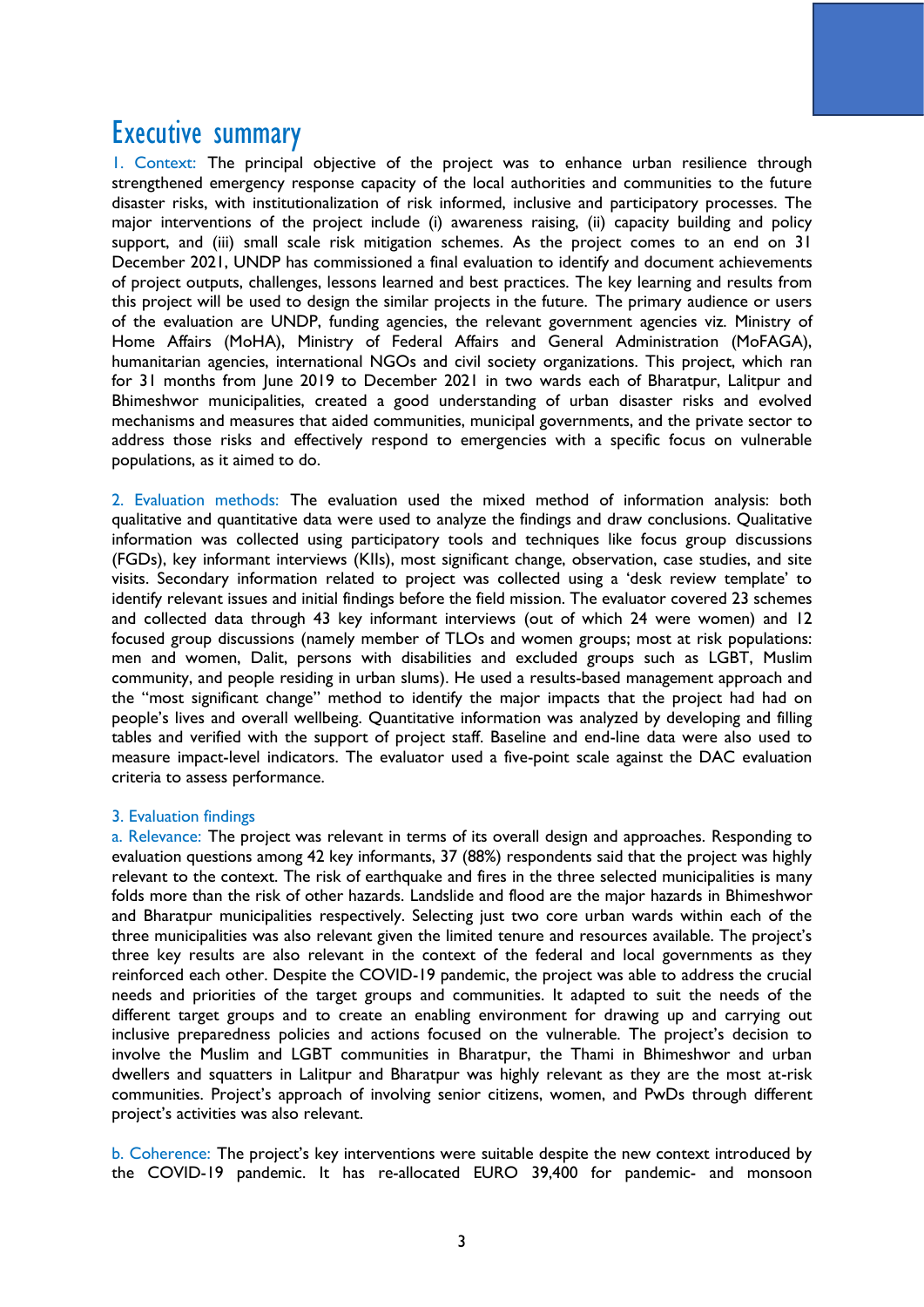preparedness-based activities without hampering the project's overall goal or purpose. The project dovetailed with national development priorities (national DRR policy and strategic action plan), third CPD outcomes and output 3.4. Its interventions were aligned with the priority areas of the three municipalities and created synergies and interlinkages with relevant stakeholders and other actors' interventions. The three partner NGOs were suitably selected as their long-term goals and strategies were congruent with the project's overall goals and strategies.

c. Efficiency: The project utilized its human, material and financial resources to achieve results in a timely fashion despite the impacts of the pandemic. Project's records revealed that around 20% of project activities were completed significantly before the planned date, almost 50% by the planned date and 30% activities during the seven months' extension period. Expenditure ranged between 97% to 100%. The project management structure was appropriate for and efficient in generating the anticipated results. Nearly 93% of informants said that activities were fully aligned with the expected results and 7% said partially aligned. Similarly, in terms of the efficiency of resource use, 88% rated this project as highly efficient and 12% said efficient. The project saved NPR 3.0 to 3.5million by using internal staff to carry out studies and produce guidelines and strategies. Community contributions ranged from 14% to 17%, and the project leveraged NPR 49,38,806 as co-funding from the government and private sectors while imparting training, organizing drills and carrying out mitigation work.

d. Effectiveness: Though the project faced several challenges, it was able to deliver the majority of its activities on time without compromising quality. Out of the total key respondents, 93% said that the project was highly effective whereas 7% opined that its activities are effective. Despite COVID-19, very few project activities were readjusted. It was possible as the project consulted project's stakeholders in small groups, adhered health protocols, and organized majority of the meetings in online mode. The project reached 61547 beneficiaries (2756 were women). 543 of the total beneficiaries were single women, 301 were PwDs and 160 were members of the LGBTQ+ community. The project also included other minorities like 178 Muslim households in Bharatpur and 34 Thami households in Bhimeshwor. The project's fund-flow mechanism contributed to the effectiveness of the project. Small scale risk mitigation activities helped to reduce the disaster risk. It was estimated that the project reached 48,500 households (75% of the total population) through flipcharts, posters, and maps and by mobilizing more than 60 volunteers to conduct door-to-door campaigns to impart information on urban DRR preparedness and emergency response. The project's M&E approach and mechanisms were instrumental in its achieving good results. For instance, indicator tracking sheets were used to track activities and an online database system was developed to track the number of beneficiaries without duplication. Monitoring visits from ECHO and UNDP helped the project to understand the progress it had made in achieving urban preparedness and response and to craft a plan to reduce the gaps and lapses.

e. Sustainability: Sustainability was ensured by using thorough capacity-building measures to equip institutions with the skills and knowledge. they need to continue to carry out risk reduction initiatives. Of the total key informants interviewed during this evaluation process, 69% said that project's constructed structures will be fully maintained and 71% expressed that project's outcomes will be sustained even after the project's end. Sustainability was further assured as (i) policy instruments are being executed, (ii) knowledge products are in place for policy advocacy, trainings, drills, simulation, tabletop exercises, and pre- and post-simulation exercises, (iii) local emergency operation centers (LEOCs) are being institutionalized and (iv) locally based partner NGOs can leverage resources from local governments. Trainings to TLOs and women groups on fire preparedness, SAR and first aid are now started to roll out at the community level. LEOC's are operated very smoothly. All municipalities have developed plans for or approaches to continuing the project's good practices with their own budgets. Project interventions are reflected in DM plan with budget from municipalities. The project effectively facilitated municipalities and wards in replicating its initiatives. As a result, the project's good practices are being replicated in new areas without project resources (please refer section 5.4, box-1 for examples).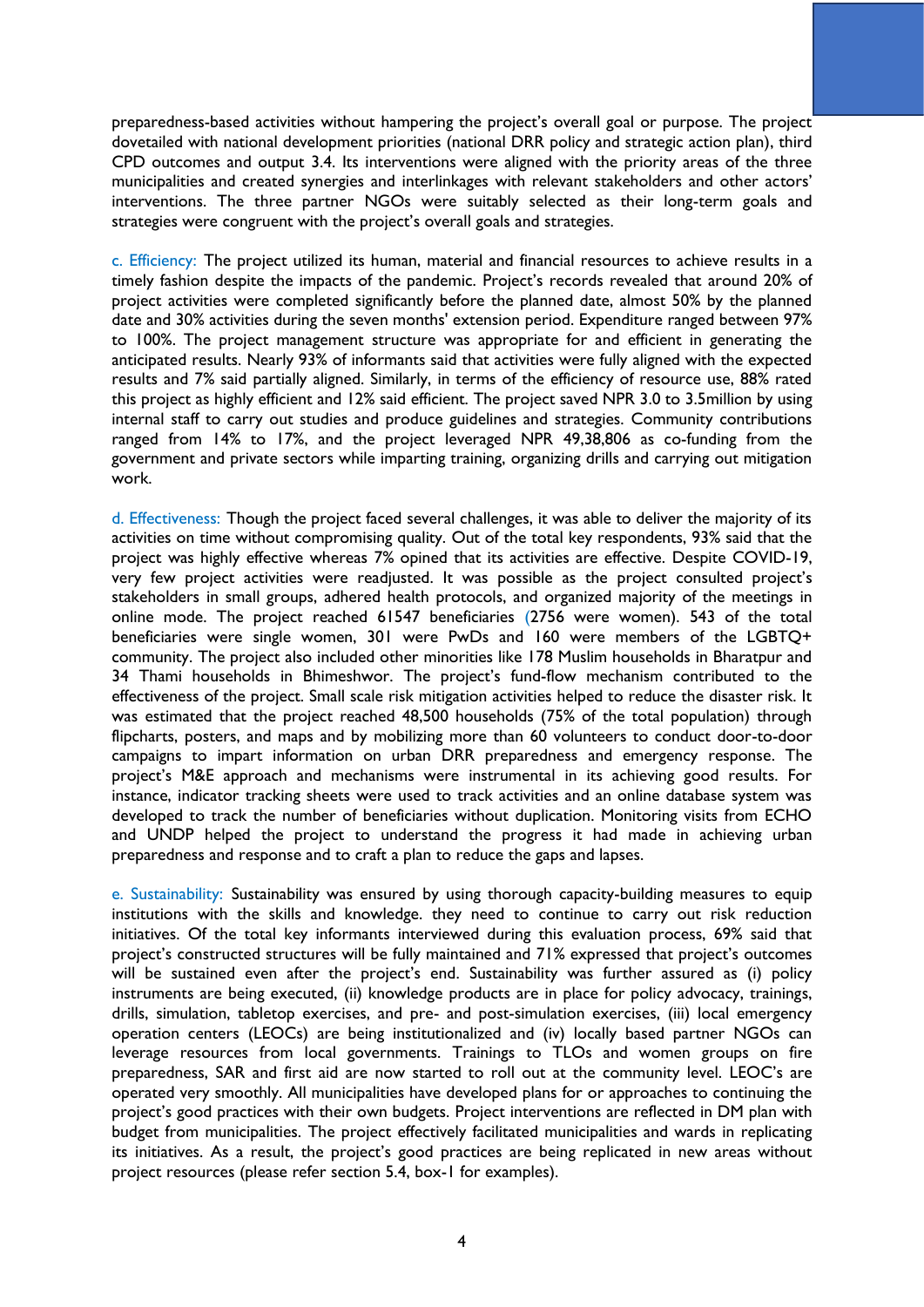f. Impacts: Disaster Risk Reduction and Management (DRRM)-related policies helped to reduce the amount of *beruju* (unauthorized expenses) municipalities spent. By helping municipalities prepare and cope with shocks and stresses, the project helped to reduce future risks. It also generated shortterm employment (NPR 27,49,750) for more than 95% poor and marginalized families who had lost jobs due to the pandemic earn a livelihood and meet multiple needs. Synergy for and ownership of risk reduction activities increased. The project contributed to reducing urban disaster risks and preparing for emergency response through non-structural and structural components which improved the culture and feeling of safety. Urban DRRM-related issues are now being covered in local and national media; indeed, there were more than 1.2 million views in multiple platforms. Trained women successfully demonstrated the project's lifesaving initiatives by responding to fires. The project's series of capacity-building measures was successful in changing the mindsets and acts of stakeholders. 'Last mile' communication with vulnerable families, populations and communities helped the project to identify and mitigate their risks using a participatory approach. DRRM was mainstreamed in sectoral plans and programs.

Despite these positive developments, there were some missed opportunities. More could have been done in terms of earthquake preparedness through policy advocacy and capacity-building. More collaboration could have been done with federal-level stakeholders, including government officials, to build synergy. Though the project was successful in leveraging government budget, it was not able to access much funding from the private sector and its interventions with District Disaster Management Committees and other district stakeholders were very limited. The engagement of the private sector could have been increased by involving them in fire and earthquake preparedness and response, and if the project had been able to reform and strengthen the LEOCs in Bharatpur and Bhimeshwor at the outset of its work, they could have generated additional results. Building Information Platform Against Disaster (BIPAD) data could have been better systematized if an DRR focal person and the city police had been mobilized at the outset and then operationalized as per the standard operating procedures (SOPs).

The project performance was scored/assessed by using 'a five-point scale' against the DAC evaluation criteria. The overall performance of the programme rated 'highly satisfactory'. A summary of findings from the evaluation of each criterion is presented below.

| <b>Evaluation</b><br>criteria | <b>Score</b>   | <b>Description of performance</b>                                                                                                                                                                                                                                                                                                            |
|-------------------------------|----------------|----------------------------------------------------------------------------------------------------------------------------------------------------------------------------------------------------------------------------------------------------------------------------------------------------------------------------------------------|
| Relevance                     |                | The project's is highly relevant to the overall design and approaches. It addressed the needs and<br>priorities of the target groups and communities and contributed to the preparedness efforts of<br>NDRRMA and MoFAGA.                                                                                                                    |
| Coherence                     |                | Very strong coherence as interventions suited the (i) changed context of the COVID-19 pandemic,<br>and (ii) government policies, and exhibited internal coherence with their synergies and interlinkages<br>as well as external coherence with other actor's interventions.                                                                  |
| <b>Effectiveness</b>          |                | The delivery of projects' activities was good in terms of quality, quantity and timing. Its monitoring<br>and review arrangements was effective and it incorporated lessons and feedback in the project's<br>design and implementation.                                                                                                      |
| Efficiency                    |                | The project is highly efficient in terms project's achievement of its results on time, appropriate<br>project management structure for generating results. It is cost effective and allocation of resources<br>are appropriate to achieve outcomes and outputs.                                                                              |
| Impact                        |                | DRRM is mainstreamed in sectoral plans and program. It generated short-term employment for the<br>poor and marginalized, helped to saving lives and properties as well as improved the culture of<br>safety and the feeling of being safe.                                                                                                   |
| Sustainability                | $\overline{2}$ | The project is sustainable as it has plans or approaches already mainstreamed in local government's<br>plans and approach and some project's initiatives are already replicated at the local level. Despite<br>strong local ownership, operation and management systems need additional time to mature, largely<br>impacted by the COVID-19. |
| Overall                       |                | Highly satisfactorily                                                                                                                                                                                                                                                                                                                        |

#### 4. Recommendations

a) Design at least a one-month "preparatory phase" to share project details among the stakeholders and beneficiaries, orientation on contributions required and formation of sustainability and exit plans, sharing standard criteria for selecting small scale risk mitigation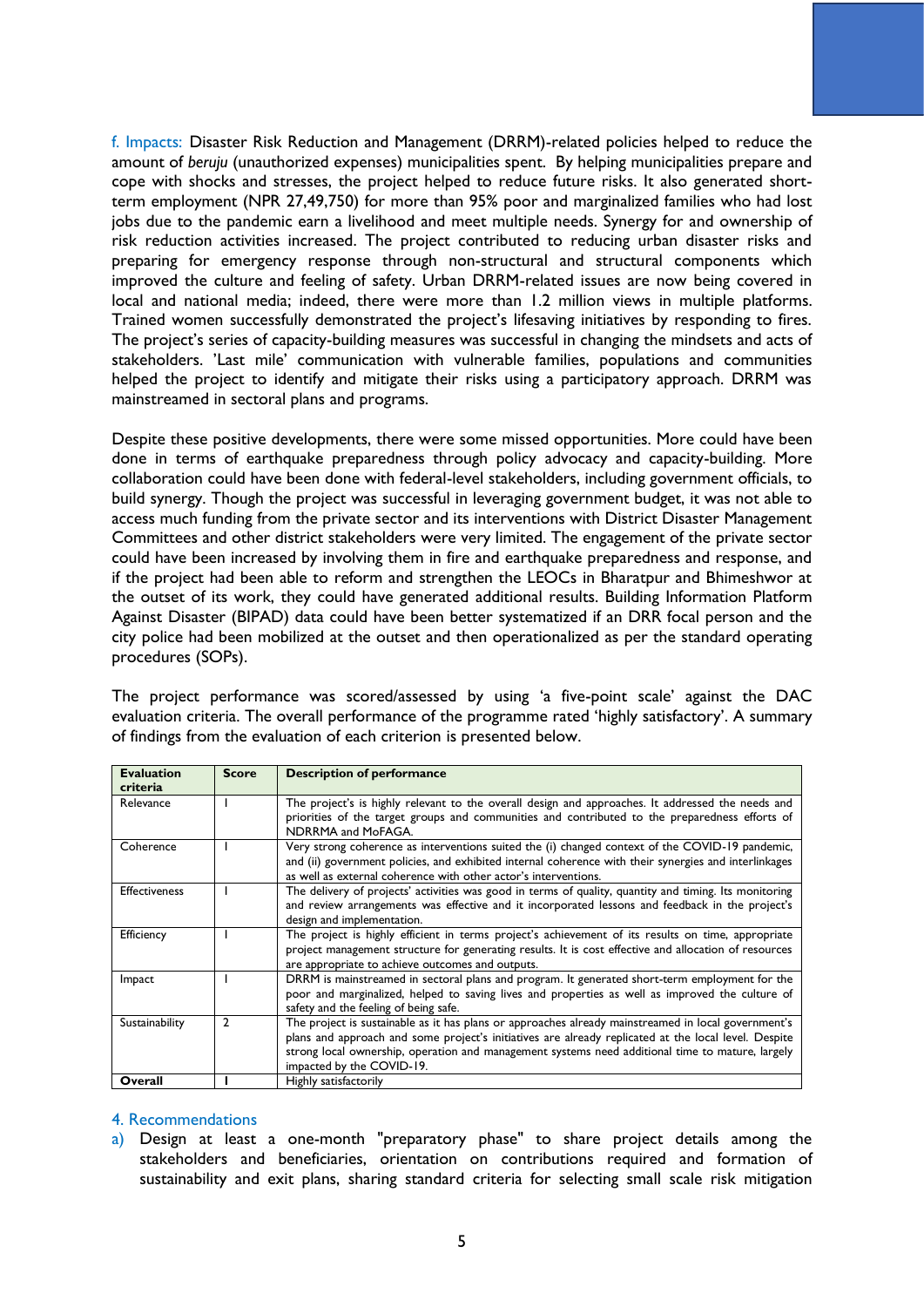schemes, forming or reforming and then registering committees, and imparting major trainings as part of sensitization.

- b) Carry out as intensive work on earthquakes as was done for fires to eliminate the misconception that implementing National Building Code (NBC) is very expensive. Organize periodic mass education campaigns on safe building construction for house owners. Educate people about and enforce the provisions of fire building codes and a minimum level of mandatory safety measures to be put in place in all buildings based on their type and capacity. Advocate for the mainstreaming of fire code-related provisions in building bylaws and the DRRM-related policy landscape of the national, provincial and local governments. In addition, sensitize community and municipal authorities and train technical persons, contractors, designers, engineers, and masons in earthquake-resilient technologies.
- c) Start policy support from the outset of a project, working in collaboration with senior municipal authorities and technicians using tools such as 'vulnerability and capacity assessment', 'rapid vulnerability assessment', risk sensitization and lobbying. Establish linkages with other municipal departments to roll out and enforce policy provisions.
- d) Establish and use resilience funds to leverage resources for preparedness actions, particularly small-scale risk mitigation works. Establish and strengthen O&M fund mechanisms by provisioning at least 1% of the total budget of each scheme to this end. Engage in a few strategic activities such as (i) support policy initiatives from the beginning, (ii) craft standard training curricula and impart ToTs, (iii) design few but model small scale risk mitigation activities and (iv) document learning and disseminate among the relevant stakeholders well rather than in many activities superficially.
- e) Support the consolidate of risk transfer guidelines and other associated legal instruments under the leadership of each concerned municipality, (ii) develop MoUs or other cooperation agreement with private insurance companies, municipalities, and media, and (iii) carry out continuous policy advocacy and sensitization by involving different categories of stakeholders and beneficiaries. Develop disaster financing strategy in the local context to operationalize its provisions into action.
- $f$ ) Link most-at-risk urban communities with vocational skills and markets. Support them to draft business plans, register enterprises with relevant agencies, and develop ideas for market linkages to ensure entrepreneurial sustainability. Organize life skills and vocational training for men and women so they can generate income and thereby increase their resilience.
- g) To develop the capacity of fire stations and their firefighters, prepare a standard training module and curricular along with a standard step-wise guideline for drills. Draft a training-curricula for electrical and industrial fires and carry out safety audits of electrical lines in small- and mediumscale enterprises. Draft a training curriculum on handling electrical and industrial fires and carry out safety audits of electrical lines in small- and medium-scale enterprises.
- h) Mainstream GESI in the programmatic cycle i.e., collecting baseline data, designing, implementing and monitoring the project in order to distribute the projects benefits to all people irrespective of gender and caste/ethnicity.
- i) Develop a 'disaster impact assessment (DIA)' tool to identify major project activities developed by the risk sensitive land use plan. Update current tools such as 'initial environment examination (IEE)' and 'environmental impact assessment (EIA)' by incorporating DRR indicators. Carry out disaster audits at the completion of a project to ensure that the resilience capacities of actors and beneficiaries have increased enough for them to cope with upcoming disaster events without external supports.
- j) Continue to replicate the project's good practices in the designs of future projects. Document and mainstream the project's good practices and lessons learned utilizing UNDP's internal budget as many innovations are already in place and could be replicated in new areas. Develop a mechanism to replicate the learning of project wards in non-project wards through periodic review-and-reflection sessions involving ward disaster management committee members.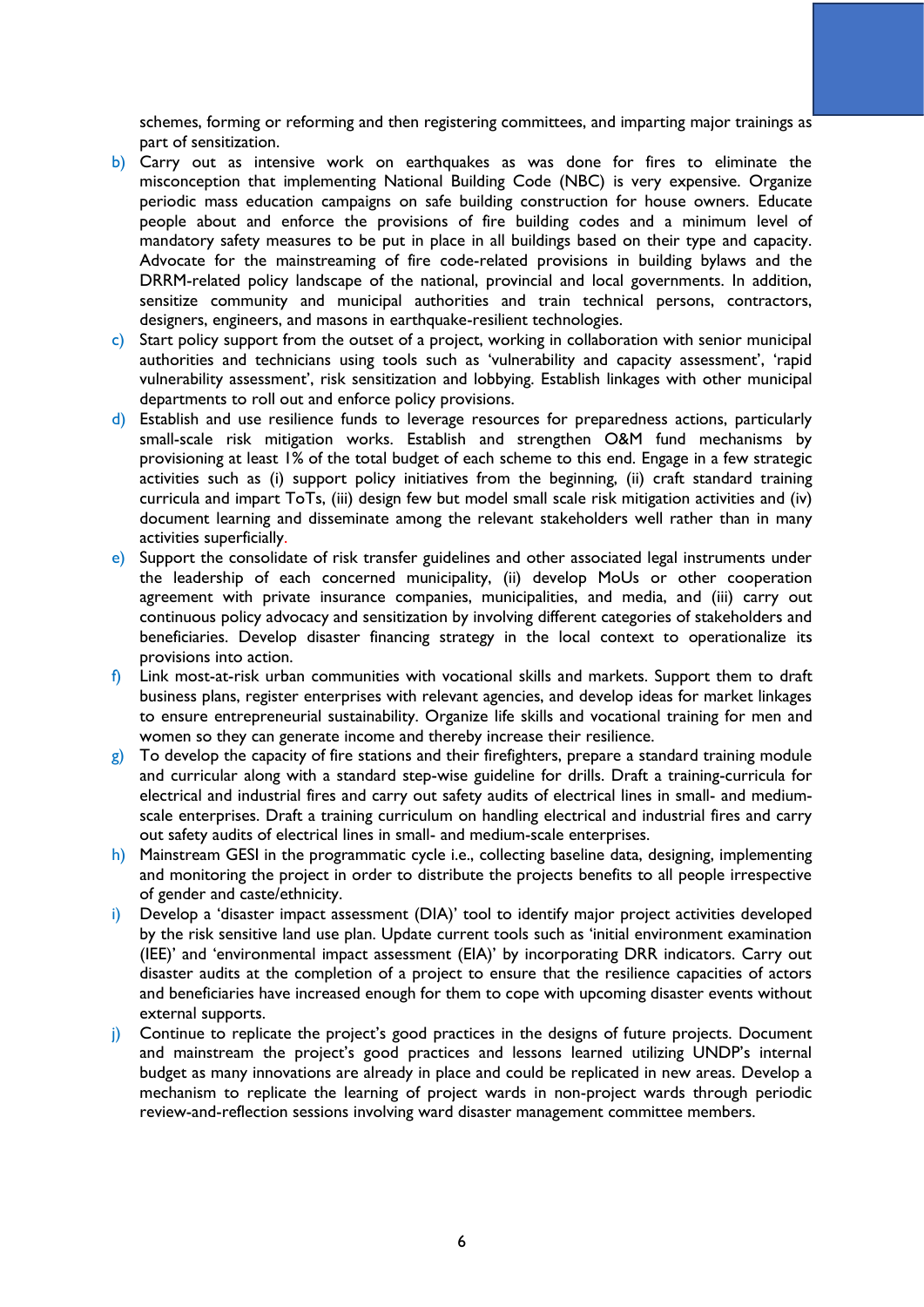| <b>Table of content</b> |  |
|-------------------------|--|
|                         |  |
|                         |  |
|                         |  |
|                         |  |
|                         |  |
|                         |  |
|                         |  |
|                         |  |
|                         |  |
|                         |  |
|                         |  |
|                         |  |
|                         |  |
|                         |  |
|                         |  |
|                         |  |
|                         |  |
|                         |  |
|                         |  |
|                         |  |
|                         |  |
|                         |  |
|                         |  |
|                         |  |
|                         |  |
|                         |  |
|                         |  |
|                         |  |
|                         |  |
|                         |  |
|                         |  |
|                         |  |
|                         |  |
|                         |  |
|                         |  |
|                         |  |
|                         |  |
|                         |  |
|                         |  |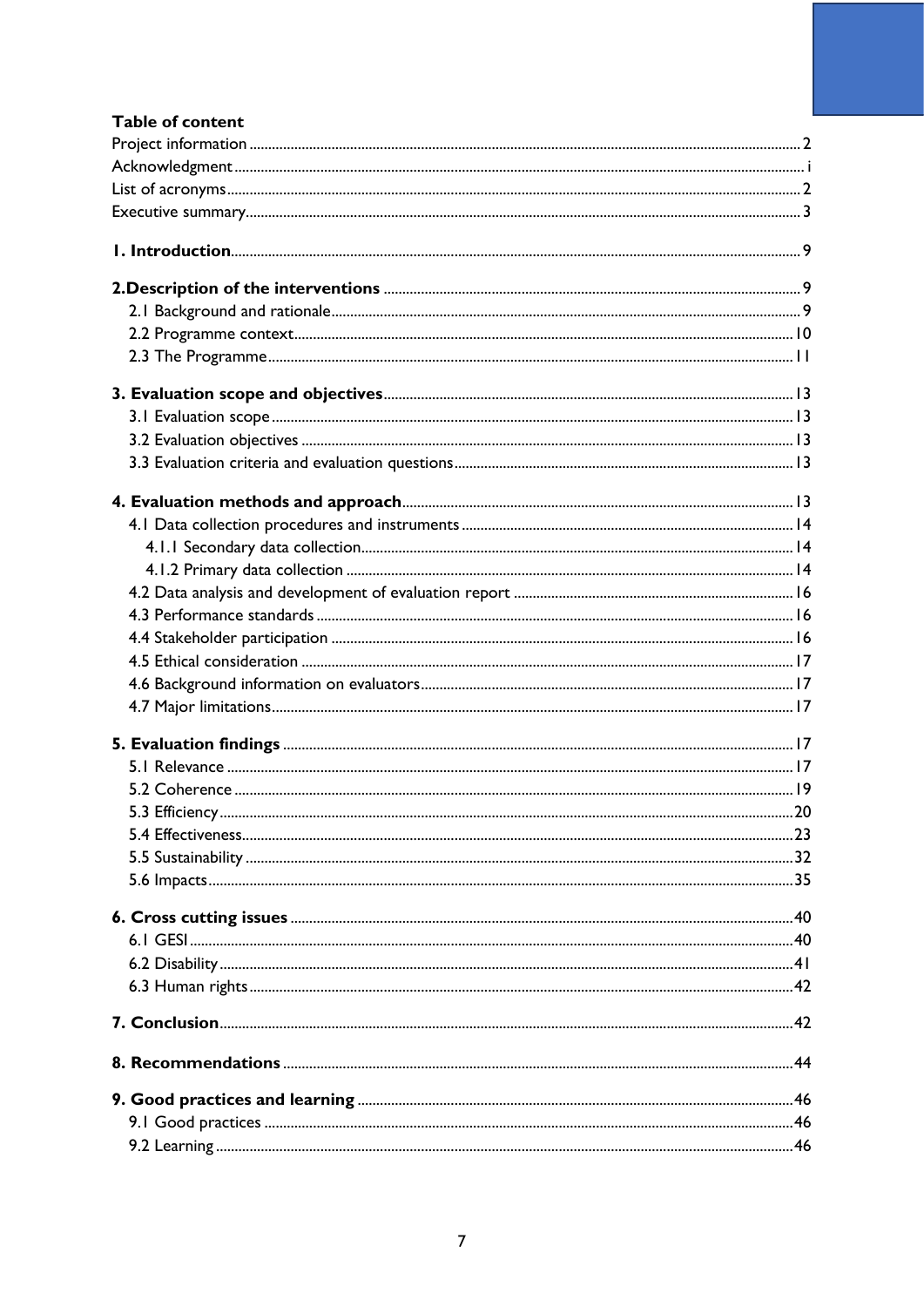| Table 15: Short-term employment generation from small scale mitigation work71          |  |
|----------------------------------------------------------------------------------------|--|
|                                                                                        |  |
|                                                                                        |  |
| Table 18: Small scale mitigation by category, number and benefitted people/families 74 |  |
|                                                                                        |  |
|                                                                                        |  |
|                                                                                        |  |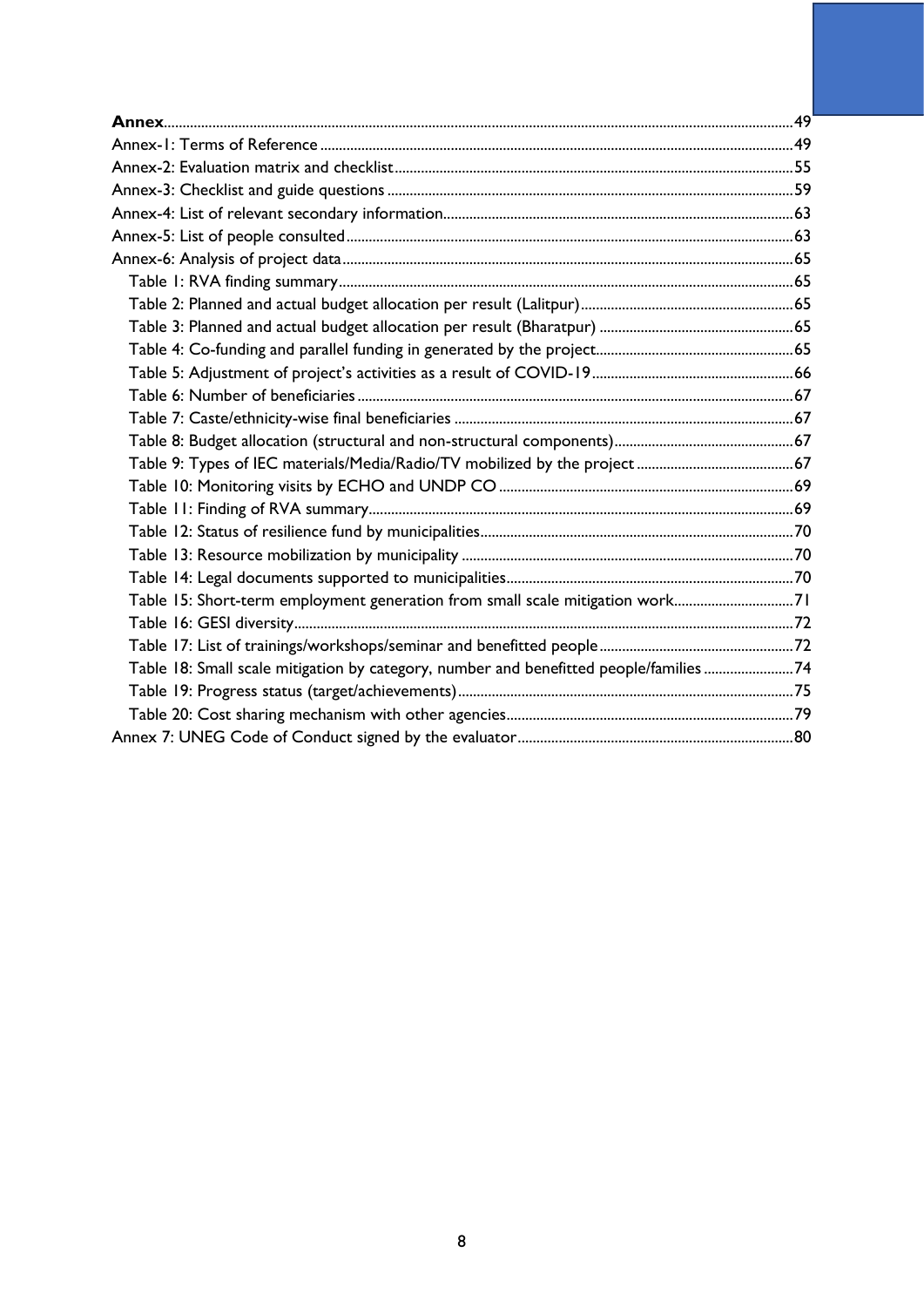## <span id="page-10-0"></span>1. Introduction

This report presents the findings from the final evaluation of the 'Reducing Disaster Risk and Enhancing Emergency Response Capacities in Multi-Hazard Risk Prone Urban areas of Nepal' which was implemented in three fast growing urban municipalities of Nepal viz. Bharatpur, Lalitpur and Bhimeshwor. The purpose of the evaluation is to include specific recommendations for future programming/interventions. As the project was ended on 31st December 2021, UNDP has commissioned the final evaluation to assess the results achieved and lesson learnt by the project. The evaluation has covered the achievements of the programme from the beginning in June 2019 to the end of Dec 2021. The findings of the evaluation will provide guidance for the way forward for future course of action. Thus, this evaluation report has included specific recommendations for future programming/interventions.

The primary audience or users of the evaluation are UNDP, funding agencies, the relevant government agencies viz. Ministry of Home Affairs (MoHA), Ministry of Federal Affairs and General Administration (MoFAGA), humanitarian agencies, international NGOs and civil society organizations. The key learning and results from this project will be used to design the similar projects in the future. Thus, they are particularly interested to learn lessons for future improvements, or to replicate good practices in future projects of similar kinds or for the extension of the existing programme as per the need. Hence, it is expected that the audiences will welcome critical findings and specific recommendations for future course of actions. The key areas of intervention of the evaluation are awareness raising, capacity building, and small-scale risk mitigation schemes.

This report is organized into seven chapters. The first chapter covers brief introduction of the evaluation with rationale. The second chapter describes the intervention to be evaluated and the third chapter describes the purpose and scope of the evaluation. The evaluation approaches and methods including data collection methods, data analysis is described in chapter four. Detail findings are provided in chapter five. The chapter six and seven draws the conclusion of the findings and provide the specific recommendations for future course of actions. Good practices and lessons learned are captured in chapter eight. Finally, the report has an Annex section at the end.

## <span id="page-10-1"></span>2.Description of the interventions

## <span id="page-10-2"></span>2.1 Background and rationale

Since its inception, the Project has been able to contribute towards enhanced understanding of disaster risks through various consultation meetings at community, ward and local levels. With the realization of risk among the communities and elected representatives, the Project has been able to identify risks and vulnerabilities in the project wards and support for the preparation of ward level preparedness and response plans. Further, IEC materials were developed based on the findings of Knowledge, Attitude and Practice (KAP) survey together with the National Disaster Risk Reduction and Management Authority (NDRRMA) and the Ministry of Federal Affairs and General Administration (MoFAGA) which has supported to enhance awareness of people on urban related disaster risks and vulnerabilities. The preparation of ward level plans has also supported to prioritize the activities on DRRM for annual planning of wards and local governments.

Project has also supported in preparation of various plans, policies and guidelines as a steppingstone for preparing local level elected representatives and staff along with communities to prepare and timely respond to disasters through coordinated efforts. With the learnings from past disasters, such as the 2015 earthquakes and 2017 floods, and understanding the risk in urban areas, the Project has also supported in identification and training of community emergency response team in first aid, search and rescue, fire preparedness and domestic fire prevention. Many of the trained volunteers have already demonstrated the skills in preventing fire events at the local level and some of the volunteers have been able to use their skills on search and rescue and firefighting. With identification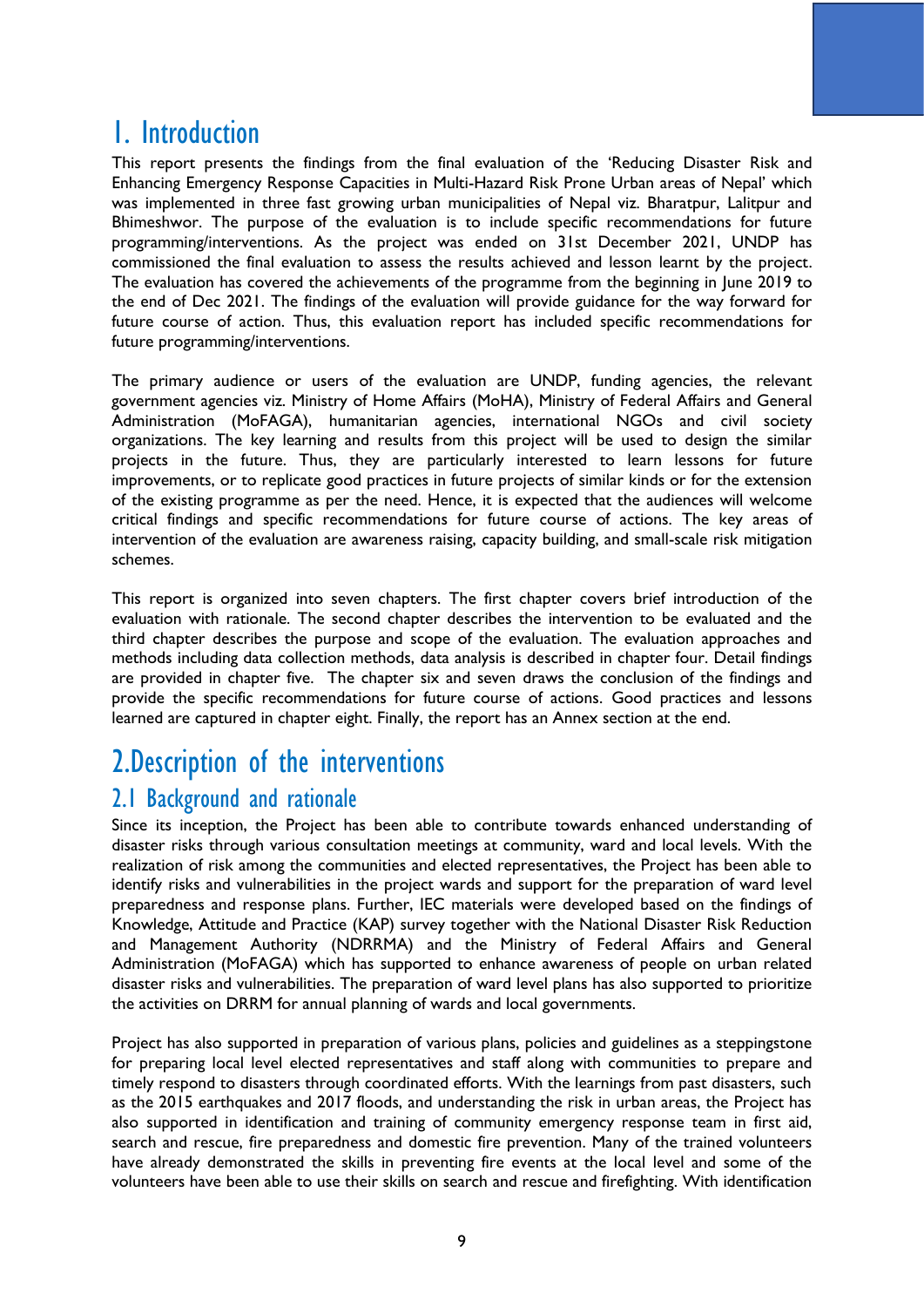of risks and vulnerabilities, the Project has been able to bring in private sector actors and vulnerable populations in various preparedness initiatives.

With enhanced understanding of risks, local governments have also been able to increase the budget allocations for disaster preparedness in annual planning, and the Project has been able to leverage the local government funding. Further, Municipal Emergency Operation Centers (MEOC) have been operationalized and working as hubs for coordination in disaster preparedness and response related activities through allocation of staff. With multiple activities on risk assessment, disaster risk governance, increased investment in disaster preparedness

The Project commenced in June 2019 with an end date of February 2021. However, the Project implementation was directly impacted by the lockdown and travel restrictions imposed by the government to contain the spread of COVID-19. Hence, the project was granted a no-cost extension, with some modifications, until 31 October 2021. Thus, the total duration of the project is 29 months, between June 2019 - October 2021. The total approved budget for the project is USD 1,188,824.42.

As the project comes to an end on 31 October 2021, UNDP is planning to commission a final evaluation to identify and document achievements of project outputs, challenges, lessons learned and best practices. The findings of the final evaluation will provide guidance for the way forward for future course of action. Thus, the final evaluation report is expected to include specific recommendations for future interventions.

In light of the COVID-19 related risks, the Project utilized alternative strategies of engaging local level and communities through virtual means for meeting and information collection required for risk assessments, and preparation of plans and guidelines to meet the specific objectives. However, close contact trainings, like first aid, search and rescue, and fire safety trainings were kept on hold. Small focus group discussions (FGDs) and key informant interviews (KIIs) were also promoted as an alternative means to collect information ensuring engagement of local authorities and communities.

As project implementation was going on full-fledged after the ease in restrictions from the first lockdown, it was again affected by the second wave of COVID-19 which began in Nepal in April 2021, resulting in a prohibitor order in place till date. The Project, with consent from local level and district authorities, has conducted the planned trainings adhering to all safety protocols and limiting participants by doing trainings in two sessions. Along with that, virtual means of communication is also used.

## <span id="page-11-0"></span>2.2 Programme context

Nepal is one of the ten least urbanized countries in the world. However, it is also one of the top ten fastest urbanizing countries. Urbanization in Nepal is dominated by a few large and medium-sized cities with excessive population concentration in the Kathmandu Valley. High urban growth is occurring in the Kathmandu Valley, the Inner Terai valleys, and in market and border towns located on highway junctures between the east-west highway and the five main north-south corridors. Studies link the changing urban pattern - where once dense residential city core areas are evolving as economic hubs, with changing use of the buildings, densification due to influx of rental population, unauthorized vertical increment of buildings without upgradation of infrastructure - with the concentration of risks. This is largely due to severe deficit of basic infrastructure and services such as water supply, vehicular access, drainage systems, and electrical supplies, leading to severe negative impacts during any crisis. As witnessed in the 2015 earthquakes in Nepal, densely populated areas in the Kathmandu Valley and old settlements with irregular and narrow streets, congestion and fragile buildings amplify challenges in emergency response and evacuation, thus aggravating the impact of hazards like earthquakes and fires.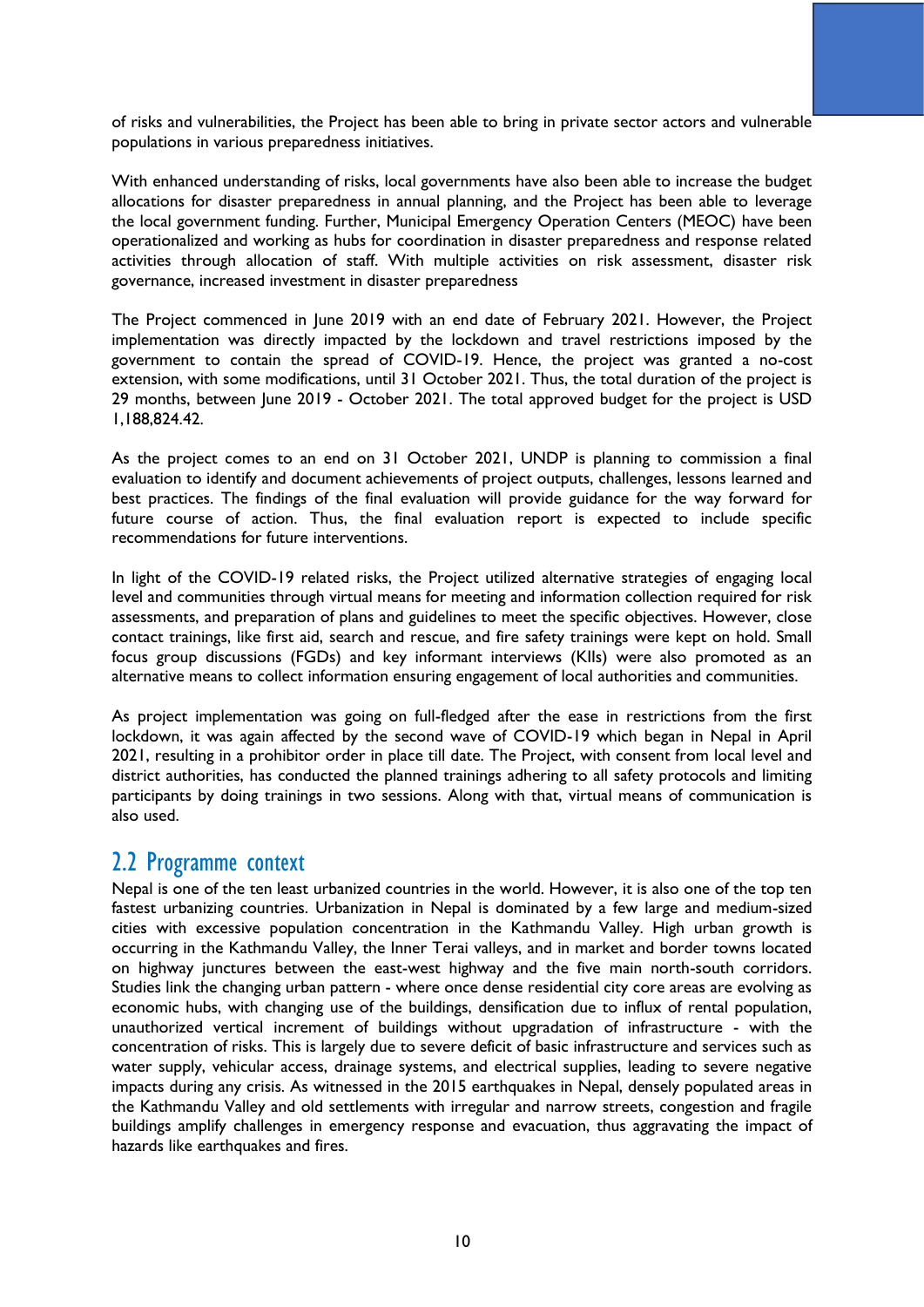Urbanization patterns vary based on ecological regions, where the urban areas of the hilly belt, with high concentration of urban population, are mostly situated on the ridge tops. The flat plains, with a high number of urban municipalities, are developed along the highways and valley areas and have urbanized with dense, clustered building stock. The prevalent seismic risk aggravated by noncompliant and rampant construction in densifying urban core areas have increased risks to lives and challenges to effective disaster response. Similarly, in hilly areas, development of high-rise structures, without structural assessments, in steep slopes could lead to major impacts during landslides/earthquakes, while the urban sprawl in flood prone areas in flat lands have resulted in loss of lives, property and livelihoods.

In addition, in urban areas, fire incidence is high, compounded by high sensitivity of structures and activities to fire, and inadequate response capacities. The communities as first responders and local fire-fighting systems lack adequate knowledge and capacity on possible response options, which is evident from frequent fire incidents and fatalities not just in hinterlands but also in highly urbanized areas, including the Kathmandu valley. Fire risks, as a consequence, need to be prioritized. With a growing number of urban municipalities recognizing the urban risk and vulnerabilities, UNDP with support from the European Union (EU) is implementing the "Reducing disaster risks and enhancing emergency response capacities in multi hazard-risk prone urban areas of Nepal" project (hereafter 'Project') for enhancing urban disaster preparedness and strengthening the disaster risk governance in selected municipalities. The project has been implemented under the EU/ECHO Humanitarian Implementation Plan (HIP) 2019-2021.

### <span id="page-12-0"></span>2.3 The Programme

Since June 2019, "Reducing Disaster Risk and Enhancing Emergency Response Capacities in Multihazard Risk Prone Urban areas of Nepal", here-in-after called "the project" was implemented in core urban areas of three at-risk cities namely Bharatpur Metropolitan City, Bhimeshwor Municipality, Lalitpur Metropolitan City of Bagmati Province. These three municipalities are three geographically and climatically diverse urban centers and each of the municipality represent high hills to mid hills to flat plains with differing vulnerability to hazards. It took a total of 6 wards (two wards from each municipality). The project took ward 3 and 6 in Bhimeshwor, ward 16 and 19 in Lalitpur and wards 2 and 10 in Bharatpur. However, the entire municipalities were benefitted by the interventions through development of plans, policies, frameworks and guidelines.

The total duration of the project was 29 months (June 2019 to October 2021, with 8 months noncost extension. Project's interventions were designed in such a way that entire municipalities are benefitted through development of plans, policies, frameworks and guidelines. FORWARD Nepal, HURADEC Nepal and FSCN are the partner NGOs in these municipalities respectively. Total budget of the project was USD 13,43,003.9 (USD 2,01,451.39 contributed from UNDP and USD 11,41,552.51 from ECHO). European Commission Directorate-General for European Civil Protection and Humanitarian Aid Operations (EU Humanitarian Aid) funded this project.

The principal objective of the project was to enhance urban resilience through strengthened emergency response capacity of the local authorities and communities to the future disaster risks, with institutionalization of risk informed, inclusive and participatory processes. Its specific objectives are to enhance understanding of the communities and local authorities of at-risk urban areas about underlying multi-hazard risks and vulnerabilities to undertake system strengthening, structural and non-structural interventions for effective and coordinated emergency response and risk reduction.

The aim of the project was to create a shared understanding on urban disaster risks and evolve mechanisms and measures that aids the communities, municipal governments, and private sector to address the risks and effectively respond to emergencies, with specific focus on vulnerable populations. The project was designed to achieve the following three results: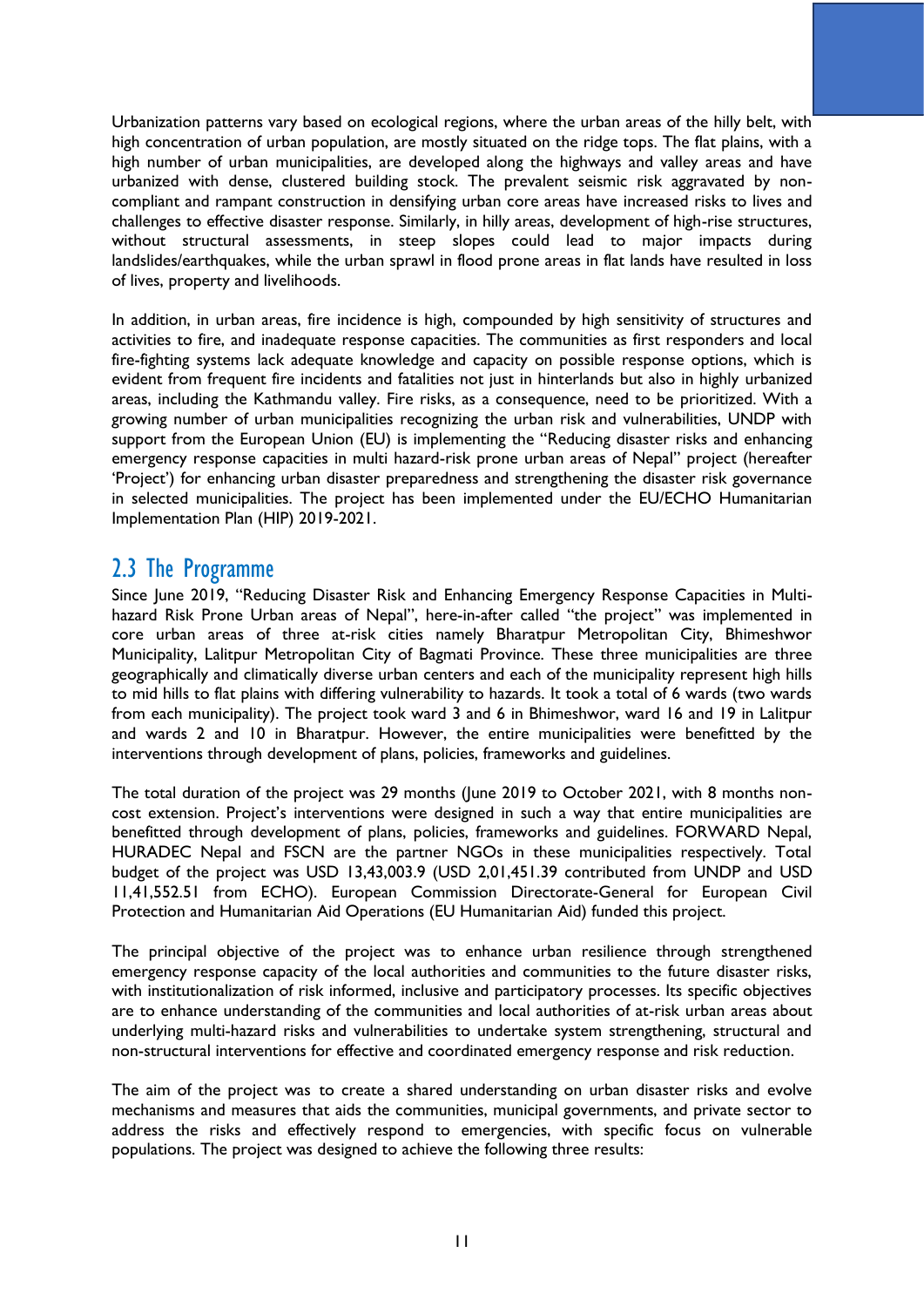- Enhanced understanding of disaster risks at community and municipal levels in selected high-risk urban areas *(Result 1)*.
- Systems strengthened/established at all levels for effective emergency response and management *(Result 2)*.
- Enhanced disaster preparedness at community and municipal level for effective emergency response and risk reduction *(Result 3)*.

The project is expected to contribute UNDAF/CPD Outcome 3 which says *"by 2022, environmental management, sustainable recovery and reconstruction, and resilience to climate change and natural disaster are strengthen at all levels"* and CPD Output 3.4 says *"capacities of sub-national governments and communities strengthened for disaster preparedness and response, environmental management and climate change adaptation/disaster risk reduction (CCA/DRR)' improved capacities of communities and government for resilient recovery and reconstruction"*.

This evaluation planned to assess the relevance, coherence, effectiveness, efficiency, sustainability and impact of the project intervention. In addition, the evaluation will indicate if the produced results are in the right direction towards facilitating and enhancing urban disaster preparedness and management in the project areas. As per the ToR, the evaluation will cover following areas:

- *Relevance of the project:* review the progress against its purpose, objectives, outcomes, outputs and indicators, as per the project document and as defined in the project's Theory of Change, as well as ascertain whether assumptions and risks remain valid. Identify any other intended or unintended, positive or negative results.
- *Effectiveness and efficiency of implementation approaches:* review project's technical as well as operational approaches and deliverables, quality of results and their impact, alignment with national priorities and responding to the needs of the stakeholders covering the results achieved, the partnerships established, as well as issues of capacity enhancement and utilization. Review the project's approaches, in general and with regards to mainstreaming of gender equality and social inclusion, with particular focus on women and excluded groups, including persons with disability. Review external factors beyond the control of the project that have affected its implementation positively or negatively.
- *Sustainability:* Review and assess the sustainability of the results achieved, risks and opportunities (in terms of resource mobilization, synergies and areas of interventions) related to future interventions.
- *Assess planning, management, monitoring, reporting:* Review planning, management, monitoring, reporting and quality assurance mechanisms for the delivery of the project interventions.
- *Assess coordination and communication mechanisms:* Review coordination and communication processes and mechanisms with the key Project stakeholders.
- *Impact of COVID-19 in project's interventions:* Review how the implementation of project interventions may have been impacted by COVID-19 and if/how the reprogramming for immediate response was effective and appropriate.

This evaluation will assess how and to what extent gender equality and social inclusion (GESI), partnership, and human rights (as cross-cutting themes) are integrated into the project's design, participation mechanisms, benefit-sharing, and monitoring & evaluation. The evaluation questions will assess the extent to which the project was effective in promoting GESI, partnership and human rights to most at risk populations including persons with disabilities in urban disaster risk and emergency response. The evaluation will also assess the project's performance against the existing policy provisions of the UNDP and the GoN on GESI, partnership and human rights. In the evaluation process data will be disaggregated by gender, ethnicity and the disability status of beneficiaries, as much as possible.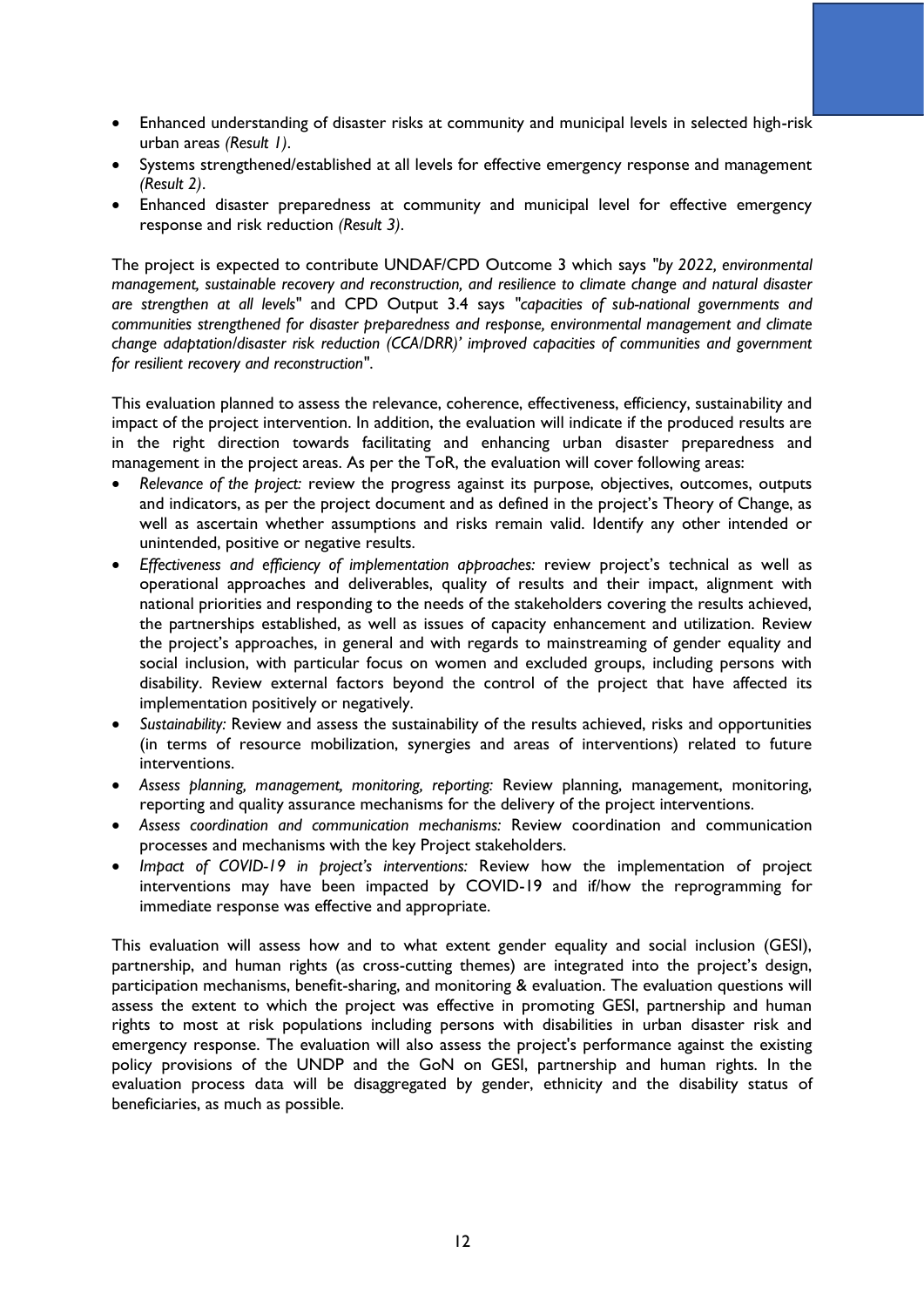## <span id="page-14-0"></span>3. Evaluation scope and objectives

## <span id="page-14-1"></span>3.1 Evaluation scope

The evaluation assessed the relevance, effectiveness, coherence, efficiency, impact and sustainability of the project interventions in three municipalities (Bharatpur, Lalitpur and Bhimeshwor) between June 2019 and December 2021. The evaluation also assessed whether the project results were in the right direction towards contributing its overall goal and purpose. In addition, the evaluation has also accessed the relevancy and effectiveness of the immediate response to COVID-19. The evaluation has assessed how and to what extent gender equality and social inclusion (GESI), partnership, and human rights (as cross-cutting themes) are integrated into the project's design, participation mechanisms, benefit-sharing, and monitoring & evaluation.

## <span id="page-14-2"></span>3.2 Evaluation objectives

The overall purpose of this final evaluation is to assess the results achieved and lesson learnt by the project. Its specific objectives as per the terms of reference (ToR) are to:

- ascertain the achievements of the project and its relevancy, effectiveness, efficiency, sustainability and impact, including synergies with other UNDP support efforts,
- assess the effectiveness and usefulness of the various DRR strategies implemented with support from the project to enhance the understanding of disaster risks by the elected representatives and other local stakeholders including most vulnerable people for early preparedness and mitigation measures,
- review and assess the risks and opportunities (in terms of resource mobilization, synergy and areas of interventions) directly linked to the project,
- assess engagement of the municipal and ward stakeholders in the project, and their understanding, including financial and other commitment for sustainability of activities beyond the scope of the project,
- assess the effectiveness and relevancy of the capacity enhancement trainings, such as fire fighter, search and rescue (SAR), first aid (FA), etc.
- assess the effectiveness of Local Emergency Operation Centers (LEOCs) supported by the project in emergency response and management,
- assess the formulation process and effectiveness of the disaster risk reduction and management (DRRM) plans, guidelines and enhancement of community capacity to respond to future disasters,
- assess the potential for replication of project approaches and results beyond the project, including by government and other stakeholders, and
- assess effectiveness of COVID-19 response support activities with the local governments that were woven into the project in response to the first wave of COVID-19 in Nepal.

As the ToR call for, this evaluation has assessed the relevance, effectiveness, coherence, efficiency, impact and sustainability of the project on the basis of key evaluation questions in the ToR (Annex 1).

## <span id="page-14-3"></span>3.3 Evaluation criteria and evaluation questions

Evaluator followed the OECD-DAC's revised evaluation criteria viz. relevance, effectiveness, coherence, efficiency, impact and sustainability along with cross-cutting criteria viz. partnership, GESI and human rights (refer annex 2). The guiding questions are outlined in annex-3.

## <span id="page-14-4"></span>4. Evaluation methods and approach

The evaluation was conducted in accordance with the UNDP Evaluation Guidelines 2019. Evaluator adopted a mixed approach by integrating qualitative and quantitative tools and techniques for the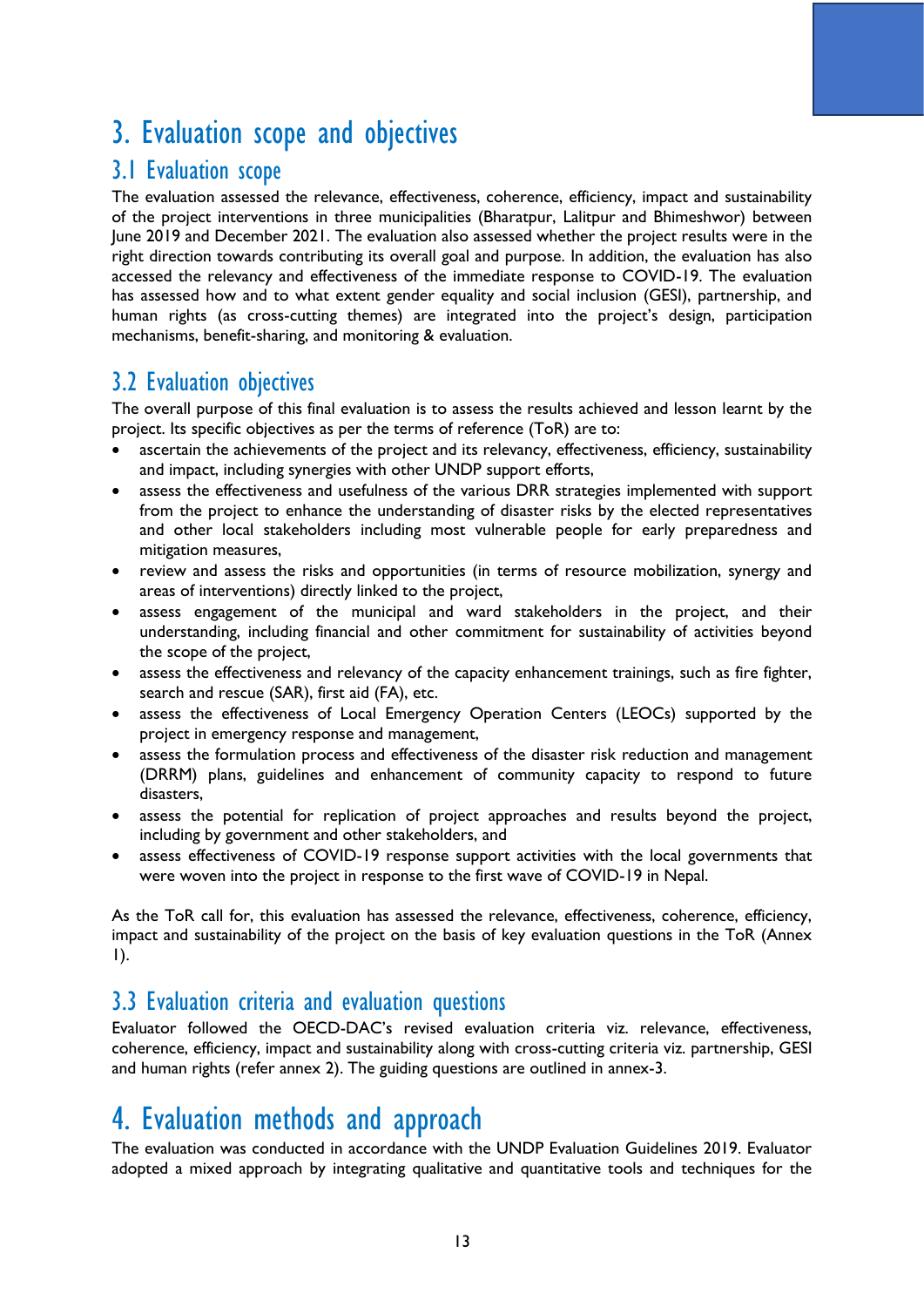data collection and analysis. The evaluation stages included (i) desk review, (ii) prepare inception report, (iv) field visits to project's municipalities, (v) data analysis and interpretation, and (vi) evaluation report writing and finalization. In order to cover the scope and spirit of the ToR, the evaluator integrated both qualitative and quantitative tools and techniques for the data collection. The focus, however, was on qualitative assessment to enrich the raw data collected and develop more insight into the project's accomplishments and lessons learned.

## <span id="page-15-0"></span>4.1 Data collection procedures and instruments

### <span id="page-15-1"></span>4.1.1 Secondary data collection

*i. Kick-off meeting:* A kick off meeting, organized with CDRMP/UNDP team, helped to discuss on data collection plan, expectations, and tools and techniques to be adhered for collection of primary information. This meeting further helped to clarify details on describing the evaluator's understanding and how the evaluation questions are addressed.

*ii. Desk mining:* As part of this evaluation, following documents (refer annex-4) were reviewed:

- Project document/proposals
- Consolidated quarterly and annual reports
- Minutes of project board meetings
- Project modification document
- Knowledge products
- Communication and Visibility reports
- IEC Materials
- Emergency Preparedness and Response plan (EPRP), relief Guidelines, Ward level EPRP, Volunteer mobilization guideline
- MEOCs Standard Operating Procedures
- Simulation guidelines
- Fire incidences documentation

*iii. Sampling design and methods:* Sample size was defined for the (i) selection of the projects to be inquired, (ii) selection of the communities within the project area, (iii) selection of the beneficiaries for the focus group discussions (FGDs), and (iv) selection of the respondents for the key informant interviews (KIIs). The sites to be visited along with numbers were finalized in consultation with CDRMP team and is included in this inception report. Number of communities were selected based on random sampling methods within purposive sampling framework so that diversity of communities in terms of of class, age, gender, caste, ethnicity, well-being, and socio-economic background could be selected.

Evaluator utilized a "desk review template" to identify initial findings. This data were triangulated with the data collected through consultations and interviews, which have allowed him to see information gaps and adjust in evaluation of checklist and guide questions accordingly by use of suitable data collection tools. The list of KIs is given in annex-5.

#### <span id="page-15-2"></span>4.1.2 Primary data collection

#### *a. Qualitative information*

*i. Key informant interview (KII):* The Evaluatior used KII tool with following stakeholholder based on agreed checklist and guide questions realted to relevance, coherence, effectiveness, efficiency, impact and sustainability:

• Relevant officials of National Disaster Risk Reduction and Management Authority (NDRRMA) and Ministry of Federal Affairs and General Administration (MoFAGA) at federal level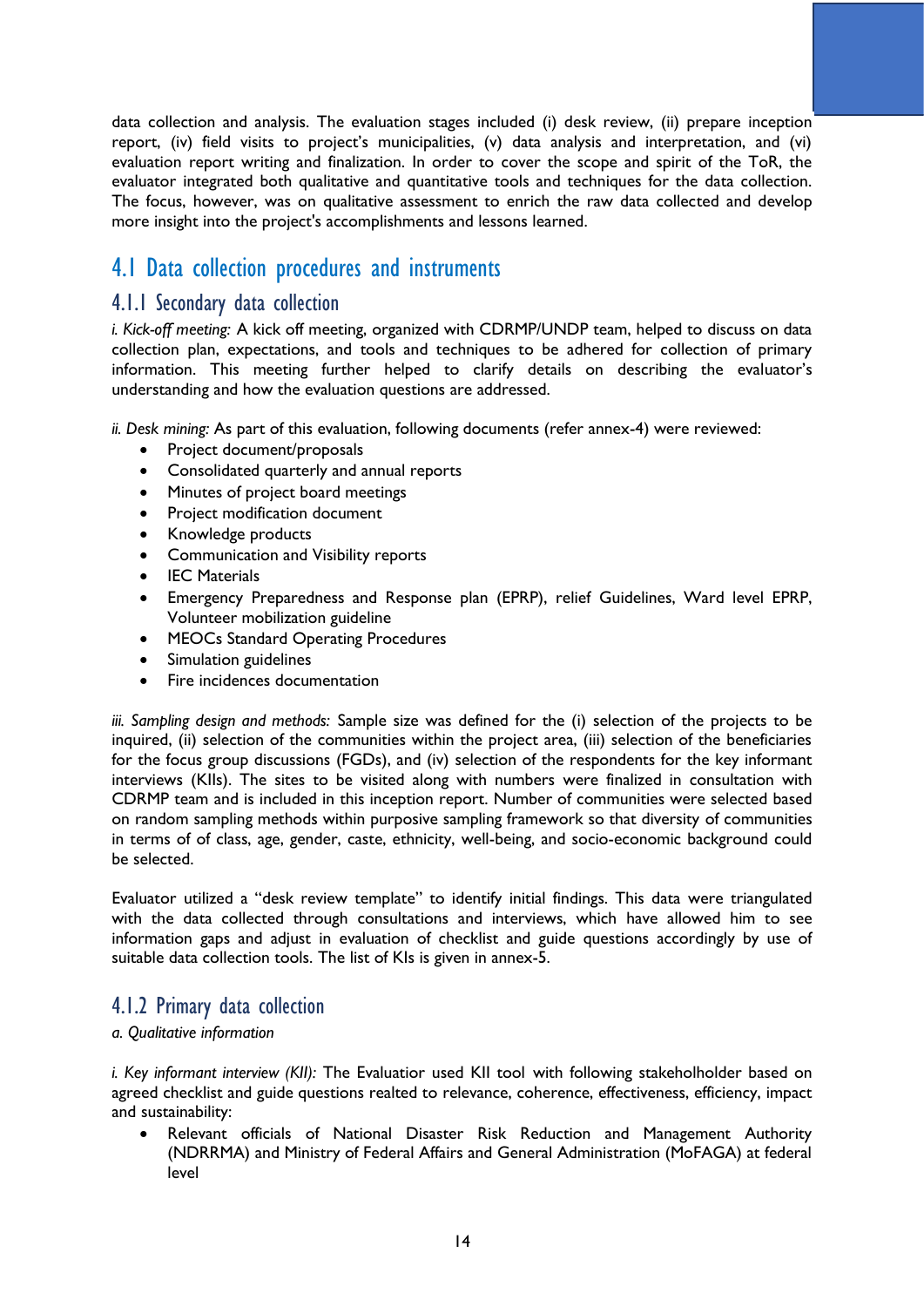- Chairpersons of DMCs (ward level) and LDMC (municipality level)
- DDMC members in three districts
- Relevant staff at Municipal Emergency Operation Centers (MEOCs)
- Staff of Fire stations and municipal police
- Staff of Petrol stations and petroleum dealer association members
- Relevant officials at few hospitals, schools and hotels
- Relevant staff at implementing partners: FORWARD Nepal, HURADEC Nepal and FSCN
- Project team
	- o At Kathmandu (Project Coordinator, Senior Communication Assistant and Admin/Finance Assistant)
	- o At Municipal teams (Municipal Technical Officer, Information Management Officer, and Technical Engineer.
- Municipal teams
	- o Community Development Workers, Project Support Officer, Project Focal Point (Executive Director) and Admin and Finance Officer.
- UNDP senior management
	- o UNDP Policy Advisor, DRR and Resilience Portfolio
	- o UNDP Portfolio Manager, DRR and Resilience Portfolio
	- o UNDP GESI Advisor
	- o Programme Officer, European Commission, Directorate-General for European Civil Protection and Humanitarian Aid Operations-Nepal
	- o CDRMP Project Manager

*ii. Focused group discussions (FGDs):* FGD tool was used to gauze project's progress from empirical questions (e.g. what happened, and why) to more subjective questions (e.g. what mattered most, to whom, and why). FGDs were conducted with the following category of beneficiries:

- Most at risk populations: men and women, Dalit, persons with disabilities and other excluded groups (at least one FGD with women only)
- Member of TLOs and women Groups
- People receiving Social Security Fund (SSF)
- LGBTIQ, Muslim community, and people residing in urban slums.

*iii. Case studies:* Using thematic case studies, evaluator assessed the impact of the project on the beneficiaries, particularly the benefits they accrued from the project and the visible changes in their lives, and overall well-being. The types and number of cases were decided in consultation with UNDP. Stories of change tool was explored through "most significant change!" method and kept in the report to substantiate the qualitative findings. The views of direct beneficiaries and stakeholders were recorded and presented as 'direct quotes.

*iv. Approach to collect lessons learnt:* Throughout the consultation process with various stakeholders listed above, learning were collected in using the four steps viz. (i) introduction, (ii) assessment of the overall project approach, (iii) identify the "success factors" or "struggle factors", and (iv) collect recommendations for future activities.

#### *b. Quantitative information*

The evaluator relied on project-generated secondary data as its quantitative information. During the desk review, the evaluator analysed quantitative information by developing and filling empty tables and verified those with the support of project's staff. The baseline vs end line data were also used to measure the impacts level indicators. A method of data collection and analysis was designed in such a way that it integrated gender, used disaggregated data and reached out to diverse stakeholders.

<sup>&</sup>lt;sup>1</sup> Rick Davies and Jess Dart. The Most Significant Change (MSC) Technique: A Guide to Its Use. 2004. (available at [www.mande.co.uk/docs/MSC](http://www.mande.co.uk/docs/MSC) Guide.htm)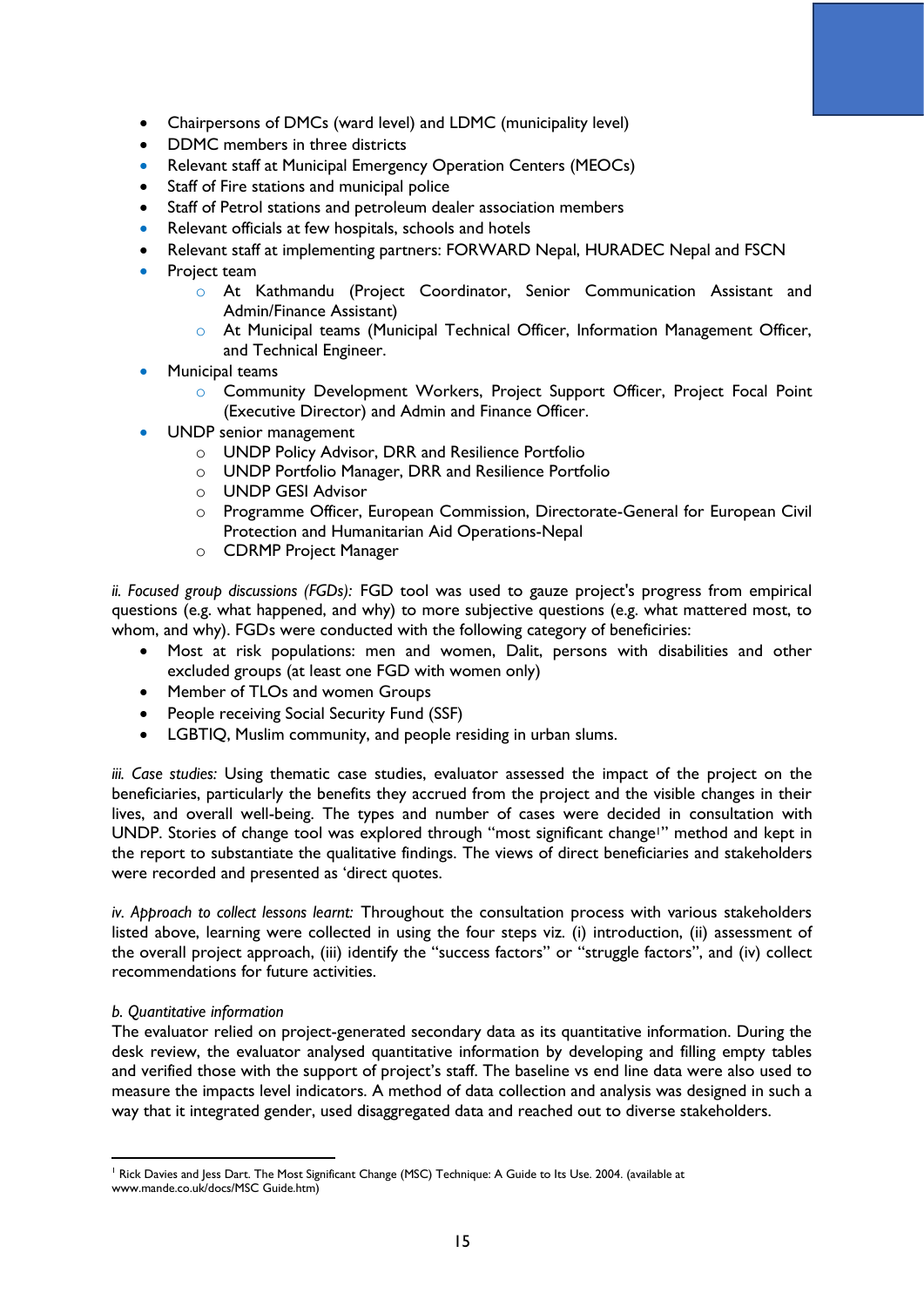In summary, following table shows project's specific objective vs. data collection tools/approach.

|                  | <b>Key evaluation issues</b>                                                                                                                                                                                                                                                                                            | <b>Methods and tools</b>                                                              |
|------------------|-------------------------------------------------------------------------------------------------------------------------------------------------------------------------------------------------------------------------------------------------------------------------------------------------------------------------|---------------------------------------------------------------------------------------|
| Τ.               | To ascertain the achievements of the project and its relevancy, effectiveness, efficiency,<br>sustainability and impact, including synergies with other UNDP support efforts.                                                                                                                                           | Desk review, FGDs, Klls<br>Most significant change<br>Case studies                    |
| $\overline{2}$ . | To assess the effectiveness and usefulness of the various DRR strategies implemented<br>with support from the Project to enhance the understanding of disaster risks by the<br>elected representatives and other local stakeholders including most vulnerable people for<br>early preparedness and mitigation measures. | Desk review, FGDs, Klls<br>Most significant change,<br>case<br>studies, media reports |
| 3.               | To review and assess the risks and opportunities (in terms of resource mobilization,<br>synergy and areas of interventions) directly linked to the Project.                                                                                                                                                             | Desk review, FGDs, Klls                                                               |
| 4.               | To assess engagement of the municipal and ward stakeholders in the project, and their<br>understanding, including financial and other commitment for sustainability of activities<br>beyond the scope of the Project.                                                                                                   | Desk review, Klls, case studies,<br>media reports                                     |
| 5.               | To assess the effectiveness and relevancy of the capacity enhancement trainings, such as<br>fire fighter, Search and Rescue, first aid, etc. To assess the effectiveness of Municipal<br>Emergency Operation Centers (MEOCs) supported by the Project in emergency response<br>and management.                          | Desk review, Klls,                                                                    |
| 6.               | To assess the formulation process and effectiveness of the DRM plans, guidelines and<br>enhancement of community capacity to respond to future disasters.                                                                                                                                                               | Desk review, Klls                                                                     |
| 7.               | To assess the extent of the engagement of vulnerable populations including women and<br>excluded groups for enhancement of disaster preparedness.                                                                                                                                                                       | Desk review, FGDs, Klls<br>Case studies                                               |
| 8.               | To assess effectiveness of COVID-19 response support activities with the local<br>governments that were woven into the project in response to the first wave of COVID-<br>19 in Nepal.                                                                                                                                  | Desk review, FGDs, Klls<br>Case studies                                               |

## <span id="page-17-0"></span>4.2 Data analysis and development of evaluation report

All the process and methods discussed in the above sections helped evaluator to gather plenty of evidence about the outcomes generated by the project. For qualitative analysis, the evaluator triangulated project's results and outcomes using a thematic approach and the content analysis $2$  tool. It classified the responses and grouped similar responses together to identify the key issues and themes of concern to respondents. Quantitative data were analyzed using simple Excel tools. The primary, secondary, qualitative and quantitative data collected using the different tools and techniques were then tabulated, synthesized, and analyzed to identify conclusions. Based on the overall conclusions, a few strategic recommendations were provided for use in designing similar programs in the future.

## <span id="page-17-1"></span>4.3 Performance standards

The evaluator used a five-point scale against the DAC evaluation criteria to assess the performance of the project.

- Highly satisfactory (1): Project performed well overall against each of the evaluation questions.
- Satisfactory (2): Project performed well overall against the majority of the evaluation questions but there was some room for improvement.
- Moderately satisfactory (3): Project performed moderately against almost half of the evaluation questions but there was considerable room for improvement.
- Somewhat satisfactory (4): Project performed poorly overall against the majority of the evaluation questions but there were immediate and considerable steps that should have been taken for improvement.
- Not satisfactory (5): Project performed poorly in almost all the evaluation questions and there were immediate and major steps that should have been taken for improvement.

## <span id="page-17-2"></span>4.4 Stakeholder participation

Relevant stakeholders were participated in this evaluation during data and information collection. They were treated as key informants. Communications were made throughout the evaluation process for their quality time, and their inputs.

<sup>&</sup>lt;sup>2</sup>This is the technique usually used to analyze qualitative data.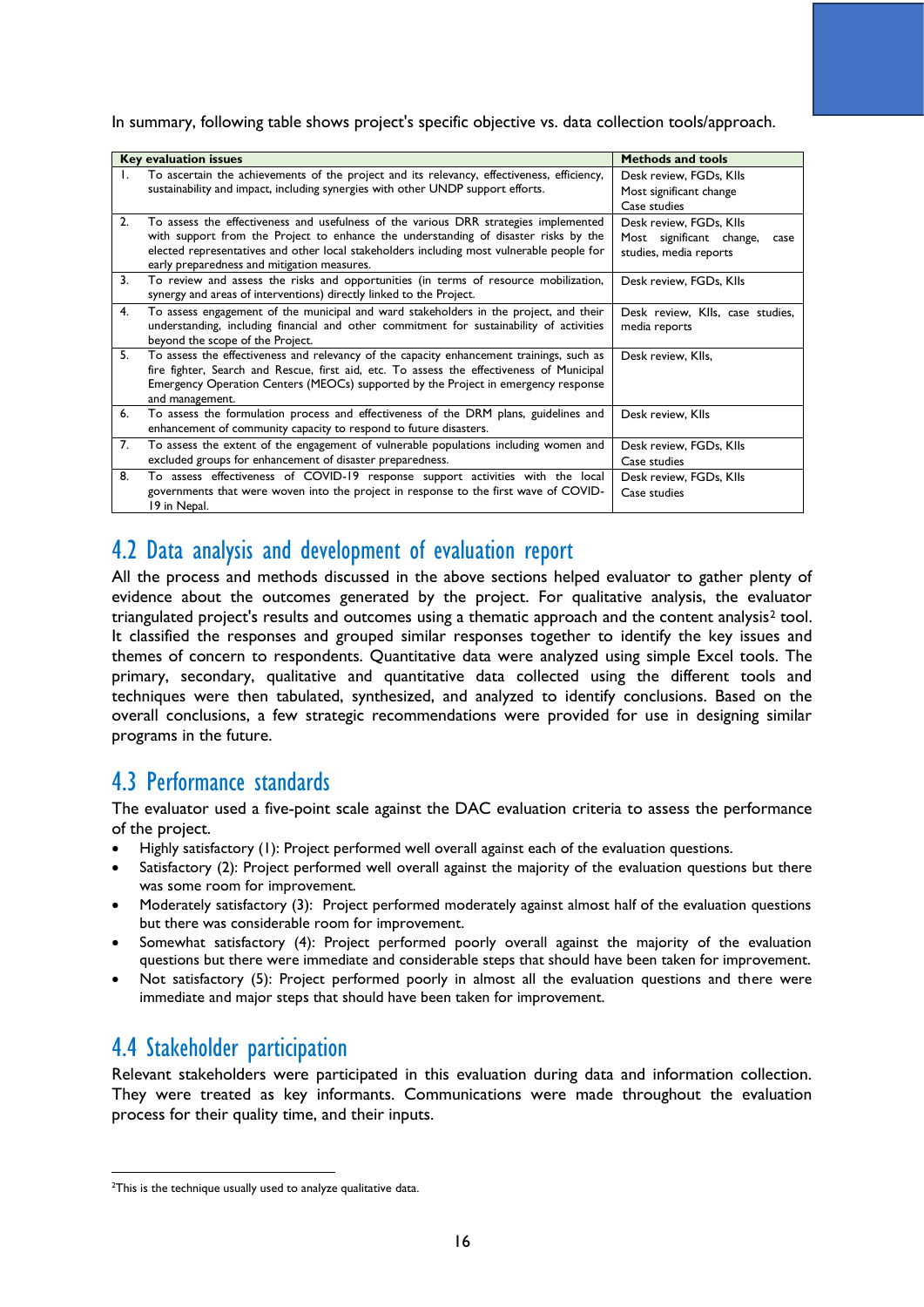## <span id="page-18-0"></span>4.5 Ethical consideration

The evaluation was carried out with serious consideration that none of the caste, creed, religion and social class was intentionally pointed**.** It has ensured strict adherence to human subject research ethics related to anonymity, confidentiality, and informed consent during the evaluation. Evaluator adhered the UNEG Code of Conduct throughout the evaluation implementation.

## <span id="page-18-1"></span>4.6 Background information on evaluators

Independent evaluator- Dr Dhruba Gautam completed this evaluation. Dr. Gautam is from Disaster Risk Reduction background (who lead this evaluation). The evaluator holds over two decade long national and international experiences in evaluation, and knowledge management. Combination of DRR and emergency preparedness and response expertise with extensive experiences on project/programme evaluation of different scale and scope was a unique opportunity to accomplish this task. The evaluator was well acquainted of the project locations and the stakeholders which was an additional advantage to complete the task even in the difficult situation of COVID-19 pandemic.

## <span id="page-18-2"></span>4.7 Major limitations

Though there was risk associated with the collection of primary data from the project's real beneficiaries due to COVID-19, but evaluator followed the safety protocols and standards of the Nepali government and collected empirical data through systematic fieldwork.

## <span id="page-18-3"></span>5. Evaluation findings

### <span id="page-18-4"></span>5.1 Relevance

Responding to evaluation questions among 42 key informants, 37 (88%) respondents said that the project was highly relevant to the context (Table 1). Relevance was assessed based on following points.

a. Relevant to the overall design and approaches: The evaluator's review of the documents and consultations

with project stakeholders revealed that project was relevant in terms of its

| Table 1: Key informant's response on project's relevance                   |                 |                       |              |            |  |
|----------------------------------------------------------------------------|-----------------|-----------------------|--------------|------------|--|
| To what extent the project was relevant in the present context? ( $N=42$ ) |                 |                       |              |            |  |
| Highly relevant                                                            | <b>Relevant</b> | Partially<br>relevant | Not relevant | Don't Know |  |
| N=37 (88%)                                                                 | $N=4(12%)$      | $N=0$ (0%)            | $N=0$ (0%)   | $N=0$ (0%) |  |
| Source: Klls, 2021                                                         |                 |                       |              |            |  |

overall design and approaches. As all three project municipalities are rapidly urbanizing and developing as economic hubs, their selection was also relevant. The risk of earthquake and fire in these municipalities is many folds more than the risk of other hazards (refer Annex 6, Table 1). The selection of two core urban wards within each of the three municipalities was also relevant given the project's tenure and resources available. The project not only helped people reduce the disaster risk but also addressed the crucial needs of deprived and vulnerable communities, especially informal urban settlements (slums), populations accessing social security allowances (SSAs), people living in pockets of poverty, persons with disabilities (PwDs), urban squatters and dwellers, single women, senior citizen, and children, members of the LGBT community, and marginalized populations like Muslims and Dalits, through project interventions, thereby addressing their needs and priorities. The project's three key results are also relevant in the context of the federal and local governments as they were structured so that each reinforced the other two. FGDs and KIIs revealed that the project's activities, such as contingency planning, the engagement of private-sector entities/service providers and the identification of both the most vulnerable of households as well as most at risk structures were also relevant.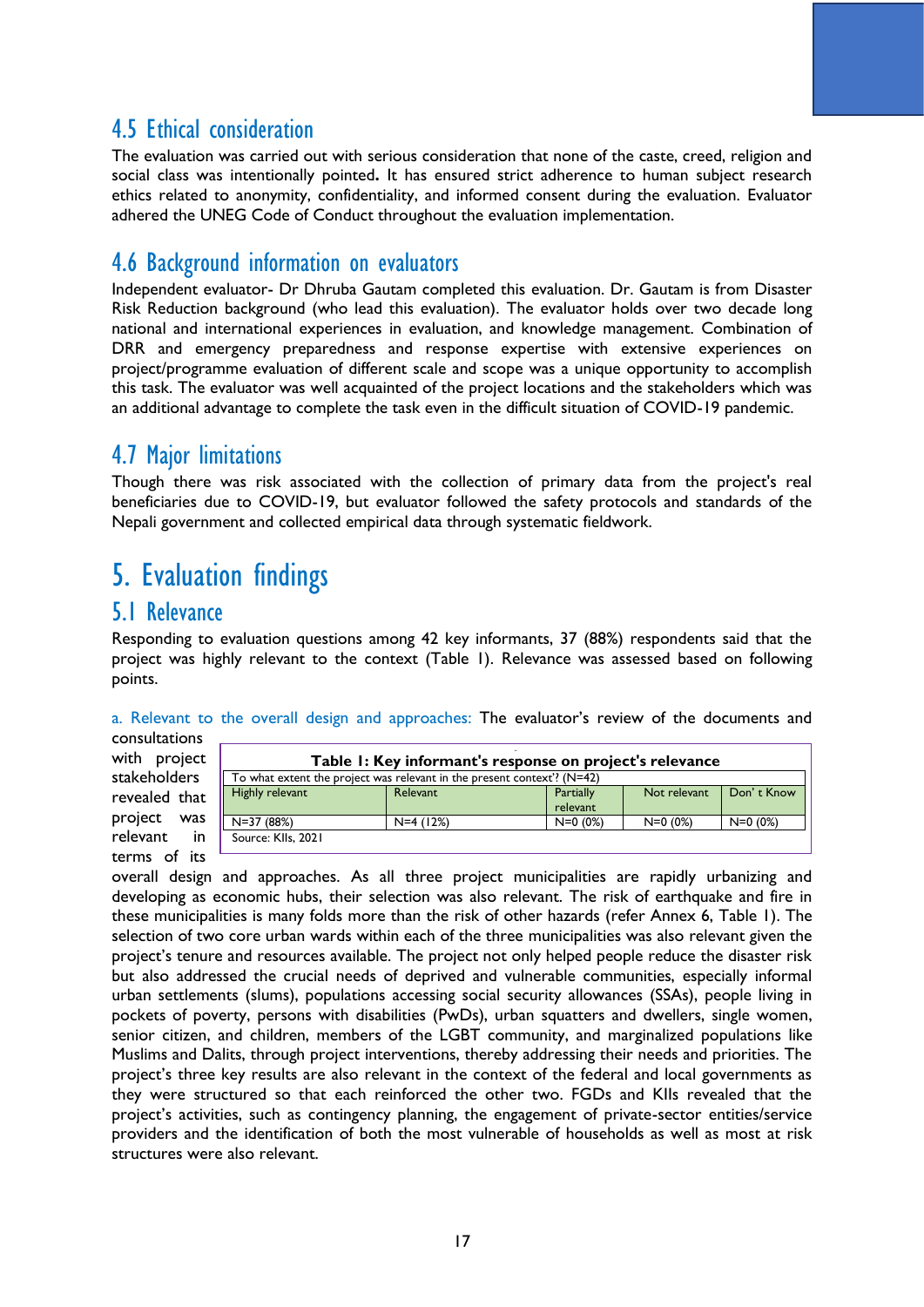The project's focus on both fires and earthquakes was relevant, but its design and implementation were less focused on earthquakes than on fires. These hazards were indeed the major risks in the urban areas that the project identified during the needs assessment phase using vulnerability and capacity analysis (VCA). Urban stakeholders admired the project's decision to recognize fire as a crucial issue in urban and peri-urban areas. Fire risk assessment is one national priority identified by National Disaster Risk Reduction and Management Authority (NDRRMA). The VCA identified schools and hospitals as two of the most at-risk types of community infrastructures when it comes to fires and earthquakes. Stakeholders had a very limited understanding of the risk to schools and hospitals. Working with schools and hospitals helped a lot in identifying the exposure, vulnerabilities and risks realization of these infrastructures and safeguarding school and hospital families through preparedness and risk-reduction plans and policies. Most schools and hospitals constructed in urban areas do not uphold building codes or invest in even minimal fire and earthquake preparedness measures. Thus, they pose a disaster risk.

b. Addressed the needs and priorities of the target groups and communities: Despite the COVID-19 pandemic, the project was able to address the crucial needs and priorities of the target groups and communities. The project was relevant in that it was able to adapt to the needs of the different target groups and to create enabling environments for drawing up and carrying out preparedness policies and actions that were inclusive and focused on vulnerable populations. The findings of a knowledge attitude and practice (KAP) survey and baseline simulation exercises helped stakeholders to internalize the risks and vulnerabilities associated with fires and earthquakes. As the project used the poverty-mapping tool developed by UNHABITAT, it was able to identify the most vulnerable of households within the selected core urban wards. It was difficult to address needs of the urban poor as these needs are unlimited and time and resources both had constraints. In Bharatpur, a total of 89 individuals (34 were women) from private hospital associations, the chamber of commerce, and hotels associations were involved to increase their awareness about risks and vulnerabilities and the impact of disasters on their businesses and enterprises. More than 927 people (516 were women), including members of slum dwellers' associations, were oriented to fire preparedness and safety. The project's decision to involve Muslim and LGBT communities from Bharatpur, the Thami from Bhimeshwor and urban dwellers and squatters from Lalitpur and Bharatpur was highly relevant as they are the most at-risk communities in normal times and they bear twice the risk during disasters. In Bharatpur, Muslims were involved in fire preparedness because they organized a lot of *dawat* (feasts) and women spend long periods of time in sub-standard kitchens that pose a high risk of fire. In Bhimeshwor, the Thami were selected to reduce their risk of landslides (actually migrated here from other locations following the earthquake of 2015). The project's decision to focus on PwDs and senior citizen was relevant as these two categories of people are the hardest hit during any type of disasters. In Lalitpur, the project worked intensively on the issues of PwDs in coordination with the "Disability Forum" and "Lalitpur Hearing Impairment Union" by involving them in discussions, review-and-reflection sessions, orientation, and training related to the risks of fires and earthquakes. In Bhimeshwor, in collaboration with municipality and hospital, the project also conducted hearing screening of more than 200 senior citizen and PwDs. With the project's support, Lalitpur-19 installed a siren system with three bulbs and one switch in the hostel of PwDs with hearing and speaking impairments and provided hearing aids to eight people. The project also integrated the voices of PwDs in the planning processes of wards and municipalities and involved them in fire response training. In all three municipalities, the project also worked with senior citizens to improve their hearing capacities. In Bhimeshwor, stakeholders admired the fact that 15 daily wage laborers from the Thami community were involved in planning meetings, which were conducted by maintaining social distancing during COVID-19, and were paid travel allowance so they could address their emerging needs.

c. Contributed to the preparedness efforts of NDRRMA and MoFAGA: Collaboration and interlinkages with NDRRMA and Ministry of Federal Affairs and General Administration (MoFAGA) at federal and local level helped the project achieve results. Project activities were in line with the priorities outlined by municipalities for DRRM. NDRRMA provided inputs on urban fire risk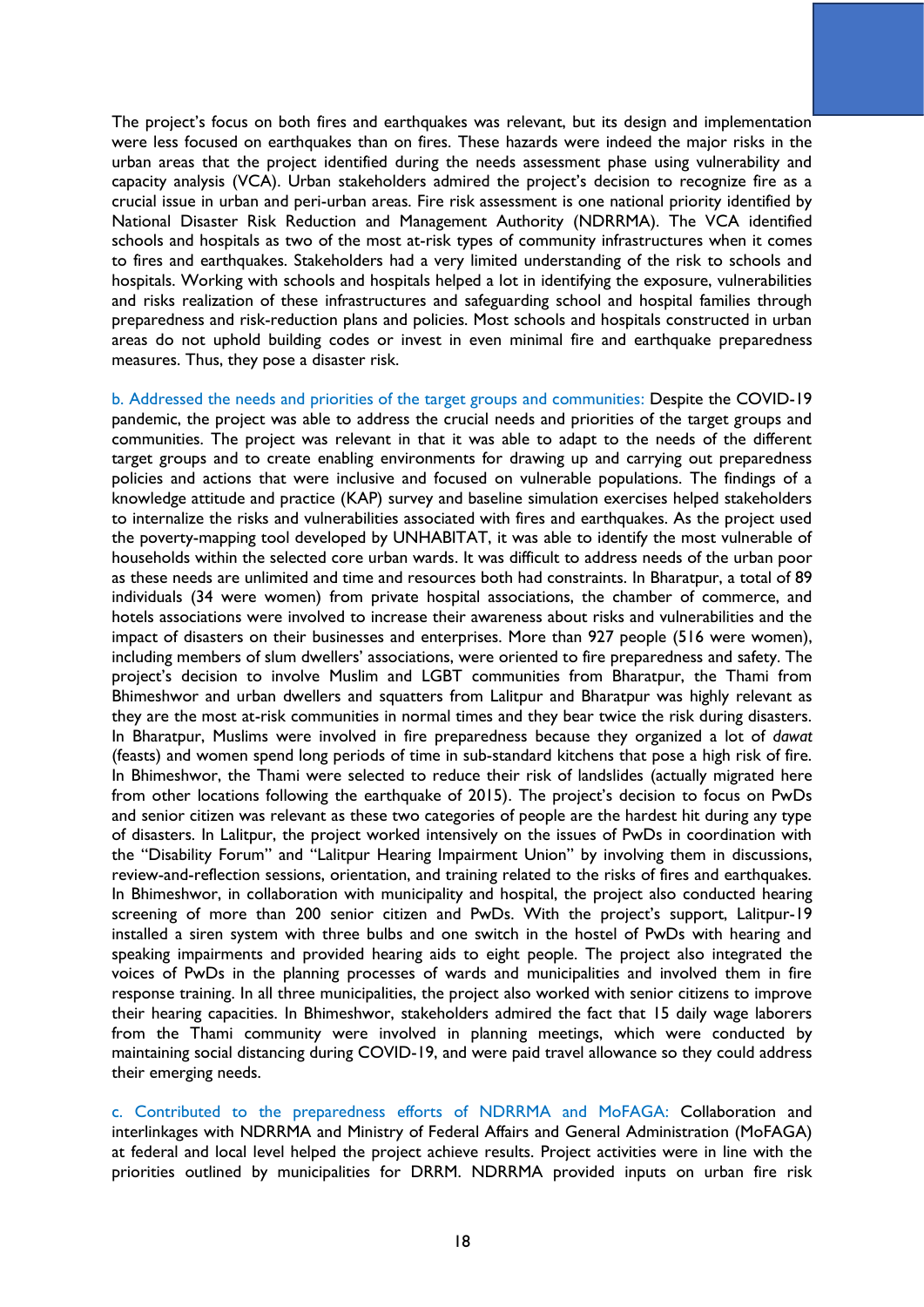assessments. NDRRMA and MoFAGA were also involved in the development of various IEC and knowledge products designed to communicate risk in order to avoid duplication, the implementation of studies and the formulation of policies and guidelines for urban disaster preparedness and emergency response. The project also engaged with MoFAGA to discuss and roll out of a risktransfer guideline<sup>3</sup> across all local governments. The project's risk transfer guideline was not translated into action partly because the project had limited time due pandemic and partly because it was hard to sensitize people as the approach was very new in Nepal's context and municipalities have no legal support to expedite the process.

The project helped to create an enabling environment that included the public and private sectors, media, and civil society to coordinate at the community, local, provincial and federal levels to manage and reduce disaster- and climate-related risks. In doing so, it was instrumental in strengthening disaster-risk governance at the local level and contributing towards effective urban preparedness.

### <span id="page-20-0"></span>5.2 Coherence

a. Interventions suited the context of the COVID-19 pandemic: Stakeholders claimed that project's key interventions were appropriate despite the new context introduced by the COVID-19 pandemic. To ensure the smooth operation of its activities, the project developed a COVID-19 contingency plan for use during project implementation. It also re-allocated EURO 39,400 (savings accrued by running many capacity-building initiatives, meetings and consultations online) for pandemic- and monsoon preparedness-based activities without hampering the project's overall goal and purpose.

b. Interventions cohered with government policies: Project interventions are aligned with the priority areas of the three municipalities. The project was also in line with the National DRR Policy (2018) and the National Strategic Action Plan (2018-2030). Its design was based on all four priorities of SFDRR. Within the federal context, all municipalities have the authority and mandate to design and lead DRRM activities by mobilizing their own resources and external resources from DRR actors. Accelerated risk assessment, risk reduction, emergency preparedness and emergency response--the four key components of the project were congruent with the local government's key DRRM mandates. There was good coherence with the government's urban DRRM policy instruments, too. The objectives of the project were coherent with its inputs, activities, outputs and indicators as well as with the theory of change. Its design was based on the third outcome and the outputs of the Country Program Document, and with the SDGs, and the UNDP Strategic Plan.

c. Interventions exhibited internal coherence with their synergies and interlinkages: The data and evidence collected during the evaluation consultations revealed that, together, project interventions have created synergies and interlinkages among relevant stakeholders. It was said that coordination with UNRCO helped to sensitize municipal DRR teams to the operational mechanisms of humanitarian clusters during emergencies. UNDP Funding Window's DRRM project helped to enhance local and sub-national capacities for risk-informed planning and implementation. Earlier work with the MoHA's initiative to develop a disaster information management system (DIMS) supported by UNDP, particularly one which collected information on risks, conducted capacity mapping, collected baseline data, ran early warning systems (EWSs), and supported a damage-andloss database, also added value to this project. The previous operations of ECHO Action in two other wards of Bhimeshwor helped the project to understand the rural disaster risk landscape and potential risk reduction options.

d. Interventions exhibited external coherence with other actors' interventions: UNDP has been coordinating with Government of Nepal (GoN) line ministries, National Planning Commission, NRA and relevant stakeholders on the development of a DRRM policy landscape, namely the DRRM Act,

<sup>&</sup>lt;sup>3</sup> This guideline covers Disaster context in Nepal, Risk transfer mechanism, Insurance, Microinsurance, Risk transfer through insurance, Task to be initiated by LGs for risk transfer, Required documents for insurance, Insurance process, and Insurance claim.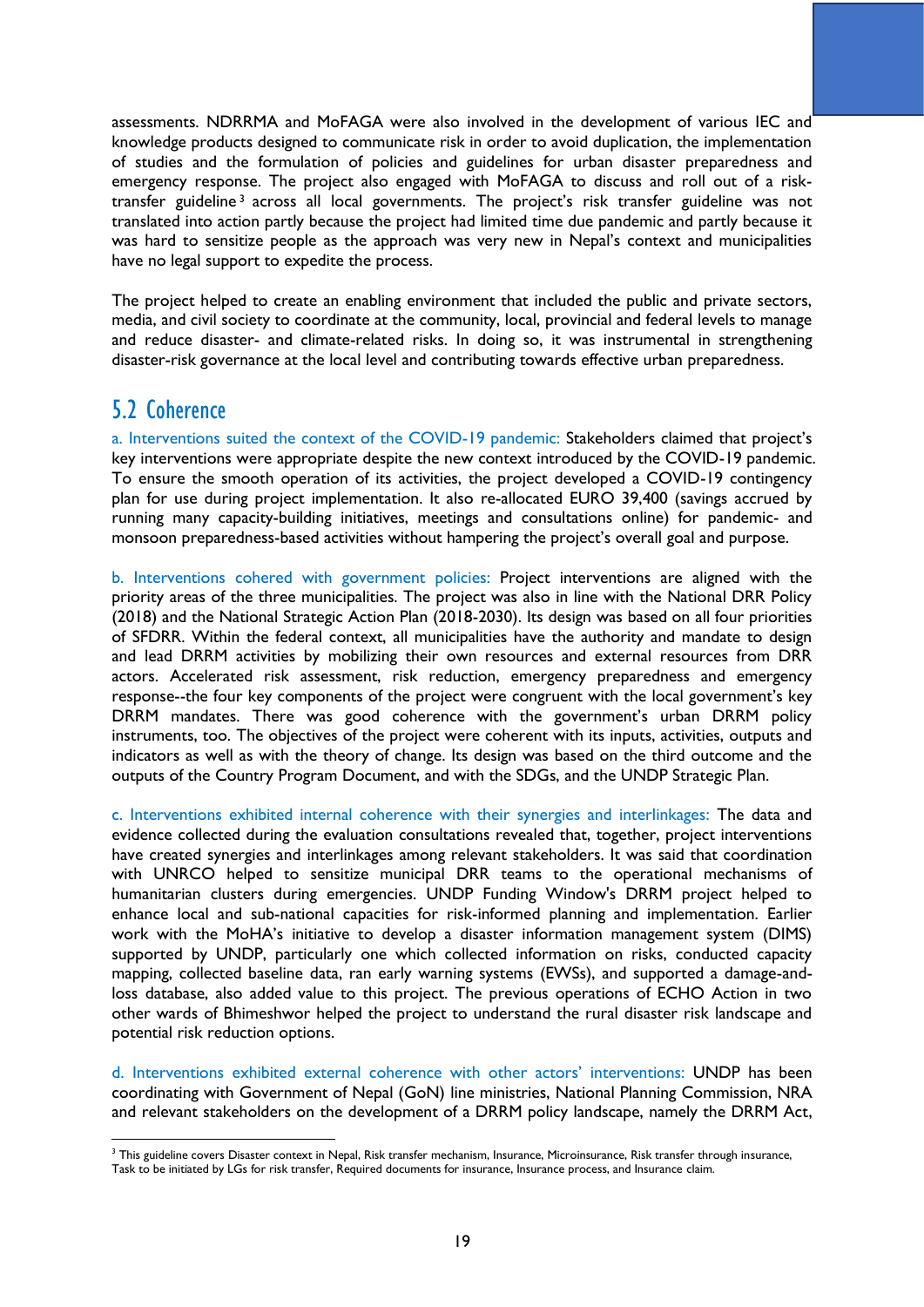DRRM Policy, Strategic Action Plan and many frameworks. It also proactively engaged in disaster preparedness through regular surveillance and in disaster readiness through emergency operation center (EOC) networks, provided capacity-building training in flood, fire and earthquake response through the mobilization of security forces, fire stations, local authorities and, in addition, beneficiaries and communities at risk. IEC materials were developed in close coordination with NDRRMA and MoFAGA. Federal stakeholders such as NDRRMA, MoFAGA and Ministry of Home Affairs (MoHA) and National EOC (NEOC) benefited from project-generated data and information. Regular monthly coordination meetings organized by ECHO partners provided ample opportunities to learn from each other's experience, coordinate and complement activities, and promote the cross-fertilization of knowledge. Exposure visits of project staff and MEOC representatives to the District EOC (DEOC) in Banke and Bardiya and the LEOC in Barbardiya helped project and MEOC staffs to learn from the ECHO-funded Danish Red Cross (DRC) project's efforts to form and strengthen LEOCs. The Tayar/USAID project in Bhimeshwor supported the preparation of risk sensitive land use plan (RSLUP) where urban DP project supported the initiatives by making data on risks, vulnerabilities, and capacities available with geo-references to Tayar team. Policies and guidelines developed at the municipality level were shared with MoFAGA and NDRRMA officials to get their input and feedback before finalizing policies and plans. A consortium led by the Save the Children helped to foster school-based DRR (DRR through the school approach) and a WHO-led consortium helped enhance health-crisis preparedness. Both the DRR and health-crisis initiatives were funded by ECHO. The project also coordinates with Tayar Nepal to promote synergy through regular meetings on a monthly basis. In Ratnanagar municipality (adjoining to Bharatpur), the project Building Resilience through Inclusive and Climate Adaptive Disaster Risk Reduction, which gets funding support from the Asian Disaster Preparedness Centre, helped to coordinate with local and federal government entities. Functional coordination with other agencies helped to reduce duplication, utilize resources in a meaningful way and create synergy through joint policy advocacy.

The selection of three partner NGOs was relevant as their long-term goals and strategies were congruent with the project's overall goals and strategies. The goals and strategies of the three NGOs included (i) improving the quality of life of marginalized communities through empowerment, socio-economic transformation, inclusive development, and risk reduction (FORWARD in Bharatpur), (ii) contributing to livelihoods, DRR, food security, climate change adaptation, WASH and governance through local resource mobilization and knowledge management with special focus on poor and marginalized communities (FSCN in Lalitpur), and (iii) contributing to human rights, DRR, good governance, livelihoods, education, health and WASH by strengthening institutional capacity (HURADEC in Bhimeshwor). There was a great deal of coherence between the project's overall goals and its partner NGOs.

## <span id="page-21-0"></span>5.3 Efficiency

Responding to questions about the alignment of project's activities with expected results, nearly 93% of informants said that activities were fully aligned with the expected results and 7% said partially aligned. Similarly, in terms of the efficiency of resource use, 88% key informants rated the project as highly efficient and 12% said efficient (refer Table 2). Evaluation of efficiency was made in the following heads:

| 1. To what extent the project's activities were aligned with the expected results?                      |                        |                |               |               |       |
|---------------------------------------------------------------------------------------------------------|------------------------|----------------|---------------|---------------|-------|
| Total responses (n=42)                                                                                  |                        |                |               |               |       |
| <b>Fully</b>                                                                                            | Partially              | To Some extent | Not at all    | Don't Know    |       |
| 39 (93%)                                                                                                | 3(7%)                  |                |               |               |       |
| 2. How did you find the implementation and resource (technical, financial) mobilization of the project? |                        |                |               |               |       |
|                                                                                                         | Total responses (n=42) |                |               |               |       |
| <b>Highly Efficient</b>                                                                                 | <b>Efficient</b>       | Moderately     |               | Not efficient | Don't |
|                                                                                                         |                        | efficient      | Not efficient | at all        | Know  |
| 37 (88%)                                                                                                | 5 (12%)                | 10             |               |               |       |

**Table 2: Key informant's responses on efficiency**

Source: KII, 2021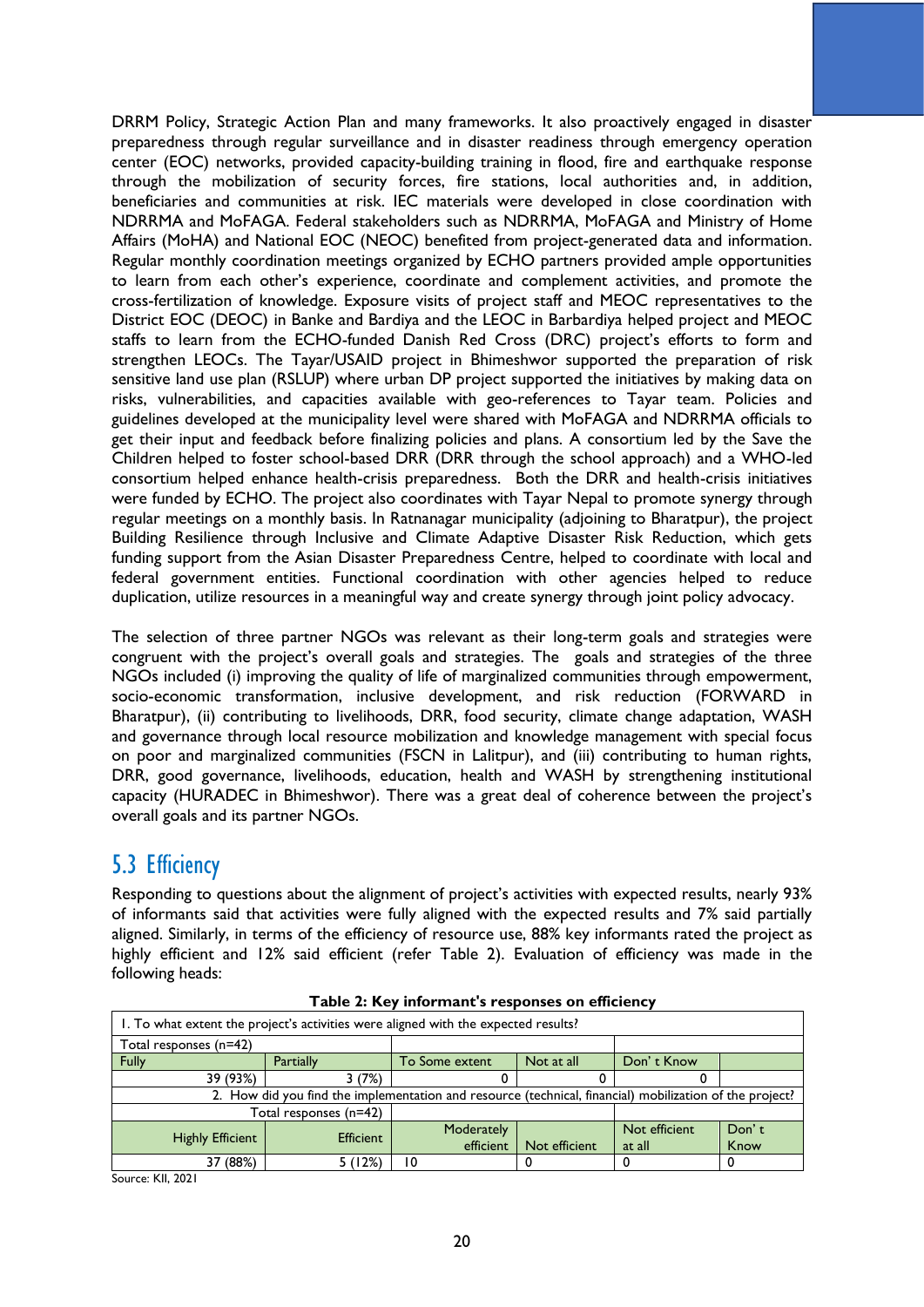a. Timeliness of the project's achievement of its results: Evidence gathered during the evaluation consultations revealed that the project successfully utilized its human, material and financial resources to achieve results. Good coordination and collaboration among the project, partner NGOs, project municipalities and wards, and users' committees helped it to achieve results in a timely fashion despite the impacts of the pandemic. Project's records revealed that around 20% of project activities were completed significantly before the planned date, almost 50% by the planned date and 30% activities during the seven months' extension period. Delays were attributed to the pandemic, the fact that none of the three project municipalities had concrete DRRM policies, and the length and tediousness of government procedures to ensure matching funds. As urban DRR is a new issue for UNDP Nepal, the agency took time to be able to streamline project activities despite its being a pioneer agency in community-based DRR. The project utilized learning derived from other projects and applied it to the new urban context. Consultations with project staff revealed that the types of activities, the expertise required and the human resources available and the time were all very well matched. The number of activities and the project's tenure were not well correlated. The project managed human resources<sup>4</sup> logically and efficiently. In the lead role of Project's Coordinator, Senior Communication Consultant effectively supported communication, knowledge management and making urban disaster preparedness visible and a Consultant Engineer (not originally provisioned for in the project's document) provided technical backstopping for structural and non-structural activities. Municipality officials admired the role Information Management Officers (IMOs) seconded to the project municipalities played in ensuring the smooth functioning of LEOCs, maintaining a database, and transferring skills and knowledge to municipal staff. Project stakeholders acknowledged the high quality and prompt provision of inputs from the Disaster Resilience Program Specialist and the M&E and GESI Officers of UNDP/CDRMP even though they were not able to physically monitor activities frequently due to the pandemic.

A few staff left their jobs during project implementation. That said, in Lalitpur, the IMO left his job in February 2021 and the Municipal Technical Officer (MTO) in May 2020. Both vacant positions were filled within a month, one with a new recruit and the other with a lateral transfer from another project. In Bharatpur, the Project Support Officer (PSO) discontinued his service in February 2021 but his post, too, was filled within a month. Because of the quick filling of vacant posts and the proper induction of new staff members, there were only minimal gaps in progress. The project was also successful in utilizing its financial resources (refer Annex-6, table 2); indeed, almost all of its resources had been utilized by the end of October 2021. The funding plan was realistic, an assessment illustrated by the fact that there was little difference between planned and actual expenditures despite the impacts of the pandemic. The analysis of the budget by result revealed that expenditure was between 97% (the project leveraged more resources than it had anticipated from municipalities and third parties) and 101% (slightly more training and simulation events were conducted than planned), refer Annex-6, table 3.

Consultations with stakeholders revealed that the project faced several challenges during implementation but that the project was able to address those challenges by applying its effective and systematic approach. To fill the gaps in the disaster-related database, primary and secondary data were gathered, compiled and maintained in a more coherent way than they had been. The project's thorough risk assessment was instrumental in raising awareness about various disasters which contributed toward risk realization and thereby reducing risk at the local level. In Bhimeshwor, to address the problem of coordination which arose due to a lack of a forest, environment and disaster management section, the project worked closely with DRR focal person (through Planning officer) and social welfare section. To change the municipality authorities' belief that infrastructure development initiatives should get priority over DRR and preparedness, a series of advocacy and subsequent review-and-reflection sessions were organized. Involving the senior management of municipalities in DRRM review-and-reflection sessions helped to increase budget allocations to

<sup>4</sup> The project provided one Coordinator (PC), three Municipal Technical Officers (MTOs), and one Administration and Finance Associate. It was good that three Project Support Officers (PSOs) and six Community Development Workers (CDWs) were hired to serve under the MTOs stationed in each project municipality.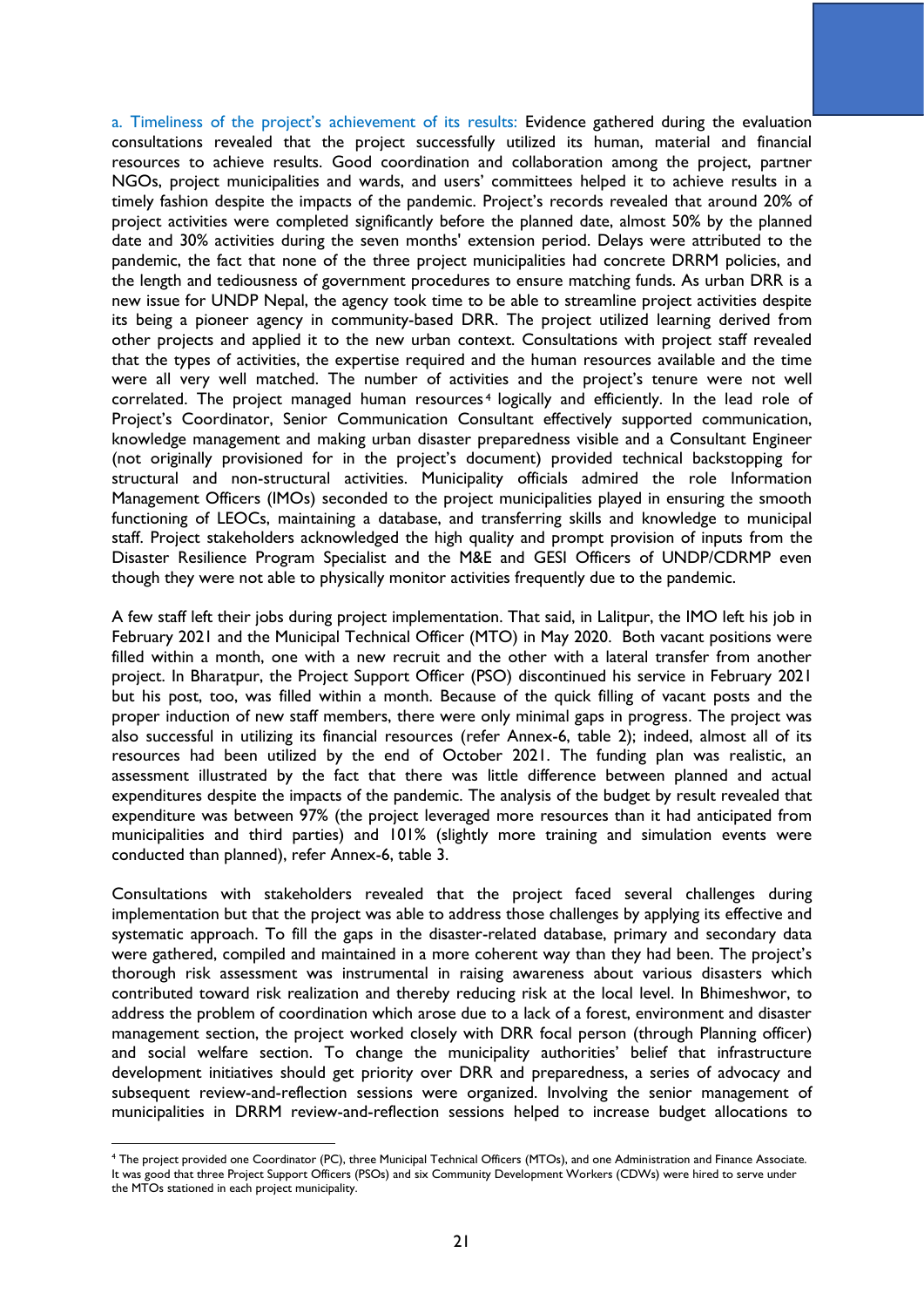DRRM through regular municipal planning and budgeting processes. To address the multi-faceted vulnerabilities of urban areas, vulnerability criteria for urban areas were defined and agreed upon in a participatory fashion and then acted upon.

b. Appropriate project management structure for generating results: The project management structure was appropriate for and efficient in generating the anticipated results. Because of its efficiency, results were generated within a limited time and with limited resources despite the impacts of pandemic. It was said that partnerships with NGOs considerably reduced the time required by and the management costs of the project. During interviews, stakeholders appreciated the project's use of existing social platforms such as school and hospital management committees, tole lane organizations (TLOs), women groups rather than establishing new institutions. During fieldwork, the participants in FGDs and KIIs said that forming users' committee was a logical step toward expediting mitigation work and fostering ownership of project activities. The majority of the junior staff of the partner NGOs were from project areas, a fact which helped the project to build rapport with municipalities and project stakeholders. The social capital and institutional memory of the partner NGOs helped increase programmatic efficiency. There was a sense of team spirit and belonging among all staff, whether they worked for UNDP, the project or one of the partner NGOs.

c. Implementation strategy and cost effectiveness: The project's approach and strategies were efficient because they were developed so that they ensured (i) the participation of at-risk communities in decision-making during design and implementation, (ii) the practice of GESI in institution-building and service delivery, and (iii) transparency in project work. As the local staff of partner NGOs were from project communities, the risk of turnover was limited and efficiency was high. According to informants, the project implementation strategy and its execution were efficient and cost effective. Virtual meetings with MTOs and IMOs were instrumental in updating stakeholders about the project's progress, sharing issues and concerns, and crafting plans to resolve issues without delay. Where possible, in-house experts were used to carry out studies and develop policy instruments <sup>5</sup> , otherwise at least NPR 3.0 to 3.5 million need to arrange for external consultants, which saved project money. Such efficiency was attributable to the fact that the project (i) promoted local resources like wood and stone in mitigation works, (ii) used local human resources (skilled and unskilled), (iii) designed labor-intensive schemes in which community contributions ranged from 14% to 17%, (iv) used local municipality rates while designing mitigation work, and (v) made payments based on actual field measurements rather than on initial estimates. Hospital-based activities were not implemented in Lalitpur Municipality as the ECHO-funded WHO consortium project <sup>6</sup> had already contributed a lot to hospital preparedness and emergency response.

The project achieved value for money by mobilizing resources strategically, sharing costs equitably, and employing a competitive procurement process. The project allocated only 5% as management costs to partner NGOs (excluding the costs of human resources and office operation). The matching fund modality that the project adopted not only increased the efficiency of resource use but also fostered local ownership of the project. Where applicable, relevant government officials were used as resource persons in various capacity-building trainings, a practice which helped to build new connections between local communities and municipality officials. In order to avoid program duplication and foster managerial efficiency, the project maintained a good relationship with humanitarian agencies and development actors.

The project was successful in leveraging NPR 49,38,806<sup>7</sup> as co-funding from the government and private sectors while imparting training, organizing drills and carrying out mitigation work (refer

<sup>&</sup>lt;sup>5</sup>Those policy instruments included (i) a document on lessons learned regarding COVID-19, (ii) a guideline of mobilizing volunteers, (iii) a guideline for mainstreaming disasters (Bhimeshwor), (iv) a municipal fire station capacity assessment, and (v) a MEOC assessment.

<sup>6</sup> Strengthening emergency response capacity of critical hub hospital networks through enhanced hospital safety and their linkages with prehospital and post-hospital care services and the community.<br><sup>7</sup>In Bharatpur, a total of NPR 1182000 was contributed as co-funding from government and private agencies for use in training, drills and

small-scale mitigation. In Lalitpur, a total of NPR 1809516 was contributed as co-funding from government agencies (project wards) for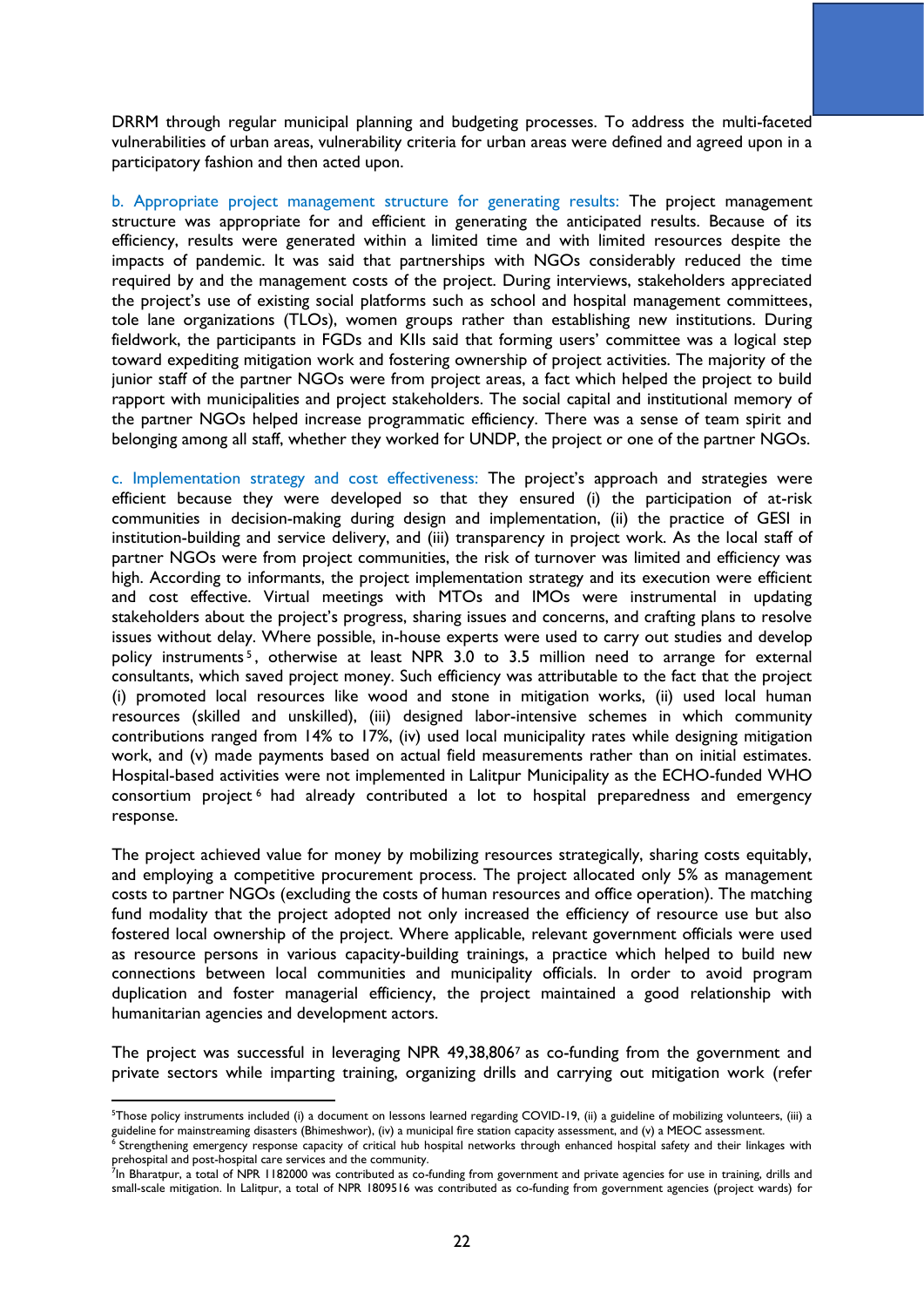Annex-6, table 4). Because of this cost-efficient approach, the project was also successful in mobilizing resources from municipalities, wards and the private sector.

d. Allocation of resources to achieve outcomes and outputs: The project allocated resources such as funds, staff, and expertise strategically to achieve its anticipated results. Only one additional staff member was recruited, a consultant engineer, who was hired to oversee the technical aspects of both structural and no-structural activities. As the project's human resources had several years of experience in policy advocacy and were very familiar with urban issues, the project had good results in providing policy support to municipalities. The project's internal planning was also realistic in that all its majority of the activities were completed within the timeframe laid out and all were of high quality. In Dhaugal Bazar (Lalitpur-16), the underground water tank constructed with project support has not yet been connected with a fire hydrant system though ward officials are committed to complete do so within this fiscal year. The estimated cost of the work, which is to be invested by the ward, is NPR 70,000). Though officials are committed to act once a municipal council meeting is organized and policy documents approved, approval has been delayed as internal conflicts and political reasons prevented a meeting from being held. Plans and guidelines were drafted and trainings in SAR, first aid and fire preparedness (all exercises which the findings of the simulation exercise suggested were necessary) were conducted after the lockdown was lifted.

Having a cost-free extension was also logical given the impacts of the pandemic as the project had struggled to act for around 10 months (from 23rd March to end of October 2020; and from April to May 2021). The project provided revised activities and budgets to the partner NGOs to meet the objectives in the pandemic context. Project records revealed that the no-cost extension ran from April to July 2021 and the cost-incurring extension from August to October 2021. Both extensions were made possible following consultations with EU officials. During the local lockdown period knowledge management and policy supports were fine-tuned. The extension was utilized to implement the remaining activities and to refine and consolidate already implemented activities.

## <span id="page-24-0"></span>5.4 Effectiveness

The project was effective, as is illustrated below. The evaluation found that project's outcomes were achieved with the fulfilment of its outcome-wise outputs. The views of local-level stakeholders and field observation revealed that project's programmatic approach and process were very effective. Out of the total key respondents, 93% said that the project was highly effective whereas 7% opined that its activities are effective (table 3).

a. Delivery of projects' activities in terms of quality, quantity and timing: Though the project faced several

challenges during its implementation, its effective approach helped

it to deliver the

| Table 3: Key informant's response on project's effectiveness                                                          |           |            |            |            |
|-----------------------------------------------------------------------------------------------------------------------|-----------|------------|------------|------------|
| To what extent the project was effective in the local context? $(N=42)$                                               |           |            |            |            |
| <b>Highly effective</b><br>Don't Know<br><b>Partially</b><br><b>Effective</b><br><b>Not</b><br>effective<br>effective |           |            |            |            |
| N=39 (93%)                                                                                                            | $N=3(7%)$ | $N=0$ (0%) | $N=0$ (0%) | $N=0$ (0%) |
| Source: Klls, 2021                                                                                                    |           |            |            |            |

majority of its activities on time without compromising quality. None of the ward officials consulted said the quantity of services provided by the project was inadequate. The evaluator discovered that field-level project activities were partially hampered for 10 months due to the first two waves of the COVID-19 epidemic, both of which resulted in humanitarian crises that presented uncertainty and a dilemma to project stakeholders. Since the project supported municipal officials in responding to the impacts of COVID-19, it was able to build a great deal of trust. All the municipality officials interviewed said that the UNDP project was 'a real friend during a difficult time'. Municipal authorities admired the project's support to address COVID-19 crises, which including personal

training, drills and small-scale mitigation. In Bhimeshor, a total of NPR 1947290 was contributed as co-funding from government agencies (municipalities, wards and users committee) 'for training, drills and small-scale mitigation.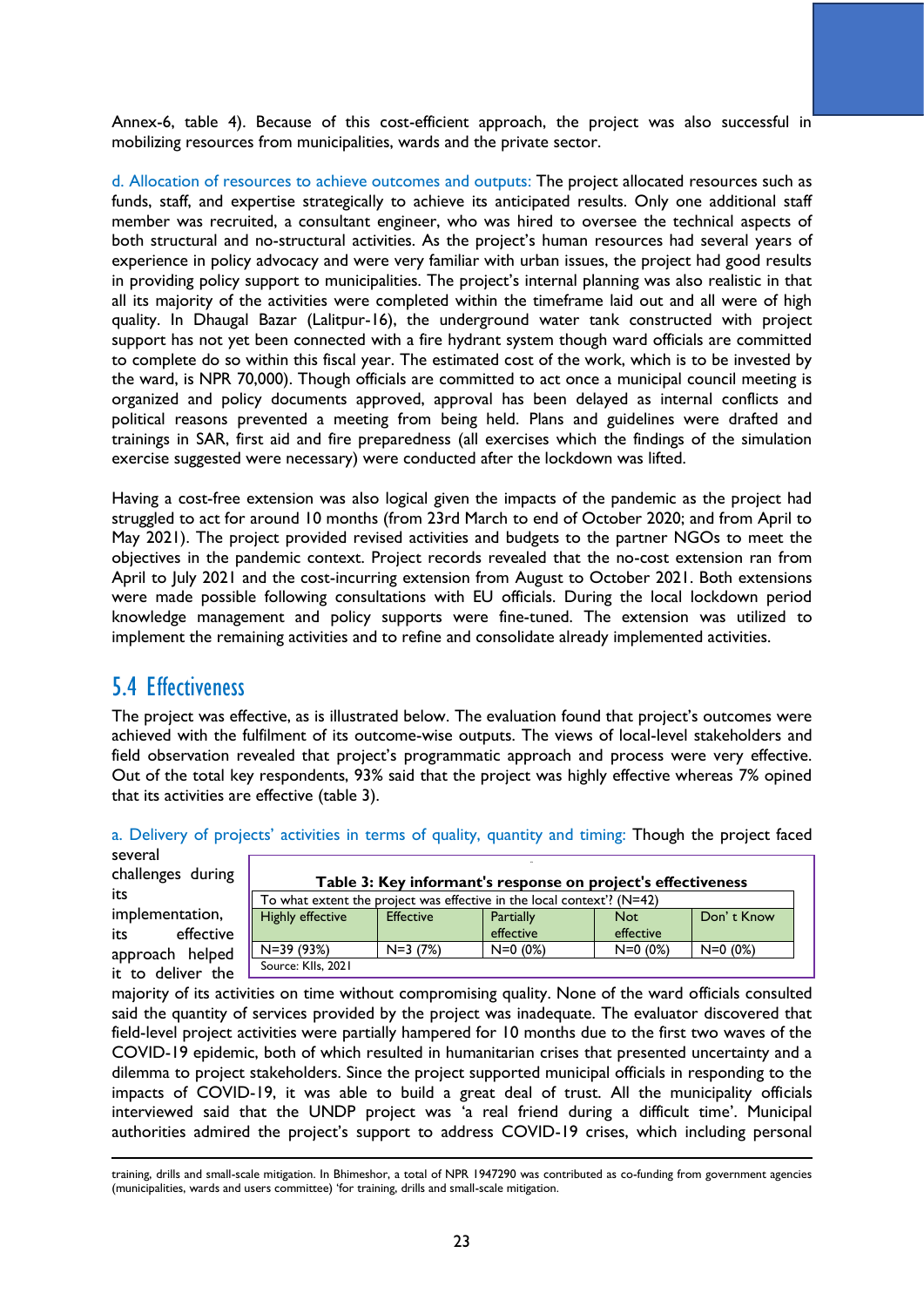protective equipment (PPEs), thermal guns, face masks, and sanitizers. Support for the COVID-19 response helped to mitigate the state of uncertainty. The pandemic rendered the gathering of project-related data a challenge, but it was sorted by engaging in one-to-one dialogues then discussions in groups of 3-4 people following health protocols. Small groups consultations were made emergency preparedness and response plans (EPRPs) formulations in all three municipalities. Trainings were imparted by reducing the number of participants by half<sup>8</sup> and by increasing the number of training events. Arranging resource person for training events was also tough during the pandemic.

Bhimeshwor had no dedicated staff at the fire station and, in consequence, the capacity of that station was poor, but with the project's continuous support and advocacy, the municipality assigned relevant staff and is now very capable of responding to fires with trained firefighters and city police. Initially, municipal authorities said that the project should minimize its capacity-building initiatives and instead increase the budget allocated to the improvement of physical infrastructures. Once a capacity-gaps analysis had been conducted using through mapping, authorities were convinced about the rationale behind capacity-building initiatives. Not have any dedicated staff for the forest, environment and disaster management' section of the municipality created a problem for the expedition of project activities. Initially, there was limited coordination among Humanity and Inclusion (HI), Tayar/USAID and the project was mitigated through a series of coordination meetings. The project also coordinated with local-level organizations<sup>9</sup> such as Rural Development Tuki Association, RRN, REDC, CDF, and HURADEC (NGOs) to carry out urban risk reduction and emergency response-based activities.

In Bharatpur, it was not possible to geo-reference of highly vulnerable Muslim households on a digital hazard and resource map as they refused to be mapped, claiming mapping was a security risk. The project honored their right to maintain secrecy. In Milan Tole, where the majority of residents are squatters living on non-registered *Ailaani* land, it was challenging to use municipality resources to reduce risk. The participation of PwDs in meetings and trainings was not initially possible because the majority of meeting venues were upstairs in rooms inaccessible to them. When training venues



were moved to civil servant federation's office on the ground floor, their participation increased. Despite much effort, the project was not able to hand over eight isolation beds provided to the Bharatpur municipality as part of the COVID-19 response to a geriatric ward of Bharatpur Hospital for their best use. However, those beds were utilized by the Saradanagar community hospital, which later was changed into COVID-19 hospital, in ward-19, Bharatpur. Ward officials in Lalitpur said that socio-cultural

challenges delayed retrofitting work on an underpass and that there was a dispute between the house owner and service receivers. Mesh wire technology learned after the 2015 earthquake and used in Government of India funded project of housing reconstruction was employed for the retrofitting work.

<sup>&</sup>lt;sup>8</sup> For example, 12 people were involved in the first aid training instead of 24, and two events were organized to impart training to the planned total of 24 people.

<sup>&</sup>lt;sup>9</sup>HURADEC was the UNDP's partner NGO for this project, whereas it worked with REDC and CDF on other projects.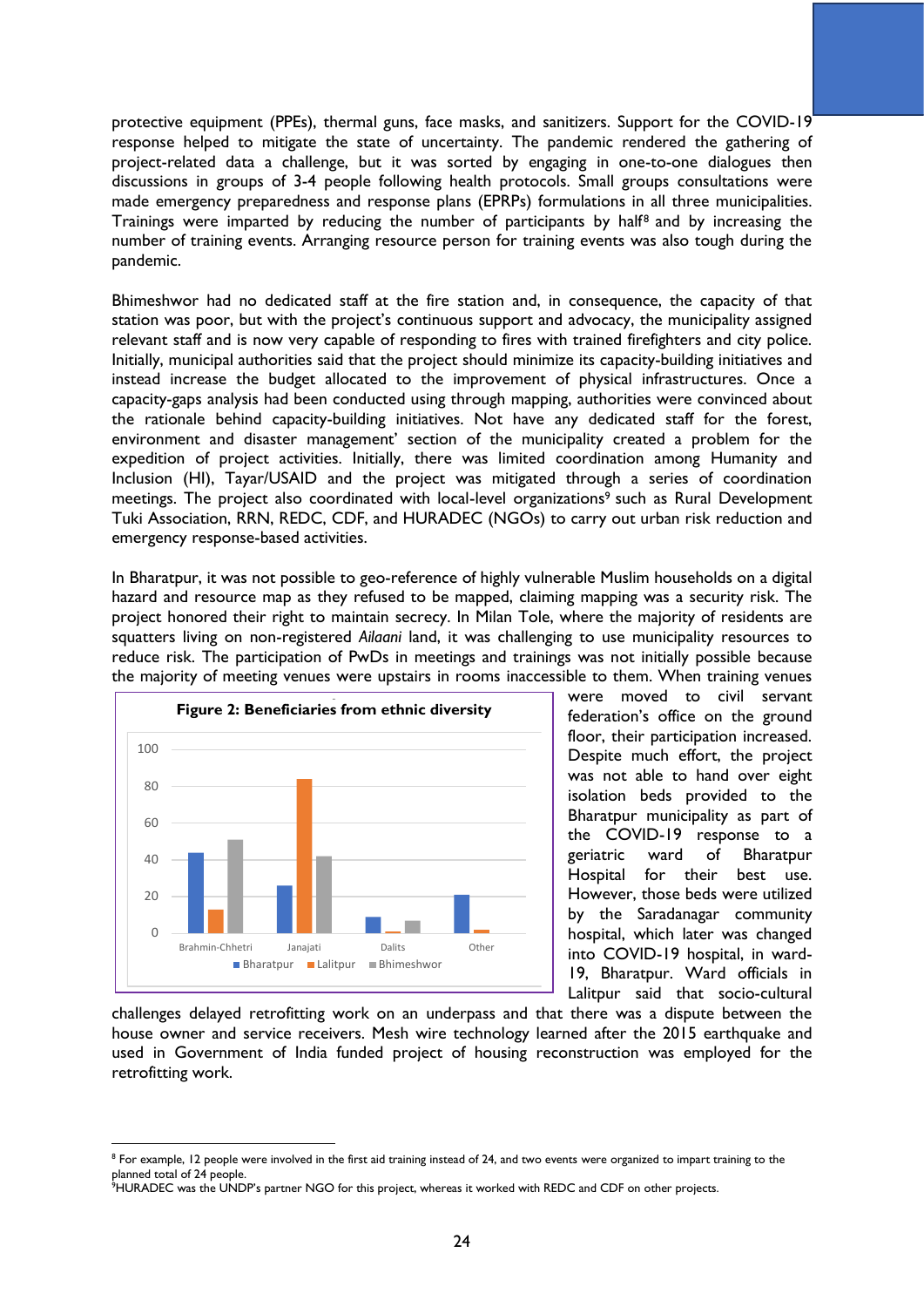Despite COVID-19, very few project activities were readjusted. Some of the activities that were readjusted included capacity-building (training, awareness-raising, exposure and study visits, and guidelines for capacity-building), policy support (standard operating procedures, SOP) in Lalitpur, and a few small-scale mitigation activities. Lalitpur allocated NPR 795,000, Bharatpur allocated NPR 545,000 and Bhimeshwor allocated NPR 490000 for COVID-19 preparedness and response (refer Annex-6, table 5). These activities included the installation of hand-washing stations, the mobilization of volunteers for awareness-raising and the dissemination of IEC materials, sanitation campaigns in communities, wall painting, and the handover of materials such as thermal guns, sanitizer, masks, and PPEs.

b. Reached previously unreached and deprived communities: The project achieved all three results by involving men, women, and excluded groups, including PwDs. The project reached 61547 beneficiaries. 543 of the total beneficiaries were single women, 301 were PwDs and 160 were members of the LGBTQ+ community (refer Annex-6, table 6). In terms of caste/ethnicity, 35% were Brahmin and Chhetri, 51% *janajati*, and 6% Dalit and 8% other (refer Annex-6, table 7). The project also included other minorities like 178 Muslim households (1,032 population of two wards) in Bharatpur and 34 Thami households in Bhimeshwor. These statistics demonstrate that the project served large sections of poor, marginalized and deprived communities living with multiple risks. Stakeholders admired the fact that there were linkages between the private sector, hospitals, schools, and vulnerable populations and municipal and ward authorities. The project's engagement in preparedness was a breakthrough for urban communities in that they were able to build their capacity for disaster preparedness and emergency response. Regular communication, coordination and information management together strengthened beneficiaries' ownership of the project. The findings of the risk assessment were helpful in engaging vulnerable groups, including women who did household chores and encountered the risk of fire on a daily basis.

c. Factors that contribute to achieving or not achieving the project's intended results: Some of the factors that contributed to the achievement of results include (i) the involvement of different stakeholders in project activities, (ii) the previous footprints of UNDP's programs, and (iii) the project's fund flow mechanism. During discussions, key informants said that because the project had involved six tiers of government stakeholders—stakeholders at the community, ward, municipality, district, province and federal levels—during project implementation, it was very effective in listening to and acting upon issues. The project also involved the private sector and civil society. UNDP's previous footprint also contributed to the effectiveness of the project because rapport and coordination were both strong. UNDP has been working in Bhimeshwor on different projects since 2015. This continuous involvement helped to foster trust among district stakeholders. In five wards of Bharatpur (3, 4, 7, 9 and 11) and Bhimeshwor (1, 2, 4, 5 and 7), UNDP implemented a project called Reducing disaster risks and enhancing emergency response capacities for multi-hazard prone urban municipalities.

The project's fund-flow mechanism contributed to the effectiveness of the project. Initially, 80% of the total approved budget was disbursed from ECHO to UNDP. This first instalment was meant for the implementation of planned activities. The remaining 20% was promised after the project had completed all activities and submitted a final report. This mechanism helped ensure that the project's resources were invested on time without any constraints. Project records revealed that funds flowed from CDRMP/UNDP to the partner NGOs on time. The initial three instalments were planned for April 2020, March 2021, and June 2021 and the fourth instalment was made in October 2021 instead of September 2021 due to amendments to the budget. As small-scale risk mitigation schemes were planned based on thorough assessment jointly carried out by municipal authorities and the project and those assessments were based on scientific facts and figures, the project won the trust of municipal authorities. Small scale risk mitigation activities helped to reduce the disaster risk. The considerable budget allocated to non-structural measures for disaster preparedness and emergency response was logical as it helped in system strengthening and institutionalization (refer Annex-6, table 8).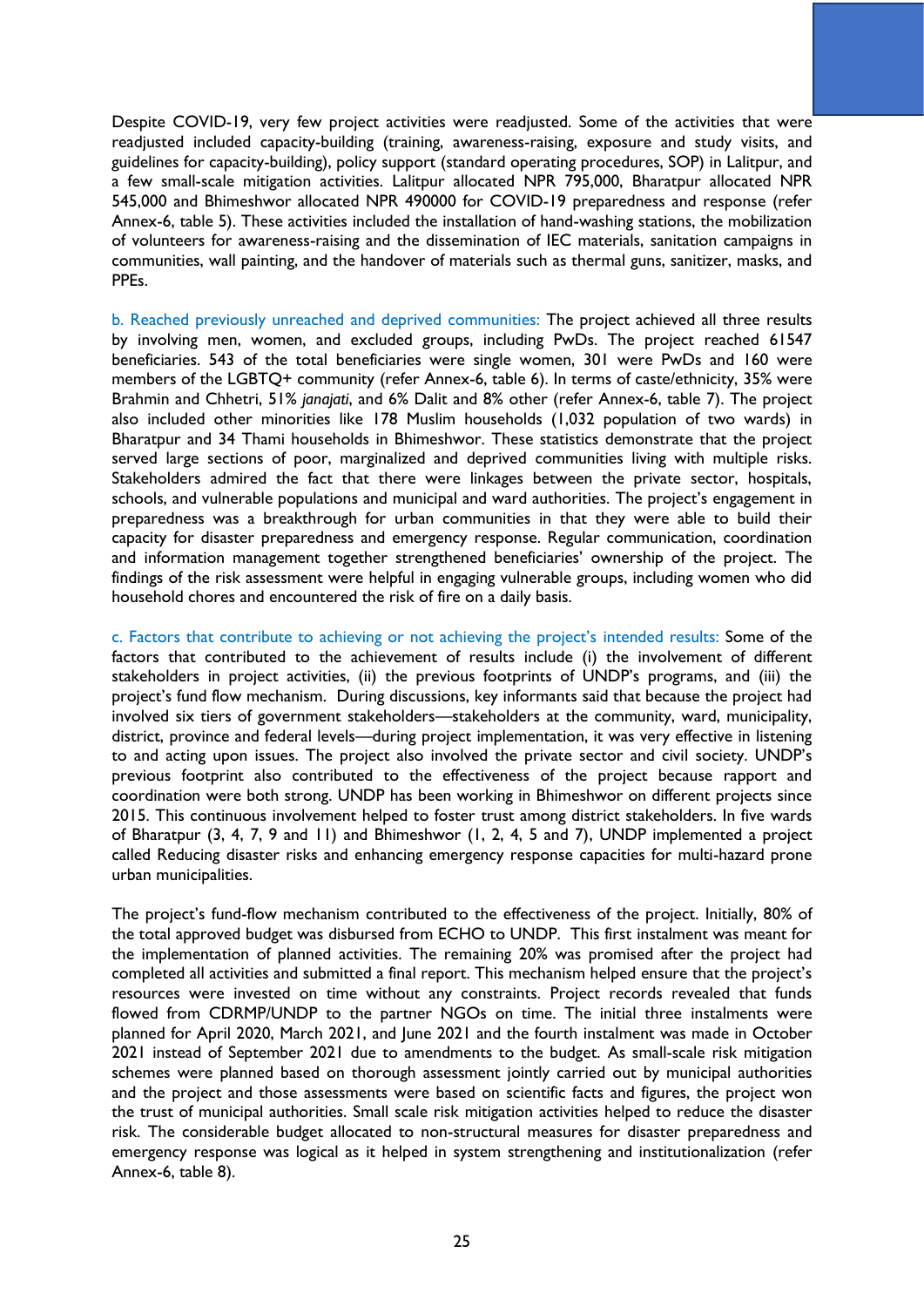The use of knowledge products has helped to understand urban risk and thereby to add value to the project. Stakeholders were able to understand risk through the various types of IEC materials<sup>10</sup> that the project produced (on fire, lightning, insurance for risk transfer, landslides, and earthquakes). The materials were developed in coordination with MoFAGA and NDRRMA. The project's decision to develop and print two sets of IEC materials, one set to demonstrate accountability to the donor and increase visibility and the other for NDRRMA to use with other development agencies, was effective. The project's production of IEC materials on preparing for fires through rainwater harvesting (RWH) helped to change the mindset of people. In this endeavor, the project applied learning from the RWH projects the UN-HABITAT implemented from 2009 to 2011 in Kathmandu Valley. The project also used social media and radio to disseminate its message. Social media such as Facebook were used to reach out to a large population. FM radio stations were used to broadcast risk-related messages through public service announcements (PSAs) and radio jingles. Ward-level digital hazard and resource maps, including evacuation maps, were developed by municipal stakeholders and erected in strategic locations for beneficiaries to observe, reflect on the illustrated risks, and take action to reduce them. Not all maps were in a proper location for the best use, however. The digital hazard and resource map of ward 6 in Bhimeshwor, for instance, needs to be relocated. In Bhulkhu, ward-16 of Lalitpur, the digital hazard and resource map is often blocked by vegetable sellers. Thus, it is difficult to use. It was estimated that the project reached 48,500 households (75% of the total population) through flipcharts, posters, and maps and mobilizing more than 60 volunteers by conducting door-to-door campaigns.

The project erected visibility materials and seven hoarding boards to disseminate information on its objectives, locations, tenure and budget. Information is displayed at each of the small-scale mitigation sites. The project used users' committees as a social platform to disseminate its mandates among project beneficiaries (refer Annex-6, table 9). Regular review-and-reflection sessions as well as sharing at the community, ward and municipal levels also helped to foster accountability and transparency. The project did not use accountability and transparency tools such as social auditing, public hearings, feedback boxes, dedicated toll-free numbers to lodge complaints, or a complainthandling committee to receive and resolve conflicts. Social auditing and public hearings are not particularly feasible during a pandemic as those tools require people to gather. Despite the absence of such tools, the evaluator did not notice any signs that project funds were being mismanaged.

This evaluation explored some opportunities the project missed, opportunities which, had they been considered, could have generated better results and greater effectiveness. The pandemic and inadequate coordination at the federal level delayed the production of IEC materials by two months, thereby rendering them inadequately linked at the household level. Coordination at federal level specially for policy level initiatives, vehicle tracking application, and LEOC strengthening was good but finalization of IEC was little delayed as they were too occupied during monsoon-based disaster response. Stakeholders said that IEC materials were widely used during online training for teachers and that Zoom-friendly electronic IEC materials were developed and disseminated to 27 schools. The engagement of the private sector could be increased by involving it in fire and earthquake preparedness and response. If the project had been able to reform and strengthen the LEOCs in Bharatpur and Bhimeshwor at the outset of its work by allocating proper space and providing tools and equipment, those LEOCs could have generated additional results. Despite much efforts, LEOCs received materials only in July/August 2019. BIPAD data could have been better systematized if an IT/DRR focal person and city police had been mobilized at the outset and then operationalized as per the SOP. Local government-level risk transfer guidelines and other associated legal instruments were not produced on time for smooth rolling out. As a result, at-risk communities could not be interested in risk transfer initiatives through non-life insurance at the fullest possible scale. As

<sup>&</sup>lt;sup>10</sup>The project disseminated its key message through the development of eleven types of IEC materials. These included (i) one project brief, (ii) five animated PSAs on preparedness and response, (iii) four animated social media cards on preparedness and response, (iv) four radio PSAs, and (v) four TV PSAs. Other IEC materials included (i) two short videos, (ii) four printed awareness-raising materials, (iii) five posters/flyers, (iv) three types of maps, (v) 11 visibility items and (vi) 20 publications. These IEC materials helped to disseminate the project's key message to its beneficiaries.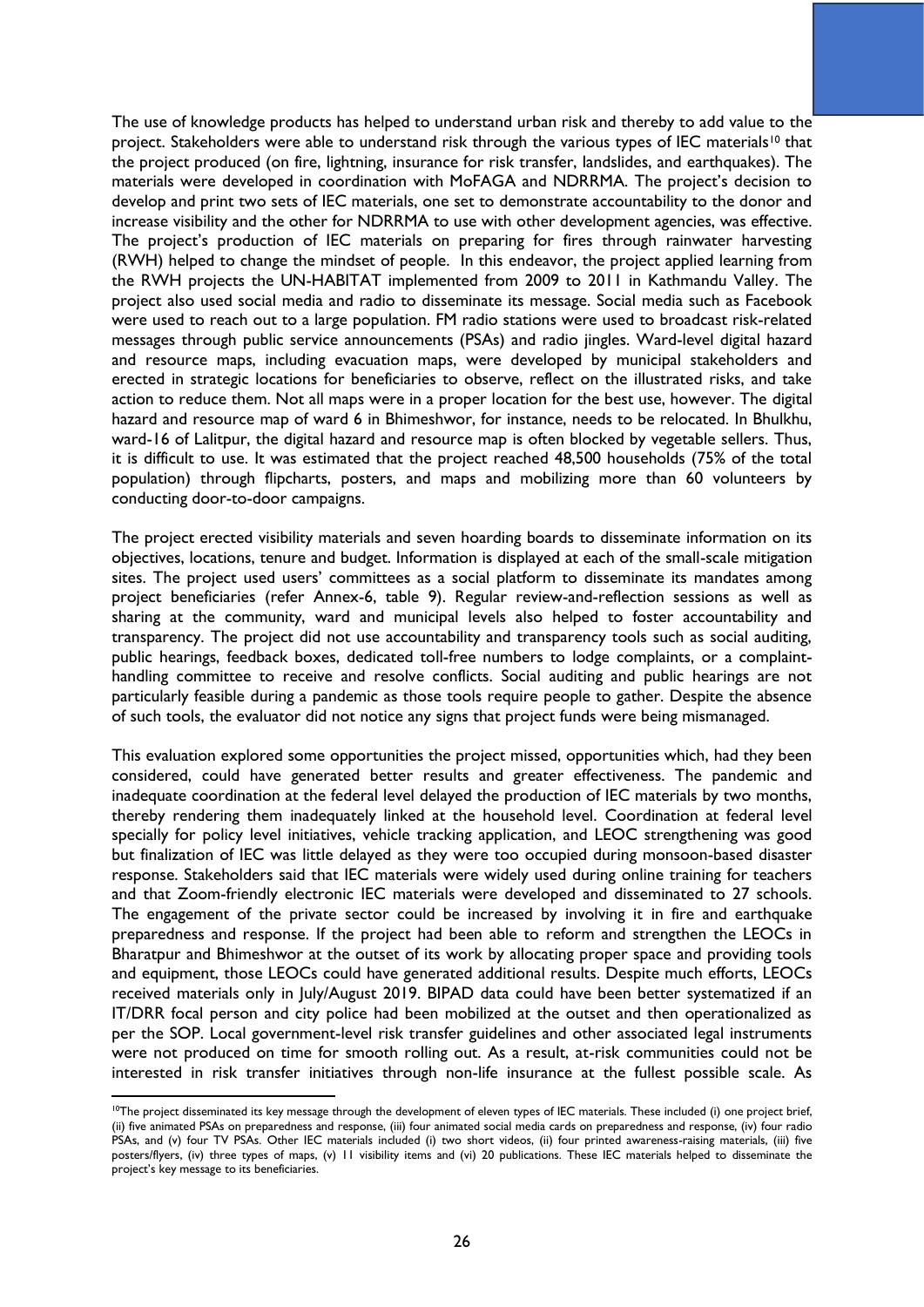insurance companies asked people to submit copies of *lalpurja* (land registration certificate, valuation of properties, etc.), people were reluctant to sign on to schemes. It was agreed that an insurance scheme would be piloted with 50 families from Bhimeshwor. The same situation was also in Bharatpur. The project and municipality also allocated NPR 1,00,000 each to cover the premiums of some of the families. Unfortunately, this scheme did not materialize as time was limited and the municipality was not confident about scaling it up and ensuring its sustainability. Stakeholders said that the premium for a assets worth NPR 24,00,000 was NPR 700-800 per year.

d. Monitoring and review arrangements: The project's M&E approach and mechanisms were instrumental in its achieving good results. Indicator tracking sheets were used to track activities and an online database system was developed to track the number of beneficiaries without duplication. This database was updated by the IMOs. Stakeholders admired the project's decision to monitor in four layers. First, as provided for in the project's implementation plan, Community Development Workers (CDWs) visited project activities and prepared monitoring reports at the inputs and activity levels. Second, PSOs ensured the quality of implementation by visiting project activities and produce monitoring reports at the activity level. Third, MTOs ensured the quality of project activities within the municipality at the output level and fourth, the PC, along with the Disaster Risk Management Program specialist and M&E and GESI officers provided technical backstopping and monitor outcome-level progress on a regular basis. During the project's tenure, four monitoring missions (three face-to-face and on virtual) were carried out by the EU Head of Delegation and the ECHO Program Officer (along with local governments and government ministries), and four monitoring visits by the UNDP CO (three face-to-face and on virtual), and regular monitoring visits by the government, CDRMP senior officials and joint monitoring visits by the project and local governments at the municipality level (refer Annex-6, table 10). These visits were instrumental in helping the project to understand the progress it had made in achieving urban preparedness and response, crafting a plan to reduce the gaps and lapses in the project's implementation mechanism, and checking whether project activities were either aligned or mainstreamed with the municipalities' plans and programs to ensure their sustainability. The review meetings and workshops held at the end of mission were instrumental in enabling the project to reflect on progress and identify areas of improvement and solutions. The visit of the EU Head of Delegation, EU Program Officer to Lalitpur was particularly helpful in creating a positive feeling among municipal authorities and the visit of the UNDP Resident Representative, Assistant resident representatives helped municipal authorities realize their role in disaster preparedness and emergency response.

e. Incorporation of lessons and feedback in the project's design and implementation: Evidence gathered during the review phase confirmed that the project had used earlier good practices and major learning in its design, planning and implementation. The RVA tool, for example, was refined, contextualized and employed in this project. It was a learning from a UNDP pilot study carried out in 2016 in coordination with the Department of Urban Development and Building Construction. The focus of that study was fire and earthquake mitigation in Thamel, Kathmandu, a core city area. This tool provided insight into urban exposure, vulnerability and risk accumulation and how to address those risks and build resilience. The RVA tool was used with 2,217 households in the project municipalities. It focused on inundation in Bharatpur, landslides, fire and earthquake in Bhimeshor and earthquake in Lalitpur. It was found that the percentage of extremely high risk, high risk, moderate risk, low risk and no risk houses were 1, 5, 38, 35 and 21 respectively (refer Annex-6, table 11). The improved RVA tool also helped the project map urban critical infrastructure and explore multi-hazard and multilayer vulnerabilities. While mapping vulnerable populations and exploring the protection issues of women, children, and senior citizens, the project used the UN-HABITAT's learning from the 2015 earthquake. The ECHO-funded Pragati project implemented in Shankharapur and Changunarayan municipalities of Kathmandu and Bhaktapur respectively was instrumental in engaging community emergency response teams (CERT) and the private sector in urban disaster preparedness and emergency response. The learning of the ECHO-funded Reconstruction Project (2017-2019) implemented by UNDP in Dolakha helped to ensure that the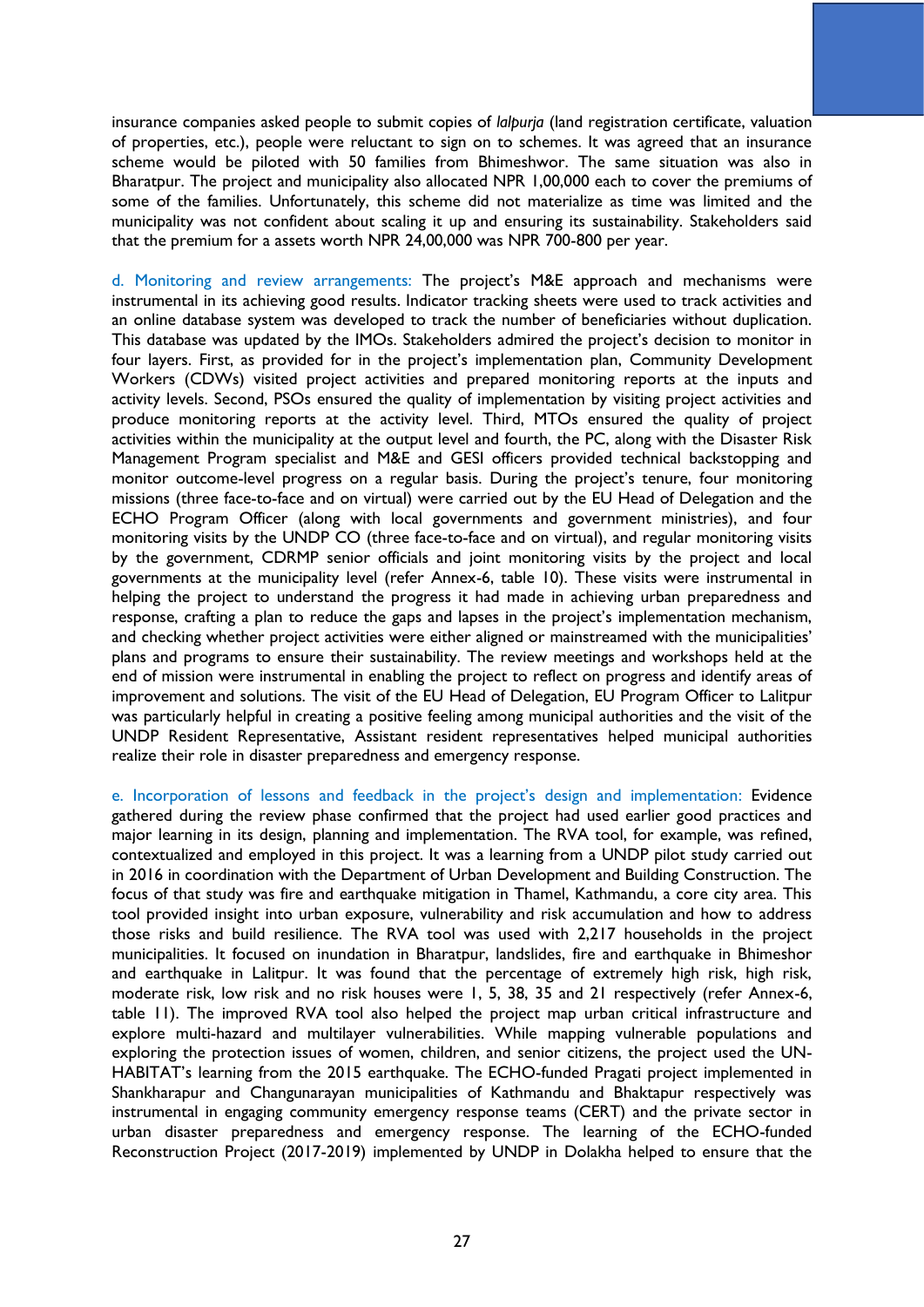poor, marginalized, and deprived and those populations receiving social security allowances (SSAs) were included as potential beneficiaries in the UNDP's urban risk reduction initiatives.

In Bharatpur, in collaboration with the USAID-funded sexual and reproductive health project, the projected worked with 28 LGBTQ+ individual living in fire-prone sub-standard settlements through fire preparedness and safety, first aid and dengue prevention. The ECHO-supported child-centered DRR project provided insight into the DRR through schools approach as schools are key to linking knowledge about DRR and risks with families. The project used the learning generated by the DCA consortium that implemented the Safer Cities Project (in three wards of Lalitpur) till 2019. This project focused on municipal preparedness and response and on the formation and strengthening of emergency response teams. Monthly coordination meetings between DRC and UNDP were instrumental for the cross-fertilization of knowledge. Trainers from the Assessment and Coordination Team (ACT) roster available on the DRR Portal were utilized during the training with support from DRC. This project also supported the institutionalization of initial rapid assessment (IRA) through trainings and a series of inductions as well as IEC materials available with DRC.



f. Enhance the capacity of communities and local governments in urban DRRM: The project conducted thematic trainings at the community level. For example, fire-related trainings were held for petrol pump operators, first aid training for those who have very poorly built houses that could collapse at any time and rainwater harvestingrelated training for people who live in frequently inundated areas and live in narrow alleys. At the community level of the project

municipalities, several types of training were organized. Thanks to the project, the capacities of 58 PwDs and 29 members of the LGBTQ+ community were enhanced through trainings. The project also reached marginalized Thami households in Bhimeshwor and Muslim households in Bharatpur with its capacity-building initiatives. These trainings were instrumental in enhancing the capacities of the communities, local governments, and urban stakeholders and thereby helped to create an enabling environment for urban disaster preparedness initiatives. Women volunteers who participated in FGDs confirmed that need/issue-based capacity-building helped them to create an environment conducive for working despite COVID-19 for promoting urban risk reduction and emergency response. For instance, kitchen fire response trainings were targeted to women's groups; fire response training to staff working at fire stations, the city police and CERT; and training/orientation to fire fighting and preparedness to vulnerable communities, including senior citizens, Muslim women, members of the LGBTQ+ community and so on. Trainees said that training helped the project reach previously unreached sections and promote urban disaster preparedness and emergency response by providing knowledge and skills. Ward chair of Bharatpur, said:

*"With the support of a series of capacity-building initiatives, we now have a better understanding of the risks associated with multiple hazards. The VCA and RVA tools were instrumental in identifying the most-at-risk wards and communities and individuals within these wards. As a result, we are able to involve the Muslim and LGBTQ+ communities in disaster preparedness and response-based activities for the very first time. We also adequately addressed the need for risk reduction among urban slum dwellers and squatters. We are happy for the first time that the private sector is deeply involved. As you are well aware, however, the demands are enormous and the resources limited. The project leaves us with a path to follow to achieve high-quality risk reduction and emergency response. I wish the project would consider a second phase in which it could consolidate its initiatives."*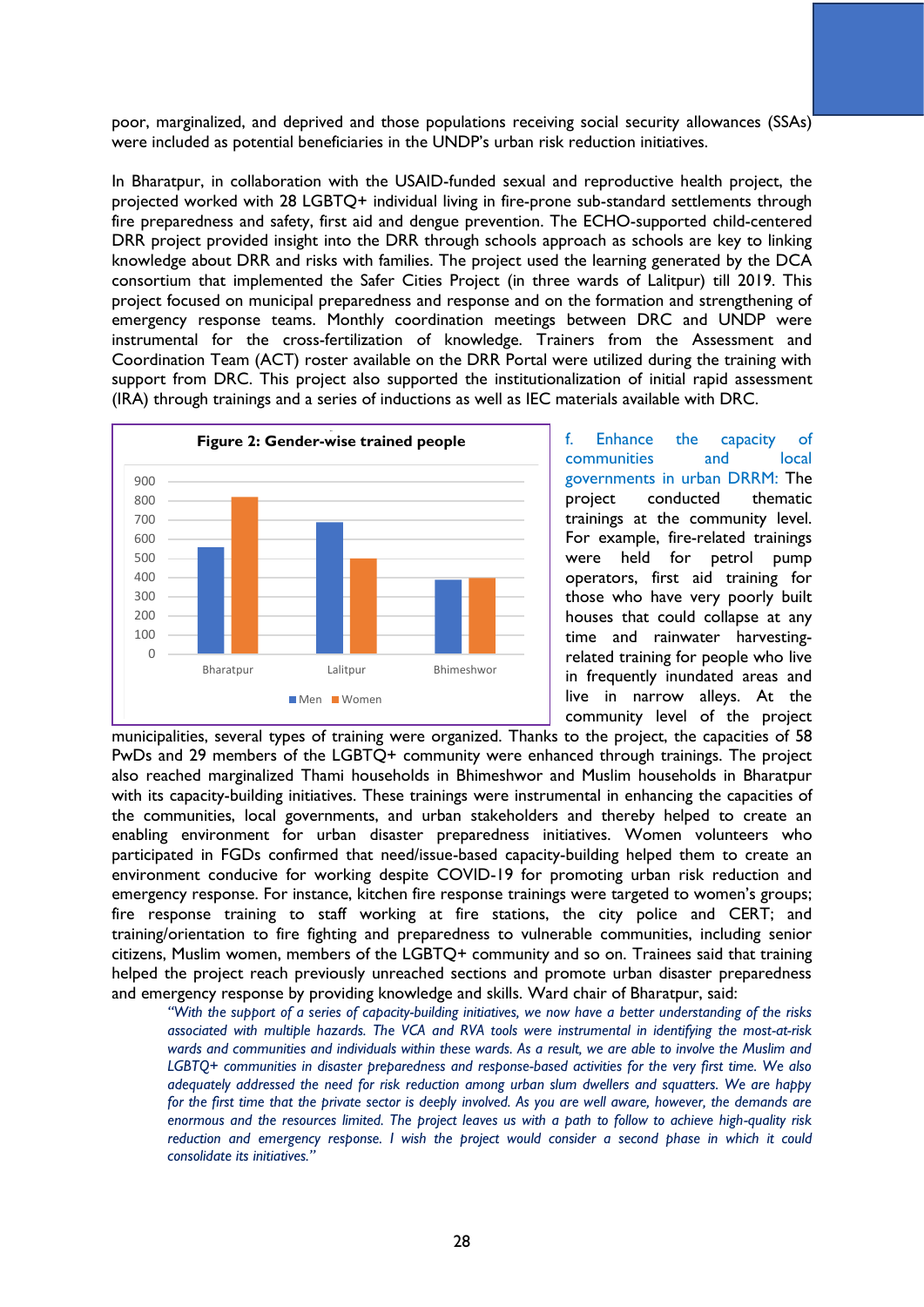The project's mechanism for coordinating with other stakeholders during the planning of capacitybuilding initiatives was also exemplary. For instance, that project coordinated with security agencies such as the Armed Police Force (APF), Nepal Army, Nepal Police, the fire station in Kathmandu and trained Nepal Red Cross Society (NRCS) volunteers while organizing training on SAR, firefighting and first aid. The project also supported light SAR equipment, first aid kits and fire-fighting equipment to improve the urban fire-fighting capacities.

In coordination with NEOC, MoFAGA and NDRRMA, the project provided training to MEOC staff along with city police and staff working at fire stations. NRCS's IMO stationed at the Provincial EOC (PEOC) of Lumbini Province supported Initial Rapid Assessment (IRA) training and tabletop simulations for the municipal team, support made possible through the coordination between DRC and UNDP. In Bhimeshwor, more than 170 women took part in a four-day fire preparedness training. Cascading trainings were also imparted at the community level, a practice which generated large impacts. On International Women's Day, a group of women successfully demonstrated how to put out an LPG-triggered fire. The skills and knowledge gained through capacity-building trainings were starting to replicated within and outside project communities. Trainees said that among the many trainings offered, the training for electricians was especially beneficial. In all three municipalities, NCRS trainees were used as resource persons for community-level orientation and training, particularly in SAR, community actions for disaster response (CADRE) and first aid, as well as drills and simulations.

#### *Box-1: Replication of the project's good practices in new areas without project resources*

- 1. The project's good practices were replicated both inside and outside the project's wards. For example, inspired by ward 19 of Lalitpur, ward 29 of the same municipality also installed fire hydrants.
- 2. Trainings on fire preparedness and response were organized in other wards of Lalitpur and Bharatpur which had learned about these topics from the capacity-building outreach of in project wards.
- 3. Search-and-rescue items were stockpiled in all wards of Lalitpur and Bharatpur using the annual budgets of the wards and the municipalities themselves.
- 4. Monsoon preparedness related items were procured and stockpiled in Bhimeshwor by using municipal budget.
- 5. In all wards of Bharatpur and Lalitpur, funds have been allocated by municipality for specific activities targeted to disaster preparedness and emergency response.
- 6. Wards 8 and 9 of Bharatpur and ward 8 and 9 of Bharatpur have adopted the approach of risk mapping using their own resources.
- 7. Fire extinguishers were installed in hotels, at petrol pumps and in other large buildings in the project municipalities.
- 8. In Bharatpur, fire preparedness and response training were organized in wards 2 and 10 and such training is slowly rolling over into other wards. In Bhimeshwor, social development section conducted orientation and training sessions to TLOs using their own resources.
- 9. Inspired by the project wards in Bharatpur, all wards of Bharatpur and Bhimeshwor adopted the practice of allocating budget to produce disaster response-trained volunteers at the ward level and holding fire safety training in schools and communities after engaging in risk mapping in all wards.
- 10. Wards 3, 4, 7, 9, and 11 of Bharatpur have used VCA to identify vulnerability, capacity and risk.
- 11. The TLOs nears the mills area in Bharatpur-2 purchased fire extinguishers and installed them in strategic locations on their own initiative.
- 12. A total of 65 fire extinguishers were installed in the wards of Bharatpur as well as in Bharatpur Metropolitan office buildings and different government offices. All used their own budgets.
- 13. Fire safety training was jointly organized by gas distributors and the petroleum dealers Association of Chitwan.
- 14. Non-structural mitigation works were undertaken at Narayani Community Hospital. Old fire extinguishers were replaced, fire alarms and smoke detectors upgraded, and oxygen cylinders managed. The hospital used its own resources. Other private hospitals adopted the same initiative.
- 15. Learning from the project's initiatives, Narayani Model Secondary School of Bharatpur installed fire extinguishers using its own resources.

g. Resilience fund by leveraging resources from government and other stakeholders: Resilience funds were established to carry out small-scale risk mitigation work. The project contributed to resilience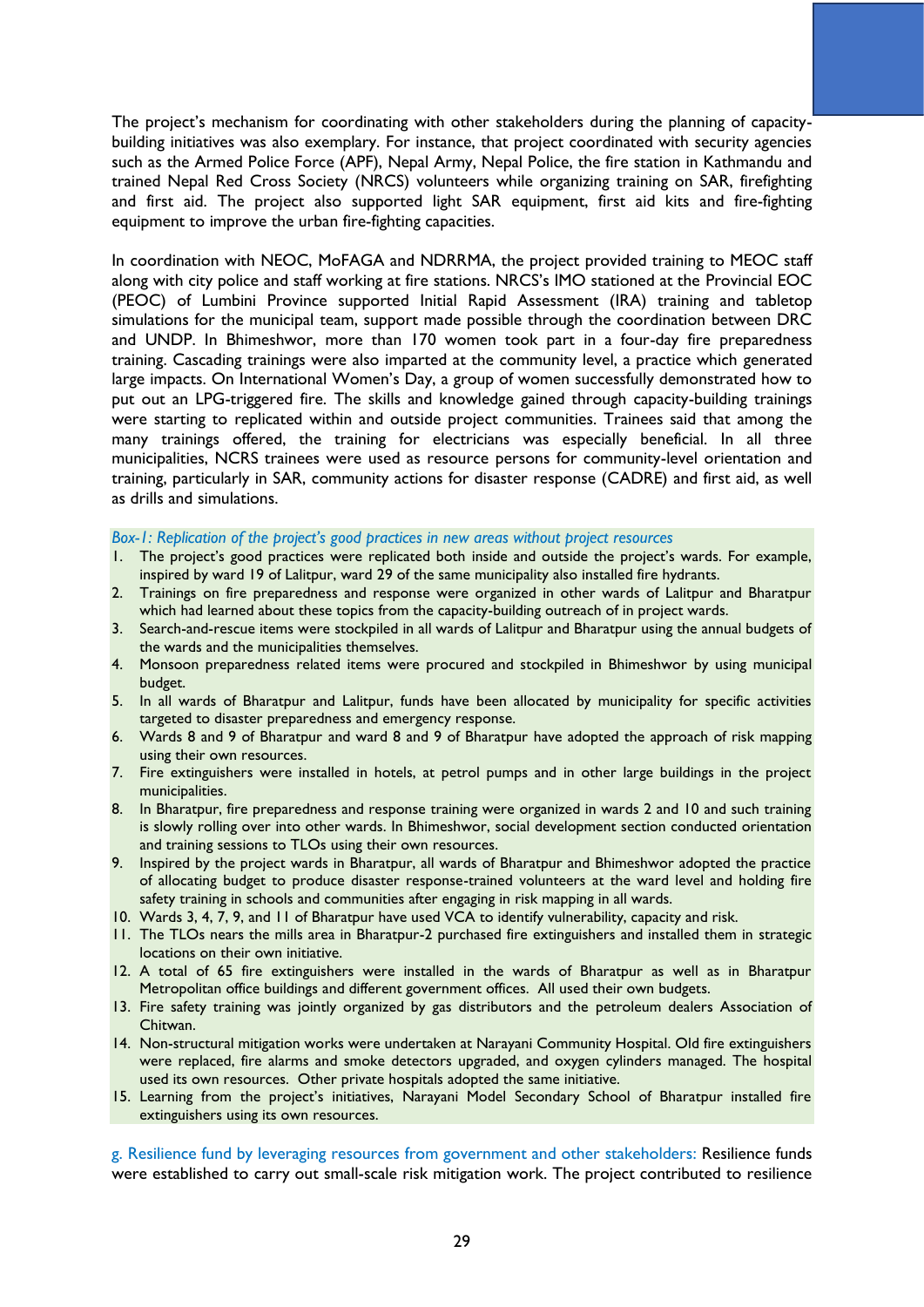funds and encouraged municipalities to do the same. A total of NPR 1,53,70,000, NPR 1,52,50,000 in cash and NPR 1,20,000 in materials, was raised. The resilience fund of Bharatpur Municipality, NPR 1,50,00,000, is greatest and Lalitpur Municipality, with NPR 1,20,000, has the smallest (refer Annex-6, table 12). It was the emergence of this fund, informants claimed, that spurred the practice of allocating budget for specific activities related to DRR and emergency response. Prior to this project, a bulk amount was allocated in the name of DRR but later transferred to other budget headings. Though the municipalities have started to allocate annual budget for disaster preparedness and response-related activities, some of those activities are stand-alone although it is best if they are mainstreamed into sectoral programs. Once capacity-building efforts had increased their understanding, wards and municipalities started to allocate budget for reducing urban disaster risks and conducting emergency response. All the working ward and municipal authorities consulted during the field visits demonstrated their commitment towards building the resilience of their communities. For instance, the project helped Bhimeshwor harmonize its disaster management fund mobilization guidelines with relief standards and advocated that it kept at least NPR 5,00,000 in its disaster management fund. With the project's NPR 7,00,000 contribution and municipal resources worth NPR 3,50,000, it was possible to impart CADRE training and risk transfer initiatives following the conduct of a series of orientations, the adoption of policy instruments, and the capacity-building of TLOs. In Bhimeshwor, NPR 42,50,000 (37.4% of the total budget) was allocated to DRRM-related specific activities, however total budget allocation under forest, environment and disaster section is NPR 1,13,50,000. Bharatpur Municipality allocated NPR 1,50,00,000 (FY 78/79) and supported for the installation of three portable booster pumps in the 5,000-liter storage tanks from the project in Aaptari area (Ward 2). This demonstrates the leveraging of local government resources for disaster preparedness. Local government also allocated the cost to conduct CADRE training for local volunteers, municipal staffs and city police for emergency mobilization during disaster events and of a one-day fire-fighting training at the community level. To supplement the project budget, community contributions constituted NPR 15,00,000 of the total budget, municipalities contribution was NPR 4928805, and third-party contribution was NPR 10,000 (refer Annex-6, table 13).

#### h. Assessment of indicators (baseline and end-line indicators)

The assessment of specific objective and results wise indicators revealed that they all meet their anticipated targets at the end of the project. The details of assessment are as follows:

| ι αι αι ιι σισι       | разеше                                                                                                                                                                                                                                                                                                                                                         | ыш-ше                                                                                                                                                                                                                                                                                                                                                                                                                                                                                                                                                    |
|-----------------------|----------------------------------------------------------------------------------------------------------------------------------------------------------------------------------------------------------------------------------------------------------------------------------------------------------------------------------------------------------------|----------------------------------------------------------------------------------------------------------------------------------------------------------------------------------------------------------------------------------------------------------------------------------------------------------------------------------------------------------------------------------------------------------------------------------------------------------------------------------------------------------------------------------------------------------|
| Specific<br>objective | Enhance understanding of the<br>communities and local<br>authorities of at-risk urban<br>areas about underlying multi-<br>hazard risks and vulnerabilities<br>to undertake system<br>strengthening, structural and<br>non-structural interventions<br>for effective and coordinated<br>emergency response and risk<br>reduction.<br>(Target 64,536 population) | The findings of end-line survey revealed that the knowledge,<br>attitude and practice (KAP) of targeted population as well as the<br>local authorities has been enhanced. Institutional structures such<br>as local level disaster management plans along with allocation of<br>necessary resources (human and financial) are at place,<br>emergency operations centers are now operational and local<br>disaster management committees are now active which ensured<br>that people at the project's locations are better prepared for<br>disaster risk. |
| Indicator I           | % increase of population with<br>an enhanced understanding of<br>disaster risks.<br>(Target: 25%)                                                                                                                                                                                                                                                              | End line survey identified that 25% population have increased<br>their KAP based on 'self-assessed method' and 29.6% people<br>have increased their understandings on disaster risks based on<br>'multi-criteria weighted score'.                                                                                                                                                                                                                                                                                                                        |
| Indicator 2           | Number of wards in the<br>urban municipalities with<br>plans and systems in place for<br>effective emergency response                                                                                                                                                                                                                                          | All six targeted wards of three project's municipalities have made<br>institutional setup through the formulation of plans and<br>allocation of resources from the annual budget which helped to<br>build community level structures to support effective emergency<br>response.                                                                                                                                                                                                                                                                         |
| Indicator 3           | % reduction in the number of<br>affected people (experienced,<br>expected or modelled)                                                                                                                                                                                                                                                                         | Consultations, KIIs and FGDs at municipality, ward and at the<br>communities confirmed that number of disaster-affected people<br>have been reduced with increased knowledge on risk reduction                                                                                                                                                                                                                                                                                                                                                           |

i. Assessment of specific objectives and their indicators<br> **Example to Because Line Parameter Baseline**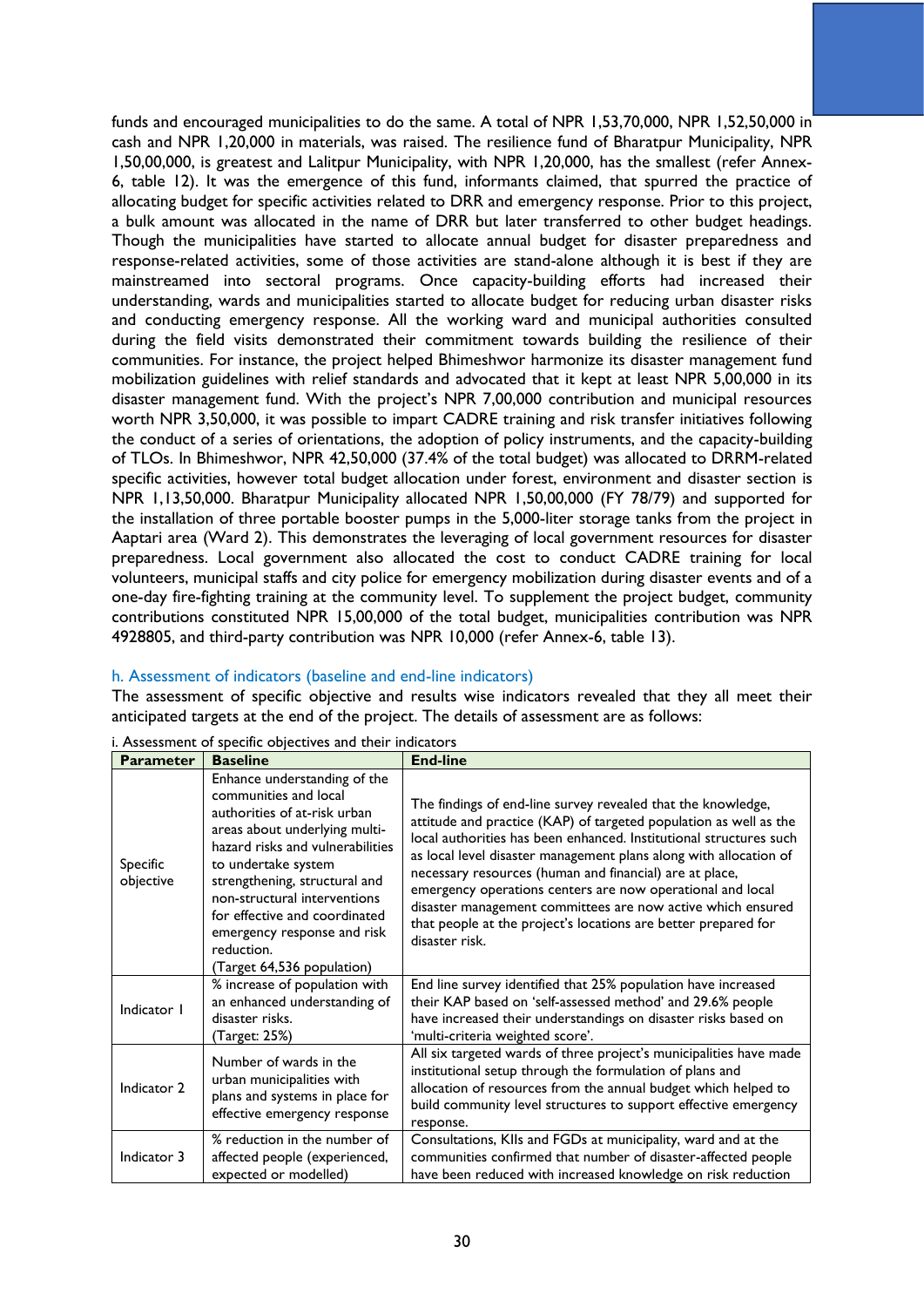| (Target: 50%) | initiatives. Observation during the field visit was evident to<br>reduce the risks of inundation, fire with the availability of skills,<br>infrastructures and tools/equipment. More than 50% community<br>members expressed that they have better prepared to reduce |
|---------------|-----------------------------------------------------------------------------------------------------------------------------------------------------------------------------------------------------------------------------------------------------------------------|
|               | the risk of disaster.                                                                                                                                                                                                                                                 |

Source: KAP survey, 2019 and 2021

#### ii. Assessment of results 1 and its indicators

| <b>Parameter</b>                                                                                                                                  | <b>Baseline</b>                                                                                                                       | <b>End-line</b>                                                                                                                                                                                                                                                                                                                                                     |
|---------------------------------------------------------------------------------------------------------------------------------------------------|---------------------------------------------------------------------------------------------------------------------------------------|---------------------------------------------------------------------------------------------------------------------------------------------------------------------------------------------------------------------------------------------------------------------------------------------------------------------------------------------------------------------|
| Result<br>(Enhanced<br>understanding of<br>disaster risks at<br>community and<br>municipal levels<br>in selected high-<br>risk<br>urban<br>areas) | Enhanced understanding of disaster<br>risk at community and municipal<br>levels in selected high-risk urban<br>areas (Target: 48,400) | More than 90-95% people confirmed that project has<br>been increasing the awareness of people on earthquakes,<br>fire, road accidents, flood, lightning and landslides<br>preparedness at the community level. It has enhanced<br>the understanding of 60,000 populations (extrapolated)<br>out of 64,536 on disaster risks at community and<br>municipality level. |
| Indicator I                                                                                                                                       | Number of people reached through<br>Information, Education, and<br>Communication on DRR                                               | Project's database and reports revealed that it has<br>reached to 50089 people through DRR based IEC<br>materials                                                                                                                                                                                                                                                   |
| Indicator 2                                                                                                                                       | Percentage of population benefitted<br>through Hazard and risk assessment,<br>mapping                                                 | Project's database and reports revealed that 77.38%<br>population have been benefitted on hazard and risk<br>assessment mapping.                                                                                                                                                                                                                                    |
| Indicator 3                                                                                                                                       | Number of buildings structurally<br>assessed using Rapid Vulnerability<br>Assessment (RVA) tool                                       | A total of 2,308 buildings were structurally assessed in<br>three municipalities through RVA tools                                                                                                                                                                                                                                                                  |

Source: KAP survey, 2019 and 2021

#### iii. Assessment of results 2 and its indicators

| <b>Parameter</b>                                                                                                                | <b>Baseline</b>                                                                                                                      | <b>End-line</b>                                                                                                                                                                                                                                                                                         |
|---------------------------------------------------------------------------------------------------------------------------------|--------------------------------------------------------------------------------------------------------------------------------------|---------------------------------------------------------------------------------------------------------------------------------------------------------------------------------------------------------------------------------------------------------------------------------------------------------|
| <b>Result 2</b> (Systems<br>strengthened/established<br>at all levels for effective<br>response<br>emergency<br>and management) | System<br>strengthened/established at all<br>levels for effective emergency<br>response and management<br>(Target 64,536 population) | The project has contributed in system strengthening for<br>effective emergency response through (i) crafting<br>emergency preparedness and response plan, (ii)<br>strengthening local emergency operations center, (iii)<br>building capacities of LDMCs which helped to reach to<br>more than 540,000. |
| Indicator I                                                                                                                     | Number of people covered by<br>early action/contingency plans<br>(Target 64,536 population)                                          | The preparation of emergency preparedness and<br>response plan, relief standard guideline, strengthening<br>emergency operations center, and activation of DMCs<br>cumulatively addressed the needs of disaster affected<br>populations through early actions/contingency plans.                        |
| Indicator 2                                                                                                                     | Number of municipalities<br>establishing and operationalizing<br><b>Resilience Funds</b>                                             | All three municipalities have formulated disaster<br>management fund operational guidelines and set the<br>criteria to use this fund in disaster preparedness and<br>response.                                                                                                                          |
| Indicator 3                                                                                                                     | Number of guidelines and<br>frameworks operationalizing<br>emergency preparedness and<br>response mechanisms                         | A total of 25 (Bharatpur $-$ 9, Bhimeshwor $-$ 10, Lalitpur<br>- 6) policy guidelines/framework developed to<br>contribute in emergency preparedness and response                                                                                                                                       |

Source: KAP survey, 2019 and 2021

#### iv. Assessment of results 3 and its indicators

| <b>Parameter</b>                                                                                                                                 | <b>Baseline</b>                                                                                                                             | <b>End-line</b>                                                                                                                               |
|--------------------------------------------------------------------------------------------------------------------------------------------------|---------------------------------------------------------------------------------------------------------------------------------------------|-----------------------------------------------------------------------------------------------------------------------------------------------|
| Result 3 (Enhanced<br>disaster preparedness<br>at community and<br>municipal level for<br>effective emergency<br>response and risk<br>reduction) | Enhanced disaster preparedness at<br>community and municipal level for<br>effective emergency response and risk<br>reduction (Target: 1050) | <b>NA</b>                                                                                                                                     |
| Indicator I                                                                                                                                      | Number of community small-scale<br>infrastructures and facilities built or<br>protected (Target: 12)                                        | Project's database and observation/physical<br>verification revealed that 31 small-scale<br>infrastructures and facilities have been built to |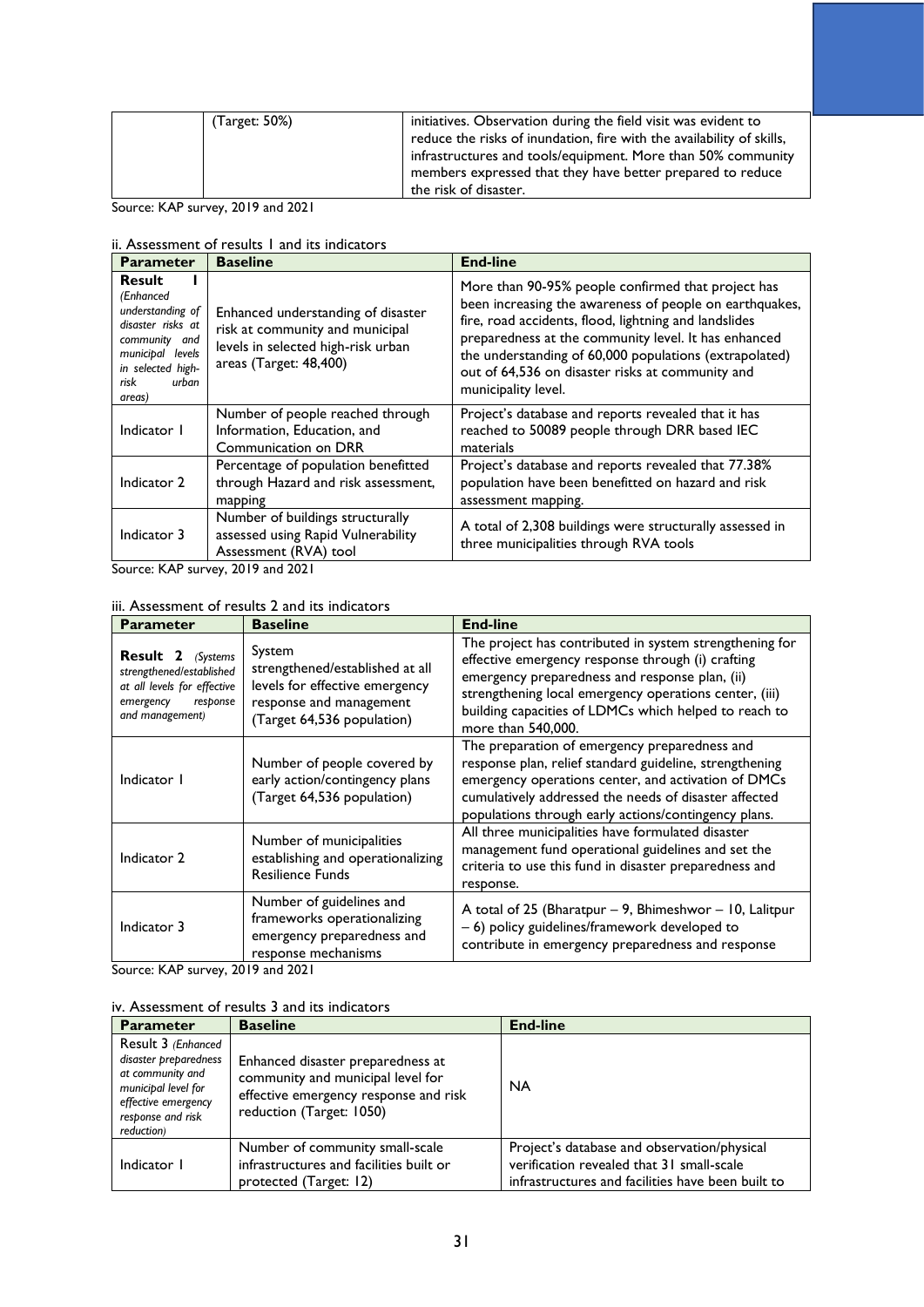|             |                                                                                                                                            | reduce the disaster risks.                                                                                                                                                    |
|-------------|--------------------------------------------------------------------------------------------------------------------------------------------|-------------------------------------------------------------------------------------------------------------------------------------------------------------------------------|
| Indicator 2 | Number of community volunteers, as<br>CERT members, trained and equipped on<br>life-saving response skills and readiness<br>(Target: 1050) | The project's database and reports suggested<br>that more than 1110 CERT members have been<br>trained and equipped with lifesaving skills.                                    |
| Indicator 3 | Community readiness was attested and<br>ensured through the conduct of several<br>emergency simulation exercises<br>(Target: 12)           | Project report, photographs and media coverage<br>confirmed that 12 emergency simulation<br>exercises were imparted which helped in<br>community's readiness against disaster |
| Indicator 4 | Number of Municipal EOCs established<br>with the minimal functional benchmark,<br>enlisted by MOHA (Target: 3)                             | Physical verification and reports from EOCs<br>revealed that three municipalities have<br>strengthened the functionality of EOCs.                                             |

Source: KAP survey, 2019 and 2021

## <span id="page-33-0"></span>5.5 Sustainability

While it is too early to claim for sure that the project is sustainable, the following initiatives made a considerable contribution to its likely sustainability. Of the total key informants interviewed during this evaluation process, 69% key informants during interview said that structures created by the project will be fully maintained, and 71% expressed that project's outcomes will be sustained after the project (Table 4).

| To what extent is it likely that the structures created by the project will be maintained after the<br>programme? |                           |                        |            |  |  |  |  |
|-------------------------------------------------------------------------------------------------------------------|---------------------------|------------------------|------------|--|--|--|--|
| Total responses (n=42)                                                                                            |                           |                        |            |  |  |  |  |
| Will be fully maintained                                                                                          | Maintained to some extent | Will not be maintained | Don't know |  |  |  |  |
| 29 (69%)                                                                                                          | 13(31%)                   |                        |            |  |  |  |  |
| What is your assessment of the overall sustainability of the project outcomes after the project?                  |                           |                        |            |  |  |  |  |
| Total responses (n=42)                                                                                            |                           |                        |            |  |  |  |  |
| Fully sustainable                                                                                                 | Partially sustainable     | Will not be sustained  | Don't know |  |  |  |  |
| 30(71%)                                                                                                           | 12 (29%)                  |                        |            |  |  |  |  |
|                                                                                                                   |                           |                        |            |  |  |  |  |

Table 4: Key informant's responses with respect to the sustainability of schemes

Source: KIIs, 2021

a. Sustaining the benefits of the projects after the project is complete: *Institutions are equipped with skills and knowledge:* Evidence gathered during interviews revealed that the project's benefits are likely to be sustained and continue even after the project is complete. Inclusive ward disaster management committees (WDMCs) and local disaster management committee (LDMCs) were formed and institutionalized and now, following a series of capacity building measures, are capable of continuing to carry out risk reduction initiatives. Stakeholders' understanding of risk has been increased, a fact that resulted in municipalities allocating budget and the project being able to scale up its structural and non-structural initiatives. The project's support for building the capacities of CERT was acknowledged by all stakeholders and this new capacity is likely to result in the sustainability of the project's initiatives in disaster preparedness and emergency response. It is commendable that project-trained community members and other stakeholders now function as local assets that can be called upon in times of need. The project facilitated the building connections among community-, ward-, municipality-level institutions. The Mayor of Bhimeshwor municipality, during consultations said:

*"We never felt that this was a UNDP-managed project and we are just beneficiaries. From day one, the municipality lead the project and UNDP was just a facilitator. Coordination between us was excellent. In fact, this project was mainstreamed into the municipal system. This integration, as well as resource-sharing, was the reason that we had tangible results despite the limited timeframe. Thanks to the UNDP project, we also started to build the capacity of Jiri Municipality in fire preparedness and response. We are committed to replicate the project's good practices not only within Bhimeshwor but also within all local governments in Dolakha District. The pandemic did not allow us to work on developing a risk transfer mechanism. There are many means by which this project and its associates will be remembered even several years in the future as DRRM-related policy instruments are in place. Indeed, I feel that these instruments are the foundation of risk reduction initiatives in Bhimeshwor."*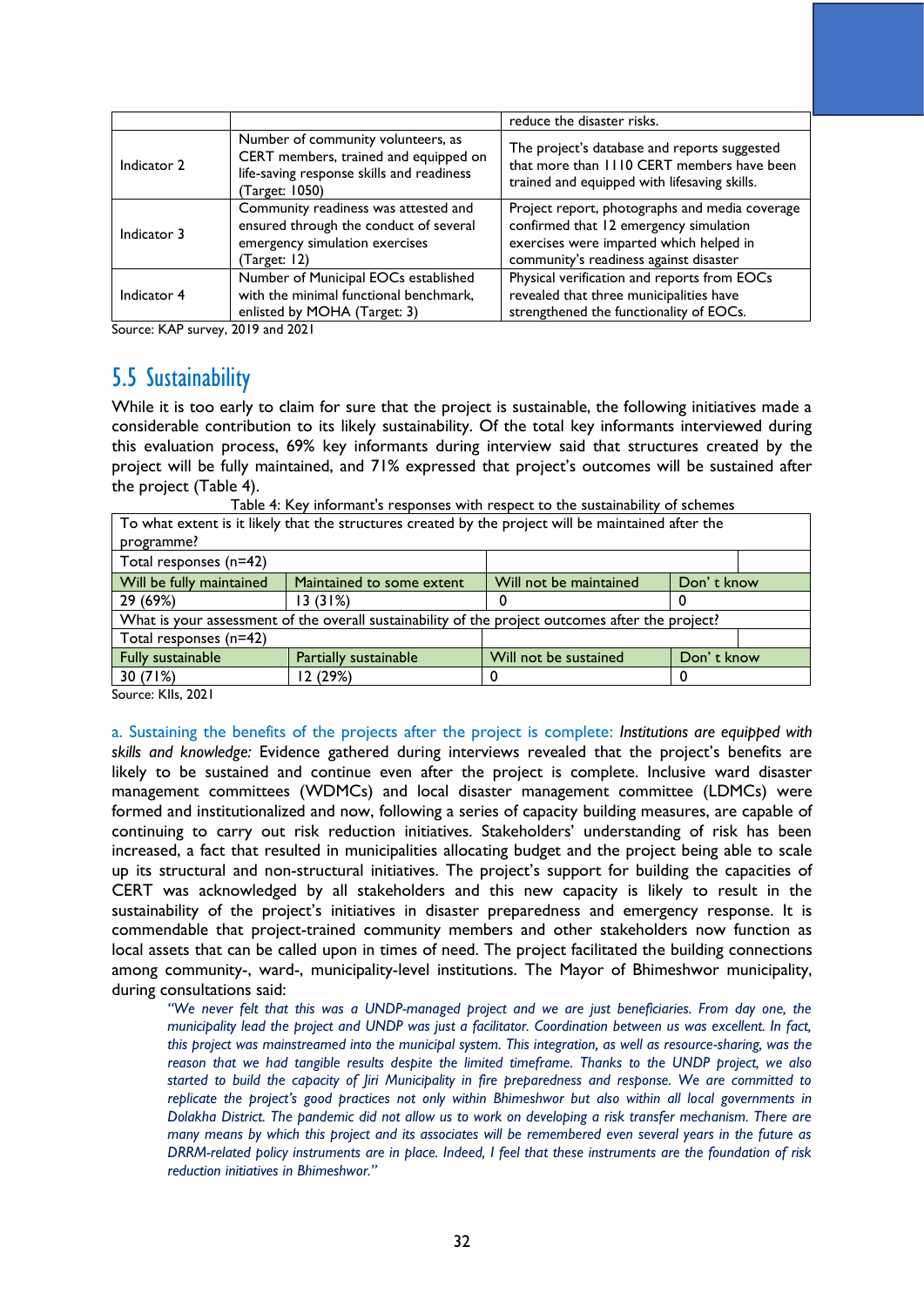*Policy instruments are in place:* The project facilitated the development of 10 types of DRRM policy instruments in Bhartapur and Bhimeshwor and six types in Lalitpur (refer Annex-6, table 14). All polices have been finalized and approved by municipality councils, except in Lalitpur. As the relief standards, policies, and cluster plans of federal and provincial governments and international humanitarian standards were reviewed while policy instruments were being developed, no controversy has arisen. It is good to see that the majority of the policy instruments adopted by the project are beginning to be enacted by the three project municipal councils. Progress in Lalitpur is slow, however, because no municipal council meeting has been held to approve these instruments. Some, like relief standards, have already been put into practice. Using the standards set, relief was provided to fire-, cold wave- and pandemic-affected families. Bhimeshwor municipality distributed NPR 15,000 to disaster-affected people. During consultations, municipality officials confirmed that the relief guideline had helped them to make swift decisions during emergencies and provide immediate relief to disaster-affected families. Once councils had endorsed policy instruments, they were able to easily allocate budget for urban disaster preparedness and emergency response-based activities. As the private sector and civil society were actively involved in formulating policies, these policies were easy to implement. The preparation of plans and policies and their institutionalization at the municipality level created a positive feeling. The 'Volunteer Mobilization Guideline' was instrumental in institutionalizing a body of trained CERT members. The level of dedication, enthusiasm, and confidence and the true spirit of volunteerism exhibited by volunteers suggested that CERT could impart skills and knowledge continually as long as received refresher training. LDMC chair of Lalitpur, during consultations opined:

*"We implemented several projects related to disaster preparedness and response in the past, especially following the earthquake of 2015, but we never had a project that supported us in developing policy documents, strengthening LEOCs, and building the capacities of fire station and WDMC and LDMC officials as well as community-based volunteers. Because of the good coordination, we were able to demonstrate a few tangible results, including innovative initiatives such as analog and digital sirens, fire hydrants hooked up to underground water tanks and digital hazard and resource maps. We are happy that the project's good practices have been replicated in other 27 wards too. We have allocated the required resources for fine-tuning project-initiated activities to get large impacts. The only reservation on our end that the timeframe of the project was very limited."*

*Knowledge products are in place for policy advocacy:* A policy brief on fire preparedness at the local and national levels was prepared to make municipal stakeholders aware about fire-related preparedness and emergency response issues. In addition, a report on 11 fire case studies was developed. It provided tips on building the capacity and institutionalization of fire stations. Simulation guidelines formulated by municipal authorities in consultation with DRR stakeholders helped sharpen skills and knowledge. EPRP guidelines tested with a tabletop simulation in the project municipalities in the presence of municipalities and relevant stakeholders helped to identify the key tasks to be carried out during emergency preparedness and response.

*LEOCs are being institutionalized:* The LEOCs in all three municipalities have gradually assumed a greater role as they have grown more institutionalized. The evaluators' visits to the LEOCs revealed that they are equipped with the tools and equipment they require, have SOPs which were developed based on the learning from the ECHO-funded DRC Consortium, and had built the capacities of IMOs and relevant municipal staff. LEOCs are now clear about their key mandates, including communication, coordination and information management. Enriched by the project-run series of capacity-building initiatives, LEOCs have started to develop (i) a detailed inventory of trained people with detailed contact addresses, (ii) data and information, (iii) web-based GIS maps, and (iv) a digital fire incidence report using the KOBO tool. During the consultation, municipal authorities claimed that the LEOCs had made a tremendous difference. To ensure EOCs function well, all municipalities assign dedicated staff and allocate budget. During the COVID-19 pandemic, LEOCs supported database management and upgraded information in the BIPAD Portal. Out of the 12 benchmarks of a functional LEOC, the LEOCs of Lalitpur, Bhimeshwor and Bharatpur have fulfilled all 12 benchmarks. LEOCs have been instrumental in generating progress reports and reports on disaster incidents. All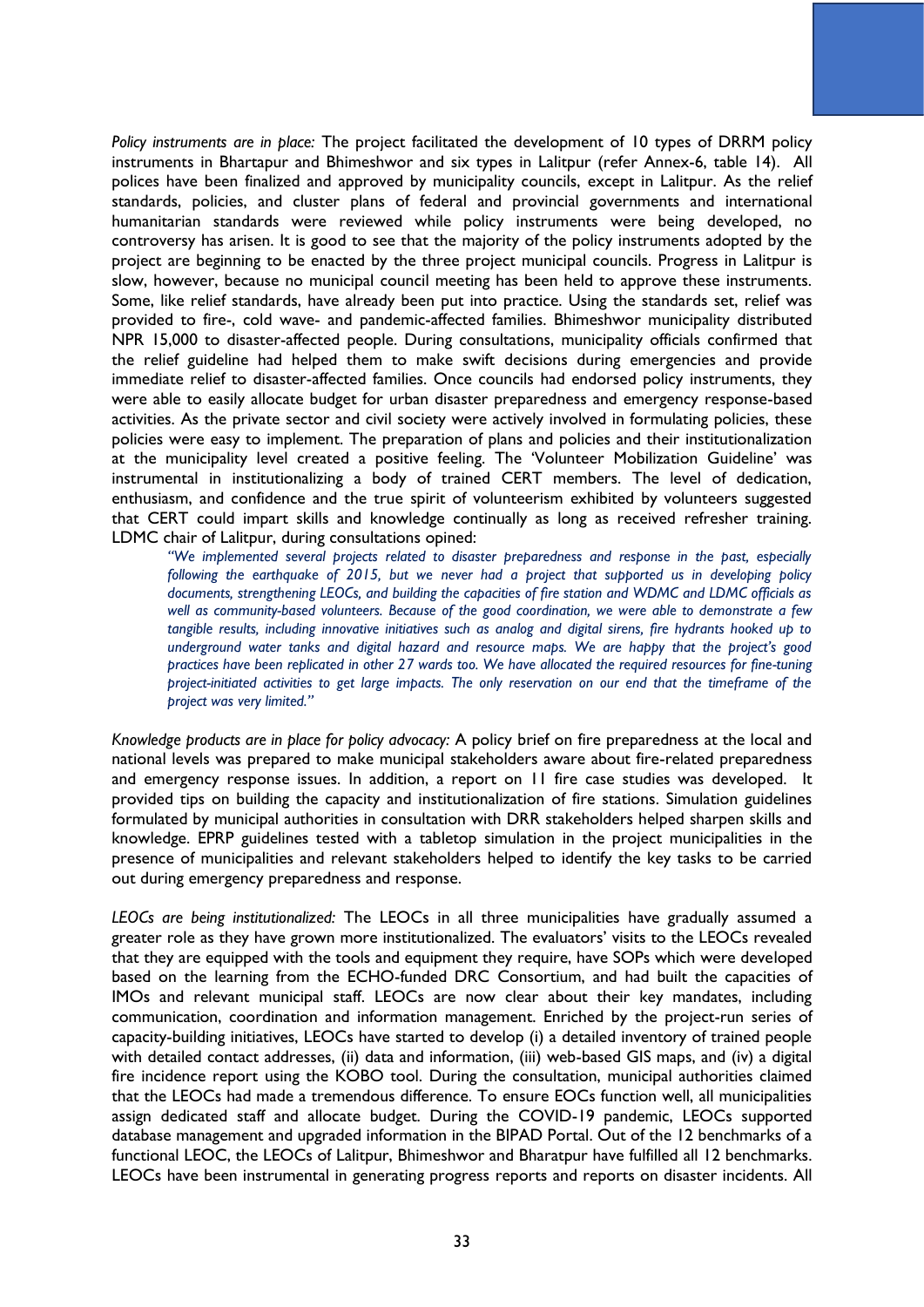municipalities have installed a toll-free number with a recording system that answers around the clock with the help of fire brigade and municipal police. As called for in the SOPs of all three municipalities, the LEOCs are linked to fire stations and follow the city policy for 24/7 operation and effective response. With the institutionalization of LEOCs, disaster risk governance has improved. LEOCs now have SAR materials, step-wise simulation guidelines, and feedback mechanisms. In the Bhimeshwor, LEOC staff have (ii) carried out capacity and resource mapping, (ii) developed a timeline of disaster events from 1990 AD to 2021 AD, (iii) updated SSAs data with GIS location references, (iv) mapped urban risks, hazards, vulnerability and resources, including open spaces, (v) developed the KOBO tool to collect information on fire incidents, (vi) updated data on the BIPAD portal regularly, and (vii) established a toll-free number for smooth operations. Project also supported the installation of a GIS-based vehicle tracking system to follow the progress of fire trucks and ambulances. To be able to visualize the risk and support the regular planning process project together with LEOC supported to develop an Atlas Book. The project also provided PPE and other tools and equipment to fire stations based on the assessments carried out in the fire brigade. LEOCs also received solar back-up systems, computers, inverters, generators, and projectors to ensure their smooth operation. At the time of evaluation field work, the project was in the process of handing over generators to wards and municipalities in Lalitpur and Bhimeshwor. Generators help to operate fire hydrants for 24/7 as electricity is normally cut-off after the fire incidence.

*Partner NGOs are locally based so they can leverage resources from local governments:* One of the beauties of the project is that each partner is well connected to project municipality its serves, has several years of experience in the DRR and emergency response, and has built excellent rapport with municipal stakeholders. This social and institutional capital ensures that each partner will be able to leverage resources from the concerned municipality and thereby promote sustainability. Since they are based locally, these partner NGOs should be able to provide the support, mentoring, and advice needed to sustain the project's initiatives and leverage external resources.

b. Plans or approaches for the continuation of project's initiatives: All municipalities have developed plans for or approaches to continuing the project's good practices with their own budgets. Some of these approaches and plans include the establishment of (i) a disaster management (DM) fund, (ii) a resilience fund, and (iii) DM fund mobilization guidelines. The guidelines have been endorsed by project municipalities. After receiving feedback from the MoFAGA, the project reviewed the guidelines and made explicit provisions for the allocation and investment of funds in disaster preparedness, risk reduction and resilience. The project also helped to institutionalize and operationalize the guidelines. The harmoniousness of the relationship among elected representatives, municipal staff, TLOs, women's groups, CERT, and vulnerable population suggests that they will continue the project's good practices. CERT developed at the municipality and ward levels are gradually being institutionalized, and wards and municipalities have started to allocate budget for providing need-based refresher training to CERT. As CERT was formed from the representatives of existing social organizations such as TLOs, women's groups, scouts, retired army and police, there is no risk that members will be lost. The evaluation consultation found that the CERT of Bhimeshwor and Lalitpur were instrumental in imparting orientations to and simple drills on SAR, first aid, fire preparedness and emergency response in schools and communities. In Bharatpur, CERT was successful in raising awareness within their peer circles using IEC materials.

The project's key components have been mainstreamed in the five-year and annual plans and programs of all three project municipalities and all six project wards. This mainstreaming has helped to command internal resource from the government, private sector and civil society organizations for the continuation of fire and earthquake preparedness and emergency response. In all three municipalities, the amount of fiscal budget allocated for DRRM is increasing trend. In Bhimeshwor, Tayar/USAID is working in all nine wards to promote disaster preparedness.

c. Replication of initiatives at the local level: The project effectively facilitated municipalities and wards in replicating its initiatives. It developed a tripartite agreement with municipalities and the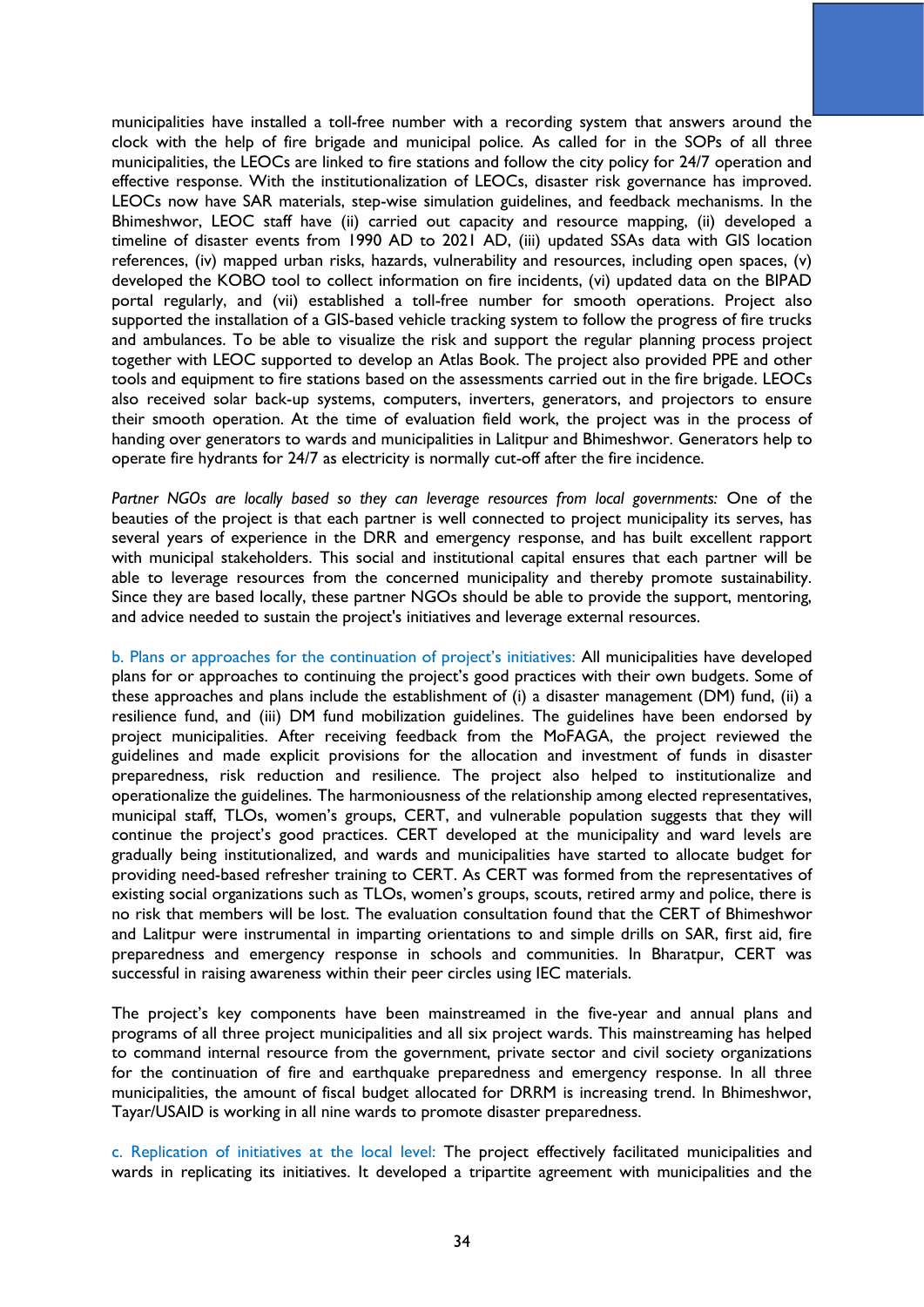private sector to promote the continuation of the project's good work. Learning from the changes in Narayani Community Hospital, a few hospitals in Bharatpur have procured and installed fire extinguishers on their own and provided to orientations to operationalize those fire extinguishers. In Lalitpur, ward-level budgets were used to extend the water pipes of fire hydrants by 100 m to better serve the communities during fire response. In Lalitpur, following the example of the stockpiling of SAR materials in project wards, similar the remaining 27 wards allocated NPR 30,000 to NPR 50,000 to stockpile their own SAR materials. The cost of a standard set of SAR materials developed by NDRRMA is ranging from NPR 50,000 to 1,00,000. Fire preparedness-related orientations were replicated by CERT in non-project wards. Learning from wards 16 and 19 of Lalitpur, Harisidhi (Lalitpur Ward 22) allocated NPR 20,00,000 to install fire hydrants. In Bharatpur (Ward 2, Milan Tole, where many urban dwellers and squatters live), the project assisted in scaling up the existing boring wells using municipality resources (NPR 12,00,000) and project finances (NPR 1,50,000), installed booster/jockey pumps and operationalized fire hydrants that cover a radius of 200 m. Inspired by the project's work and the role of LEOCs in information management, communication and coordination, Bharatpur allocated NPR 10,00,000 immediately through *tippani* adesh (instruction memo) to manage relevant human and technical resources. The project's coordination with Tayar in Bhimeshwor from the beginning of the project tenure not only reduced the duplication of activities in the two project wards but also created programmatic synergy. In fact, the good practices of the two project wards were gradually replicated in other wards by Tayar/USAID, HI International, and CDF Nepal. Orientations are being imparted to TLOs and women groups from ward offices in Bharatpur and Lalitpur and trainings on first aid and fire-fighting are being carried out with the financial resources from the municipalities.

d. Potential new areas of work and innovative measures for sustaining the results: Potential new areas and innovative measures for sustaining the results included (i) the development and strengthening of resilience funds, (ii) the development and endorsement of policy documents, (iii) the allocation of budget by municipalities and wards for specific DRRM-related activities, and (iv) rainwater harvesting to collect water underground for use in fire hydrants (Ikhalukhu, Lalitpur-19), and analog (Dhaugal Bazar, Lalitpur 16) and digital siren systems (Ikhalukhu, Lalitpur-19) to warn people during emergencies. Stakeholders rated (i) vehicle tracking system with GPS and (ii) training curriculum to electrician on fire safety as some of the innovative activities that could be replicated by municipalities.

e. Document and share lessons learned: The project successfully documented key lessons <sup>11</sup> generated during implementation and sharing with project stakeholders. Lessons learnt from the distribution of relief to daily wages laborers at the local level during the COVID-19 pandemic were also captured in the Relief Standard Guideline. As called for in federal-level relief standards, municipalities increased their relief packages. Learning from the past, LEOCs have started to develop a roster of all trained people so they can be immediately mobilized in assessment and relief distribution activities during emergency response. The project also developed the curricula of some trainings, including SAR, first aid and firefighting based on the gaps and needs identified during presimulation exercises. School-based disaster preparedness plans, safety drills and orientations on lifesaving skills for students, teachers and parents were developed based on identified knowledge gaps.

## 5.6 Impacts

The following qualitative evidence of effects and impacts was gathered during the evaluation process.

a. DRRM-related policies helped to reduce the amount of *beruju* (unauthorized expenses) of municipalities: The project helped to enhance disaster risk governance through a number of

<sup>&</sup>lt;sup>11</sup> Project had documented (i) EOC's assessment and functionality, (ii) fire capacity assessments (iii) learning from COVID-19 preparedness and response, and (iv) rapid assessment of IECs and shared those learning products with communication group to improvise before dissemination during COVID-19 related awareness campaigns.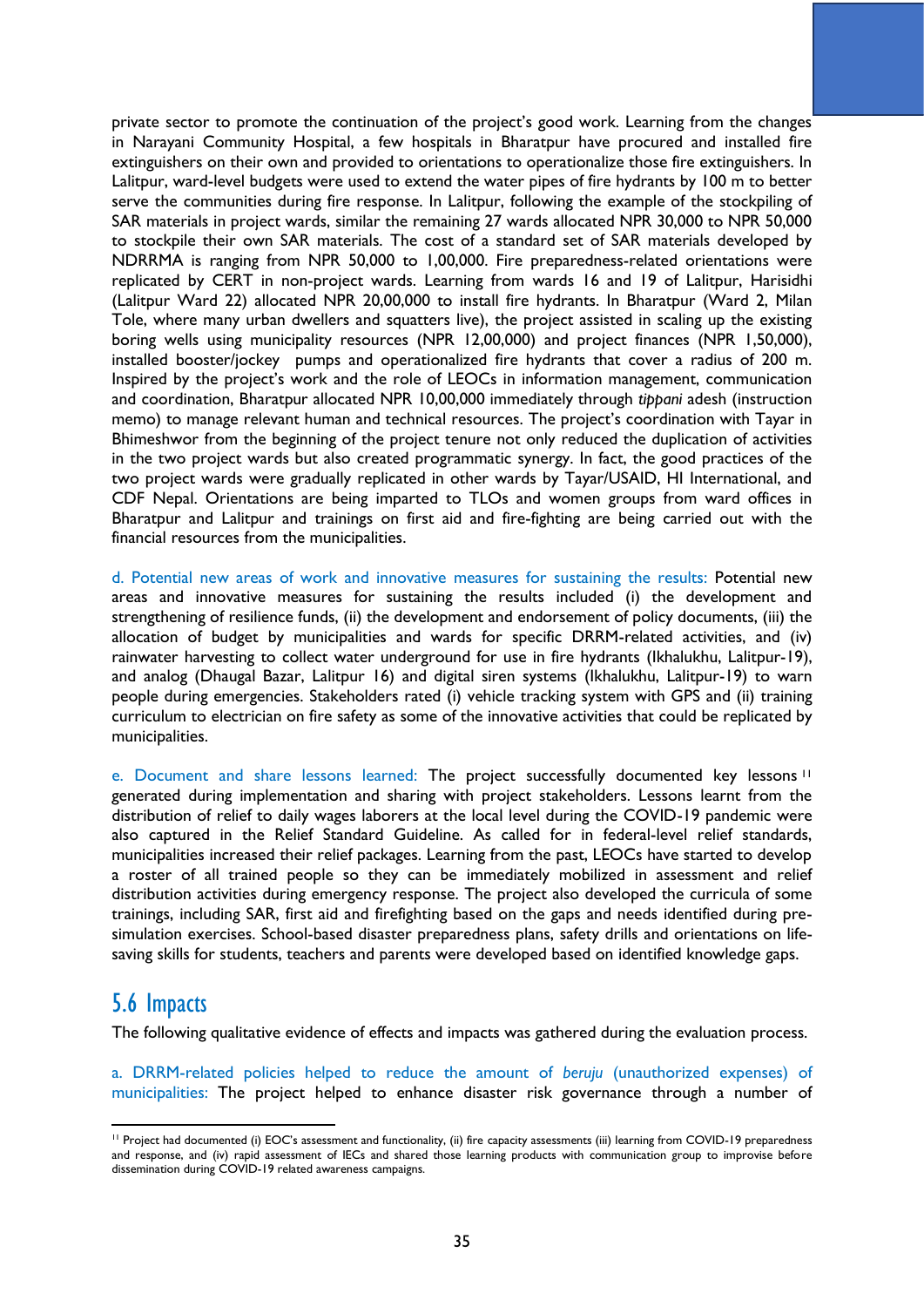interventions namely, (i) building stakeholders' understanding of risks; (ii) capacity-building; (iii) the development of key disaster risk management plans, frameworks, policies, and guidelines; (iv) the implementation of disaster mitigation measures; and (v) emergency preparedness and response. With the project's support, DRR-related legal instruments were prepared and enacted and their operationalization was begun. Disaster risk governance was strengthened through the preparation of emergency preparedness and response plans, and relief guidelines for emergency response. These documents helped the municipalities prepare and cope with shocks and stresses and thereby to reduce future risks. Municipal authorities said that their knowledge had increased because the process of policy formulation was learning-oriented. Earlier data and reports were used as much as possible to avoid 'reinventing the wheel'. For instance, in Lalitpur, a DM fund mobilization guideline developed by IoM was finetuned in coordination with municipal authorities and revised to make it context-specific. In Bharatpur, the local disaster and climate resilient plan (LDCRP) developed by NSET was modified because data were not much reliable, hence the project had to collect additional data from ward offices. Municipal authorities were happy that these policy documents helped them to sort out their *beruju* (non-authorized expenses) as, with the policy provisions, such transactions would be justified. In Bhimeshwor, a task force comprising a municipality technician, ward representatives and the DRR focal person released NPR 10,000 to each ward to procure basic materials for monsoon preparedness and each ward started to replenish its stock using its own budget based on the provisions of the new policy.

b. Generated short-term employment for the poor and marginalized: Small-scale mitigation works relied on local laborer and local materials as far as practicable. Local people transported the construction materials required for landslide treatment, dug underground tanks, and rehabilitated water ponds, for example. They were involved during site clearance and subsequent stages of constructions. This helped to create local employment, thereby helping many poor families earn a livelihood and meet multiple needs after many daily wage laborers lost their jobs due to the pandemic. The impact on families with one or more members who worked as paid masons or laborers during construction was very positive. During the project's tenure, NPR 27,49,750 (USD 23,107) was generated from the local employment of skilled and non-skilled laborers. Out of this, Bharatpur, Lalitpur and Bhimeshwor generated 7%, 63% and 30% respectively (refer Annex-6, tables, 15).

c. Increased synergy in and ownership of risk reduction activities: The project's approach to implementation involved collaboration with municipalities/wards, NGOs/CBOs and the private sector also shared resources to promote synergy and ownership. For instance, working with petroleum dealer association's (LPG dealers and the Nepal Oil Corporation) to develop their capacities through a series of orientations and trainings and preparing SOPs and a 16-point checklist helped a lot. The project helped dealers/associations to realize of the importance of the safe loading and unloading of petroleum products to reduce the fire risk. The checklists were developed into IEC material and distributed to all relevant stakeholders.

d. Improved the culture of safety and the feeling of being safe: The project helped stakeholders at the household and municipality levels to understand the nature of risk and promoted a culture of safety. In Bhimeshwor, for example, the project supported one of the community hospitals for the assessment of fire safety and its structure. Based on the assessment, the hospital management made the corrective measures to reduce the risks. Now that people understand the multi-layer and multifaceted risks that exist, more are making resilient housing, a practice derived from a UNDP project in Gorkha supported by the Government of India and ECHO funded projects in Dolakha and Sindupalchowk. At the municipality level, understanding of DRRM in increased following the pre- and post-simulation of LEOCs. The practice of keeping SAR and firefighting materials at the ward and community levels is growing. The Bhimeshwor, SAR task force continuously advocated for the allocation of ward budget to stockpile SAR materials at the ward office. Consequently, NPR 50,000 was allocated for all seven wards for fire preparedness-related orientations and management of materials. Bharatpur issued urgent circulars/directives to relevant agencies to keep fire extinguishers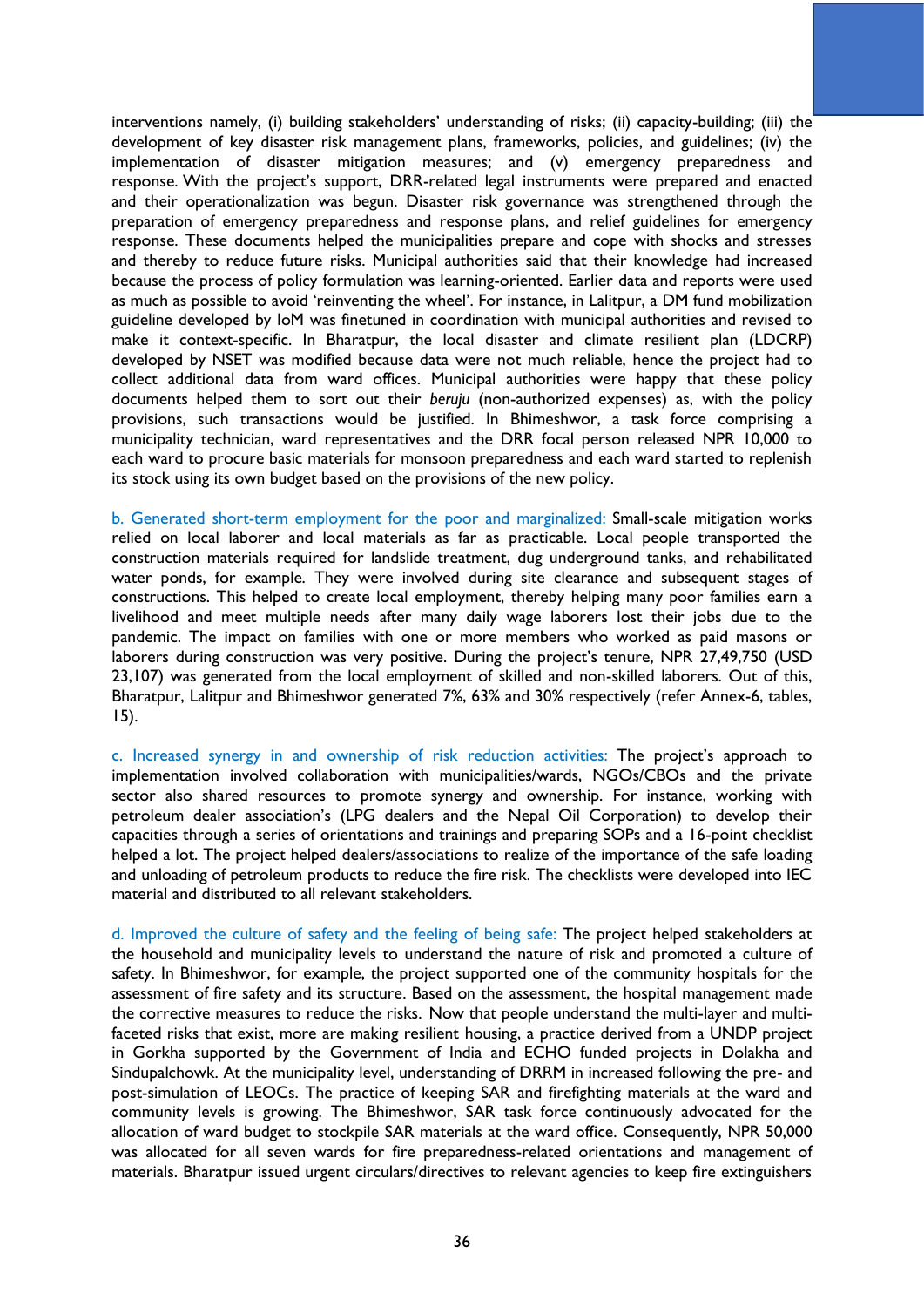in fire-prone areas and install fire escapes in tall public buildings to reduce the risk. In Dolakha, Jiri Municipality was developed as sister municipality by involving it in firefighting and fire preparedness training. Understanding risk was further promoted by systematic community engagement. Inspired by the true spirit of preparedness and response, many government offices, wards, the private sector, hospitals, hotels, and petrol pumps have started to install fire extinguishers. In coordination with TLOs, fire extinguishers and other fire-fighting equipment were installed and prepositioned in strategic locations in Bharatpur, Lalitpur and Charikot. The project also provided orientation to 37 senior citizens and people with intellectual disability of *'Manab Sewa Ashram'* and installed fire extinguishers to reduce the risk of fire. With the installation of lightning arresters and fire extinguishers, fear regarding lightning and fire was reduced. The private sector was engaged in fire and earthquakes safety, too: it invested in fire safety and installed fire extinguishers and fire alarms in critical areas. The private sector was taught how to use and replenish fire extinguishers. The second wave of COVID-19 strengthened understanding that preparedness is crucial for dealing with the impact of disasters. Non-structural risk mitigation measures such as fixing of furniture and hanging objects using clamps helped to reduce the risk. Shared learning dialogues with municipal, ward, and other stakeholders helped senior municipal authorities understand risks and motivated them to commit to replicating the project's good practices in other wards too. Commitments to act were made during the project's closure workshops. It was claimed that involving authorities in fire and earthquake preparedness and emergency response endeavors helped to reduce their fears gradually and that authorities now feel more secure than they used to. With the new project-built ramps, PwDs have greater independent access to public places and government offices. New infrastructures are now child- and disabled-friendly. Ongoing construction work at the local level also employed earthquake-resilient technologies. Indeed, such technology has been replicated in individual houses as well as public infrastructures.

e. Urban DRRM-related issues are started to be covered in local and national media: The capacity of local media has been increasing and they have started to cover disaster risk and emergency response related news. Messages related to fire and earthquake preparedness are broadcast as PSAs and radio jingles on FM channels. In Bharatpur, the project produced more than a dozen digital champions for a disaster information management system. Project records shows that IEC materials on lightning, urban floods and landslides have more than 1.2 million views in multiple platforms, including Facebook, Twitter, Instagram and LinkedIn and were shared over 20,000 times.

f. Increased the feeling of educating others: Project records revealed that CERTs were trained and drilled in IRA, first aid, SAR, and firefighting and linked with fire stations and LEOCs. They were also equipped with tools/apparatus and materials to translate their knowledge into practice. In all three municipalities, trained women successfully demonstrated the project's lifesaving initiatives by responding to fires. Women are seen as DRRM champions because they share their knowledge with family members and peers. The trainings eliminated misconceptions about the nature of first aid. For instance, a woman who had participated in an orientation run by the project put out a fire in a surgical house in Bharatpur with a fire extinguisher. Later she was awarded by the ward and municipality for her noble work. The CERT members in all three municipalities also ran orientations and simple drills for other members of society on their own. During the evaluation mission in Bhimeshwor, women CERT members successfully demonstrated how to put out an LPG cylinder fire using wet cloth and a bucket. They also demonstrated on how to use a Type C fire extinguisher to put out the same type of fire. These examples show that learned skills and knowledge are gradually translated into action.

g. Changes in mindsets and acts: The project's series of capacity-building measures was successful in changing the mindsets and acts of stakeholders. PwDs and senior citizens have benefited from the project's services. In Schools of Bhimeshwor, the meeting halls were moved to ground floor from the first floor to increase access to PwDs. In Ward 16 of Lalitpur, the SSAs was distributed from the upstairs, was moved from the second floor of the building to the ground floor, where PwDs and senior citizens could easily access it. The provision of a ramp with safety railings made it even easier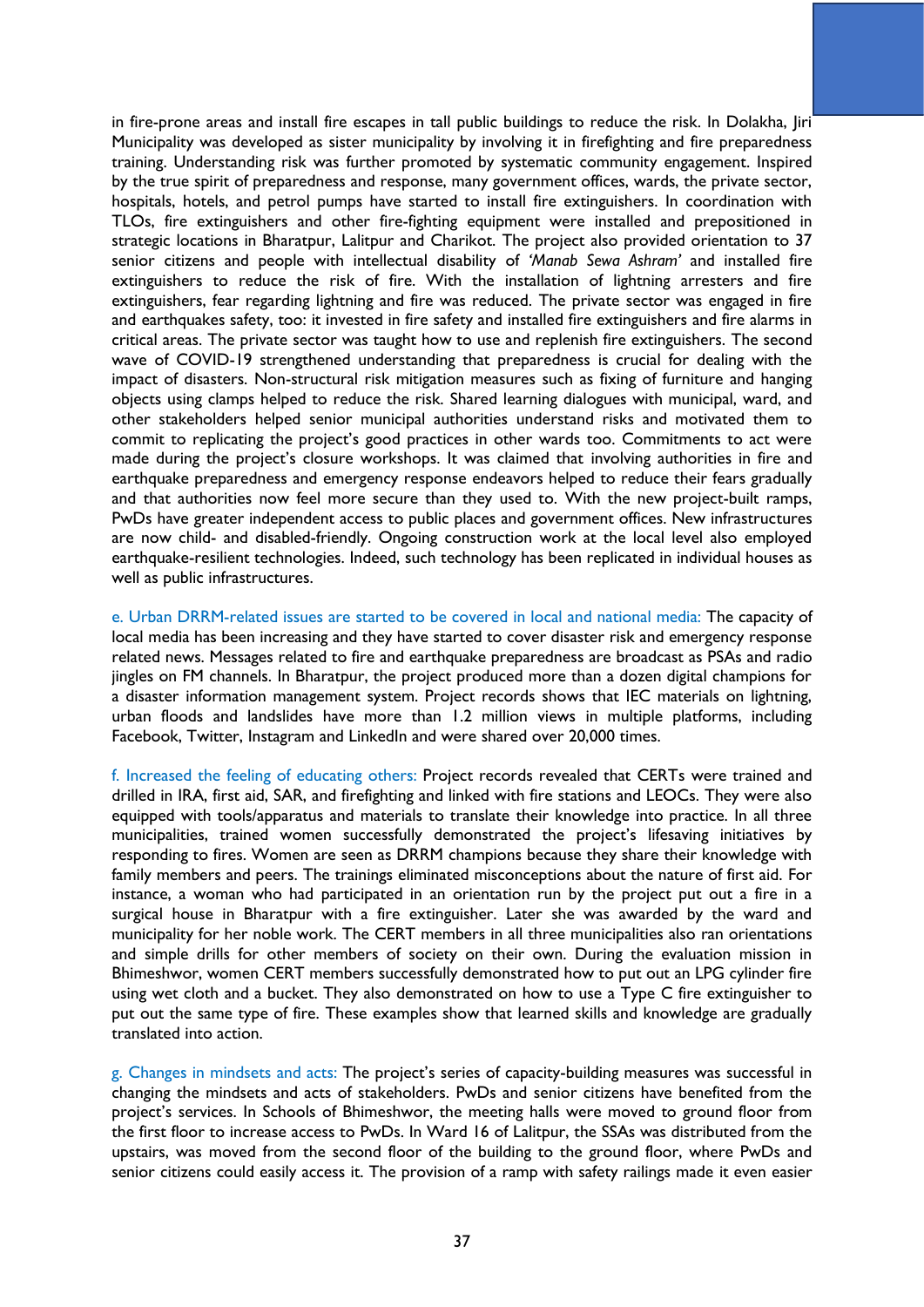for them to access services. The project reached the unreached sections with the use of the vulnerable focal point approach derived from Handicap International (one of the agencies in the ECHO-funded WHO consortium), an approach which helped to foster social protection among vulnerable populations, assess the basic and specific needs of the vulnerable and provide services or refer the vulnerable to concerned service providers.

h. Increased confidence about managing emergencies: Thanks to the project's efforts, beneficiaries claimed that they would be able to manage upcoming emergencies using the knowledge and skills they had learned. Such confidence was derived from project interventions such as the erection of digital maps, installation of sirens, use of media, arrangements of tools and equipment, and training with drills. In Lalitpur and Bhimeshwor, open spaces identified by IOM were linked to the digital maps. IEC materials and PSAs on FM channels were instrumental in increasing knowledge and understanding of risks. PSAs and IEC materials also enhanced people's understanding of risks and ways to save lives and properties from recurrent disasters. Digital maps erected in strategic locations of communities helped local people to understand the types of risk, risk accumulation, evacuation routes, safe spaces, possible service providers and so forth. However, the project faced some difficulty locating the geo-codes of SSA beneficiaries as some senior citizens temporarily resides in other cities but still got SSAs from their native wards. The project used different techniques such as telephoning, SMS text, official websites and the Facebook page of municipalities and LEOCs for incident reporting and information dissemination. LEOCs have started to collect data on hazards and loss and damage in their databases and upload it into the BIPAD portal. In Bhimeshwor, based on an understanding among the municipality, the project and Tayar/USAID, it was agreed to prevent duplication and make the best use of resources. Consequently, the project managed basic tools and equipment for LEOCs and Tayar/USAID agreed to stockpile SAR materials in LEOCs (though this commitment has been delayed due to the length of the procurement process). During the consultation, the evaluators found that people are very familiar with the do's and don'ts before, during and after disasters. People's confidence was built through training, participation in drills, and be provided with rescue equipment. Many said that they had already used the skills, knowledge and information they had acquired and that they planned to do so again in the future, with some modifications based on the learning. They are vocal and confident; they have developed a we-can-do-it feeling as a result of the many capacity-building initiatives the project offered. They have vulnerable and high-risk areas and also recognized what strategies and actions are needed to minimize risks. Among the several trainings provided, the stakeholders admired that in electric wiring the most as electric short circuits are a main cause of urban fires as houses are very old and their wiring system are sub-standard and incapable of bearing the load of modern appliances. It shows that awareness raising programs are especially required for electrical safety during the winter season.

i. Spillover effect on disaster preparedness and emergency response: Because of the effectiveness of its approach and process, the project was successful in reaching other municipalities. For instance, in Dolakha, a spillover effect on disaster preparedness and emergency response was created as all nine local governments were involved in meetings and provided with the basics of earthquake and fire risk reduction and emergency response. In the meeting, the project's key components, the modality of its working approach with Bhimeshwor municipality; ways of carrying out risk mapping, data generation and updates on the BIPAD portal; and how to allocate and best use municipality budget for DRRM endeavors through public-private partnerships were shared. Meetings were coordinated with Dolakha District Coordination Committee. Other municipalities in Dolakha were also sensitized to fire and earthquake preparedness and emergency response and they, too, committed to allocate fiscal budget to DRRM activities in a consolidated fashion. Similarly, for Bharatpur and Lalitpur meetings were coordinated with municipal executive and ward chairperson to share project initiatives, replicable models etc. to have replication and spillover effects. In coordination with municipal education section, school-based awareness sessions have been imparted with the use of IEC materials developed by the project. Gas distribution association of Chitwan has started their discussion with Kalika municipality for fire-fighting training to gas distributor.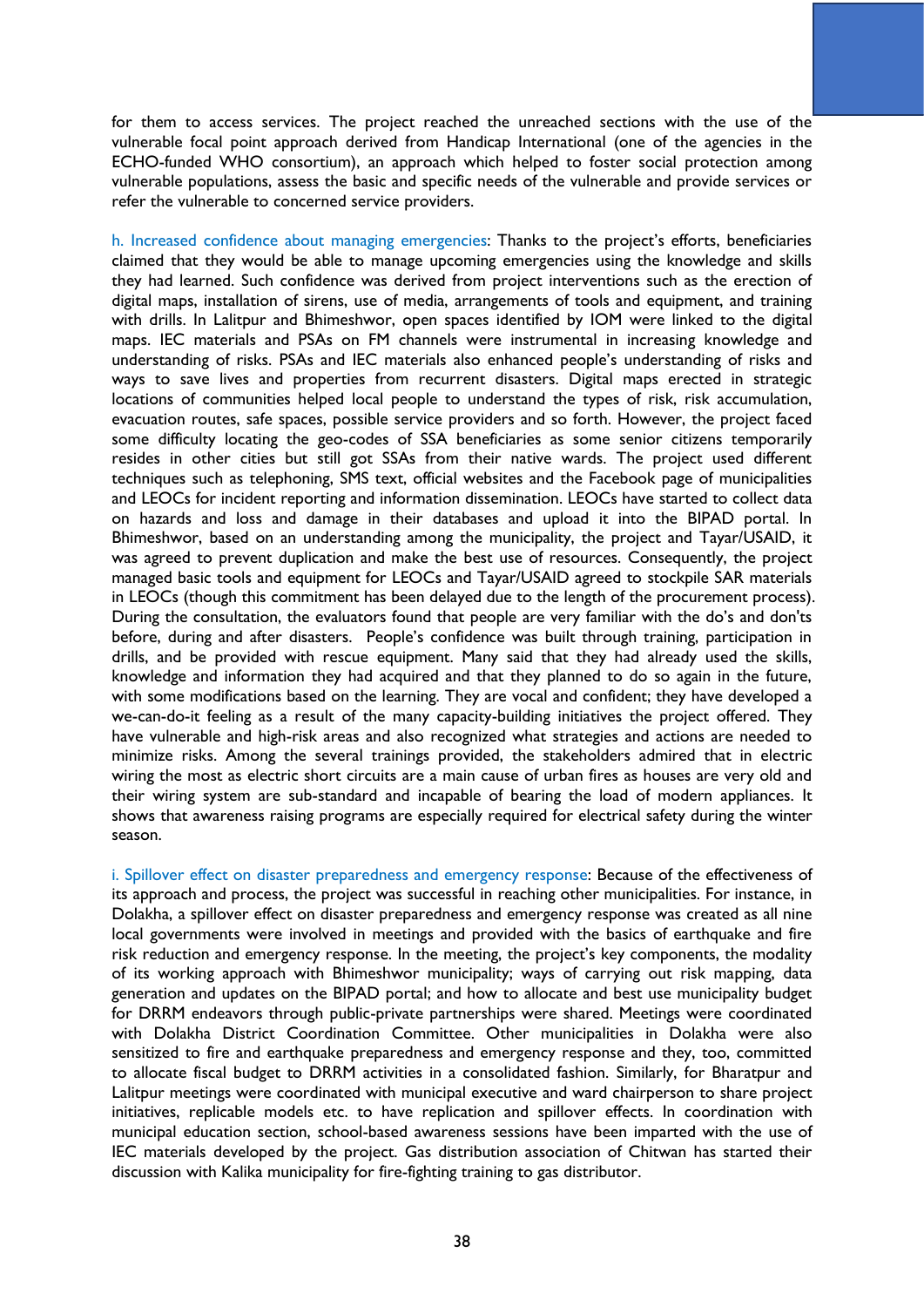j. Reached previously unreached sections with 'last mile' communication: One of the key strengths of the project was 'last mile' communication with key vulnerable families, populations and communities to identify their risks and mitigate those risks using a participatory approach. The issues and concerns of PwDs and senior citizens were addressed by constructing disabled-friendly structures, providing psycho-social counselling and ensuring better quality health services in government hospitals. Teachers' and children's issues were addressed through the provision of WASH facilities. The economic vulnerabilities of the landless, urban dwellers and squatters, Dalits, daily wage workers and people in pockets of poverty were addressed through COVID-19 relief in coordination with municipalities and wards. These groups were also involved in small-scale mitigation activities that generated local employment. In Bharatpur-2, in collaboration with the social structure/association formed by Lumanti Support group for shelter (NGO) under misereor, the project helped to build the capacities of urban dwellers and squatters living in sub-standard settlements near tall trees that are at risk of fire and lightning. Project also supported to prepare evacuation routes and conducted drill on the urban squatters of Bharatpur. The needs of Muslim communities in Bharatpur and Thami communities of Bhimeshwor were also addressed through fire and landslide preparedness respectively. Following the  $RVA^{12}$ , the data it generated was mapped and overlaid on Google Earth map with other information such as hospitals, temples, schools, and government offices. RVA helped to identify the risk accumulated in each ward and thereby supported planning for structural and non-structural mitigation measures. Based on the extent of risk accumulated by the critical infrastructures, municipal authorities have issued urgent circulars to relevant sections or authorities for fire and earthquake preparedness in order to reduce the potential risk.

k. DRRM is mainstreamed in sectoral plans and program: The project wisely involved the education, health and other service sectors in urban disaster risk reduction initiatives, a move which helped to mainstream DRRM-related issues in sectoral plans, policies and programs. For example, along with structural and non-structural measures, urban DRR issues such as risk mapping and drills were beginning to be built into school curricula. Municipality stakeholders said that they had started to mainstream DRRM in the seven-step planning process, a decision which helped them to address DRRM issues in their annual plans. The project chose one private and one public school (in case of Lalitpur, both schools were private) to work with after considering indicators such as (i) having a large number of students, (ii) being located in a strategic area for the dissemination of project learning, and (ii) having high exposure and facing multiple risks and vulnerabilities. In Bhimeshwor, DRR mainstreaming guideline was developed in the participation of all thematic sections which helped to incorporate risk reduction and mitigation related activities in different thematic plans and programs.

l. More learning through innovative approach and actions: The project helped to enhance understanding of disaster risks at the individual, household, community and municipal levels through its innovative approaches and was thereby able to achieve its planned results despite the shortness of its tenure. In Lalitpur Municipality, the project introduced community-based sirens (both analog and digital), underpass retrofitting (using mesh wire technology introduced after the 2015 earthquake), and context-specific fire hydrants tapping into underground water reservoirs through rainwater harvesting. Each underground tank has a 30,000 L to 35,000 L which is recharged from three to four different pits (a system based on the Bangladesh experience, and carried out in collaboration with Smart Pani, a private sector organization). Communities benefited doubly: they have fire hydrants facilities even in narrow streets and no longer have to contend with inundation during the peak monsoon season. In Bharatpur-10, the project installed a fire hydrant system with a multipurpose tank. Applying learning from the 2020 landslide response in Sindhupalchock and coordinating with NDRRMA, an emergency vehicle tracking application was installed in fire trucks, water tankers, and ambulances. Technical support for this GPS system was provided by Youth

<sup>&</sup>lt;sup>12</sup>The RVA report identifies the vulnerabilities of specific buildings with regard to multiple hazards and recommends actions to local authorities to reduce the risk.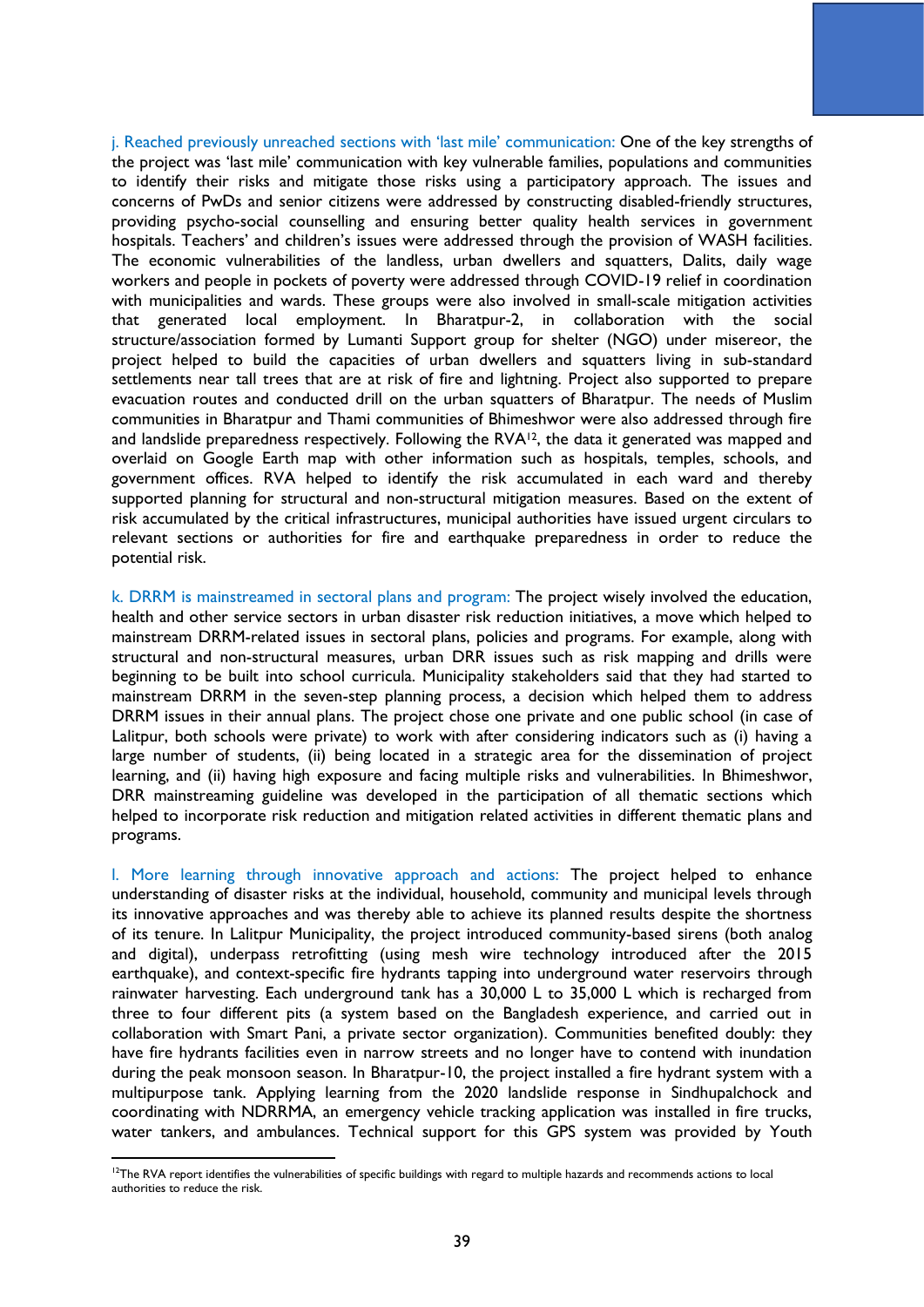Innovation Lab and NAXA Pvt Ltd. Though this innovation needs further work and support from the municipalities, it will help to track the vehicle and identify incident sites as quickly as possible in the densely populated urban areas. In Bhimeshwor Hospital, the project supported the clamping of tools and equipment as well as glass lamination. In Bharatpur (which is often referred to as the Medical City of Nepal since it has 27 hospitals within a radius of 200 m), the project supported structural as well as non-structural risk mitigation measures and reduced the risk of fire through the installation of fire hydrants, conducted awareness-building on fire and earthquake-related risks through the mobilization of CERT, and provided training/orientation. It supported the installation of a 5000 L overhead tank by connecting booster pumps which serve an area with a radius of 200 m. In the core city area of Bhimeshwor, four water tanks, each with a capacity of 5,000 L, were installed in strategic locations and connected to hoses/jockey pipes to make the fire hydrants functional. The municipality provided a booster pump worth NPR 2,50,000. The project coordinated with an ADB-funded urban development project to allocate one water tap to each water tank for a perennial supply of water. In Bharatpur, a drainage channel was constructed in the four areas most likely to be inundated in order to reduce the risk of flooding/inundation. In coordination with local traffic police, the project also erected traffic signs and signals and divergent mirrors in the corners of road to reduce accidents. These initiatives generated more ideas for risk reduction.

m. Saving lives and properties: The project promoted various communication measures to comprise early warning siren systems, both analog and digital. Lalitpur-16 installed four analog sirens in four different location which covered the whole ward area. These were instrumental in warning communities, WDMC members and other relevant stakeholders in the event of a disaster of any type. This system is being managed by WDMC. During consultations, CERT explained that whenever there is a fire, earthquake, robbery, or other event, a siren is blown. Then people move immediately toward an open safe space along a preselected evaluation route. After that, an SAR team initiates further operations. The siren is electric but there is a power back-up system. Beneficiaries said that this simple system could save many lives and assets during an emergency. In Ward 19 of Lalitpur, the project installed five digital sirens (each covering an area with a 200 m radius). Mechanisms are in place for the security and O&M of the systems, the renewal of the membership of beneficiaries, the setting of rules and regulations, and the collection of annual tariffs. All of these measures will ensure the sustainable operation of early warning systems (EWSs). As all the major components of the systems (transmitters, receivers, battery backup systems, sirens, battery chargers/casings) are available locally, WDMC members stated that the systems would run with minimal support on their part. Under this digital system, those who are at risk or need support will just dial the agreed upon number from their mobile and the siren will ring a warning to all community members that are connected with this system. The name of the person who rings the system first is displayed in the main control system and SMSs are sent to all committee members and responsible stakeholders for them to provide immediate support. The annual tariff is just NPR 50 and O&M is not very complicated. In Bhimeshwor, only one digital system has been operationalized, but it covers a command area with a 500 m radius. Its annual O&M fee of NPR 8000 to be paid to the vendor and the municipality has to renew every year. The mobile number '9810382964' is set in individual mobiles in the form of a speed dialing system. Beneficiaries claimed that these small techno-based initiatives will definitely help to save lives and assets and contribute to long-term disaster preparedness and emergency response mechanisms. The comparison of baseline and end line data will be analyzed before finalization of this report.

# 6. Cross cutting issues

The project identified GESI, disability and human right as cross-cutting themes.

## 6.1 GESI

a. Gender and inclusion in the project's design, implementation and monitoring: Since gender, age, disability, ethnicity, culture and poverty are key factors that affect a person's vulnerability to the effects of disaster, the project addressed both gender issues and the issues of marginalized groups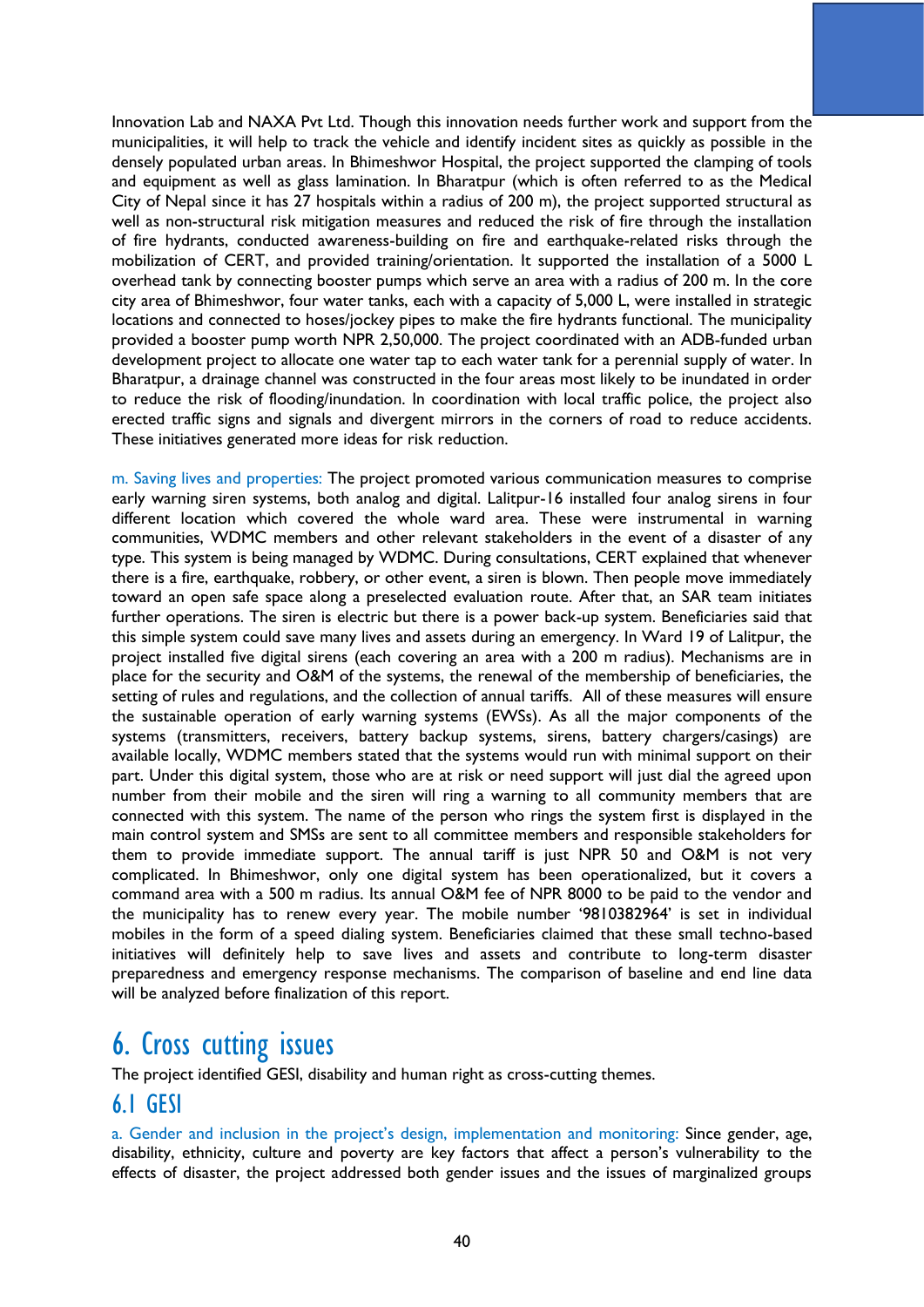while designing, implementing and monitoring the project. The project also developed criteria for selecting women, girls and vulnerable communities. Review-and-reflection meetings resulted in the development of actions for mainstreaming GESI in the project's plans and programs. 4858 men and 3289 women were involved in trainings, orientations, meetings and workshops (refer Annex-6, table 15). Affirmative approaches were used to promote the inclusion of women in various services and facilities. These initiatives also influenced decision-making and leadership at home and in the wider society as women are in the leadership positions in many CBOs at local level. Project has generated local employment and engage women from marginalized groups. The project addressed the issues of highly marginalized people, including 178 Muslim households in Bharatpur and 34 Thami households in Bhimeshwor. The project also addressed the needs of 28 members of the LGBTQ community through fire preparedness and response-based initiatives. Households headed by single women comprised 543. Overall, the proportions of women and men served were 52% and 48% respectively. In terms of ethnic diversity, 35% were Brahmin and Chhetri, 51% *janajati*, and 6% Dalit and 8% other.

Women's groups claimed that project had promoted positive changes among them and that, as a result, the representation of women in user committees (UCs) had increased. It was estimated that 54% of members in groups, task forces and UCs are women. In Bhimeshwor and Lalitpur, women said that they earned more social recognition and felt more empowered once they had got involved in committees and groups and learned several skills from the project, including fire response, first aid and SAR. In all three municipalities, 3437 people from poor and marginalized families got jobs in project-run small-scale risk mitigation activities. Learning skills and earning additional income despite the pandemic-built women's confidence, leadership qualities and power to negotiate with duty bearers. Despite the project's tireless efforts, however, gender stereotypes are still ingrained in society and in social norms and traditions. Many communities in the project areas are still patriarchal, patrilineal and patrilocal. Gender differences have not been eliminated but gender equality is now seen as a desirable end. Some traditional gender roles have changed and men and boys speak and behave in a fashion that suggests their attitudes toward women and gender equality have changed.

b. Alignment of UNDP's GESI policy with the project's management structure: Despite the efforts to ensure GESI, the proportion of men and women staff at partner NGOs is 66% and 34% and 87% and 13% respectively. The men and women presence in the executive board of NGO partners is 56% and 44% respectively (refer annex-6, table 16). Although the GESI diversity of the executive boards and staff members was assessed before selecting partner NGOs, the number of women-staff was still limited. The institutional capacity, human resource management, financial and technical capacity of partner NGOs were also properly analyzed before they were selected to ensure alignment with UNDP's GESI policy (2017).

The project treated both men and women equally and gave them the same opportunity to participate in discussions, processes and activities. It was said that the gap between men and women regarding their knowledge about disaster management decreased which was also observed during the evaluation consultations. Trained women continue to run orientations and drills although the project formally ended on 31 October, 2021. Women's groups also played a key role in leveraging resources for disaster preparedness and emergency response from the three municipalities. Informants opined that once the confidence and leadership quality of women had increased, their representation in CBOs also increased.

## 6.2 Disability

a. Involvement of PwDs in program planning and implementation: The needs assessment stage explored the issues and concerns of PwDs and program designing, planning and subsequent implementation addressed them. The project acknowledged the roles PwDs could play by facilitating their participation in capacity-building training, providing assistive devices, offering both the structural and the non-structural components of disability-friendly services. Disability-friendly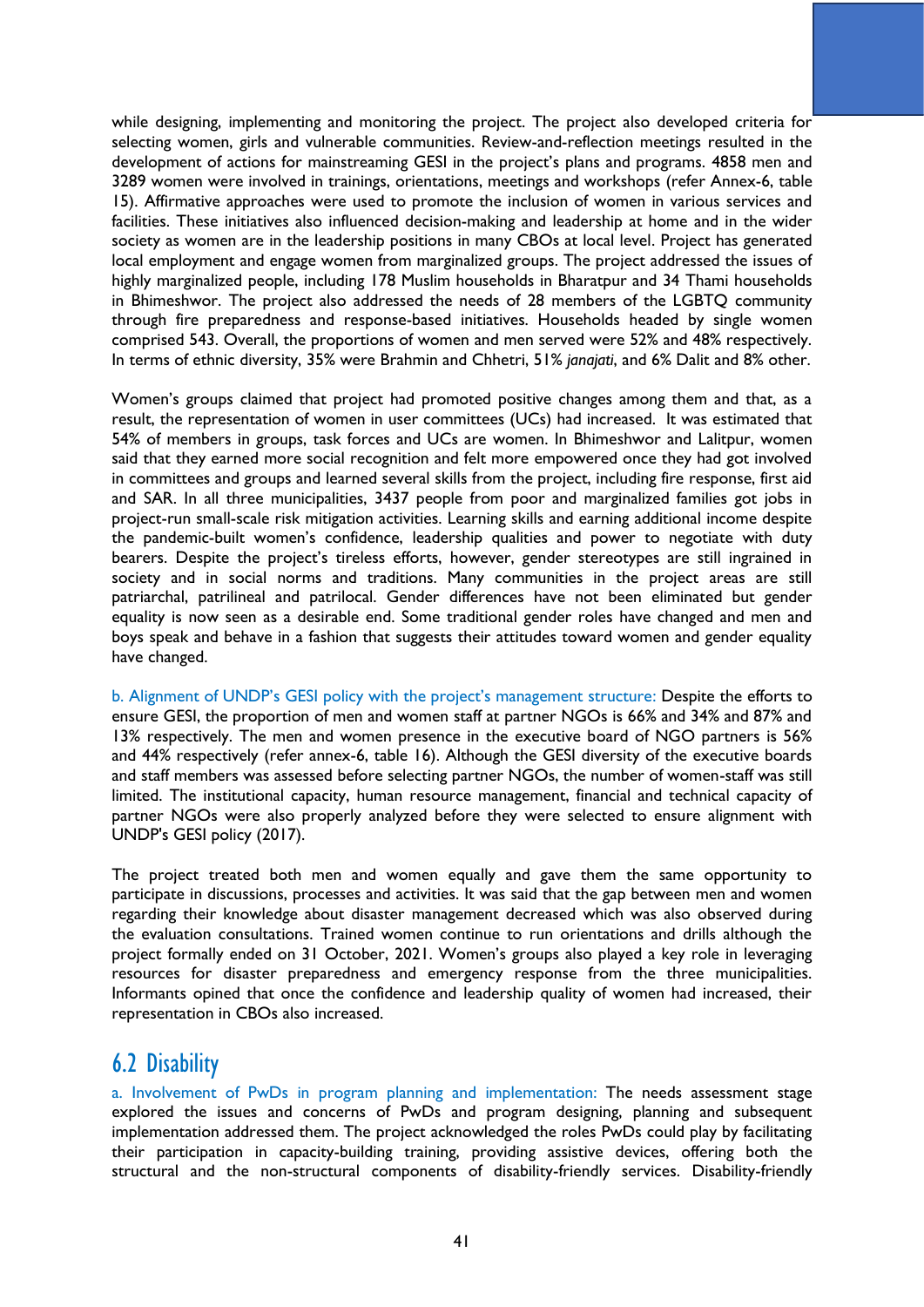structures were built in public facilities like wards, schools and health posts. The inclusiveness of infrastructures resulted in a high degree of ownership among all people, irrespective of age.

The project's use of its skill in and knowledge of Humanity and Inclusion (HI) helped (i) make the project's interventions inclusive by collecting data related to PwDs and populations receiving SSAs, (ii) develop inclusive EPRP and relief guidelines, and (iii) train deaf children from two schools by organizing a two-day ear camp. More than 80 of the 205 attendees were screened at the ear camp and 25 were identified as needing hearing aids. After a thorough analysis, nine people with hearing impairments were fit with devices. It was said that two students who heard sounds for the first time in their lives were very excited indeed. The project also supported the deaf school in managing haphazard electrical wiring that posed a risk electrical short circuit fire to deaf children and school.

b. Barriers faced by PwDs to participate in and benefit from the project: The participation of PwDs in meetings and trainings was not initially possible because the majority of meeting venues were upstairs, in rooms inaccessible to them. When training venues were moved to civil staff offices on the ground floor, the participation of 68 PwDs increased. The project and municipalities recognize the barriers that PwDs face. A series of consultations involving local NGOs working on disability and inclusion was held to make policies, plans and programs as inclusive as possible. Applying learning from the 2015 earthquake, the project practiced a targeted rather than a blanket approach to ensure that the specific needs of PwDs would not be overlooked. The project helped to identify barriers that PwDs face and their mitigation measures. Many trainings and meetings, as well as SSA services, have been moved to the ground floor to increase their access.

## 6.3 Human rights

The project's records and evidence revealed that project practices the human right based approach (HRBA) in its design and implementation. Its resources were used efficiently to address human rights during implementation by means such as the participation of targeted stakeholders and collection of disaggregated data. Local government officials also disaggregated data for their own databases. Using this disaggregated data, approaches were adjusted to encourage the participation of target groups in the project's work and services. Consultation with project stakeholders and beneficiaries revealed that Dalits, ethnic minorities, PwDs, women and other marginalized groups benefit from the project's services. The project employed affirmative action measures in some cases. It prioritized activities which benefited people from marginalized communities and had the greatest number of beneficiaries HHs. The project's monitoring system also ensure that people from disadvantaged communities would benefit from the project's support. Through partner NGOs, the project also indirectly influenced local governments to include HRBA in their planning processes. The bottom-up and participatory approaches promoted by the project helped to foster ownership among rights holders and enabled them to influence duty bearers to claim their rights and entitlements.

Despite the call for equal pay for equal work and the project's continuous follow-up, there were still cases in which women got less than men for doing the same job. The representation of women and people from marginalized communities in UCs, especially in the executive/leadership positions, is still meagre.

# 7. Conclusion

This project, which ran for 29 months in six wards of three municipalities, created good understanding of urban disaster risks and evolves mechanisms and measures that aided communities, municipal governments, and the private sector to address risks and effectively respond to emergencies with a specific focus on vulnerable populations. The project contributed to reducing urban disaster risks and preparing for emergency response through non-structural and structural components. Among its non-structural components, the project supported communities, schools and hospitals, wards and municipalities by providing capacity-building; arranging tools, equipment and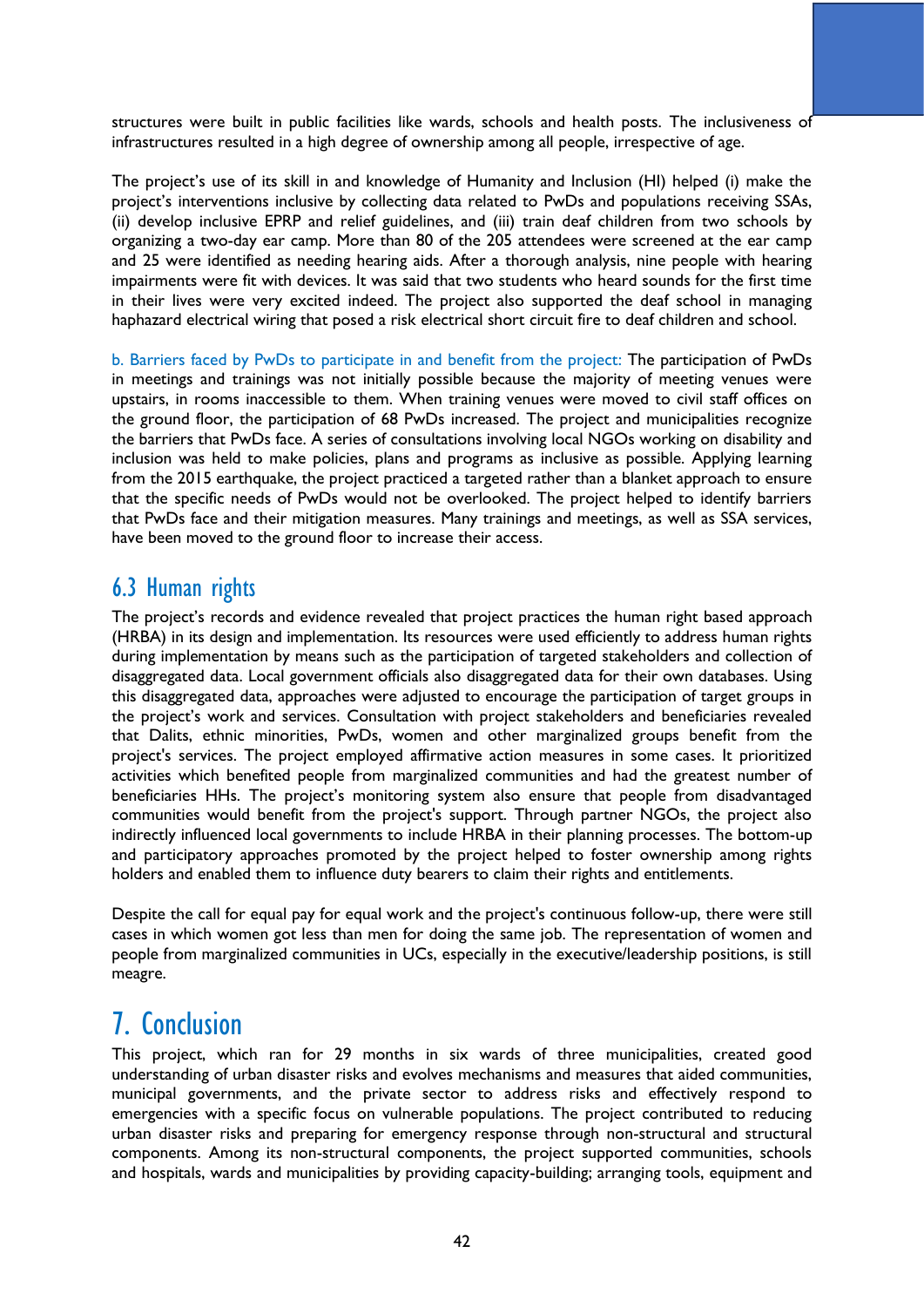materials; and supporting for policies, plans and programs. The project's inception meetings at the ward and municipality levels, along with VCA, RVA, Community led awareness and a KAP survey helped a lot in sensitizing stakeholders and beneficiaries. The capacity-building training in different subjects and drills involving CERT, the city police, staff working at fire stations, ward and municipal staff, the private sector, and civil society helped to build the confidence of all participants. Beneficiaries came to trust the project because it included marginalized and deprived sections, including Muslims and Thamis, members of the LGBTQ+ community, senior citizens, PwDs, urban dwellers and squatters, and urban populations living in chronic poverty. Activities like an ear camp targeting senior citizens and person with hearing impairments created a positive vibe among communities. The study tours and learning-sharing dialogue sessions helped people learn what to do and what not to do before, during and after a disaster. By holding simulations before and after the project began to operate, the project was able to observe how much the knowledge, skills and practices of training recipients changed. After local journalists were trained, they began to include disaster management-related reports in paper and electronic media (including social media) as well as on FM radio.

In addition to training, the stockpiling of search-and-rescue, first aid and fire response-related materials, the installation of traffic signs and signals (for example Tichugalli of Lalitpur-19), the provision of digital hazard and resource maps, and the installation of lightning rods in school and other strategic locations also helped to sensitize people about how to prepare for disaster risks and manage disaster emergencies and how to reduce disaster risks with the use of the knowledge, skills and tools/materials they had acquired. Together, these initiatives prepared the groundwork and an enabling environment for the formulation of plans, SOPs, guidelines, strategies, policies, and programs through careful review, consultation, and reflection at the ward, municipality, and piloted school levels. Stakeholders now have a better understanding of urban disaster risk preparedness and emergency response. The project's initiatives, particularly post-disaster need assessments, risk transfer and transformation of the LEOCs in the three municipalities into 'disaster learning centers' through structural and non-structural capacity-building, was instrumental in yielding multi-faceted impacts.

The designs of different small-scale risk mitigation schemes in different municipalities suggested that the schemes were selected based on the VCA and RVA tools. As the schemes were needs-based, they have helped to reduce disaster risks. Some of the schemes, including sirens/emergency alarm systems, fire hydrant systems, overhead water tanks, drainage management, the installation of booster pumps and water tanks for fire preparedness, and the construction of PwD-friendly structures in schools, served a diverse population. Among the schemes were gabion net support for lift irrigation in Bharatpur and an underground water tank with rainwater harvesting, a water pump to reduce waterlogging, and underpass retrofitting in Tichugalli of Lalitpur-19. In Bhimeshwor, landslide treatment (Mahankal School and Gairaghar at ward-6), water source protection (Salleswara, Maidane, Gaptole, and Gutamtole Khanepani), the installation of lightning rods in three lightening prone locations (Gumba of Charighyang, Charikot view tower, and Kolinka Office-Simpani), the renovation of traditional ponds for multiple use (Purano Bazzar, District Court area, ward-3) and the lamination of glass in Charikot hospital doors and windows, installation of smoke detector fire alarm system in municipality and hospital buildings were among the schemes. The provision of arrangements of mismanaged electric wiring to a school for the deaf, the clamping down of Kalinchowk Secondary School and Charikot hospital-based furniture, tools and equipment; and the provision of an emergency siren system were other schemes in Bhimeshwor. Provisions for establishing resilience funds in the municipalities helped to leverage resources and create synergy.

Despite these positive developments, there were some missed opportunities. More could have been done in terms of earthquake preparedness through policy advocacy and capacity-building as the project's municipalities are not just fire-prone but also earthquake-prone. More collaboration could have been done with federal-level stakeholders, including government officials, to build synergy. Though the project was successful in leveraging government budget, it was not able to access much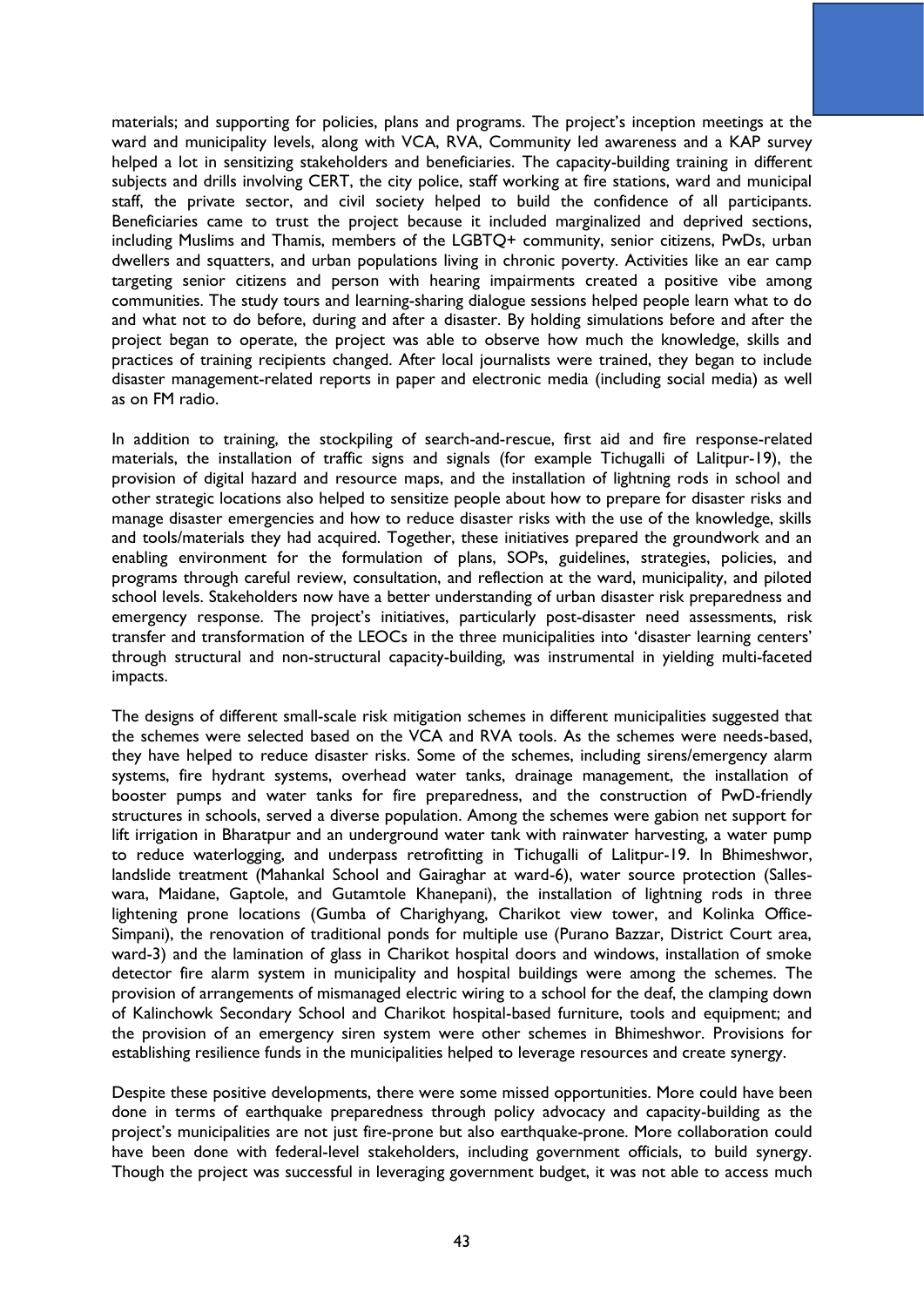funding from private sectors, in part due to the COVID-19 situation. Though the project focused only on two wards in each of three municipalities and the project's results were good, it has very limited interventions with DDMC or other district stakeholders. The engagement of the private sector could have been increased by involving it in fire and earthquake preparedness and response. If the project had been able to reform and strengthen the LEOCs in Bharatpur and Bhimeshwor at the outset of its work by allocating them proper space and providing them with tools and equipment, those LEOCs could have generated additional results. BIPAD data could have been better systematized if an IT/DRR focal person and the city police had been mobilized at the outset and then operationalized as per the SOP.

To ensure that there are holistic benefits from the project in the long run, there is a need to employ a multi-hazard approach, provision O&M funds for small-scale risk mitigation activities, develop an inventory of DRRM-related tools and materials, uphold international standards and protocols, and provide timely policy support to municipalities to translate policy into action. Other grey areas to incorporate in future project designs include (i) the localization of NBC and bylaws for the expansion of earthquake-resilient technologies, (ii) linking most-at-risk urban communities with vocational skills and markets, (iii) developing LEOCs as disaster learning centers, (iv) helping WDMCs of other wards understand disaster risk, (v) using TLOs and women's groups as an entry point for risk-reduction initiatives and (vi) carrying out disaster impact assessments and audits.

In a nutshell, the project enhanced understanding of the disaster risks at community and municipal levels, strengthened and/or established systems at all levels for effective emergency response and management, and increased disaster preparedness at the community and municipal levels for effective emergency response and risk reduction.

# 8. Recommendations

Based on the overall findings and conclusions, the evaluation makes the following recommendations for developing future similar project.

- a. *Allocate one-month for preparatory phase:* Design at least a one-month "preparatory phase" to share project details among the stakeholders and beneficiaries, orientation on contributions required and formation of sustainability and exit plans, sharing standard criteria for selecting small scale risk mitigation schemes, forming or reforming and then registering committees, and imparting major trainings as part of sensitization.
- b. *Develop LEOCs as disaster learning centers:* Consider LEOCs as an entry point for urban DRR and emergency response. Allocate proper space for its LEOC in each municipality in the beginning. Making LEOCs institutionally strong will solve many challenges. In order to strengthen and institutionalize LEOCs, prepare LEOC operation guidelines and institutional growth plans under the leadership of a municipality. These guidelines would give ideas about what information to feed to the BIPAD portal. Apart from practicing strong data management on preparedness and emergency response, keep data on the capacities of hardware shops, groceries, marts, shopping centers, and food suppliers and map the emergency stockpiling each of these businesses. Carry out MoUs between these business house with local governments so that supplies could be used immediately during an emergency. To improve the data and establish a database, involve university students studying disaster management as part of their social work/internship by having a municipality and a university sign an MoU. Hire one IT person/information management officer to systematize the BIPAD data.
- c. *Build the capacity of fire stations:* To develop the capacity of fire stations and their firefighters, prepare a standard training module and curricular along with a standard step-wise guideline for drills. Draft a training-curricula for electrical and industrial fires and carry out safety audits of electrical lines in small- and medium-scale enterprises. Establish a mechanism for exchanging information with fire stations, security forces and other critical services (ambulances and hospitals) for quick and systematic fire responses by using very high frequency (VHF) radio sets.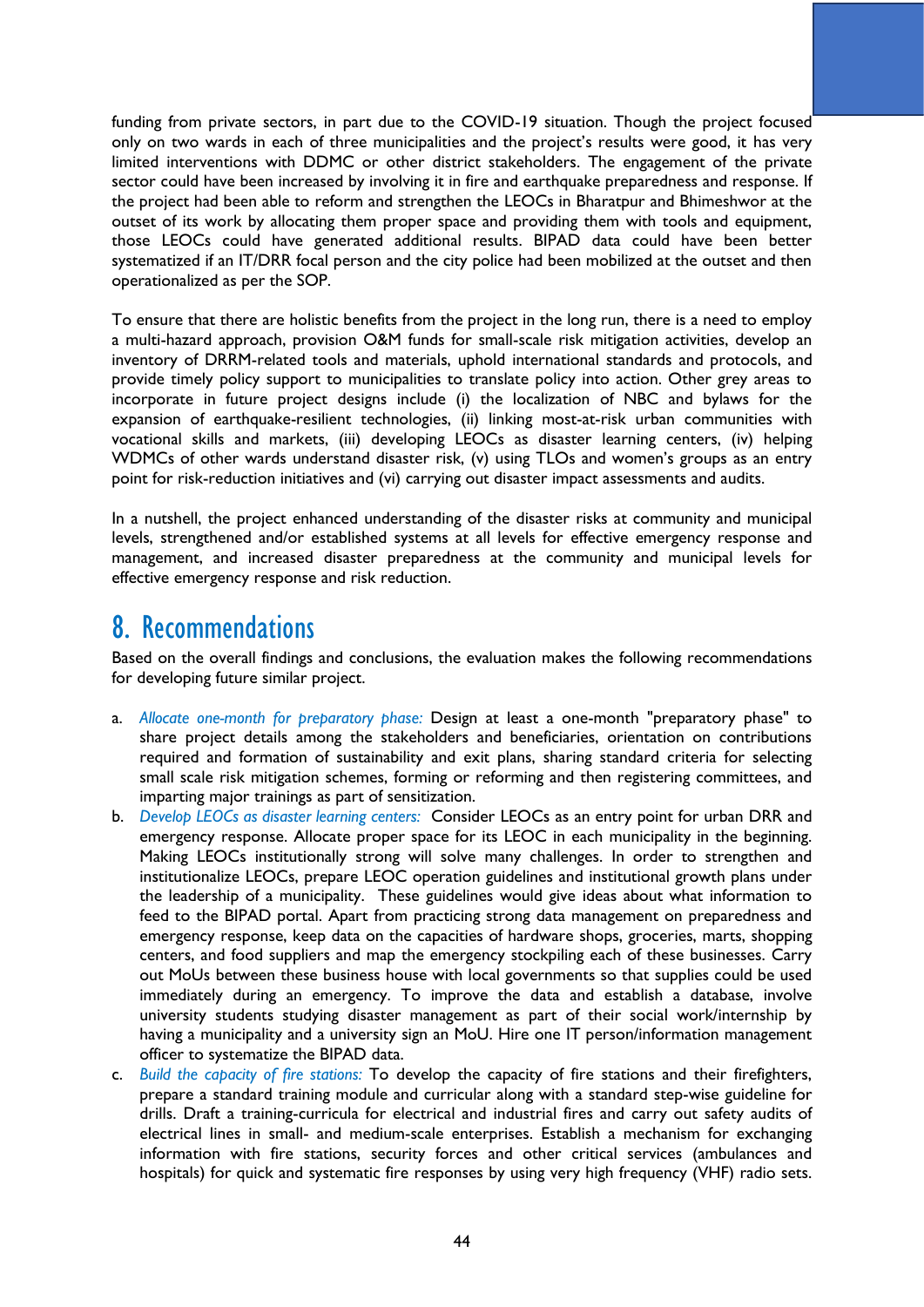Manage fire trucks and fire motorbikes suitable for narrow streets. Educate people about and enforce the provisions of fire building codes and a minimum level of mandatory safety measures to be put in place in all buildings based on their type and capacity. Advocate for the mainstreaming of fire code-related provisions in building bylaws and the DRRM-related policy landscape of the national, provincial and local governments.

- d. *Consolidate risk-transfer initiatives further:* Developing a risk transfer mechanism is not an easy task. To simplify it, the project need to (i) prepare a risk transfer guideline along with other associated legal instruments under the leadership or each concerned municipality, (ii) develop MoUs with private insurance companies, municipalities, and media, and (iii) carry out policy advocacy and sensitization by involving different categories of stakeholders and beneficiaries through IEC materials and knowledge products to erase the myths that risk transfer through insurance has many challenges. Develop disaster financing strategy in the local context to operationalize its provisions into practice.
- e. *Link most-at-risk urban communities with vocational skills and markets:* Support most-at-risk communities living in pockets of poverty to draft business plans, register enterprises with relevant agencies, and develop ideas for market linkages in order to ensure that any small-scale enterprises they establish are sustainable. Organize life skills and vocational training in subjects like electric wiring, plumbing, vehicle repair and maintenance for men and wool yarn spinning; carpet weaving; and bead necklace-, bangle-, and sweater-making for women to generate income, thereby increasing their resilience.
- f. *Engage the private sector more intensively:* Engage FNCCI and other private sector associations at the local, provincial and federal levels in resource pooling by crafting business continuity plans as many businesses and enterprises are likely to collapse after a disaster. Sensitize private sector for leveraging resources in DRRM endeavors and increase investment in risk reduction initiatives as disaster is everybody's business. Facilitate the development of a framework and guidelines for disaster risk-informed budgeting and investment at the municipality level to help ensure DRRM activities are prioritized, and that the required budget is allocated in the annual and periodic plans of local governments to make up for the fact that the local DM fund operation guidelines currently available focus only on response and relief. Considering the recurrence of disaster events, develop guidelines for identifying and managing open spaces as was done in Kathmandu Valley, mapping water reservoirs to use immediately during an emergency, and increasing their preparedness and response capacity if any disaster strikes. Guidelines and a framework for mobilizing the private sector at the municipal level is necessary to provide continuity after a disaster.
- g. *Mainstream GESI in the programmatic cycle:* Mainstream GESI in the programmatic cycle i.e., collecting baseline data, designing, implementing and monitoring the project in order to distribute the projects benefits to all people irrespective of gender and caste/ethnicity.
- h. *Develop a disaster impact assessment (DIA):* Develop a DIA tool to identify major project activities thar are developed by the RSLUP. Updated the current tools viz. IEE and EIA by incorporating DRR indicators. Carry out disaster audits at the completion of the project to ensure that the resilience capacities of the actors and beneficiaries are increased enough for them to be able to cope with upcoming disaster events without external supports.
- i. *Include few but strategic activities in the program:* Because there were too many project activities, the project team was overstretched and struggled to meet targets on time, let alone follow up on completed activities and establish the sort of institutional linkages which could promote sustainability. Engage in a few strategic activities such as (i) support policy initiatives from the beginning, (ii) craft standard training curricula and impart ToTs, (iii) design few but model small scale risk mitigation activities and (iv) document learning and disseminate among the relevant stakeholders well rather than in many activities superficially. Develop a mechanism to replicate the learning of project wards in other, non-project wards through proper dissemination by involving members of other WDMCs through periodic review-and-reflection sessions that help increase understanding of risk.
- j. *Knowledge management:* Continue to replicate the project's good practices in the designs of future projects. Engage the project in a detailed documentation of good practices and lessons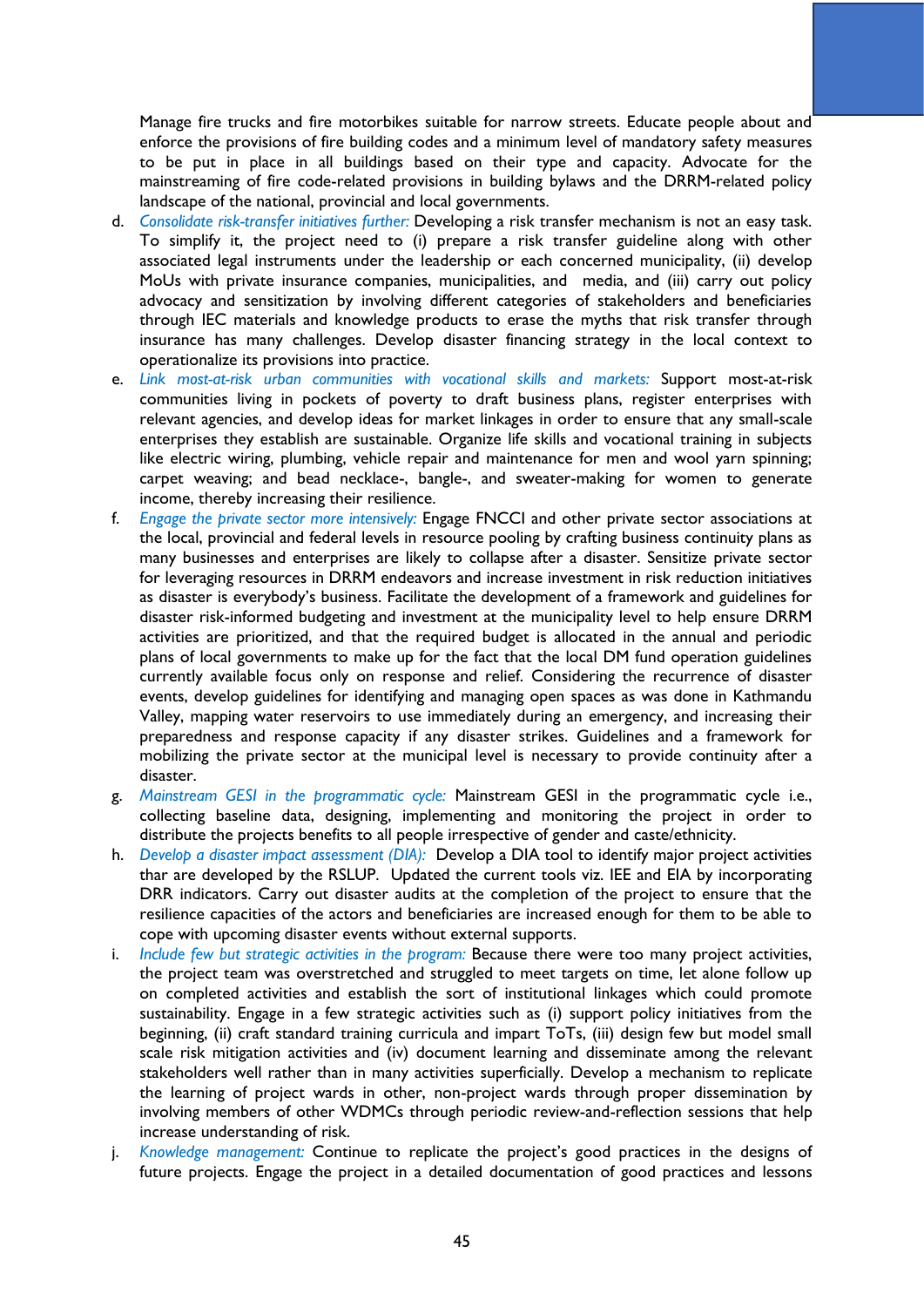learned utilizing UNDP's internal budget as many innovations are already in place and could be replicated in new areas so that other agencies could also benefit. Without documentation, practices may erode after some time. Then replicate project's learning and good practices in different networks to cross-fertilize knowledge and promote resource leveraging. Unless sharing is made part of the project, the project will remain inadequately visible and many development partners and agencies will not be made fully aware of its commendable efforts. Mainstream project's good practices and learning into UNDP's program development processes and incorporate them while designing similar projects in the future.

# 9. Good practices and learning

## 9.1 Good practices

- The formulation of DRRM-related policy instruments, standards and guidelines for municipalities to win the trust of municipal authorities and encourage them to allocate more of their budgets to DRRM-related activities.
- The establishment of resilience funds to leverage resources from projects, municipalities, the private sector and civil society organizations to carry out small-scale risk mitigation activities and ensure the sustainability of the schemes.
- The construction of underground water tanks in Lalitpur and the collection of water by practicing rainwater harvesting and linking fire hydrants is a good practice for fire response in narrow streets that fire trucks cannot access. These measures also reduce the impact of inundation/submergence during the peak monsoon. The water collected could be used for cleaning the community and other purposes as decided by the communities.
- The preparation of digital hazard and resource maps in consultation with ward stakeholders and beneficiaries using data derived from VCA and RVA and the erection of such maps in accessible locations to help to guide people during emergencies.
- The inclusion of people who receive SSAs and those who live in disaster-prone areas as project beneficiaries adds value to the project and such recognition creates positive energy among beneficiaries irrespective of their age.
- The installation of above ground water tanks in strategic areas of Bhimeshwor and Bharatpur and the connection of each tank with water hydrants to promote multiple use. In coordination with drinking water offices, the project ensured that there would be a perennial supply of water in such tanks.
- The installation of analog and digital sirens to warn people in advance to reach designated safe locations following established evacuation route during emergency management.
- The development of an inventory of trained volunteers with detailed contact information and addresses by LEOCs for use in assessing capacity gaps and prompt disaster preparedness and emergency response.
- The construction of ramps with safety railings in public structures with safety bar to serve PwDs and senior citizens and the organization of ear camps to help people with hearing impairments.

## 9.2 Learning

• *Coordination meetings and contingency plans:* It was learned that project's coordination meetings with senior authorities of municipalities helped to (i) integrate the project's plans with those of municipalities, (ii) leverage municipal resources, and (iii) involve the private sector in urban disaster preparedness and emergency response. The development of contingency plans helped to manage emergency situations despite the COVID-19 pandemic. Building rapport with senior municipal authorities, identifying technical/thematic heads and promoting understanding of risk through policy induction, vulnerability walking, observation, review-and-reflection sessions, VCA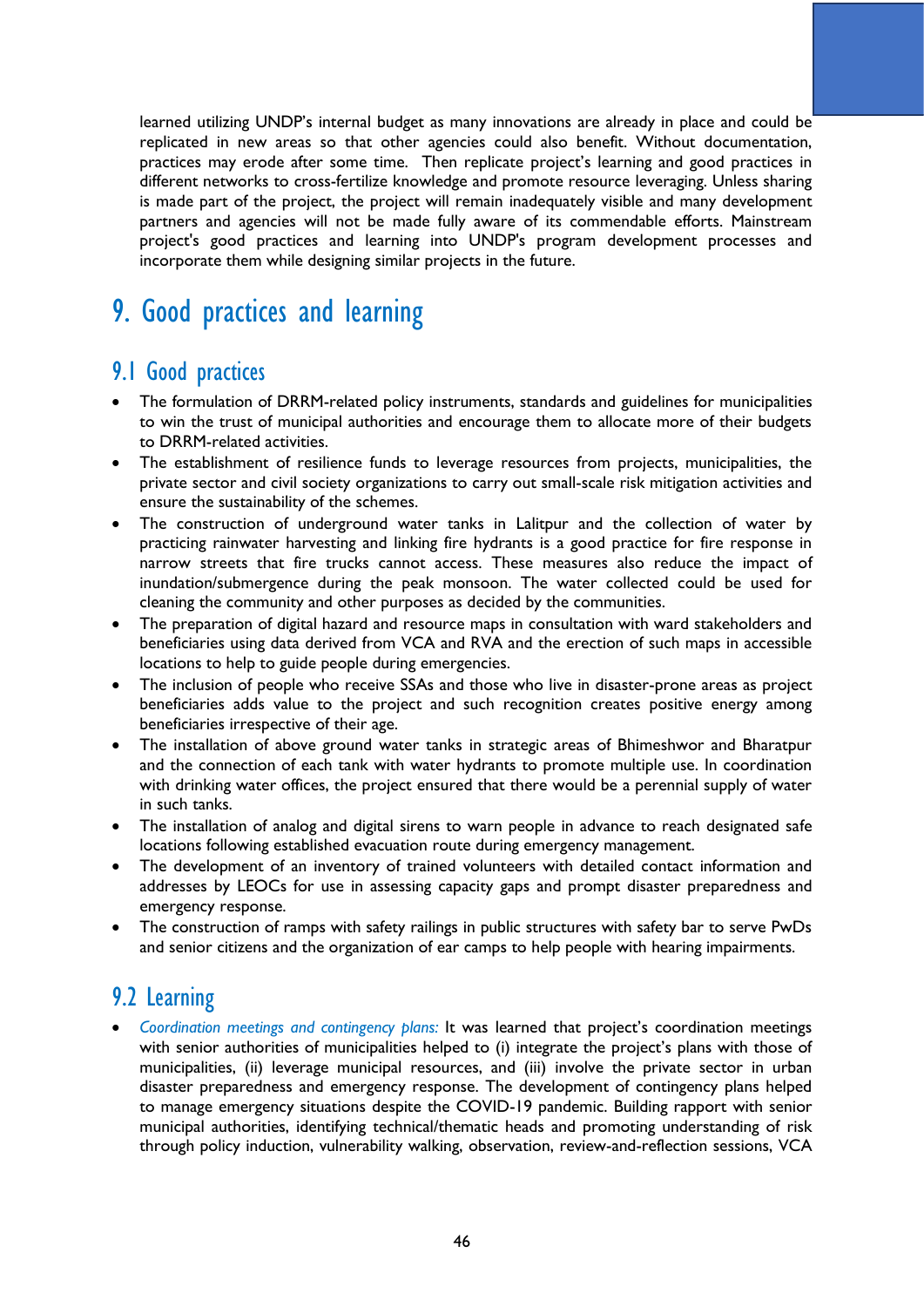and RVA helped to increase ownership of project activities. The second wave of the pandemic further helped stakeholders realize the need to understand risk.

- *Selection criteria for trainees:* The effectiveness of capacity-building initiatives is high if participants are selected based on agreed-upon criteria including interest, age, proven knowledge, and willingness to share major learning with others.
- *Schools and hospitals are the best platforms for knowledge creation and dissemination:* Choosing schools and hospitals as an entry point was a wise decision as they create knowledge about risks as well as disseminate urban risk reduction-related messages to a broad population. Schools and hospitals can model good behavior and disseminate information about exposure, risk and vulnerabilities at schools and hospitals. VCA and RVA help to reduce disputes, select core urban wards, and sample schools and hospitals.
- *Use of existing social platforms:* The use of existing social platforms such as women's groups, TLOs, *guthis,* SMCs, Cooperatives and PTAs, and health management committees helps save time, effort and resources.
- *Linkage of LEOCs with Municipal city police and fire stations:* When LEOCs are linked with city police and fire stations and are developed as disaster learning centers, the project gains momentum. The provision of the emergency telephone numbers of service providers in flyers that were judiciously disseminated, data repository and coordination, the preparation of SOPs to engage all sectoral departments, and the stockpiling of firefighting and SAR equipment also boosted the effectiveness of LEOCs.
- *Geo-referencing of vulnerable households and communities:* The preparation of digital hazard and resource maps using GIS features to map highly vulnerable communities and households helped to draw the attention of municipal authorities to understanding the risks of marginalized and deprived communities and the erection of these maps in strategic locations helped communities to understand the risks they faced.
- *EPRP formulation through the public-private partnership model:* The public-private partnership model helps stakeholders (identified through mapping) to expose the issues of disaster preparedness and emergency response at a wide level and thereby helps in the formulation of EPRPs. The matching of funds and the O&M of small-scale risk mitigation measures not only fostered synergy but also the sustainability of such measures.
- *Earlier experience of project and partner NGO staff:* The proven experiences of project and partner NGO staff in urban disaster preparedness and emergency response helped the staff grasp the project's issues quickly, internalize them timely and translate them into action without delay. The experience also helped the project to reach municipal senior authorities and advocate for joint action in order to ensure multi-faceted and multi-layer risk reduction.
- *Put municipalities in the front:* Implementation of the project's key activities with municipal authorities taking a lead role creates a positive environment for leveraging municipal budget, avoiding resource duplication and creating synergies. Putting municipal authorities at the front of risk reduction initiatives helps in the development of policy instruments.
- *Reach women through kitchen fire-related training and drills:* Women are engaged with household chores and encounter fire on a daily basis. Using fire preparedness and response-related training with drills as an entry point for women increased their interest in the project's activities. Having individuals realize risks and experience a direct impact at a household level could be key to the internalization of risk at the community level.
- Policy instruments and relief standards helped to reduce likely conflicts: Policy instruments and relief standards helped to reduce conflicts as they clearly state (i) who is eligible for the relief, and (ii) how much cash and material each relief recipient is to receive. In Bhimeshwor, the municipality decided to provide cash support based on the provisions laid out in the Municipal Disaster Relief Guideline<sup>13</sup> (though it had not been endorsed by the municipality at that time).

<sup>&</sup>lt;sup>13</sup>Supported through EU-Civil Protection and Humanitarian Aid (ECHO) funded Urban Disaster Preparedness and Response Project implemented by UNDP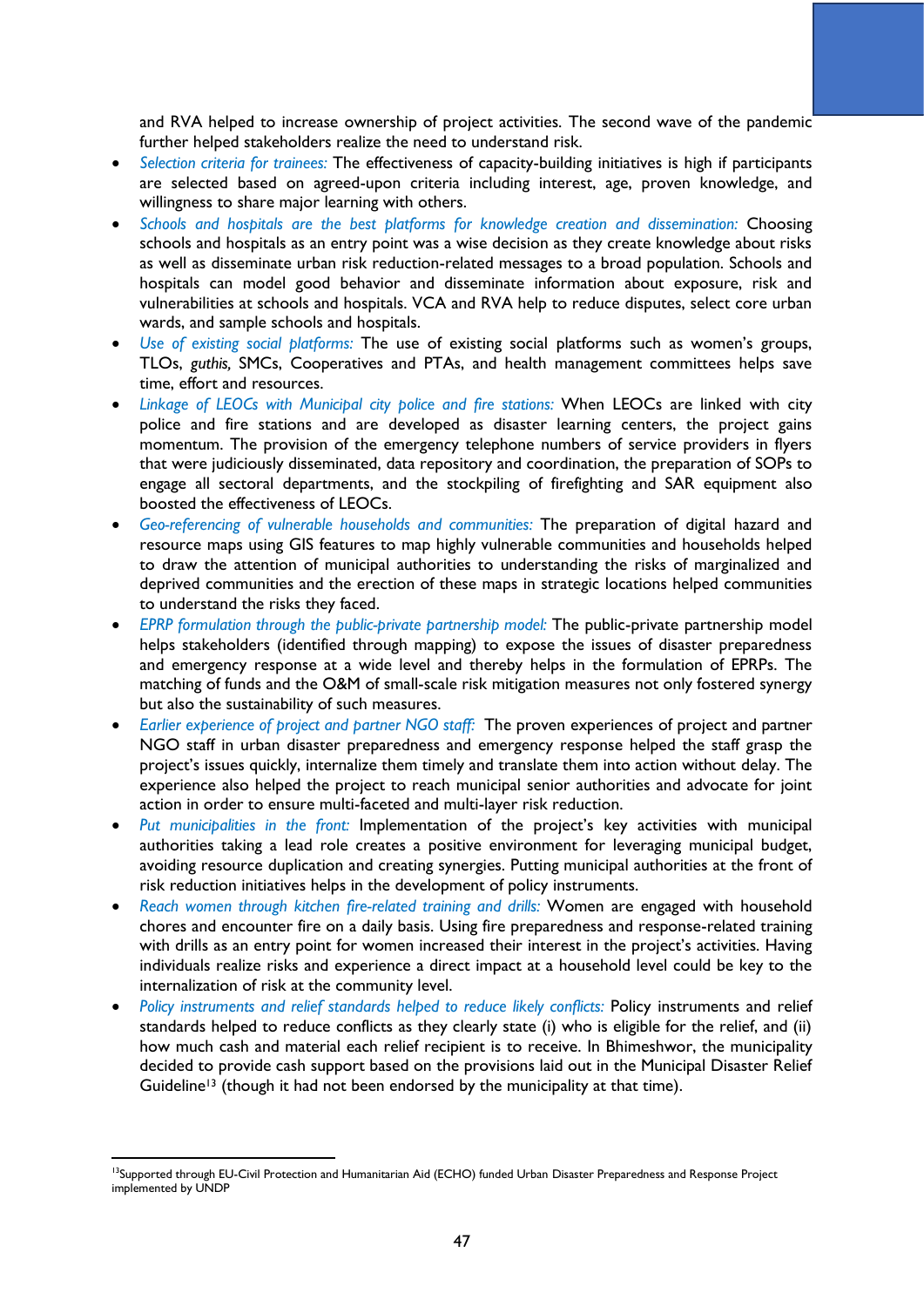• *Involving people receiving SSAs as active beneficiaries to build trust: Identification of the population* accessing SSAs irrespective of age and special categories fosters trust among the project's stakeholders and beneficiaries.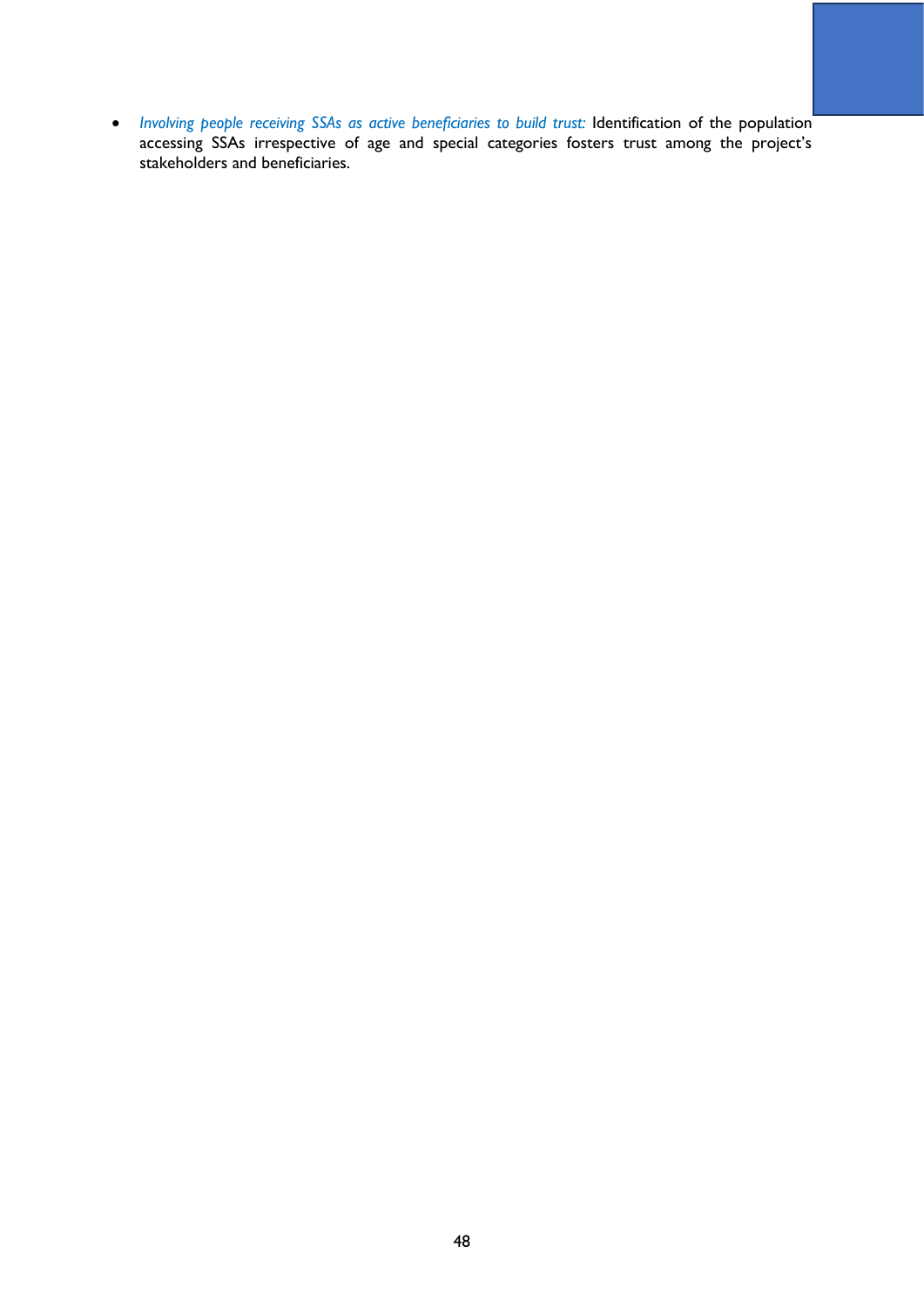## Annex Annex-1: Terms of Reference

### **UNITED NATIONS DEVELOPMENT PROGRAMME**

**Nepal Comprehensive Disaster Risk Management Programme Final Evaluation of ''Reducing Disaster Risk and Enhancing Emergency Response Capacities in Multi-hazard Risk Prone Urban areas of Nepal"** 

### **1. Introduction**

### **1.1 Background and Context**

United Nations Development Programme (UNDP) has been present in Nepal since 1963, working towards sustainable development and resilience with a focus on the most remote, poor, vulnerable population in sparsely populated rural areas and dense settlements in urban areas. Reduction of vulnerability to disaster and climate risks is a core UNDP approach to promote resilient and sustainable development. UNDP has been a key partner to the Government of Nepal (GoN) along with key ministries on disaster risk management (DRM) with a focus on: promoting seismic resilience in urban areas, emergency preparedness and recovery, DRM governance, policy and legal issues, climate change adaptation, and community-based DRM. UNDP has been a technical partner to GoN on innovations relating to urban resilience, e.g., risk-sensitive land use planning for urban areas, with piloting in Kathmandu Valley, promotion and formulation of national building codes, building capacity of the federal and provincial government and municipalities in its implementation and scaling up. UNDP engagement with GoN has been significant in strengthening DRM governance, emergency preparedness for better response and promoting early warning systems across the country.

Nepal is one of the ten least urbanized countries in the world. However, it is also one of the top ten fastest urbanizing countries. Urbanization in Nepal is dominated by a few large and medium-sized cities with excessive population concentration in the Kathmandu Valley. High urban growth is occurring in the Kathmandu Valley, the Inner Terai valleys, and in market and border towns located on highway junctures between the east-west highway and the five main north-south corridors. Studies link the changing urban pattern - where once dense residential city core areas are evolving as economic hubs, with changing use of the buildings, densification due to influx of rental population, unauthorized vertical increment of buildings without upgradation of infrastructure - with the concentration of risks. This is largely due to severe deficit of basic infrastructure and services such as water supply, vehicular access, drainage systems, and electrical supplies, leading to severe negative impacts during any crisis. As witnessed in the 2015 earthquakes in Nepal, densely populated areas in the Kathmandu Valley and old settlements with irregular and narrow streets, congestion and fragile buildings amplify challenges in emergency response and evacuation, thus aggravating the impact of hazards like earthquakes and fires.

Similarly, urbanization patterns vary based on ecological regions, where the urban areas of the hilly belt, with high concentration of urban population, are mostly situated on the ridge tops. The flat plains, with a high number of urban municipalities, are developed along the highways and valley areas and have urbanized with dense, clustered building stock. The prevalent seismic risk aggravated by non-compliant and rampant construction in densifying urban core areas have increased risks to lives and challenges to effective disaster response. Similarly, in hilly areas, development of high-rise structures, without structural assessments, in steep slopes could lead to major impacts during landslides/earthquakes, while the urban sprawl in flood prone areas in flat lands have resulted in loss of lives, property and livelihoods.

In addition, in urban areas, fire incidence is high, compounded by high sensitivity of structures and activities to fire, and inadequate response capacities. The communities as first responders and local fire-fighting systems lack adequate knowledge and capacity on possible response options, which is evident from frequent fire incidents and fatalities not just in hinterlands but also in highly urbanised areas, including the Kathmandu valley. Fire risks, as a consequence, need to be prioritised. With a growing number of urban municipalities recognizing the urban risk and vulnerabilities, UNDP with support from the European Union (EU) is implementing the "Reducing disaster risks and enhancing emergency response capacities in multi hazard-risk prone urban areas of Nepal" project (hereafter 'Project') for enhancing urban disaster preparedness and strengthening the disaster risk governance in selected municipalities. The project has been implemented under the EU/ECHO Humanitarian Implementation Plan (HIP) 2019-2021.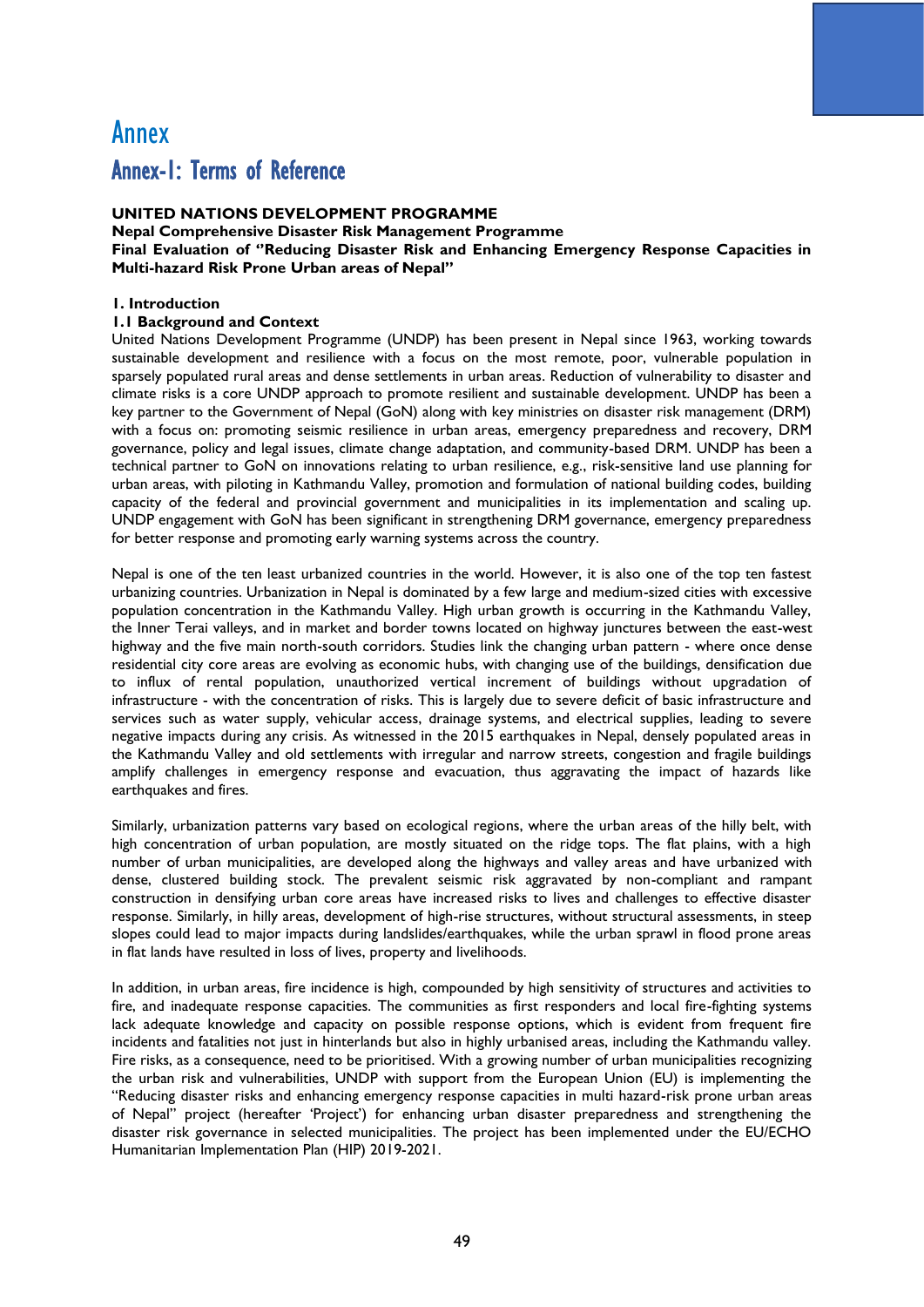This project is being implemented since June 2019 in core urban areas of three at-risk cities, one each from Terai (Bharatpur Metropolitan City), Hills (Bhimeshwor Municipality) and Valley (Lalitpur Metropolitan City), that are representatives of other cities across Nepal. The project aims to create a shared understanding on urban disaster risks and evolve mechanisms and measures that aids the communities, municipal governments, and private sector to address the risks and effectively respond to emergencies, with specific focus on vulnerable populations. In achieving its aim, the project contributes to enhance understanding of the communities and local authorities of at-risk urban areas and private sector about underlying multi-hazard risks and vulnerabilities, identifies and supports in key areas to undertake system strengthening and demonstrates possible structural and non-structural interventions to enable effective, coordinated emergency response and risk reduction.

The interventions focus on urban disaster risk reduction (DRR) implemented through this project encompass three major components:

- Enhanced understanding of disaster risks at community and municipal levels in selected high-risk urban areas.
- Systems strengthened/established at all levels for effective emergency response and management.
- Enhanced disaster preparedness at community and municipal level for effective emergency response and risk reduction.

#### **1.2 Project Location, Beneficiaries, Duration and Budget:**

The project has been implemented in three municipalities of three districts in Bagmati Province. It covers a total of six urban wards (2 each) of Lalitpur Metropolitan City in Lalitpur District, Bharatpur Metropolitan City in Chitwan District, and Bhimeshwor Municipality in Dolakha District. However, the entire municipalities were benefitted by the interventions through development of plans, policies, frameworks and guidelines.

Since its inception, the Project has been able to contribute towards enhanced understanding of disaster risks through various consultation meetings at community, ward and local levels. With the realization of risk among the communities and elected representatives, the Project has been able to identify risks and vulnerabilities in the project wards and support for the preparation of ward level preparedness and response plans. Further, IEC materials were developed based on the findings of Knowledge, Attitude and Practice (KAP) survey together with the National Disaster Risk Reduction and Management Authority (NDRRMA) and the Ministry of Federal Affairs and General Administration (MoFAGA) which has supported to enhance awareness of people on urban related disaster risks and vulnerabilities. The preparation of ward level plans has also supported to prioritize the activities on DRRM for annual planning of wards and local governments.

As mentioned above, the Project has also supported in preparation of various plans, policies and guidelines as a steppingstone for preparing local level elected representatives and staff along with communities to prepare and timely respond to disasters through coordinated efforts. With the learnings from past disasters, such as the 2015 earthquakes and 2017 floods, and understanding the risk in urban areas, the Project has also supported in identification and training of community emergency response team in first aid, search and rescue, fire preparedness and domestic fire prevention. Many of the trained volunteers have already demonstrated the skills in preventing fire events at the local level and some of the volunteers have been able to use their skills on search and rescue and firefighting. With identification of risks and vulnerabilities, the Project has been able to bring in private sector actors and vulnerable populations in various preparedness initiatives.

With enhanced understanding of risks, local governments have also been able to increase the budget allocations for disaster preparedness in annual planning, and the Project has been able to leverage the local government funding. Further, Municipal Emergency Operation Centers (MEOC) have been operationalized and working as hubs for coordination in disaster preparedness and response related activities through allocation of staff. With multiple activities on risk assessment, disaster risk governance, increased investment in disaster preparedness

The Project commenced in June 2019 with an end date of February 2021. However, the Project implementation was directly impacted by the lockdown and travel restrictions imposed by the government to contain the spread of COVID-19. Hence, the project was granted a no-cost extension, with some modifications, until 31 October 2021. Thus, the total duration of the project is 29 months, between June 2019 - October 2021. The total approved budget for the project is USD 1,188,824.42.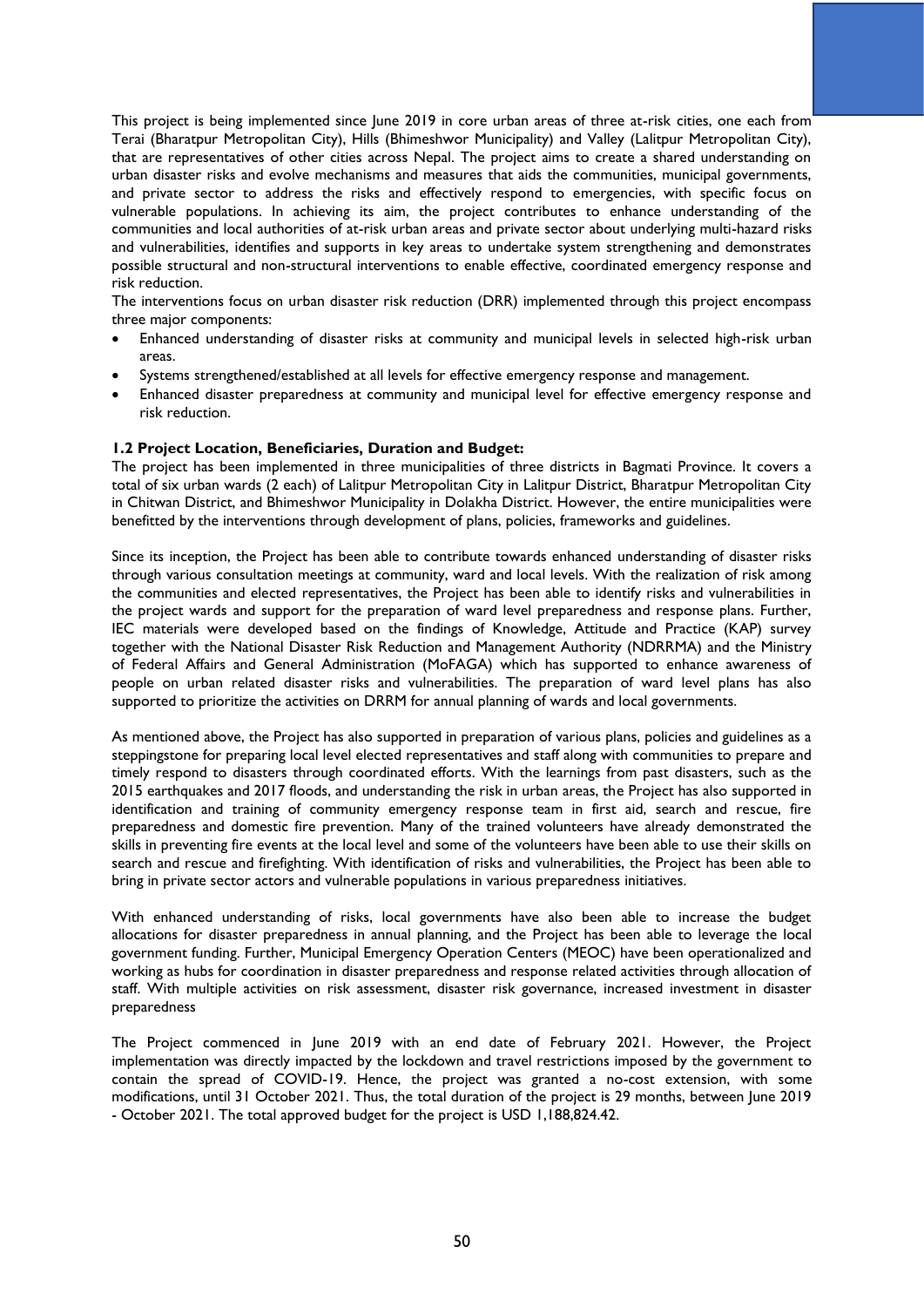- $\circ$  Installation of more than 50 contactless handwashing stations in hospitals, health posts, market, and municipal and ward offices.
- o Disinfectant sprayed in markets in two wards of Lalitpur Metropolitan City.
- o Supported in mobilization of Female Health Community Volunteers (FCHVs) and volunteers to have increased outreach to communities for COVID-19 preparedness and messaging related to social stigma.
- o Support in information management of returnee migrants and vulnerable groups during lockdown for relief distribution.
- o Documentation of lessons learnt from COVID-19.
- o Rapid Assessment on effectiveness of risk and safety messaging through IEC materials and media for COVID-19 patients living in home or institutional isolation.

In light of the COVID-19 related risks, the Project utilized alternative strategies of engaging local level and communities through virtual means for meeting and information collection required for risk assessments, and preparation of plans and guidelines to meet the specific objectives. However, close contact trainings, like first aid, search and rescue, and fire safety trainings were kept on hold. Small focus group discussions (FGDs) and key informant interviews (KIIs) were also promoted as an alternative means to collect information ensuring engagement of local authorities and communities.

As project implementation was going on full-fledged after the ease in restrictions from the first lockdown, it was again affected by the second wave of COVID-19 which began in Nepal in April 2021, resulting in a prohibitory order in place till date. The Project, with consent from local level and district authorities, has conducted the planned trainings adhering to all safety protocols and limiting participants by doing trainings in two sessions. Along with that, virtual means of communication is also used.

#### **2. Purpose and objectives of the evaluation:**

The overall purpose of this final evaluation is to assess the results achieved and lesson learnt by the project. The final evaluation should assess the implementation approaches, results against output targets, contribution to higher level outcome results (changes in socio-economic status through the project implementation), and challenges encountered, as well as identify and document the lessons learnt and good practices and make specific recommendations for future course of actions.

The specific objectives are:

- To ascertain the achievements of the project and its relevancy, effectiveness, efficiency, sustainability and impact, including synergies with other UNDP support efforts.
- To assess the effectiveness and usefulness of the various DRR strategies implemented with support from the Project to enhance the understanding of disaster risks by the elected representatives and other local stakeholders including most vulnerable people for early preparedness and mitigation measures.
- To review and assess the risks and opportunities (in terms of resource mobilization, synergy and areas of interventions) directly linked to the Project .
- To assess engagement of the municipal and ward stakeholders in the project, and their understanding, including financial and other commitment for sustainability of activities beyond the scope of the Project.
- To assess the effectiveness and relevancy of the capacity enhancement trainings, such as fire fighter, Search and Rescue, first aid, etc.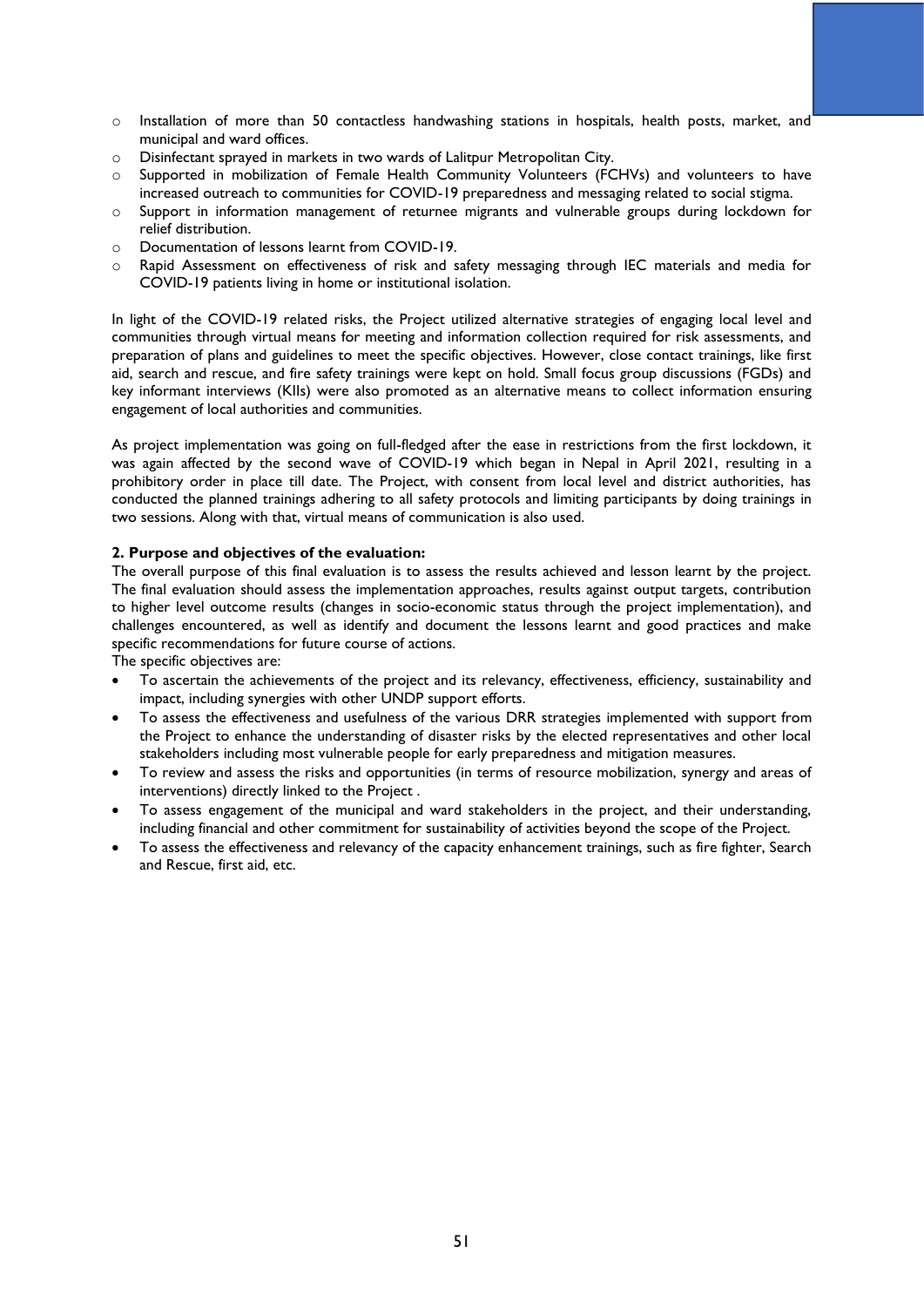- To assess the effectiveness of Municipal Emergency Operation Centers (MEOCs) supported by the Project in emergency response and management.
- To assess the formulation process and effectiveness of the DRM plans, guidelines and enhancement of community capacity to respond to future disasters.
- To assess the extent of the engagement of vulnerable populations including women and excluded groups for enhancement of disaster preparedness.
- To assess effectiveness of COVID-19 response support activities with the local governments that were woven into the project in response to the first wave of COVID-19 in Nepal.

### **3. Scope of Work:**

The final evaluation should assess the relevance, coherence, effectiveness, efficiency, sustainability and impact of the project intervention in three municipalities. In addition, the evaluation should indicate if the produced results are in the right direction towards facilitating and enhancing urban disaster preparedness and management in the project areas. Particularly, the evaluation should cover, but not be limited to, the following areas:

- Relevance of the project: review the progress against its purpose, objectives, outcomes, outputs and indicators, as per the project document and as defined in the project's Theory of Change, as well as ascertain whether assumptions and risks remain valid. Identify any other intended or unintended, positive or negative results.
- Effectiveness and efficiency of implementation approaches: review project's technical as well as operational approaches and deliverables, quality of results and their impact, alignment with national priorities and responding to the needs of the stakeholders covering the results achieved, the partnerships established, as well as issues of capacity enhancement and utilization.
- Review the project's approaches, in general and with regards to mainstreaming of gender equality and social inclusion, with particular focus on women and excluded groups, including persons with disability.
- Review and assess the sustainability of the results achieved, risks and opportunities (in terms of resource mobilization, synergies and areas of interventions) related to future interventions.
- Review external factors beyond the control of the project that have affected its implementation positively or negatively.
- Review planning, management, monitoring, reporting and quality assurance mechanisms for the delivery of the project interventions.
- Review coordination and communication processes and mechanisms with the key Project stakeholders.
- Review how the implementation of project interventions may have been impacted by COVID-19 and if/how the reprogramming for immediate response was effective and appropriate.

#### **4. Evaluation Criteria and guiding questions**

The evaluation will follow the OECD-DAC's revised evaluation criteria - Relevance, Coherence, Effectiveness, Efficiency, Impact and Sustainability. Human Rights, GESI and Disability will be added as cross-cutting criteria. The guiding questions outlined below should be further refined by the consultant and agreed with UNDP before commencement of the evaluation.

#### **5. Methodology:**

The evaluation methods provided here are indicative only. The consultant should review the methodology and propose the final methods and data collection tools as part of the inception report. The methods and tools should adequately address the issues of gender equality and social inclusion as well as the SDGs.

The evaluation should undertake a mix of qualitative and quantitative assessment. The evaluator must provide evidence-based information that is credible, reliable and useful. The evaluator is expected to follow a participatory and consultative approach ensuring close engagement with government counterparts, project team, UNDP Country Office and other key stakeholders, including project beneficiaries. Therefore, the evaluator will be responsible for designing and conducting the evaluation including finalizing appropriate methodologies, designing tools and questionnaires for data collection and analysis. The consultant is responsible (but not limited) to conduct:

• Document review: review of project document/proposals, Theory of Change and results framework, Annual Work Plans, activity designs, consolidated quarterly and annual reports, minutes of project board meetings, project modification document, project quality assurance reports, technical/financial monitoring reports, knowledge products, communication materials, and any other relevant documents.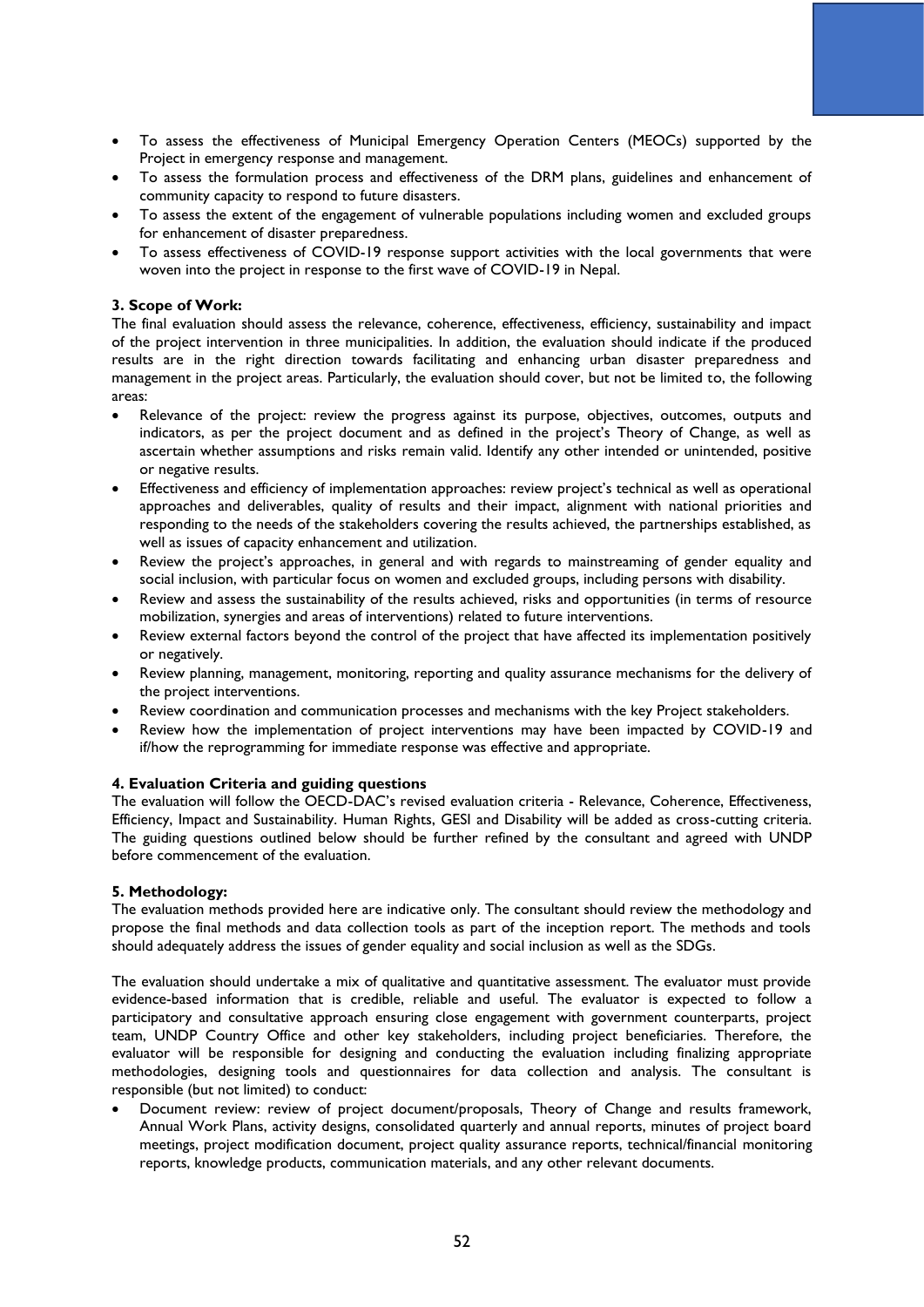- Interviews and meetings: Consultations with key stakeholders, such as key government counterparts (NDRRMA, MoFAGA), local authorities (municipalities/ward representatives), development partners, representatives of key civil society organizations, beneficiaries (men and women, Dalit, persons with disabilities and other excluded groups) and other stakeholders as per the need. o Semi-structured interviews: based on questions designed for different stakeholders based on the evaluation criteria and questions around relevance, coherence, effectiveness, efficiency, impact and sustainability.
	- o Key informant interviews and focus group discussions with beneficiaries and stakeholders, including men and women, and representatives from excluded groups.
	- $\circ$  All interviews should be undertaken in full confidence and anonymity. The final evaluation report should not assign specific comments to individuals.
	- o Surveys and questionnaires: to project beneficiaries including male and female participants, other stakeholders at strategic and programmatic level.
	- $\circ$  Field visits: for observations and on-site validation of key tangible outputs and interventions in all three municipalities.
	- $\circ$  Briefing and debriefing sessions: with UNDP and Project team as well as with other partners will be organised. The evaluator should ensure triangulation of the various data sources to maximize the validity and reliability of data.
	- o Data review and analysis of monitoring and other data sources and methods. To ensure maximum validity, reliability of data (quality) and promote use, the evaluator will ensure triangulation of the various data sources.

**GESI and human rights lens:** All evaluation products need to address gender equality, social inclusion, and human right issues. The process/steps mentioned above should ensure that the most appropriate and relevant data are gathered for the above-mentioned objectives. Based on the analysis and findings, the recommendations should be provided for future direction of the initiatives.

The consultant will have to submit the final full report in English. The structure and content of the report should meet the requirements of the UNDP Evaluation Guideline. The final report must meet the IEO's Quality Assessment (QA) criteria. Multiple reiterations may be required until the final report is approved.

The final methodological approach, including interview schedule, field visits, evaluation matrix and data to be used in the evaluation should be clearly outlined in the inception report and fully discussed and agreed with UNDP. The evaluator should select the respondents using an appropriate sampling technique. While selecting the respondents, the evaluator should ensure gender balance. Care must be taken to ensure the voices of women, minority and vulnerable groups are captured.

### **6. Evaluation products (Deliverables)**

The evaluator should submit the following deliverables. All the evaluation products need to address gender, disability and human rights issues.

- **Inception report** detailing the reviewer's understanding of what is being evaluated, why it is being evaluated, and how (methodology) it will be evaluated. The inception report should also include a proposed schedule of tasks, evaluation tools, evaluation questions for each evaluation criteria and interviewee, activities and deliverables. The inception report should be prepared based on preliminary discussions with UNDP after the desk review and should be submitted before the evaluation starts (before any formal evaluation interviews, survey distribution or field visits.
- **Evaluation matrix** that includes key criteria, indicators and questions to capture and assess them.
- **Evaluation debriefing** immediately after completion of data collection, the evaluator should provide preliminary debriefing and findings to UNDP, the project team and stakeholders.
- **Draft Evaluation report** for review and comments.
- **Evaluation Audit Trail** The comments on the draft report and changes by the evaluator in response to them should be retained by the evaluator to show how the comments have been addressed.
- **Final report** within stipulated timeline with sufficient detail and quality by incorporating feedback from the concerned parties.
- An **exit presentation** on findings and recommendations.

#### **7. Team composition and required competencies**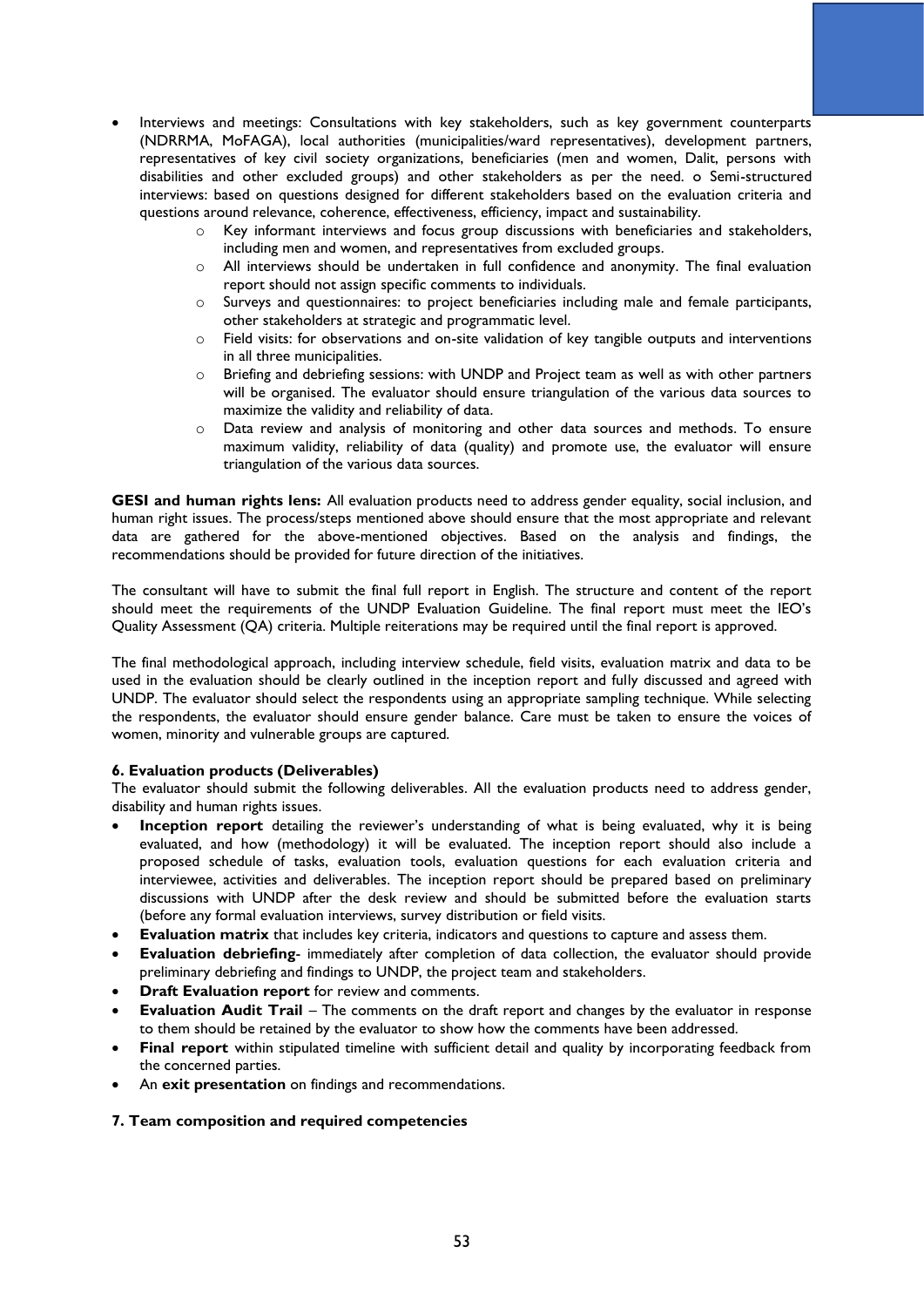The evaluation will be carried out through a national consultant. The person involved in any way in the design, management or implementation or advising any aspect of the intervention that is the subject of the evaluation will not qualify. The evaluator will be selected by UNDP CO.

### **National consultant**

*Duty Station:* UNDP Country Office (home based) with required field visits to project implementation sites. *Total working days: 30* 

### **Major roles and responsibilities:**

The national consultant will be responsible for conducting the final evaluation. She/he will be solely responsible to ensure quality and timely submission of all the deliverables including the evaluation report and briefing to UNDP, and for ensuring gender equality, social inclusion and human rights perspectives are incorporated throughout the evaluation work and report. Specifically, the national consultant will have the following roles and responsibilities:

- Gathering and review of relevant documents
- Finalizing and designing the methodologies and data collection instruments
- Prepare inception report, evaluation matrix including the evaluation questions, data collection instruments, etc.
- Ensure GESI and human rights perspectives are incorporated throughout the evaluation process and final report
- Conduct field visits in project areas/communities and conduct interviews (by in-persons or virtual means) with the selected target groups, partners and stakeholders.
- Facilitate stakeholders' discussion and focus groups to collect, collate and synthesize information
- Analyse the data and prepare a draft evaluation report in the prescribed format
- Incorporate the feedback and finalize the evaluation report
- Coordinate with UNDP CO for evaluation related information

### **Qualification and Competencies:**

- At least Master's degree in International Development, Development Economics/Planning, Economics, Statistics, Social sciences or other relevant subjects.
- Demonstrated experience in designing and leading similar kinds of evaluations of development projects related to DRR/reconstruction/EQ safety or related areas
- At least seven years' experience in development projects related to disaster preparedness and risk reduction, including in earthquake-affected areas, with particular emphasis on recovery needs, and resilient community infrastructures building
- Excellent analytical and report writing skills in English
- Excellent command in different data collection methods including FGDs, KII and Social surveys
- Adequate knowledge on GESI sensitive evaluation, and human rights issues.

### **8. Evaluation Ethics**

This evaluation will be conducted in accordance with the principles outlined in the UNEG 'Ethical Guidelines for Evaluation'. The consultants must safeguard the rights and confidentiality of information providers, interviewees and stakeholders through measures to ensure compliance with legal and other relevant codes governing collection of data and reporting on data. The consultant must also ensure security of collected information before and after the evaluation and protocols to ensure anonymity and confidentiality of sources of information where that is expected. The information, knowledge and data gathered in the evaluation process must also be solely used for the evaluation and not for other uses without the express authorization of UNDP and partners.

Consultants will be held to the highest ethical standards and are required to sign a Code of Conduct upon acceptance of the assignment.

#### **9. Implementation arrangements**

The principal responsibility for managing this Evaluation resides with the UNDP CO in Nepal. The UNDP CO will contract the consultant and ensure the timely provision of logistic arrangements for implementation of the evaluation. The consultant will directly report to Evaluation Manager, i.e. RBM Analyst in this case.

RBM Analyst/Evaluation Manager will assure smooth, quality and independent implementation of the evaluation with needful guidance from UNDP's Senior Management. The Project team will be responsible for providing required information, furnishing documents for evaluation to the consultant in leadership of Portfolio Manager of the Resilience Portfolio. They will also be responsible for the logistic arrangements of the evaluation, for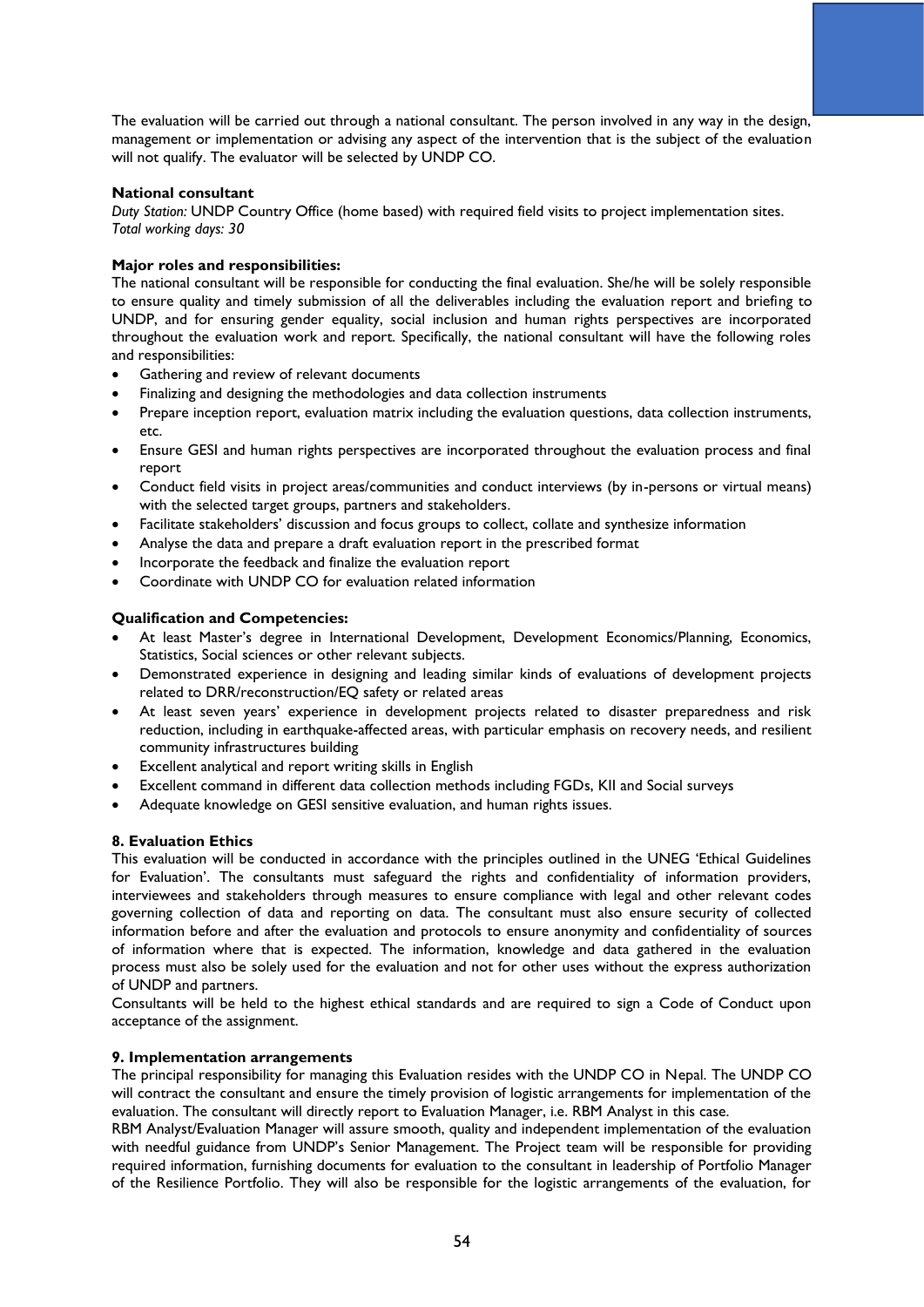setting up stakeholder consultations and interviews as needed, arranging field visits, coordinating with the governments and development partners, etc. For travel related cost (fare and DSA), UNDP will cover travel costs as per the UNDP's rules and regulations.

The evaluation will remain fully independent. The consultant will maintain all the communication through Evaluation Manager. The Evaluation Manager should clear each step of the evaluation. The final evaluation report will be signed off by the UNDP CO Deputy Resident Representative. A mission wrap-up meeting during which comments from participants/stakeholders will be noted for incorporation in the final report.

The evaluator will be briefed by UNDP at the start of the assignment on the objectives, purpose and scope of the Final evaluation. Key relevant project documents mentioned in Annex (13 (i) will be provided to the consultant after signing the contract. The consultant should review the relevant documents and share the draft inception report before the commencement of the field mission. The consultant should revise the methodology, data collection tools and evaluation questions as deemed necessary. The final methodology and instruments should be proposed in the inception report, including the evaluation schedule and evaluation matrix which guides the overall implementation of the evaluation.

#### **10. Timeframe**

The evaluation is expected to start in Mid of September 2021 for an estimated duration of 30 days. This will include desk reviews, primary information collection, field work, analysis and report writing.

#### **11. Use of Evaluation Results**

The findings of the evaluation will be used to analyse the lessons learned and recommend ways forward for future course of actions. Therefore, the evaluation report should provide critical findings and specific recommendations for future interventions.

### **12. Application submission process and criteria for selection**

It will be mentioned in Request for Proposal (RFP) document.

## Annex-2: Evaluation matrix and checklist

### **Evaluation criteria:** Relevance

| <b>Key questions</b>                                                                                                                                                                                                                                                                                                                                                                                                                                                                                                                                                                                                                                                                                                                                                                                                                                                                                                                                                                                                                                                                                                                                                                                            | Data source                                                                                                                                                                                                                                                                                                                                                                                                                                                                                                                                                                                                              | <b>Data collection</b><br>tools                                                                                             | Indicators/<br>success standard                                                                                                                                                                                                                                                                                                                                                                                                                                                                                                                                              | Data<br>analysis                                                                                   |
|-----------------------------------------------------------------------------------------------------------------------------------------------------------------------------------------------------------------------------------------------------------------------------------------------------------------------------------------------------------------------------------------------------------------------------------------------------------------------------------------------------------------------------------------------------------------------------------------------------------------------------------------------------------------------------------------------------------------------------------------------------------------------------------------------------------------------------------------------------------------------------------------------------------------------------------------------------------------------------------------------------------------------------------------------------------------------------------------------------------------------------------------------------------------------------------------------------------------|--------------------------------------------------------------------------------------------------------------------------------------------------------------------------------------------------------------------------------------------------------------------------------------------------------------------------------------------------------------------------------------------------------------------------------------------------------------------------------------------------------------------------------------------------------------------------------------------------------------------------|-----------------------------------------------------------------------------------------------------------------------------|------------------------------------------------------------------------------------------------------------------------------------------------------------------------------------------------------------------------------------------------------------------------------------------------------------------------------------------------------------------------------------------------------------------------------------------------------------------------------------------------------------------------------------------------------------------------------|----------------------------------------------------------------------------------------------------|
| • How relevant were the overall design and<br>approaches of the project?<br>• To what extent was the project in line with<br>national development priorities, Country<br>Programme Document outcome<br>and<br>outputs, and the SDGs?<br>• To what extent were lessons learned from<br>other relevant projects considered in<br>design?<br>• To what extent the project was able to<br>address the needs and priorities of the<br>target groups and communities in the<br>context of COVID-19 pandemic<br>• To what extent the objectives of the<br>project design (inputs, activities, outputs<br>and their indicators) and its theory of<br>change were logical and coherent? Did the<br>project contribute to the outcomes and<br>outputs of the CPD?<br>To what extent the results contributed in<br>facilitating the preparedness efforts of the<br>NDRRMA and MoFAGA at federal and<br>local level?<br>How the project contributed and was<br>relevant in strengthening disaster risk<br>governance at local level, contributing<br>towards effective urban preparedness?<br>To what extent the project was able to<br>adapt to the needs of the different target<br>groups (including tackling the gender | Desk review<br>of<br>project design and<br>technical<br>documents:<br>policies<br>national<br>and<br>strategies<br>GoN,<br>(including<br>UNDP)<br><b>Interviews</b><br>with<br>staff<br>project<br>management,<br>project<br>partners,<br>stakeholders<br>and<br><b>UNDP</b><br>staff<br>and<br><b>PEB</b> members<br>Review of project<br>documents<br>including progress<br>report<br>Review of COVID-<br>19<br>impact<br>by<br>assessment<br>GON.<br>Review of country<br>support<br>strategy,<br><b>SDG</b><br>$\bullet$ FGD<br>with<br>beneficiary groups<br>of<br>• Review<br>case<br>studies and media<br>reports | Desk review<br>$\bullet$<br>KII<br>٠<br>FGD<br>$\bullet$<br>Competency<br>analysis<br>• Case study<br>MIS data<br>$\bullet$ | • Extent<br>which<br>to<br>Project<br>supports<br>priorities,<br>national<br>policies<br>and<br>strategies<br>• Extent to which the<br>project is<br>aligned<br>with<br>national<br>priority, SDGs and<br>UNDP's<br>country<br>support strategy<br>• Degree to which the<br>supports<br>project<br>and/or<br>aspirations<br>expectations<br>of<br>stakeholders<br>and<br>beneficiaries<br>(incl.<br>women)<br>• Number of project<br>indicators with GESI<br>• Adequacy of project<br>design<br>and<br>implementation<br>to<br>national realities and<br>existing capacities | • Context<br>analysis<br>using<br><b>PESTLE</b><br>framew<br>ork<br>$\bullet$ Excel<br>progra<br>m |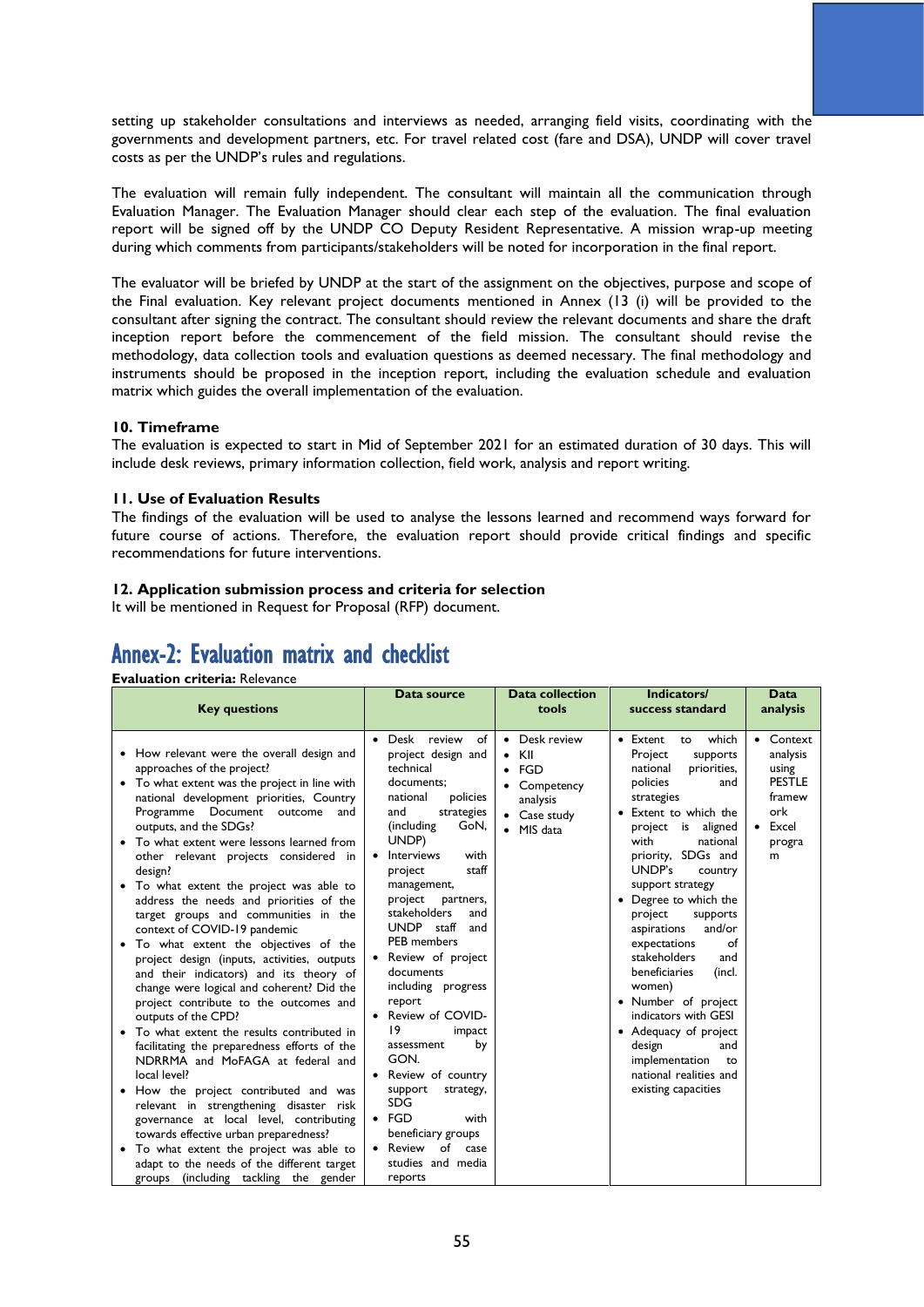| equality and social inclusion aspects) in  |  |  |
|--------------------------------------------|--|--|
| terms of creating an enabling environment  |  |  |
| for inclusive and vulnerable population    |  |  |
| centred preparedness policies and actions? |  |  |
|                                            |  |  |

### **Evaluation criteria:** Effectiveness

| <b>Key questions</b>                                                                                                                                                                                                                                                                                                                                                                                                                                                                                                                                                                                                                                                                                                                                                                                                                                                                                                                                                                                                                                                                                                                                                                                                                                                                                                                                                                                                                                                                                                                                                                                                                                         | Data source                                                                                                                                                                                                                                                                                                                                                                                                                                                                                                                                                                                                                                                                                                                                                                              | <b>Data</b><br>collection<br><b>Tools</b>                                                                                                                     | Indicators/<br>success standard                                                                                                                                                                                                                                                                                                                                                                                                                                                                                                                                                  | <b>Data</b><br>analysis                     |
|--------------------------------------------------------------------------------------------------------------------------------------------------------------------------------------------------------------------------------------------------------------------------------------------------------------------------------------------------------------------------------------------------------------------------------------------------------------------------------------------------------------------------------------------------------------------------------------------------------------------------------------------------------------------------------------------------------------------------------------------------------------------------------------------------------------------------------------------------------------------------------------------------------------------------------------------------------------------------------------------------------------------------------------------------------------------------------------------------------------------------------------------------------------------------------------------------------------------------------------------------------------------------------------------------------------------------------------------------------------------------------------------------------------------------------------------------------------------------------------------------------------------------------------------------------------------------------------------------------------------------------------------------------------|------------------------------------------------------------------------------------------------------------------------------------------------------------------------------------------------------------------------------------------------------------------------------------------------------------------------------------------------------------------------------------------------------------------------------------------------------------------------------------------------------------------------------------------------------------------------------------------------------------------------------------------------------------------------------------------------------------------------------------------------------------------------------------------|---------------------------------------------------------------------------------------------------------------------------------------------------------------|----------------------------------------------------------------------------------------------------------------------------------------------------------------------------------------------------------------------------------------------------------------------------------------------------------------------------------------------------------------------------------------------------------------------------------------------------------------------------------------------------------------------------------------------------------------------------------|---------------------------------------------|
| • To what extent the project activities<br>were delivered effectively in terms of<br>quality, quantity and timing?<br>• To what extent the project contributed<br>to the Country Programme Document<br>outcomes and outputs, the SDGs, the<br>UNDP Strategic Plan, and national<br>development priorities?<br>• To what extent were the project<br>results achieved, considering men,<br>women, and excluded groups, including<br>persons with disability?<br>• Which factors contributed to achieving,<br>or not achieving, the intended results?<br>To what extent different stakeholders<br>were<br>involved<br>project<br>in<br>implementation?<br>• To what extent the project contributed<br>to gender equality, the empowerment<br>of women and persons with disability<br>and the realization of human rights?<br>To<br>what<br>extent<br>monitoring<br>arrangements have been effective and<br>supported adaptive management? What<br>were the lessons and how was<br>feedback/learning incorporated in the<br>subsequent process of planning and<br>implementation?<br>• How effective the project has been in<br>the capacity of the<br>enhancing<br>communities and local governments,<br>urban stakeholders (hospital, schools)<br>to create an enabling environment for<br>Preparedness<br>Urban<br><b>Disaster</b><br>Initiatives?<br>To<br>what<br>the<br>project<br>extent<br>interventions, like Resilience Fund<br>support, were effective in leveraging<br>government<br>funds/resources<br>and<br>resources from other stakeholders?<br>• To what extent the support provided<br>to respond to the impact of COVID-19<br>was effective? | Desk review of project<br>technical<br>design and<br>documents;<br>national<br>policies and strategies<br>(including GoN, UNDP)<br>Interviews with project<br>staff<br>management,<br>partners,<br>project<br>stakeholders and UNDP<br>staff<br>• Review of fund flow and<br>management cost at<br>project level<br>· MIS data disaggregated<br>by gender and ethnicity<br>• Review<br>of<br>project<br>including<br>documents<br>progress report<br>• Review<br>of<br>country<br>support strategy, SDG<br>• FGD with beneficiary<br>groups<br>• Review of case studies<br>media<br>reports,<br>and<br>training reports<br>• Review of target vs<br>achievements (outputs<br>level)<br>• Kll with project team,<br>and partners<br>• Governance.<br>procurement, audit and<br>compliance | • Desk review<br>$\bullet$ KII<br>$\bullet$ FGD<br>• Competency<br>analysis<br>• Most<br>significant<br>change<br>• Case study<br>• Observation<br>• MIS data | • Level of achievement<br>as per result chain<br>(target<br>٧S<br>achievements)<br>• Achievement<br>of<br>outputs (qualitative,<br>quantitative)<br>Evidence of adaptive<br>management and/or<br>early application of<br>lessons learned<br>• Proportion of women<br>and marginalized in<br>total<br>the<br>direct<br>beneficiaries<br>• Number<br>of<br>communities<br>led<br>initiatives<br>led<br>by<br>women<br>• Proportion of women<br>representation<br>in<br><b>DMCs</b><br>• Number/types<br>of<br>gender<br>responsive<br>technologies<br>introduced by the<br>project | • Content<br>analysis<br>• Excel<br>program |

### **Evaluation criteria:** Coherence

| <b>Key questions</b>                                                                                                                                                                                                                                                                                                                                                                                                                                                           | Data source                                                                                                                                                                                                                                                                                                                                                                                                                                                       | Data<br>collection<br>tools                                                             | Indicators/<br><b>SUCCESS</b><br>standard                                                                                                                                                                                     | Data<br>analysis    |
|--------------------------------------------------------------------------------------------------------------------------------------------------------------------------------------------------------------------------------------------------------------------------------------------------------------------------------------------------------------------------------------------------------------------------------------------------------------------------------|-------------------------------------------------------------------------------------------------------------------------------------------------------------------------------------------------------------------------------------------------------------------------------------------------------------------------------------------------------------------------------------------------------------------------------------------------------------------|-----------------------------------------------------------------------------------------|-------------------------------------------------------------------------------------------------------------------------------------------------------------------------------------------------------------------------------|---------------------|
| • How well the intervention fit in<br>changed context like during COVID-<br>19 pandemic?<br>• To what extent the intervention was<br>coherent with Government's policies<br>• To what extent the intervention<br>addressed<br>the<br>synergies<br>and<br>interlinkages with other interventions<br>carried out by UNDP<br>(internal<br>coherence).<br>• To what extent the intervention was<br>with<br>other<br>consistence<br>actor's<br>interventions in the same context or | Desk review of project design<br>technical<br>documents;<br>and<br>national policies and strategies<br>(including GoN, UNDP)<br>Interviews with project staff<br>management, project partners,<br>stakeholders and UNDP staff<br>• Review of project documents<br>including progress report<br>Co-funding/co-<br>Data<br>on<br>financing/parallel funding<br>$\bullet$ COVID-19<br>context.<br>federalization.<br>local<br>govt.<br>priorities, and other actors. | Desk review<br>$\bullet$ KII<br>Competency<br>analysis<br>• Case study<br>• Observation | • Evidence<br>of<br>project<br>modification<br>based on the<br>external<br>environment<br>• Evidence<br>of<br>synergies<br>and<br>interlinkages<br>with<br>other<br>agencies<br>• Evidence<br>of<br>added<br>value.<br>reduce | Content<br>analysis |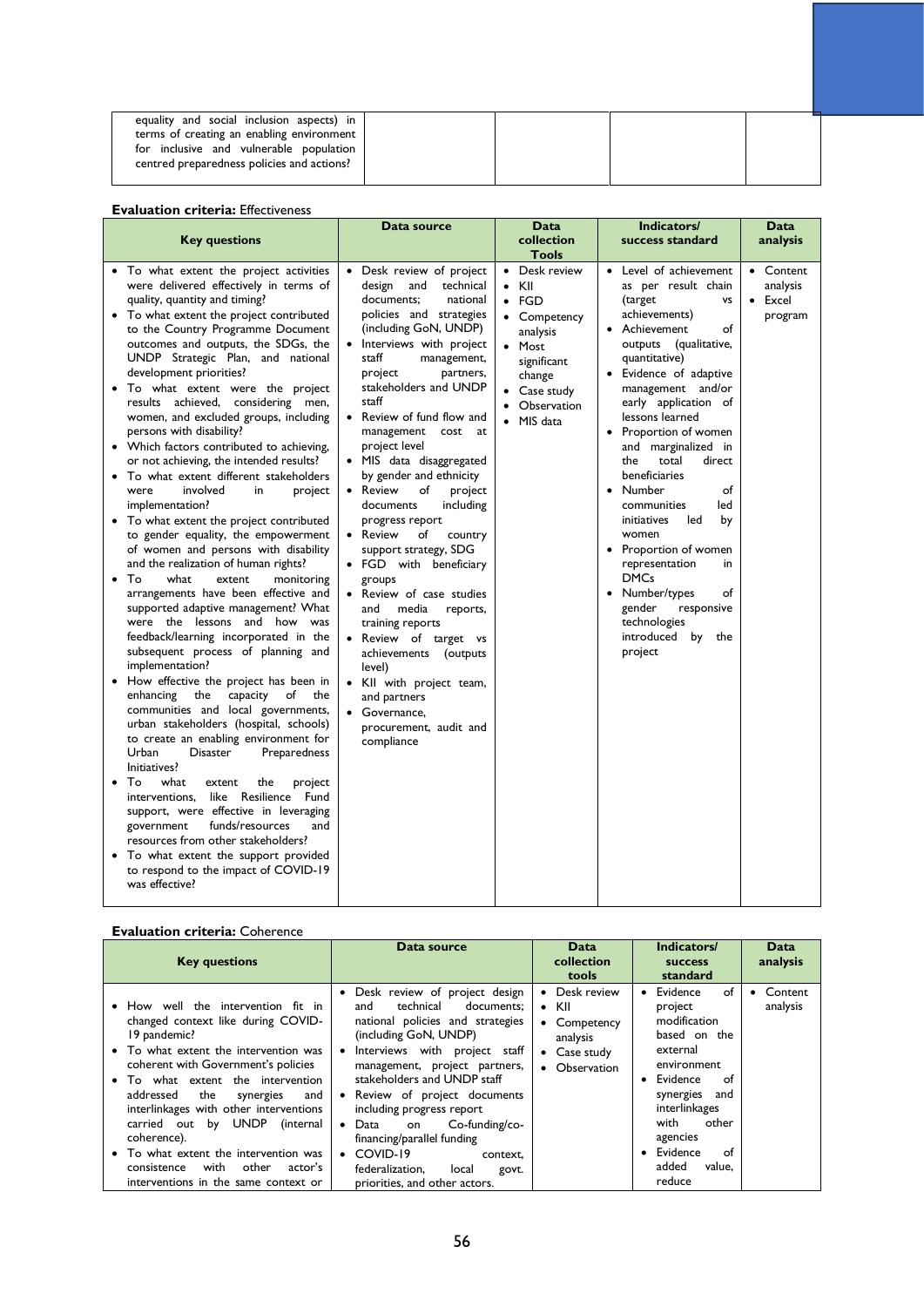| adding value to avoid duplication of $\bullet$ Review of NRA, Climate change $\prime$<br>the efforts? (External coherence). | and DRR. SDGs | duplication and<br>foster synergy |  |
|-----------------------------------------------------------------------------------------------------------------------------|---------------|-----------------------------------|--|
|                                                                                                                             |               |                                   |  |

## **Evaluation criteria:** Efficiency, implementation approach, M&E

| <b>Key questions</b>                                                                                                                                                                                                                                                                                                                                                                                                                                                                                                                                                                                                                                                                                                                                                                                                                                               | Data source                                                                                                                                                                                                                                                                                                                                                                                                                                                                                                                                                                                                                                                                                                                                                                                                                      | Data<br>collection<br>tools                                                                               | Indicators/<br>success standard                                                                                                                                                                                                                                                                                                                                                                                                                                                                                                                                                                                                                                      | Data<br>analysis                                                      |
|--------------------------------------------------------------------------------------------------------------------------------------------------------------------------------------------------------------------------------------------------------------------------------------------------------------------------------------------------------------------------------------------------------------------------------------------------------------------------------------------------------------------------------------------------------------------------------------------------------------------------------------------------------------------------------------------------------------------------------------------------------------------------------------------------------------------------------------------------------------------|----------------------------------------------------------------------------------------------------------------------------------------------------------------------------------------------------------------------------------------------------------------------------------------------------------------------------------------------------------------------------------------------------------------------------------------------------------------------------------------------------------------------------------------------------------------------------------------------------------------------------------------------------------------------------------------------------------------------------------------------------------------------------------------------------------------------------------|-----------------------------------------------------------------------------------------------------------|----------------------------------------------------------------------------------------------------------------------------------------------------------------------------------------------------------------------------------------------------------------------------------------------------------------------------------------------------------------------------------------------------------------------------------------------------------------------------------------------------------------------------------------------------------------------------------------------------------------------------------------------------------------------|-----------------------------------------------------------------------|
| • How efficiently were the<br>resources, including human,<br>material<br>and<br>financial<br>resources, used to achieve<br>the project results in a<br>timely manner?<br>To what extent was the<br>project<br>management<br>structure, as outlined in<br>document.<br>project<br>appropriate and efficient in<br>generating the expected<br>results?<br>To what extent has the<br>implementation<br>project<br>strategy and its execution<br>been efficient and cost-<br>effective?<br>• To what extent has there<br>been an economical use of<br>financial<br>and<br>human<br>resources? Have resources<br>(funds, staff, time, expertise,<br>allocated<br>etc.)<br>been<br>achieve<br>strategically<br>to<br>envisioned outcomes and<br>outputs?<br>$\bullet$ To what<br>extent<br>have<br>project funds and activities<br>been delivered in a timely<br>manner? | · Desk review of project<br>technical<br>design<br>and<br>documents;<br>national<br>policies and<br>strategies<br>(including GoN, UNDP)<br>· Interviews with project<br>staff management, project<br>partners, stakeholders and<br><b>UNDP</b> staff<br>• Review<br>of<br>project<br>including<br>documents<br>progress report<br>• Review<br>of<br>country<br>support strategy, SDG<br>$\bullet$ FGD<br>with<br>beneficiary<br>groups<br>• Review of case studies<br>and media reports<br>flow mechanism.<br>$\bullet$ Fund<br>AWP vs implementation,<br>value<br>for<br>money,<br>guidelines,<br>procurement<br>delegation,<br>power<br>contribution,<br>community<br>co-financing<br>equity,<br>/leverage<br>• Timeliness.<br>process<br>efficiency<br>• Social and public audits,<br>grievance<br>handling<br>mechanism etc. | • Desk review<br>$\bullet$ KII<br>$\bullet$ FGD<br>• Competency<br>analysis<br>• Case study<br>• MIS data | <b>Implementation and</b><br>management<br>• Extent for partners for time<br>and resources, to take over<br>project activities<br>· Evidence of clear roles and<br>responsibilities<br>O&M<br>structure<br><b>M&amp;E</b><br>• Actual use of the M&E system<br>improve<br>change<br>or<br>to<br>making/adaptive<br>decision-<br>management<br>• Share of M&E in the budget<br><b>Financial planning</b><br>• Extent to which<br>inputs<br>achieve the<br>available to<br>expected results<br>· Timely delivery of funds,<br>mitigation of bottlenecks.<br>• Level of satisfaction<br>of<br>partners and beneficiaries in<br>the use of funds, fund flow<br>mechanism | • Content<br>analysis<br>$\bullet$ Excel<br>program<br>• VfM analysis |

### **Evaluation criteria:** Sustainability

| <b>Key questions</b>                                                                                                                                                                                                                                                                                                                                                                                                                                                                                                                                                                                                                                                                                                                                            | Data source                                                                                                                                                                                                                                                                                                                                                                                                                                            | Data<br>collection<br><b>Tools</b>                                                                                                | Indicators/<br><b>SUCCESS</b>                                                                                                                                                                                                                                                                                                                            | Data<br>analysis                            |
|-----------------------------------------------------------------------------------------------------------------------------------------------------------------------------------------------------------------------------------------------------------------------------------------------------------------------------------------------------------------------------------------------------------------------------------------------------------------------------------------------------------------------------------------------------------------------------------------------------------------------------------------------------------------------------------------------------------------------------------------------------------------|--------------------------------------------------------------------------------------------------------------------------------------------------------------------------------------------------------------------------------------------------------------------------------------------------------------------------------------------------------------------------------------------------------------------------------------------------------|-----------------------------------------------------------------------------------------------------------------------------------|----------------------------------------------------------------------------------------------------------------------------------------------------------------------------------------------------------------------------------------------------------------------------------------------------------------------------------------------------------|---------------------------------------------|
| To what extent are the benefits of the projects<br>likely to be sustained after completion of this<br>project?<br>• What are the plans or approaches of the local<br>authorities/DRM committees to ensure that the<br>initiatives will be continued after the project ends?<br>• How has project contributed towards replication of<br>initiatives at the local level?<br>• What could be potential new areas of work and<br>innovative measures for sustaining the results?<br>To what extent have lessons learned been<br>$\bullet$<br>documented by the project on a continual basis and<br>shared with appropriate parties who could learn<br>from the project?<br>• What could be done to strengthen exit strategies<br>and sustainability of the project? | of<br>Desk<br>review<br>project design and<br>technical documents:<br>national policies and<br>strategies (including<br>GoN, UNDP)<br>Interviews<br>with<br>staff<br>project<br>management, project<br>partners,<br>stakeholders<br>and<br>UNDP staff and PEB<br>members<br>• Review of project<br>documents including<br>progress<br>report,<br>workshop reports<br>FGD<br>with<br>beneficiary groups<br>Review<br>of<br>case<br>studies and<br>media | Desk review<br>KII<br>$\bullet$<br>$\bullet$ FGD<br>• Competency<br>analysis<br>$\bullet$ Case study<br>• Observation<br>MIS data | standard<br>• Extent<br>to<br>which risks and<br>assumptions<br>adequate<br>are<br>and<br>are<br>reflected in the<br>project<br>document<br>• Extent<br>to<br>which project<br>is likely to be<br>sustainable<br>beyond<br>the<br>project<br>• Extent<br>to.<br>which<br>sustainability to<br>project's<br>the<br>results in the<br>future,<br>including | Content<br>analysis<br>Excel<br>progra<br>m |
|                                                                                                                                                                                                                                                                                                                                                                                                                                                                                                                                                                                                                                                                                                                                                                 | reports                                                                                                                                                                                                                                                                                                                                                                                                                                                |                                                                                                                                   | financial<br>resources                                                                                                                                                                                                                                                                                                                                   |                                             |

## **Evaluation criteria:** Impacts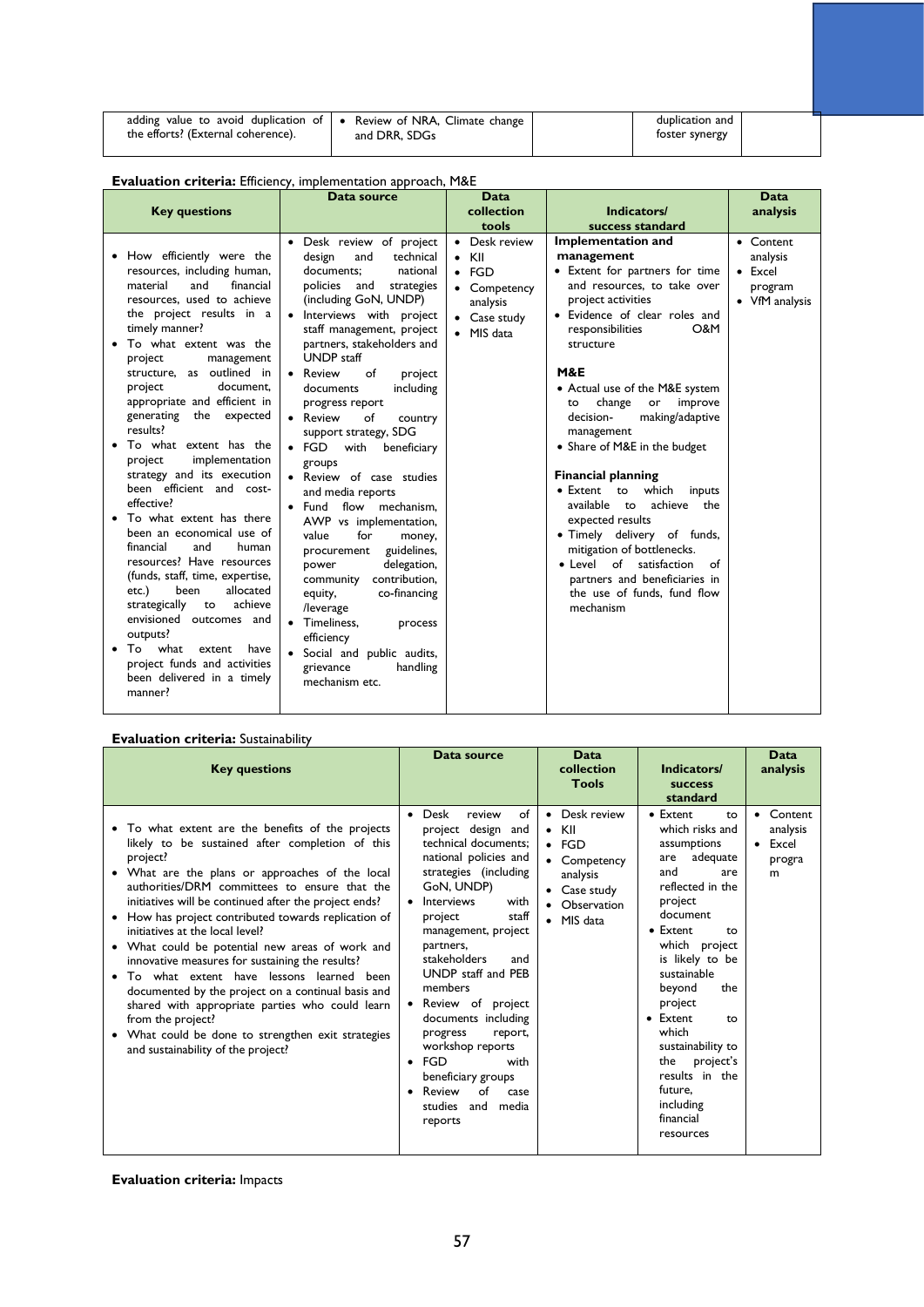| <b>Key questions</b>                                                                                                               | Data source                                                                                                                                                                              | <b>Data collection</b><br><b>Tools</b>                                                         | Indicators/<br>success standard                                                                                                                                               | Data<br>analysis                        |
|------------------------------------------------------------------------------------------------------------------------------------|------------------------------------------------------------------------------------------------------------------------------------------------------------------------------------------|------------------------------------------------------------------------------------------------|-------------------------------------------------------------------------------------------------------------------------------------------------------------------------------|-----------------------------------------|
| To what extent the<br>initiatives<br>project<br>and results indicate<br>that intended impact<br>will be achieved in<br>the future? | Outcomes level indicators analysis and<br>$\bullet$<br>review (UNDP MIS),<br>Review of progress reports<br>$\bullet$<br>FDGs and KII with beneficiaries and<br>$\bullet$<br>stakeholders | Desk review<br>٠<br>• KII and FGD<br>• Competency<br>analysis<br>Case study<br>and<br>MIS data | Extent to which the<br>level of changes in<br>people's<br>lives,<br>livelihoods<br>with<br>disaster<br>decreased<br>risks and increased<br>resilience<br>and<br>accessibility | Content<br>analysis<br>Excel<br>program |

### **Evaluation criteria:** Disability

| <b>Key questions</b>                                                                                                                                                                                                                                                                                                                                                   | Data source                                                                                                                                                                                                                                                                                                                                                                                                                                                                                                                                               | Data<br>collection<br>tools                                                                                                   | <b>Indicators/</b><br><b>SUCCESS</b><br>standard            | Data<br>analysis            |
|------------------------------------------------------------------------------------------------------------------------------------------------------------------------------------------------------------------------------------------------------------------------------------------------------------------------------------------------------------------------|-----------------------------------------------------------------------------------------------------------------------------------------------------------------------------------------------------------------------------------------------------------------------------------------------------------------------------------------------------------------------------------------------------------------------------------------------------------------------------------------------------------------------------------------------------------|-------------------------------------------------------------------------------------------------------------------------------|-------------------------------------------------------------|-----------------------------|
| with<br>$\bullet$ Were<br>persons<br>disabilities consulted<br>and<br>meaningfully involved in<br>programme planning and<br>implementation?<br>What proportion of the<br>beneficiaries of the project<br>with<br>persons<br>were<br>disabilities?<br>Did persons with disabilities<br>barriers<br>face<br>any<br>to<br>participate in and benefit<br>from the Project? | Desk review of project design and technical<br>$\bullet$<br>documents; national policies and strategies<br>(including GoN, UNDP)<br>Interviews with project staff management,<br>٠<br>project partners, stakeholders and UNDP staff<br>Review of project documents including progress<br>$\bullet$<br>report<br>• Review of country support strategy, SDG<br>• FGD with beneficiary groups<br>• Review of case studies and media reports<br>• MIS and GESI data<br>Enablers and barriers analysis<br>$\bullet$<br>Disability related data and information | Desk review<br>٠<br>$\bullet$ KII<br>$\bullet$ FGD<br>Competency<br>analysis<br>Case study<br>$\bullet$<br>$\bullet$ MIS data | റf<br>Level<br>٠<br>achievement<br>PwDs<br>٠<br>involvement | Conte<br>nt<br>analysi<br>s |

## **Evaluation criteria:** GESI

| <b>Key questions</b>                                                                                                                                                                                                                                                                                                                                                                                                                                                                                                                  | Data source                                                                                                                                                                                                                                                                                                                                                                                                                                                                                                                                                                                                                        | <b>Data collection</b><br><b>Tools</b>                                                                                                               | Indicators/<br><b>SUCCESS</b><br>standard                                                                                                                                                          | Data<br>analysis                                      |
|---------------------------------------------------------------------------------------------------------------------------------------------------------------------------------------------------------------------------------------------------------------------------------------------------------------------------------------------------------------------------------------------------------------------------------------------------------------------------------------------------------------------------------------|------------------------------------------------------------------------------------------------------------------------------------------------------------------------------------------------------------------------------------------------------------------------------------------------------------------------------------------------------------------------------------------------------------------------------------------------------------------------------------------------------------------------------------------------------------------------------------------------------------------------------------|------------------------------------------------------------------------------------------------------------------------------------------------------|----------------------------------------------------------------------------------------------------------------------------------------------------------------------------------------------------|-------------------------------------------------------|
| • To what extent have gender<br>the<br>equality<br>and<br>empowerment of women<br>been addressed<br>the<br>in<br>design, implementation and<br>monitoring of the project?<br>To what extent has the<br>project promoted positive<br>changes of women, people<br>disability<br>with<br>and<br>marginalised groups.<br>• To what extent the project<br>contributed<br>gender<br>to<br>equality<br>the<br>and<br>empowerment of women<br>and persons with disability,<br>social inclusion, and the<br>rights-based<br>human<br>approach? | • Desk review of project design<br>technical<br>documents:<br>and<br>national policies and strategies<br>(including GoN, UNDP)<br>Interviews with project staff<br>management, project partners,<br>stakeholders<br>• Review of project documents<br>including progress report<br>• FGD with beneficiary groups<br>Review of case studies and<br>media reports<br>$\bullet$ Data disaggregation in MIS,<br>GESI targeted activities, GESI<br>analysis in project design<br>Analysis of data disaggregated<br>by gender, ethnicity, disability,<br>anecdotes<br>from<br>field,<br><b>DMCs</b><br>of<br>composition<br>(leadership), | • Desk review<br>$\bullet$ KII<br>$\bullet$ FGD<br>• Competency<br>analysis<br>• Most<br>significant<br>change<br>• Case study<br>$\bullet$ MIS data | • Level<br>of<br>achievement<br>(as laid out in<br>log-<br>the<br>frame, target<br><b>VS</b><br>achievements<br>Achievement<br>٠<br><b>GESI</b><br>of<br>outputs<br>(qualitative,<br>quantitative) | Content<br>analysis<br>$\bullet$ Excel<br>progra<br>m |

## **Evaluation criteria: Human rights**

| <b>Key questions</b>                                                                                                                                                                                                                                                                                                                                                                                                                 | Data source                                                                                                                                                                                                                                                                                                  | <b>Data collection</b><br>tools                                                                                            | Indicators/<br>success standard                                                                                                                                                                    | Data<br>analysis                                         |
|--------------------------------------------------------------------------------------------------------------------------------------------------------------------------------------------------------------------------------------------------------------------------------------------------------------------------------------------------------------------------------------------------------------------------------------|--------------------------------------------------------------------------------------------------------------------------------------------------------------------------------------------------------------------------------------------------------------------------------------------------------------|----------------------------------------------------------------------------------------------------------------------------|----------------------------------------------------------------------------------------------------------------------------------------------------------------------------------------------------|----------------------------------------------------------|
| To what extent have women<br>and<br>including<br>excluded groups,<br>Dalit.<br>ethnic<br>minorities,<br>with<br>persons<br>disability, and others, benefitted from<br>the work of the project?<br>• To what extent has the<br>project<br>Human<br>Rights<br>based<br>integrated<br>design,<br>approach<br>the<br>in<br>implementation and monitoring? Have<br>the resources been used in an<br>efficient way to address Human Rights | project<br>Desk<br>review<br>0t<br>design<br>technical<br>and<br>documents; national policies<br>(including)<br>strategies<br>and<br>GoN, UNDP)<br>Interviews with project staff<br>project<br>management,<br>partners, stakeholders<br>of<br>Review<br>project<br>including<br>documents<br>progress report | Desk review<br>$\bullet$<br>KII<br>$\bullet$<br>FGD<br>$\bullet$<br>Competency<br>٠<br>analysis<br>Case study<br>$\bullet$ | • Level<br>оf<br>achievement<br>(as<br>laid out in result<br>chain)<br>Achievement<br>of<br>rights<br>human<br>outputs<br>(qualitative,<br>quantitative)<br>and<br>description<br>of<br>activities | Content<br>analysis<br>Excel<br>$\bullet$<br>progra<br>m |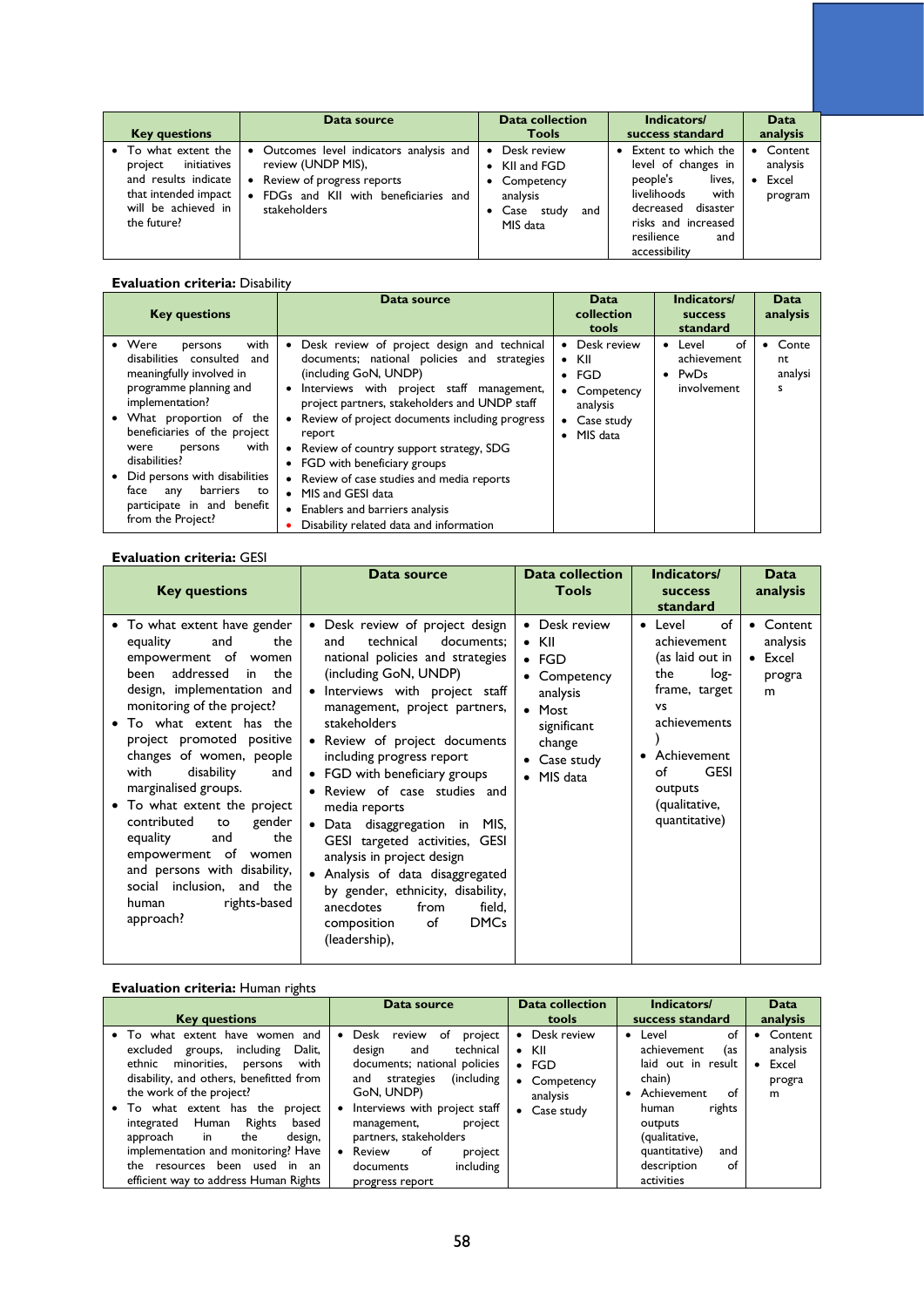| in<br>implementation<br>the<br>participation of target stakeholders,   . Review of case studies and<br>collection of disaggregated data, etc.)? | $(e.g., \rightarrow FGD$ with beneficiary groups<br>media reports |
|-------------------------------------------------------------------------------------------------------------------------------------------------|-------------------------------------------------------------------|
|-------------------------------------------------------------------------------------------------------------------------------------------------|-------------------------------------------------------------------|

# Annex-3: Checklist and guide questions

### **United Nations Development Programme**

Reducing Disaster Risk and Enhancing Emergency Response Capacities in Multi-hazard Risk Prone Urban areas of Nepal, CDRMP/UNDP

### **Checklist and questionnaire for Key Informants**

*(Federal and Municipality level stakeholders: UNDP, Ministries, Municipal authorities, other relevant agencies)*

### **Face-to-face/virtual interview**

| Introduction and Consent                                                                                         |
|------------------------------------------------------------------------------------------------------------------|
| . I work for UNDP as an indenpenednt consultant to evaluate the<br>Namaste. My name is                           |
| performance of the project. The purpose of this evaluation is to understand how the project was sucessful        |
| inachieveing its objectives and how efficient and effectvely the the project was in mobilizing its resources. In |
| this regard, I am interested to understand your opinions and experinces so that we could make evaluative         |
| judgment more precisely.                                                                                         |
| We will take approximately 40-45 mins of your time. All information you provided remain confidential and         |

Responded Name: Sex: Male Female Name of organization Designation: Contact No.: **Roles in this project:** 

will be used only for this evaluation purposes.

| 1. To what extent 'this project was relevant in reducing disaster risk and enhancing emergency response |                                                                                  |                                                              |                                                                                    |                        |             |  |  |
|---------------------------------------------------------------------------------------------------------|----------------------------------------------------------------------------------|--------------------------------------------------------------|------------------------------------------------------------------------------------|------------------------|-------------|--|--|
|                                                                                                         |                                                                                  | capacities in multi-hazard risk prone urban areas of Nepal'? |                                                                                    |                        |             |  |  |
| Fully relevant $\Box$                                                                                   | Relevant $\Box$                                                                  |                                                              | Partially relevant<br>П                                                            | Not relevant $\Box$    | Don't       |  |  |
|                                                                                                         |                                                                                  |                                                              |                                                                                    |                        | Know        |  |  |
|                                                                                                         |                                                                                  |                                                              |                                                                                    |                        | □           |  |  |
| Why?                                                                                                    |                                                                                  |                                                              |                                                                                    |                        |             |  |  |
|                                                                                                         |                                                                                  |                                                              |                                                                                    |                        |             |  |  |
|                                                                                                         |                                                                                  |                                                              |                                                                                    |                        |             |  |  |
|                                                                                                         |                                                                                  |                                                              |                                                                                    |                        |             |  |  |
|                                                                                                         |                                                                                  |                                                              |                                                                                    |                        |             |  |  |
|                                                                                                         |                                                                                  |                                                              |                                                                                    |                        |             |  |  |
|                                                                                                         |                                                                                  |                                                              | 2. How did you find the effectiveness of implementation structure of this project? |                        |             |  |  |
| Highly effective <sub>[1]</sub>                                                                         | Effective $\Box$                                                                 | Moderately /partially effective $\Box$                       |                                                                                    | Not effective $\Box$   | Don't       |  |  |
|                                                                                                         |                                                                                  |                                                              |                                                                                    |                        | $Know \Box$ |  |  |
| Why?                                                                                                    |                                                                                  |                                                              |                                                                                    |                        |             |  |  |
|                                                                                                         |                                                                                  |                                                              |                                                                                    |                        |             |  |  |
|                                                                                                         |                                                                                  |                                                              |                                                                                    |                        |             |  |  |
|                                                                                                         |                                                                                  |                                                              |                                                                                    |                        |             |  |  |
|                                                                                                         |                                                                                  |                                                              |                                                                                    |                        |             |  |  |
|                                                                                                         |                                                                                  |                                                              |                                                                                    |                        |             |  |  |
|                                                                                                         | 3. How effective was UNDP and senior government officials in project management? |                                                              |                                                                                    |                        |             |  |  |
| Highly effective [                                                                                      | Effective $\Box$                                                                 | Moderately /partially effective n                            |                                                                                    | Not effective <b>n</b> | Don't Know  |  |  |
|                                                                                                         |                                                                                  |                                                              |                                                                                    |                        | П           |  |  |
| Why?                                                                                                    |                                                                                  |                                                              |                                                                                    |                        |             |  |  |
|                                                                                                         |                                                                                  |                                                              |                                                                                    |                        |             |  |  |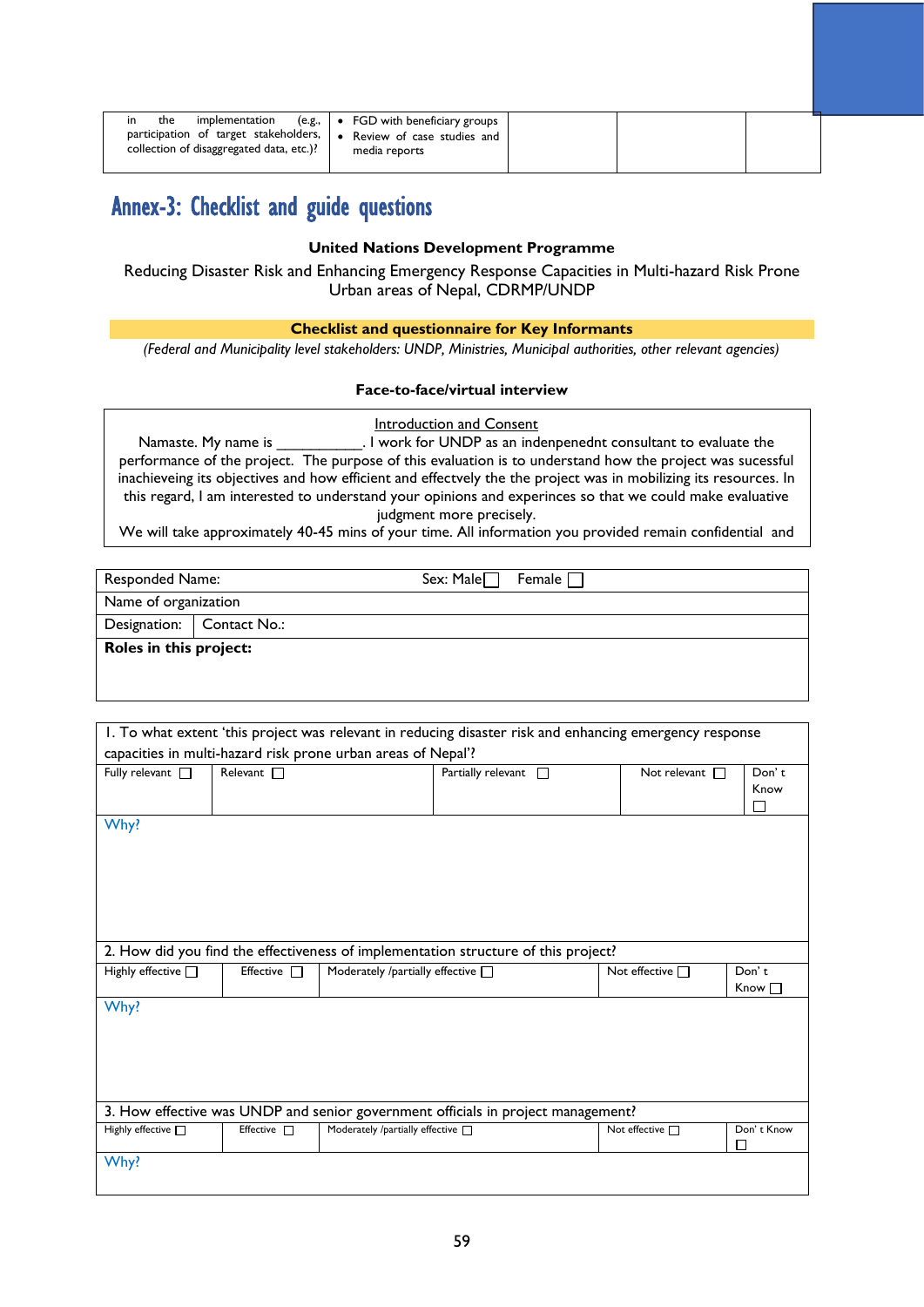|                                              |  | 4. To what extent did this project coordinate with other similar projects/programes in country?                                                                                  |  |                          |                       |            |             |
|----------------------------------------------|--|----------------------------------------------------------------------------------------------------------------------------------------------------------------------------------|--|--------------------------|-----------------------|------------|-------------|
| Fully coordinated<br>How?                    |  | Partially coordinated $\Box$                                                                                                                                                     |  | Not Coordinated          |                       | Don't Know |             |
|                                              |  |                                                                                                                                                                                  |  |                          |                       |            |             |
| What were coordination mechanism?            |  |                                                                                                                                                                                  |  |                          |                       |            |             |
|                                              |  | 5. To what extent the project has been successful in achieving its expected results/objectives of this project                                                                   |  |                          |                       |            |             |
|                                              |  | (for example, enhanced understanding of disaster risks at community and municipal levels in selected                                                                             |  |                          |                       |            |             |
| high-risk urban areas)?                      |  |                                                                                                                                                                                  |  |                          |                       |            |             |
| Fully successful [                           |  | Partially Successful <sup>1</sup>                                                                                                                                                |  | Not Successful [         | Don't Know            |            |             |
| Why?                                         |  |                                                                                                                                                                                  |  |                          |                       |            |             |
|                                              |  |                                                                                                                                                                                  |  |                          |                       |            |             |
|                                              |  |                                                                                                                                                                                  |  |                          |                       |            |             |
|                                              |  | 6. To what extent this project's activities were aligned with the expected results?                                                                                              |  |                          |                       |            |             |
| Fully aligned $\Box$                         |  | Partially aligned [                                                                                                                                                              |  | Not aligned              | Don't Know □          |            |             |
| How?                                         |  |                                                                                                                                                                                  |  |                          |                       |            |             |
|                                              |  |                                                                                                                                                                                  |  |                          |                       |            |             |
|                                              |  | 7. How was the participation of National level stakeholders in the project's (e.g., relevant ministry<br>department, NRA, DoHM, etc.) design, monitoring and evaluation process? |  |                          |                       |            |             |
| Highly participatory <sup>1</sup>            |  | Moderately participatory <b>D</b>                                                                                                                                                |  | Not participatory $\Box$ |                       |            | Don't       |
| Why and how?                                 |  |                                                                                                                                                                                  |  |                          |                       |            | Know∏       |
|                                              |  |                                                                                                                                                                                  |  |                          |                       |            |             |
|                                              |  | 8. To what extent this project has been successful to meet expectation of funding agencies?                                                                                      |  |                          |                       |            |             |
| Fully successful <sub>[1]</sub>              |  | Partially successful [                                                                                                                                                           |  |                          | Not successful $\Box$ |            | Don't       |
|                                              |  |                                                                                                                                                                                  |  |                          |                       |            | Know∏       |
| Why? And how? Any evidence's of success      |  |                                                                                                                                                                                  |  |                          |                       |            |             |
|                                              |  |                                                                                                                                                                                  |  |                          |                       |            |             |
|                                              |  |                                                                                                                                                                                  |  |                          |                       |            |             |
|                                              |  |                                                                                                                                                                                  |  |                          |                       |            |             |
|                                              |  | 9. How frequently learning sharing events organized among the project stakeholders and partners?                                                                                 |  |                          |                       |            |             |
| Frequently (at least twice in a year) $\Box$ |  | Rarely (one of two times throughout the project                                                                                                                                  |  |                          | Not at all            |            | Don't       |
|                                              |  | period) $\Box$                                                                                                                                                                   |  |                          |                       |            | Know $\Box$ |
| Any evidences / example                      |  |                                                                                                                                                                                  |  |                          |                       |            |             |
|                                              |  | 10. To what extent project learning and practices were adapted /scale up in the project implementation?                                                                          |  |                          |                       |            |             |
| Highly adapted <sup>1</sup>                  |  | Partially adapted <sup>1</sup>                                                                                                                                                   |  | Not adapted $\Box$       |                       |            | Don't       |
|                                              |  |                                                                                                                                                                                  |  |                          |                       |            | Know        |
|                                              |  |                                                                                                                                                                                  |  |                          |                       |            | ⊔           |
| Why?                                         |  |                                                                                                                                                                                  |  |                          |                       |            |             |
|                                              |  |                                                                                                                                                                                  |  |                          |                       |            |             |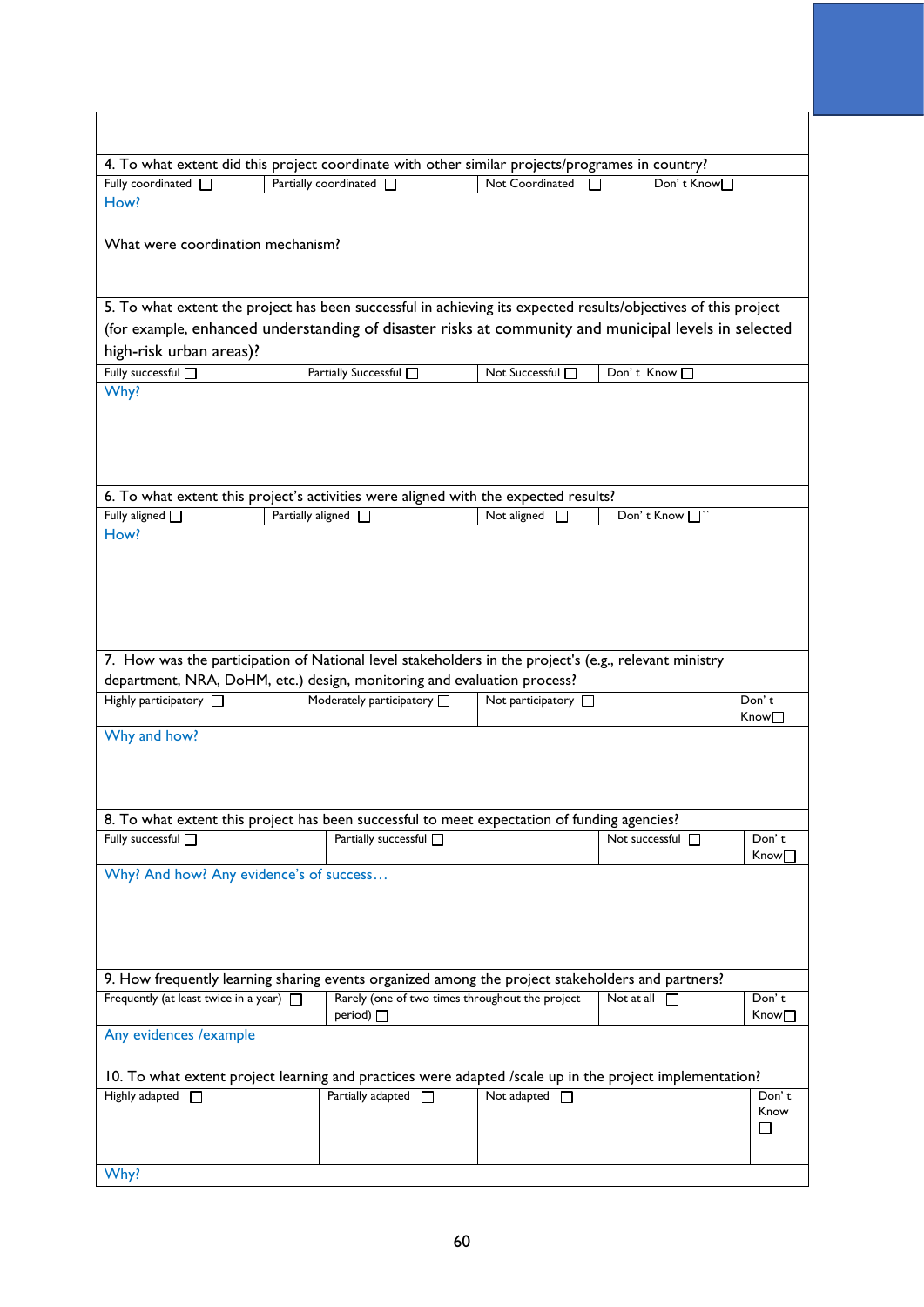|                                                                                                       |              | 11. To what extent have project integrated GESI, disability and human rights based approach in the project    |                  |                |                         |
|-------------------------------------------------------------------------------------------------------|--------------|---------------------------------------------------------------------------------------------------------------|------------------|----------------|-------------------------|
|                                                                                                       |              | design? (e.g. participation of targeted stakeholders, collection of disaggregated data, etc.)                 |                  |                |                         |
| Fully integrated $\Box$ Partially integrated $\Box$                                                   |              | Not integrated $\Box$                                                                                         | Don't Know n     |                |                         |
| Why?                                                                                                  |              |                                                                                                               |                  |                |                         |
|                                                                                                       |              |                                                                                                               |                  |                |                         |
|                                                                                                       |              |                                                                                                               |                  |                |                         |
|                                                                                                       |              |                                                                                                               |                  |                |                         |
|                                                                                                       |              | 12. In your opinion who benefited the most from this project? and how?                                        |                  |                |                         |
| Men $\Pi$                                                                                             | Women $\Box$ | Youth $\Box$                                                                                                  | $\Box$ Elderly   | PWD            | Don't Know <sup>∩</sup> |
| Why and how?                                                                                          |              |                                                                                                               |                  |                |                         |
|                                                                                                       |              |                                                                                                               |                  |                |                         |
|                                                                                                       |              |                                                                                                               |                  |                |                         |
|                                                                                                       |              |                                                                                                               |                  |                |                         |
|                                                                                                       |              |                                                                                                               |                  |                |                         |
|                                                                                                       |              | 13. What are the positive and negative impacts (if any) of this project on communities, partner organization, |                  |                |                         |
| and government agencies?                                                                              |              |                                                                                                               |                  |                |                         |
|                                                                                                       |              |                                                                                                               | Positive impacts |                | Negative impacts        |
| National level stakeholders                                                                           |              | ٠                                                                                                             |                  |                |                         |
| <b>UNDP</b>                                                                                           |              |                                                                                                               |                  |                |                         |
| Government agencies                                                                                   |              | $\blacksquare$                                                                                                |                  |                |                         |
| Others if any                                                                                         |              |                                                                                                               |                  | $\blacksquare$ |                         |
| 14. What are your key (three) recommendations for its improvement if similar project to be deigned in |              |                                                                                                               |                  |                |                         |
| future?                                                                                               |              |                                                                                                               |                  |                |                         |
|                                                                                                       |              |                                                                                                               |                  |                |                         |
|                                                                                                       |              |                                                                                                               |                  |                |                         |
|                                                                                                       |              |                                                                                                               |                  |                |                         |
|                                                                                                       |              |                                                                                                               |                  |                |                         |

## **United Nations Development Programme**

Reducing Disaster Risk and Enhancing Emergency Response Capacities in Multi-hazard Risk Prone Urban areas of Nepal, CDRMP/UNDP

Focused Group Discussion with Disaster Management Committees and most at risk population

**Checklist** 

Date of discussion: ……../………/…………… District:…………… Municipality………………………………………… Ward No:…… Settlement:

………………… Name of DMC ………………………………………………………….

Т

| SN 1 | Name of participant | Gender | Main occupation | <b>Position</b> |
|------|---------------------|--------|-----------------|-----------------|
|      |                     |        |                 |                 |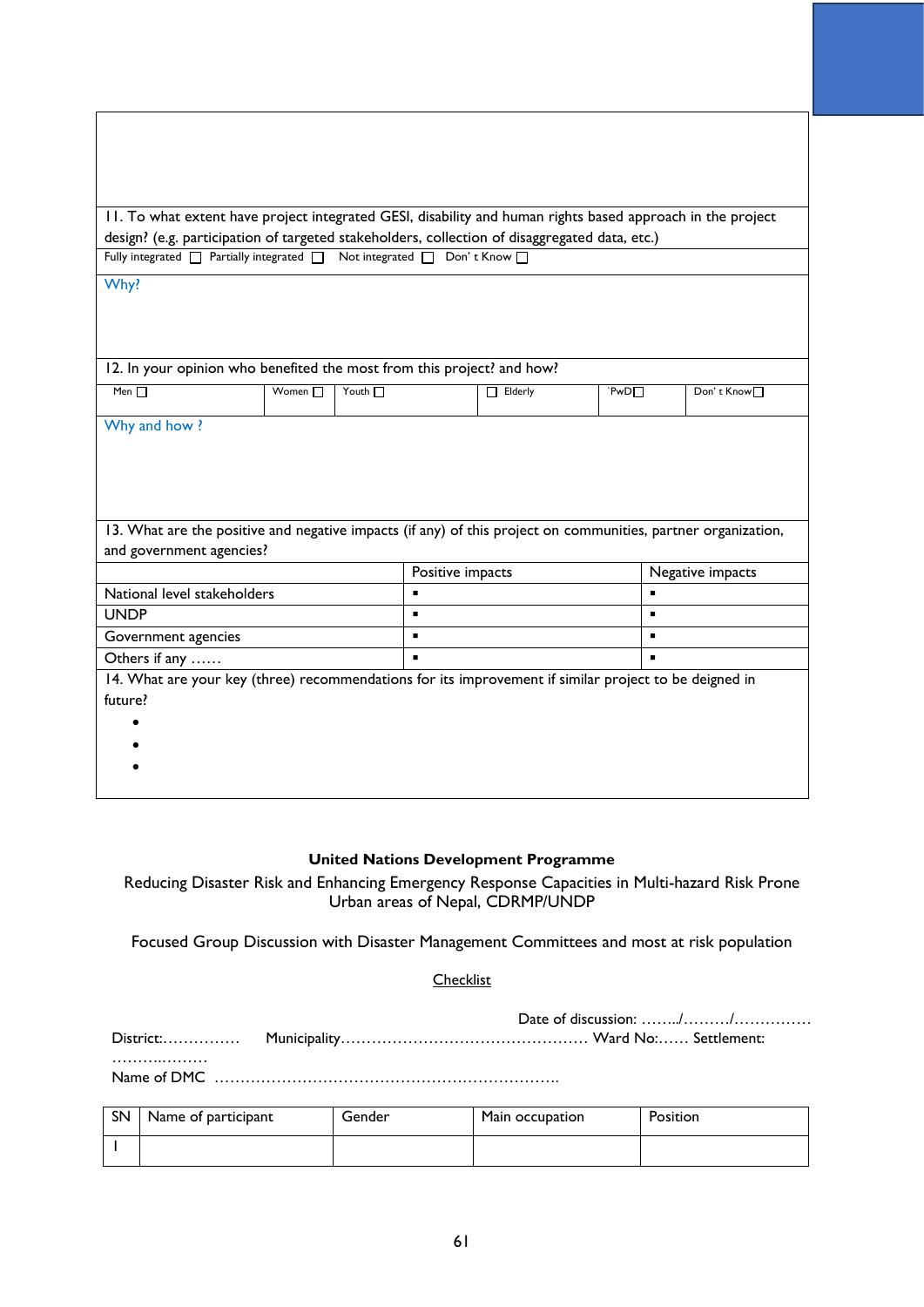| $\mathcal{P}$    |  |  |
|------------------|--|--|
| <b>C</b>         |  |  |
| 4                |  |  |
| 5                |  |  |
| $\boldsymbol{6}$ |  |  |
| 7                |  |  |
| 8                |  |  |
| 9                |  |  |
| $\overline{10}$  |  |  |

- 1. How many members are in your committee? (By gender, ethnicity wise)? How many women are in vital /leadership position?
- 2. What are the key objectives of this committee? And what types of role and activities have you conducted in the community in reducing the disaster risks and enhancing the emergency response?
- 3. How do you coordinate with local government –municipality, ward, and settlements?
- 4. Any other agency other than this project working with you? If yes, how do you coordinate with them?
- 5. What are the main risks, challenges and opportunities for reducing the disaster risks and enhancing the emergency response in your localities?
- 6. What type support the project provided to the most vulnerable families for protecting their lives through reducing the disaster risks and enhancing the emergency response capacities?
- 7. Was this project a priority needs of community, if yes /no why?
- 8. How did you identify this project, and why? Who decided?
- 9. Do you have division of roles– segregation of roles/responsibility- sub-committees (procurements, public audit, accountability mechanism?
- 10. Do you have robust procurement process? (Policy and cost effectiveness and value for money)
- 11. Do you have capacity building plan?
- 12. What support did you receive from this project? (Materials, cash training, technical support, inputs etc.)
- 13. Who (men or women) benefited the most from the project's initiatives undertaken and how?
- 14. What are the outputs generated by your DMC in coordination with project? physical improvements, structural changes, etc.)
- 15. What types of improved technologies your groups/committees have adopted as a result of this project?
- 16. What are the key challenges encountered reducing the disaster risks and enhancing the emergency response capacities and how you able to mitigate those challenges?
- 17. What opportunities do you see to reduce the disaster risks and enhance the emergency response capacities in and around the communities?
- 18. Did you receive support from this project on time? What are they? Were they based on your need and priority and of quality?
- 19. How do you coordinate with project and the government stakeholders in carrying out project's activities?
- 20. What are your observations regarding this project? *(Probe: What are the things you like most of project, what could have done better/differently for project effectiveness).* Any unintended positive or negative results/consequence?
- 21. What is your plan for the sustainability of your initiatives for reducing the disaster risks and enhancing the emergency response capacities through insurance, networking, capacity building, etc.?
- 22. How do you see sustainability of the outcomes/results of the project implemented?
- 23. Do you find any of the good practice of approach that can be replicated at local level?
- 24. What is your future plan in reducing the disaster risks and enhancing the emergency response capacities?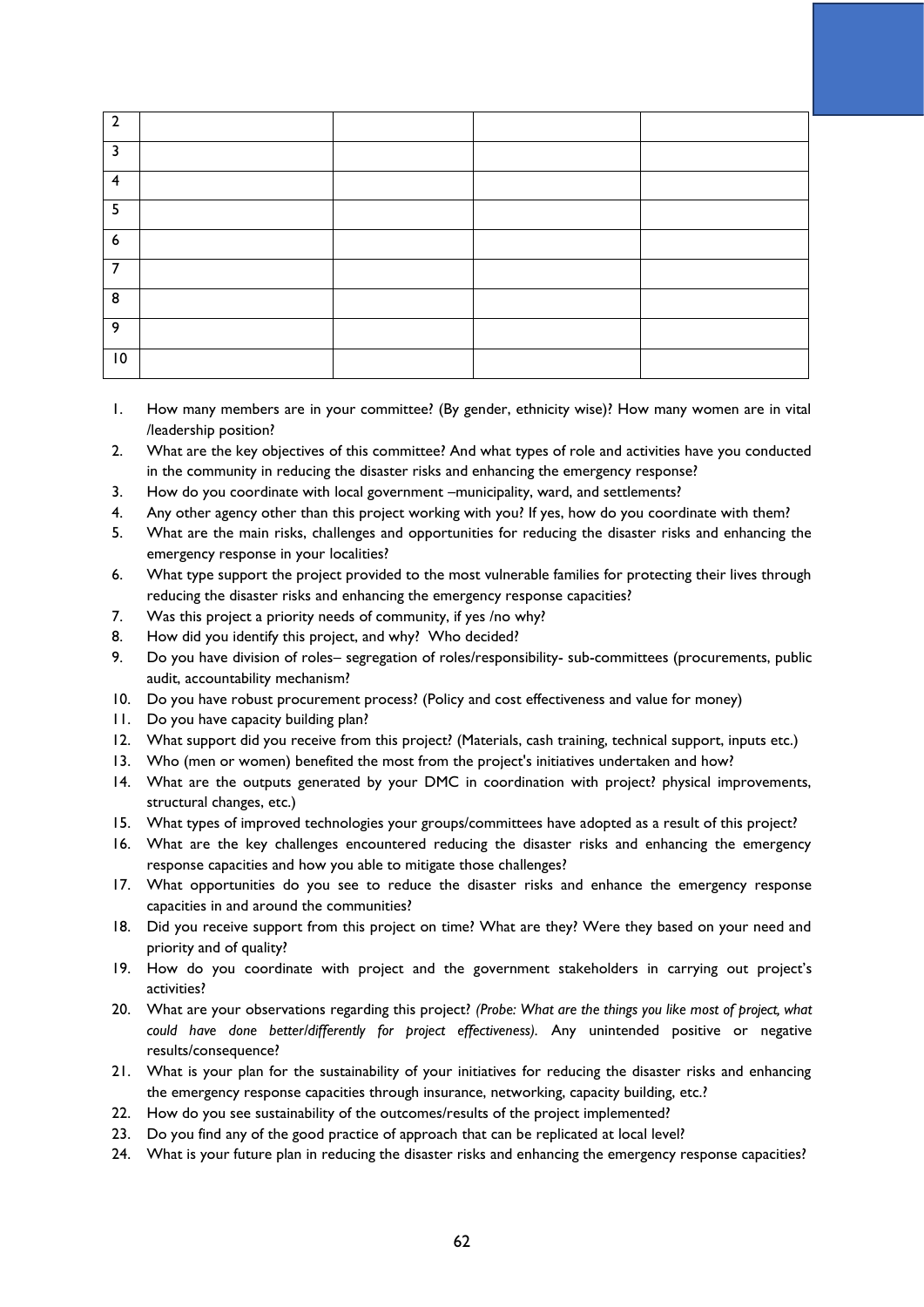25. What are other most significant changes you think in your group/committees due to this project? Why do you think these are significant for you, your family and as a whole for the society in reducing the disaster risks and enhancing the emergency response capacities?

## Annex-4: List of relevant secondary information

- Project document/proposals
- Consolidated quarterly and annual reports
- Minutes of project board meetings
- Project modification document
- Knowledge products
- Communication and Visibility reports
- IEC Materials
- Emergency Preparedness and Response plan (EPRP), relief Guidelines, Ward level EPRP, Volunteer mobilization guideline
- MEOCs Standard Operating Procedures
- Simulation guidelines
- Fire incidences documentation

## Annex-5: List of people consulted

## **a. Municipal level**

| тп<br>н<br>ı |  |
|--------------|--|
|              |  |

|                             | <b>Gender</b> |                                                         |                            |              |
|-----------------------------|---------------|---------------------------------------------------------|----------------------------|--------------|
| <b>SnName</b>               |               | <b>Position</b>                                         | Email                      | <b>Phone</b> |
| Haris Chandra<br>Lamichhane | м             | <b>DRR</b> Focal Person                                 | er.hclamichhane@gmail.com  | 9851052073   |
| 2 Narayan Lal Awale         | М             | Chairperson, DRM committee, LMC                         |                            | 9851076023   |
| 3 Keshab Aryal              | м             | Officer - DRR department                                | aryalkeshav   80@gmail.com | 9841425559   |
| 3 Binod Tamrakar            | M             | Chairperson, ward # 19, LMC                             | binodtamraka@gmail.com     | 9841435702   |
| 4 Nirmal Ratna Shakya       | M             | Chairperson, ward # 16, LMC                             | nirmaljiguman@gmail.com    | 9840051038   |
| 6 Rajkumar Thaukari         | M             | Fire Brigade team member Fire<br>Brigade Office, LMC    |                            | 9841151111   |
| 7 Ganesh Paudel             | М             | Fire Brigade team member, Fire<br>Brigade Office, LMC   | poudelganesh846@gmail.com  | 9845090349   |
| 8 Indra Kafle               | м             | School Principal- Purnachandi<br><b>Boarding School</b> |                            | 9851142211   |

#### **Bhimeshwor**

| <b>Sn</b>        | <b>Name</b>              | <b>Gender</b> | <b>Position</b>              | <b>Email</b>                | <b>Phone</b> |
|------------------|--------------------------|---------------|------------------------------|-----------------------------|--------------|
| Ι.               | <b>Bharat Bahadur KC</b> | м             | Mayor                        | kcbharat651@gmail.com       | 9851143779   |
| 2.               | Kamala Basnet            | F             | Deputy Mayor                 |                             | 9844060271   |
| $\overline{3}$ . | Man Bahadur Khadka       | М             | Chief Administrative Officer | khadkamb@yahoo.com          | 9854046111   |
|                  |                          | M             | DRR Focal Person/Chief of    |                             |              |
| 4.               | Suresh Raut              |               | <b>Planning Section</b>      | rtsuresh@hotmail.com        | 9854045074   |
|                  |                          | M             | Senior Officer/Head of       | narayanshedhain@gmail.com   |              |
| 5.               | Narayan Prasad Sendai    |               | Social Development Section   |                             | 9854045833   |
| 6.               | Nabin Lama               | м             | Ward Chair, BNP-6            |                             | 9851153774   |
| 7.               | Harishan Siwakoti        | м             | Ward Chair- BNP-3            |                             | 9844304545   |
| 8.               | Shiva Khadka             | М             | Fire Fighting Focal Person   |                             | 9851207101   |
| 9.               | Thir Bahadur Khadka      | м             | <b>SCOUT</b>                 |                             | 9844427660   |
| 10.              | Ganesh Shrestha          | м             | <b>CERT Member</b>           | shresthaganesh395@gmail.com | 9861081347   |

### **Bharatpur**

| Sn        | <b>Name</b>         | Gender | <b>Position</b>         | <b>Email</b> | <b>Phone</b> |
|-----------|---------------------|--------|-------------------------|--------------|--------------|
|           | Padam Pani Subedi   |        | Coordinator -LDMC       |              | 9855013145   |
|           |                     |        | Ward 10 chairperson and |              |              |
| <b>L.</b> | Arun Pidit Bhandari |        | spokesperson            |              | 9855013151   |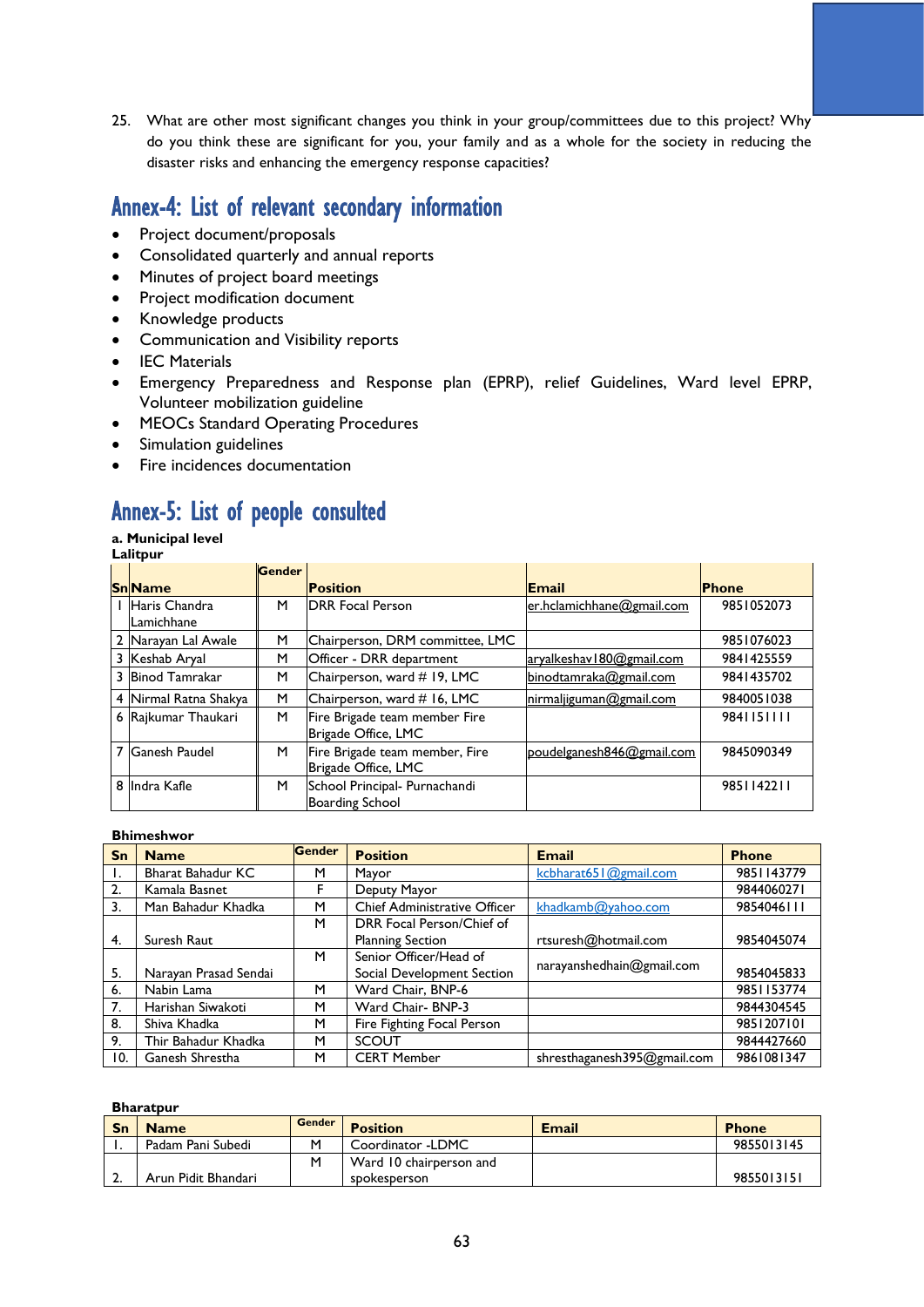| 3.  | Purna Bahadur Shrestha | M | Ward 2 chairperson            |                          | 9855013142 |
|-----|------------------------|---|-------------------------------|--------------------------|------------|
| -3. | Bal Krishna Thapaliya  | м | MEOC focal person             | Balkrishna 127@gmail.com | 9845051127 |
|     | Devendra Raj Regmi     | м | Fire brigade                  |                          | 9865214056 |
|     |                        | М | Manager, National city        |                          | 9855053122 |
|     | Bikram Adhikari        |   | hospital                      |                          |            |
|     |                        | М | Chairperson, Gas distribution |                          | 9855057404 |
|     | Bishnu prasad Paudel   |   | association                   |                          |            |

#### **b. Municipal team**

#### **Lalitpur**

| Sn | <b>Name</b>        | <b>Gender</b> | <b>Position</b>         | <b>Email</b>                | <b>Phone</b> |  |
|----|--------------------|---------------|-------------------------|-----------------------------|--------------|--|
|    | Avishek Ojha       | м             | Project Support Officer | ojhaavishek@gmail.com       | 9848250754   |  |
|    |                    |               | Community               |                             |              |  |
|    | Ranjita Singtan    |               | Development Worker      | rs.singtan@gmail.com        | 9843639075   |  |
|    |                    |               | Community               |                             | 9849592109   |  |
|    | Sujita Bajracharya |               | Development Worker      | bajracharyasujita@gmail.com |              |  |
|    | Esha Singtan       |               | <b>Finance Officer</b>  | singtanesha@gmail.com       | 9860030079   |  |
|    | Himal Oiha         | м             | <b>Project Officer</b>  | himalay.ojha@undp.org       | 9851113024   |  |
|    |                    | м             | Information             |                             | 9844619141   |  |
| 6  | Madan Acharya      |               | Management Officer      | madan.acharya@undp.org      |              |  |

#### **Bhimeshwor**

| Sn | <b>Name</b>                      | <b>Gender</b> | <b>Position</b>                           | <b>Email</b>             | <b>Phone</b> |
|----|----------------------------------|---------------|-------------------------------------------|--------------------------|--------------|
| п. | Bhesh B. Parajuli                | м             | Municipal Technical Officer               | bhesh.parajuli@undp.org  | 9851156418   |
| 2. | Nishan Basnet                    | м             | <b>IMO</b>                                | nishan.basnet@undp.org   | 9843576295   |
| 3. | Rajesh Bhattarai                 | M             | <b>Project Support</b><br>Officer/HURADEC | jesh.bhattarai@gmail.com | 9851137878   |
|    |                                  | M             | <b>Community Development</b>              |                          |              |
| 4. | Phanindra Chaulagai              |               | Worker/HURADEC                            | cdw6.huradec@gmail.com   | 9849623097   |
| 5. | Rojina Sunuwar                   | F             | <b>Community Development</b><br>Worker    | cdw3.huradec@gmail.com   | 9843813203   |
| 6. | Sundar Laminchhne                | м             | Project Focal Person,                     | ed.huradec@gmail.com     | 9851049186   |
| 7. | Krishna Bahadur<br><b>Bhujel</b> | м             | Admin and Finance Officer                 | hoa.huradec@gmail.com    | 9851141432   |

### **Bharatpur**

| Sn | <b>Name</b>     | Gender | <b>Position</b>            | <b>Email</b>                     | <b>Phone</b> |
|----|-----------------|--------|----------------------------|----------------------------------|--------------|
|    |                 | F      | <b>Municipal Technical</b> | Anjana.sharma@undp.org           |              |
|    | Anjana Sharma   |        | Officer                    |                                  | 9851245676   |
|    |                 | м      | Information Management     |                                  |              |
|    | Biraj Pokharel  |        | Officer                    | Biraj.pokharel@undp.org          | 9851108001   |
|    | Himalaya Subedi | M      | Project Focal Person       | himalaya.subedi@forwardnepal.org | 9855047650   |
|    | Uttam Aryal     | м      | Project Support Officer    | uttam.aryal@forwardnepal.org     | 9851162496   |
|    | Ram Dayal Yadav | м      | Admin Finance Officer      | rdtharau@forwardnepal.org        | 9848267950   |
|    | Manju Regmi     | F      | <b>CDW</b>                 | regmimanju74@gmail.com           | 9845065046   |
|    | Rashu Thakali   | F      | <b>CDW</b>                 | rthakali013@gmail.com            | 9845394744   |

## **c. Project teams**

| Sn             | <b>Name</b>     | <b>Gender</b> | <b>Position</b>       | <b>Email</b>                | <b>Phone</b> |
|----------------|-----------------|---------------|-----------------------|-----------------------------|--------------|
|                | Sushant Sharma  | M             | Project Coordinator   | Sushant.sharma@undp.org     | 9851010393   |
|                |                 | M             | Senior                |                             |              |
|                |                 |               | Communication         |                             |              |
| $\overline{2}$ | Abhushan Gautam |               | Assistant             | Abhushan.gautam@undp.org    | 9860462408   |
|                | Rajendra Kumar  | M             |                       |                             | 9803006935   |
|                | Gurung          |               | Admin/Finance officer | rajendrak.gurung@undp.org   |              |
|                |                 | M             | Admin/Finance         |                             |              |
|                | Ramniwas        |               | Assistant)            | Ramniwwas.kushwaha@undp.org | 9855033323   |
| $\overline{4}$ | Kushwaha        |               |                       |                             |              |
| 5              | Sunoi Ioshi     | M             | Engineer- Consultant  | sunojjoshi@gmail.com        | 9843323786   |

### **d. UNDP senior management and ECHO**

| <b>Gender</b><br>$\sim$<br>$\bullet$ . $\bullet$<br>Email<br>l Sn<br>sition<br><b>'hone</b><br><b>Name</b> |
|------------------------------------------------------------------------------------------------------------|
|------------------------------------------------------------------------------------------------------------|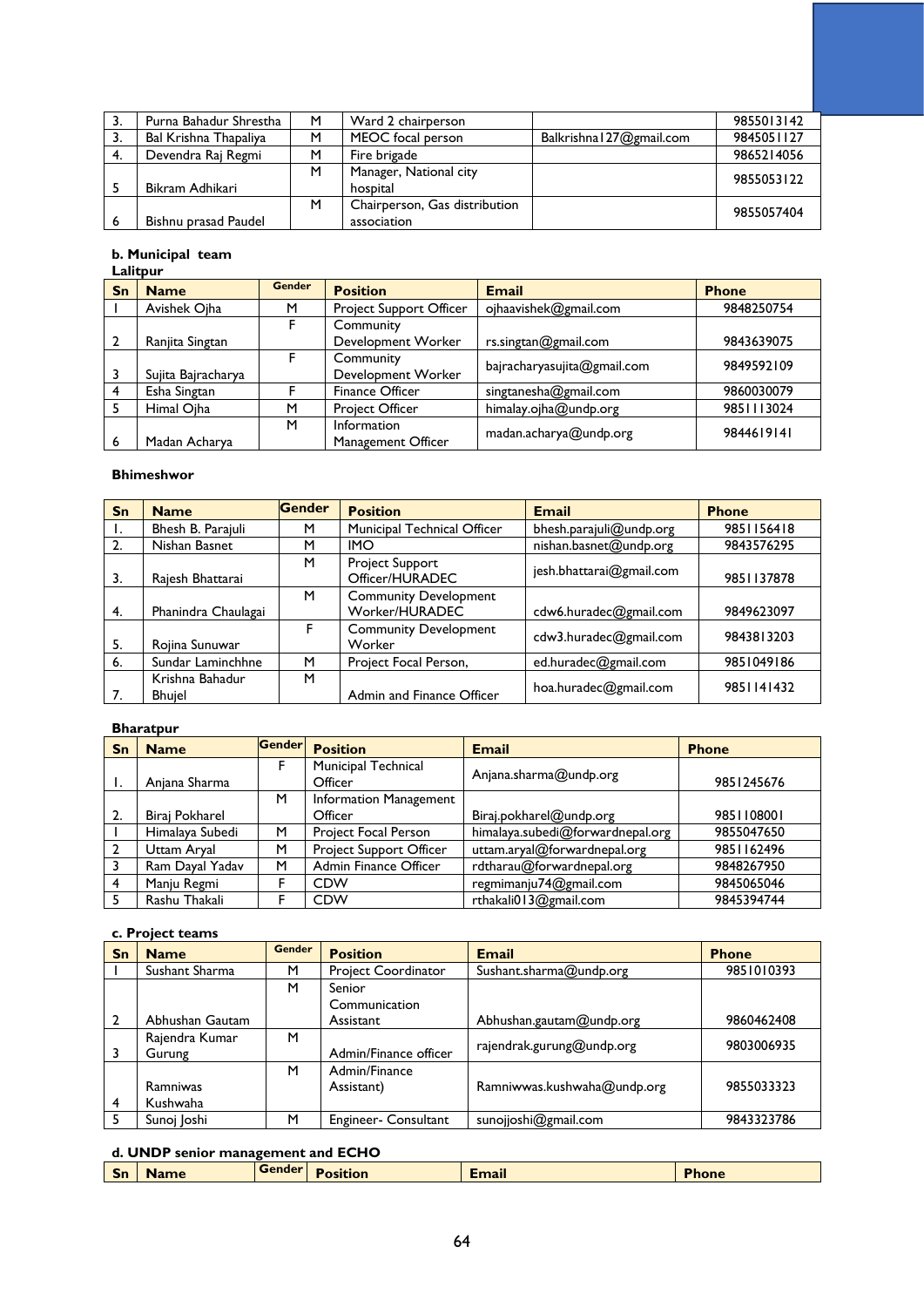| Vijay Singh  | M | <b>UNDP Policy Advisor</b> | Vijay.singh@undp.org    | 9851041653         |
|--------------|---|----------------------------|-------------------------|--------------------|
| Pragyajan    | M |                            |                         |                    |
| Yalamber Rai |   | Portfolio Analyst          | Pragyajan.rai@undp.org  | 9851157091         |
| Binda Magar  |   | <b>GESI Advisor/</b>       | Binda.magar@undp.org    | 015523200 ext 1548 |
| Kedar babu   | M |                            | Kedar.dhungana@undp.org | 9851007816         |
| Dhungana     |   | OIC. CDRMP                 |                         |                    |

# Annex-6: Analysis of project data

## Table 1: RVA finding summary

| Municipality<br>/hazard | Sampled<br><b>HHs</b> | <b>Extremely</b><br>high risk<br>(HHs) | High risk<br>(HHs) | Moderate risk (HHs) | Low risk (HHs) | No risk (HHs) |
|-------------------------|-----------------------|----------------------------------------|--------------------|---------------------|----------------|---------------|
| <b>Bharatpur</b>        | 641                   |                                        |                    |                     |                |               |
| Earthquake              | 641                   |                                        | 10                 | 204                 | 343            | 84            |
| Fire                    | 64 I                  |                                        | 6                  | 124                 | 371            | 140           |
| Inundation              | 64 I                  | $\overline{10}$                        | 13                 | 16                  |                | 602           |
| Landslide               |                       |                                        |                    |                     |                |               |
| Multi-hazard            | 641                   |                                        | 8                  | 88                  | 523            | 22            |
| Sub-total               |                       | 10                                     | 37                 | 432                 | 1237           | 848           |
| Lalitpur                | 690                   |                                        |                    |                     |                |               |
| Earthquake              | 690                   |                                        | 39                 | 370                 | 251            | 30            |
| Fire                    | 690                   | 22                                     | 116                | 264                 | 219            | 69            |
| Inundation              |                       | 16                                     | 17                 | 512                 |                | 145           |
| Landslide               |                       |                                        |                    |                     |                |               |
| Multi-hazard            | 690                   |                                        | 49                 | 514                 | 127            |               |
| Sub-total               |                       | 38                                     | 221                | 1660                | 597            | 244           |
| <b>Bhimeswor</b>        | 696                   |                                        |                    |                     |                |               |
| Earthquake              | 696                   |                                        | 66                 | 266                 | 297            | 67            |
| Fire                    | 696                   |                                        | 23                 | 145                 | 314            | 214           |
| Inundation              | 696                   |                                        |                    |                     |                |               |
| Landslide               | 696                   | 27                                     | 36                 | 291                 |                | 342           |
| Multi-hazard            | 696                   |                                        | 22                 | 294                 | 374            | 6             |
| Sub-total               |                       | 27                                     | 147                | 996                 | 985            | 629           |
| Total                   |                       | 75                                     | 405                | 3088                | 2819           | 1721          |
| Percentage              |                       |                                        | 5                  | 38                  | 35             | 21            |

## Table 2: Planned and actual budget allocation per result (Lalitpur)

| <b>Results</b> | <b>Planned budget</b> | Actual budget | Reason for variation            |
|----------------|-----------------------|---------------|---------------------------------|
|                | 1298650               | 2051150       | <b>Extension of the project</b> |
|                | 3050193               | 4606672       | <b>Extension of the project</b> |
|                | 8168472               | 9688472       | <b>Extension of the project</b> |

## Table 3: Planned and actual budget allocation per result (Bharatpur)

| <b>Results</b> | Planned budget | Actual budget     | Reason for variation                          |
|----------------|----------------|-------------------|-----------------------------------------------|
|                | 1694362        | 1668434 (98.47%)  |                                               |
|                | 2094215        | 2025951 (96.74%)  | More budget than expected contributed by      |
|                |                |                   | metropolitan city                             |
|                | 8121648        | 8235889 (101.41%) | High demand of training event and large-scale |
|                |                |                   | simulation event conducted                    |

## Table 4: Co-funding and parallel funding in generated by the project

Bharatpur

| -Sn | Trainings/workshops SSM                                    | Collaborated with agencies  | Collaborated amount |
|-----|------------------------------------------------------------|-----------------------------|---------------------|
|     | CADRE training                                             | Bharatpur Metropolitan city | 84000               |
|     | End line Simulation Exercise   Bharatpur Metropolitan city |                             | 175000              |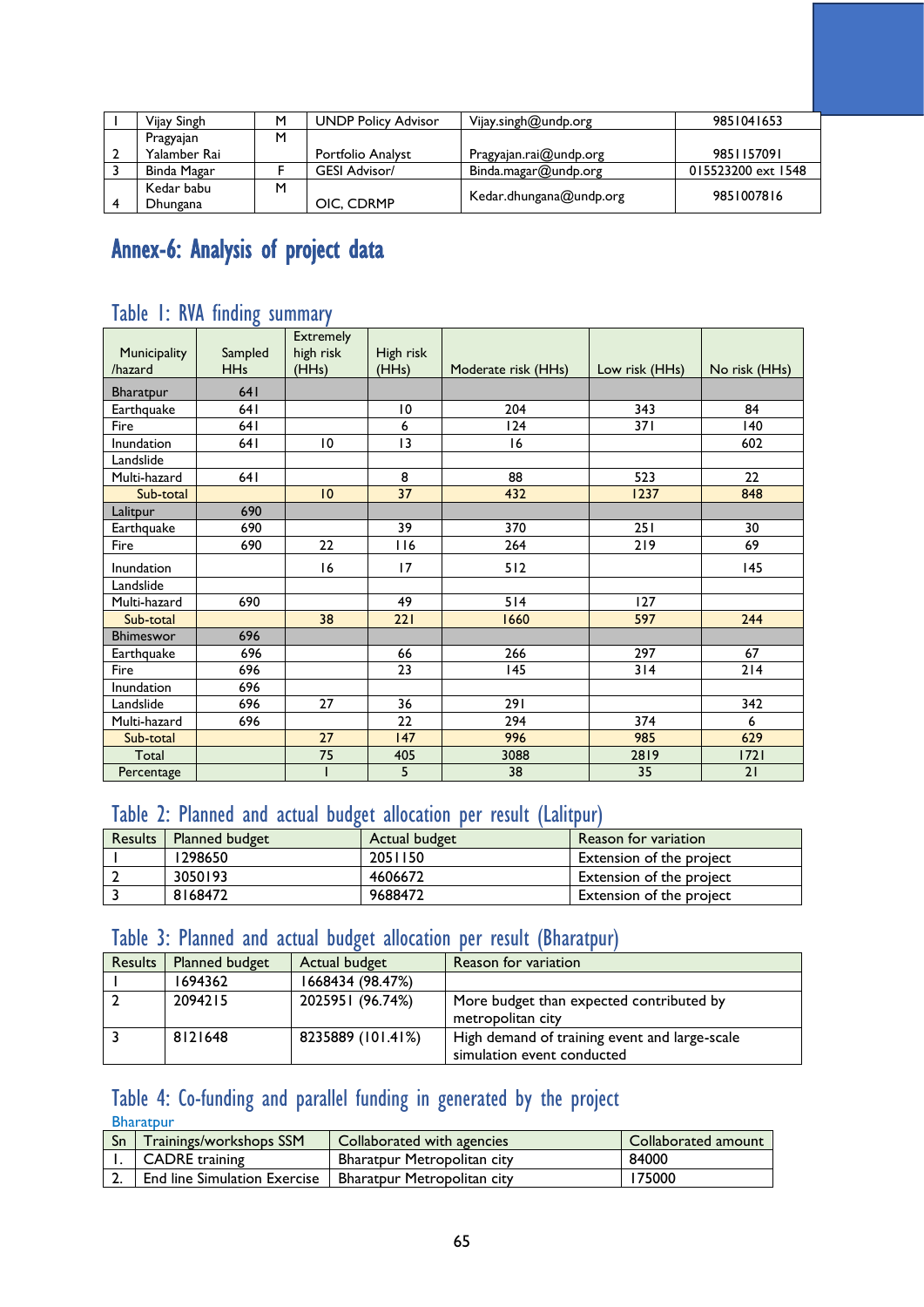|    | Installation of booster pump  | Bharatpur metropolitan city                | 900000 |
|----|-------------------------------|--------------------------------------------|--------|
|    | Fire Fighting Training        | Bharatpur metropolitan city                | 13000  |
| э. | <b>Fire Fighting Training</b> | Gas and petroleum distribution Association | 10000  |
|    | Total                         |                                            | 182000 |

SSM-small scale mitigation

Lalitpur

| Sn             | Trainings/workshops SSM          | Collaborated with agencies | Collaborated amount |
|----------------|----------------------------------|----------------------------|---------------------|
|                | First Aid training               | Ward 19                    | 41516               |
| $\overline{2}$ | <b>CADRE</b> training            | Ward 19                    | 328000              |
| 3              | Light search and rescue training | Ward 16 and 19             | 40000               |
| $\overline{4}$ | Fire hydrant                     | Ward 19                    | 25000               |
| - 5            | Underground water tanks          | Ward 16 and 19             | 1300000             |
| 6              | Siren Installation               | Ward 16 and 19             | 25000               |
| $\overline{7}$ | PwD Friendly ramp                | Ward 16                    | 50000               |
|                | Total                            |                            | 1809516             |

SSM-small scale mitigation

### Bhimeshwor

| Sn | Trainings/workshops SSM                                         | Collaborated with agencies           | Collaborated |
|----|-----------------------------------------------------------------|--------------------------------------|--------------|
|    |                                                                 |                                      | amount       |
|    | Landslide mitigation                                            | Ward -6/Users Committee              | 91956        |
| 2  | Water source protection                                         | Ward-3 & 6/Users Committee           | 72467        |
| 3  | Maintenance and renovation of Water reserve                     | <b>Bhimeshwor Municipality/Users</b> |              |
|    | tank (1500000 liters capacity)                                  | Committee                            | 488379       |
| 4  | Installation of fire hydrant                                    | <b>Bhimeshwor Municipality</b>       | 1036488      |
| 5  | Installation of Emergency Siren                                 | <b>Bhimeshwor Municipality</b>       | 8000         |
| 6  | <b>Community Action for Disaster Response</b>                   | <b>Bhimeshwor Municipality</b>       | 150000       |
|    | (CADRE) training                                                |                                      |              |
| 7  | Capacity Building Orientation Program for TLOs &<br><b>CERT</b> | <b>Bhimeshwor Municipality</b>       | 50000        |
| 8  | Health Camp for Hearing Impaired Vulnerable                     | <b>Bhimeshwor Municipality</b>       | 50000        |
|    | Population                                                      |                                      |              |
|    | Total                                                           |                                      | 1947290      |

# Table 5: Adjustment of project's activities as a result of COVID-19

| Sn | Activities adjusted                                  | <b>Budget</b>    | New/proposed activities                                                                                                                                                                                               | <b>Budget</b> |
|----|------------------------------------------------------|------------------|-----------------------------------------------------------------------------------------------------------------------------------------------------------------------------------------------------------------------|---------------|
|    | Community<br>awareness<br>programs and<br>meetings   | Lalitpur         | Installation of hand washing station.<br>Awareness through mobilization of<br>volunteers and dissemination of IEC<br>materials.<br>Sanitation campaigns in communities.<br>Handover of COVID 19 related<br>materials. | 795000        |
|    | Community<br>awareness and<br>Mitigation<br>measures | <b>Bharatpur</b> | Installation of hand washing station.<br>٠<br>Awareness through mobilization of<br>٠<br>volunteers<br>Wall paintings for Covid-19 awareness<br>messages                                                               | 545000        |
|    | Community<br>awareness and<br>Mitigation<br>measures | Bhimeshwor       | Installation of contactless hand washing<br>$\bullet$<br>station.<br>Awareness through mobilization of<br>volunteers and dissemination of IEC<br>materials.                                                           | 490000        |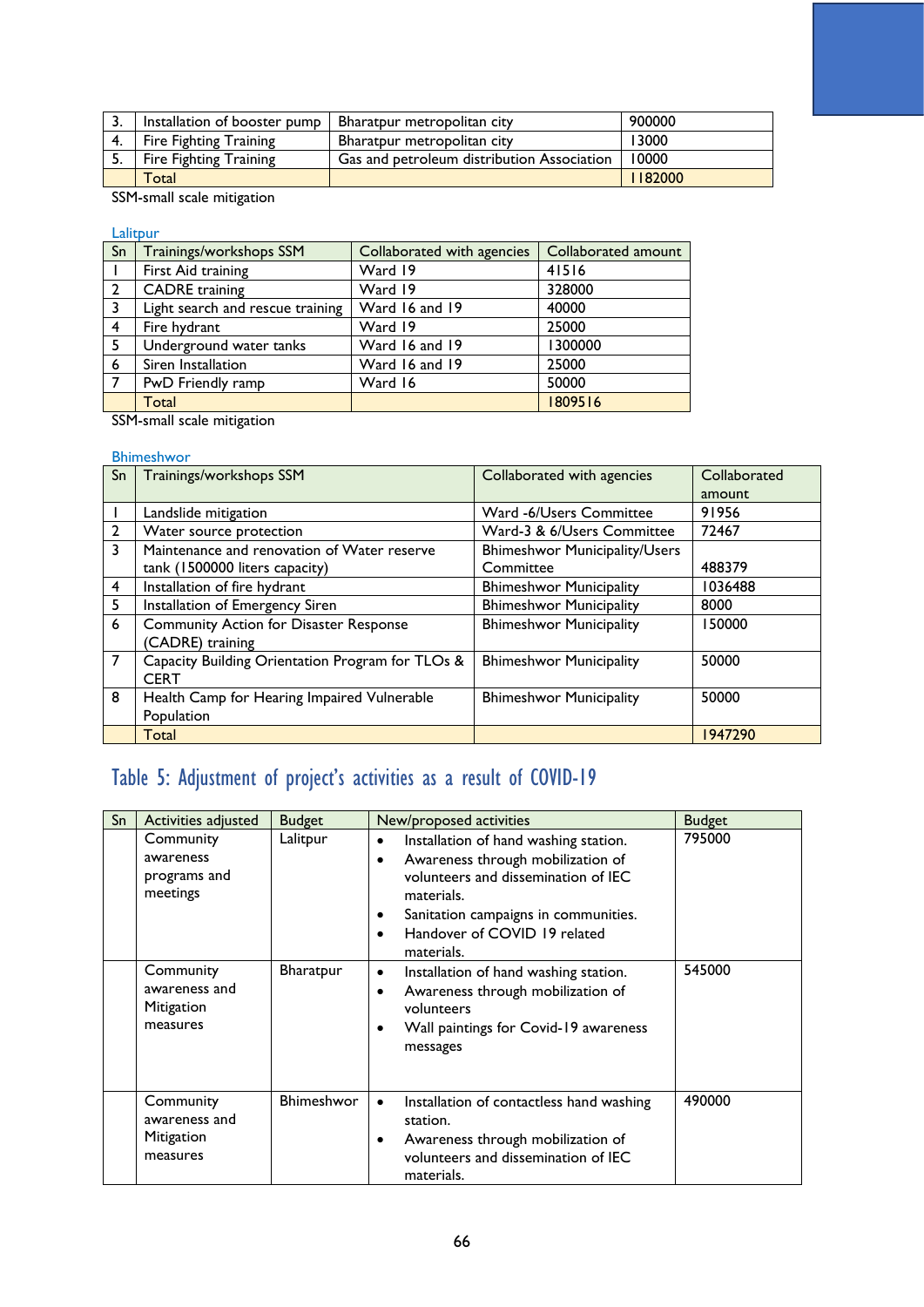|  |  | Sanitation campaigns in communities.   |  |
|--|--|----------------------------------------|--|
|  |  | Handover of COVID 19 related materials |  |

## Table 6: Number of beneficiaries

| <b>Municipalities</b> | Planned     | Actual      | Single | PwD/CwD | <b>LGBTO</b> | -otal |
|-----------------------|-------------|-------------|--------|---------|--------------|-------|
|                       | (men/women) | (men/women) | women  |         |              |       |
| <b>Bharatpur</b>      | 28500       | 30779       | 370    | 59      | 160          | 31368 |
| Lalitpur              | 13125       | 15629       | 93     | 212     |              | 15934 |
| Bhimeshwor            | 4000        | 14135       | 80     | 30      |              | 14245 |
| Total                 |             | 60543       | 543    | 301     | 160          | 61547 |

## Table 7: Caste/ethnicity-wise final beneficiaries

| Caste         | <b>Bharatpur (Percentage)</b> | Lalitpur<br>(Percentage) | <b>Bhimeshwor</b><br>(Percentage) | Average |
|---------------|-------------------------------|--------------------------|-----------------------------------|---------|
| Brahmin-      | 44                            | ۱3                       | -51                               |         |
| Chhetri       |                               |                          |                                   | 35      |
| Janajati      | 26                            | 84                       | 42                                | 5       |
| <b>Dalits</b> |                               |                          |                                   | o       |
| Others        | 2١                            |                          |                                   |         |

## Table 8: Budget allocation (structural and non-structural components)

| Municipalities/Category | Structural (%) | Non-structural (%) |
|-------------------------|----------------|--------------------|
| <b>Bharatpur</b>        |                |                    |
| Lalitpur                | 30             | 71                 |
| <b>Bhimeshwor</b>       | 30             | 71                 |

## Table 9: Types of IEC materials/Media/Radio/TV mobilized by the project

| Type of IEC materials                                         | Set/episode/event | Print/electronic | Remarks           |  |  |  |  |  |
|---------------------------------------------------------------|-------------------|------------------|-------------------|--|--|--|--|--|
| <b>Project Brief</b>                                          |                   | Print            |                   |  |  |  |  |  |
| Animated PSAs on preparedness and response                    |                   |                  |                   |  |  |  |  |  |
| Animated PSA on lightning                                     |                   | Electronic       | 1.2 million views |  |  |  |  |  |
| Animated PSA on landslide                                     |                   | Electronic       | 13.5k views       |  |  |  |  |  |
| Animated PSA on flood                                         |                   | Electronic       | 5.8k views        |  |  |  |  |  |
| Animated PSA on fire                                          |                   | Electronic       | 1.5k views        |  |  |  |  |  |
| Animated PSA on role of<br>MEOC                               |                   | Electronic       | 500 views         |  |  |  |  |  |
| Animated PSAs Social Media Cards on preparedness and response |                   |                  |                   |  |  |  |  |  |
| Animated PSA on landslide                                     |                   | Electronic       | 210.8k views      |  |  |  |  |  |
| Animated PSA on lightning                                     |                   | Electronic       | 124.8k views      |  |  |  |  |  |
| Animated PSA on earthquake                                    |                   | Electronic       | 30.1k views       |  |  |  |  |  |
| Animated PSA on fire                                          |                   | Electronic       | 3.3k views        |  |  |  |  |  |
| Radio PSAs                                                    |                   |                  |                   |  |  |  |  |  |
| Radio PSA on earthquake                                       |                   | Electronic       |                   |  |  |  |  |  |
| Radio PSA on lightning                                        |                   | Electronic       |                   |  |  |  |  |  |
| Radio PSA on fire                                             |                   | Electronic       |                   |  |  |  |  |  |
| Radio PSA on earthquake                                       |                   | Electronic       |                   |  |  |  |  |  |
| TV PSA                                                        |                   |                  |                   |  |  |  |  |  |
| Awareness music video on<br>disaster preparedness             |                   | Electronic       |                   |  |  |  |  |  |
| <b>Short Videos</b>                                           |                   |                  |                   |  |  |  |  |  |
| Event videos (Ambassador visit,<br>high level visits)         |                   | Electronic       |                   |  |  |  |  |  |
| Simulation Exercise Video for                                 |                   | Electronic       |                   |  |  |  |  |  |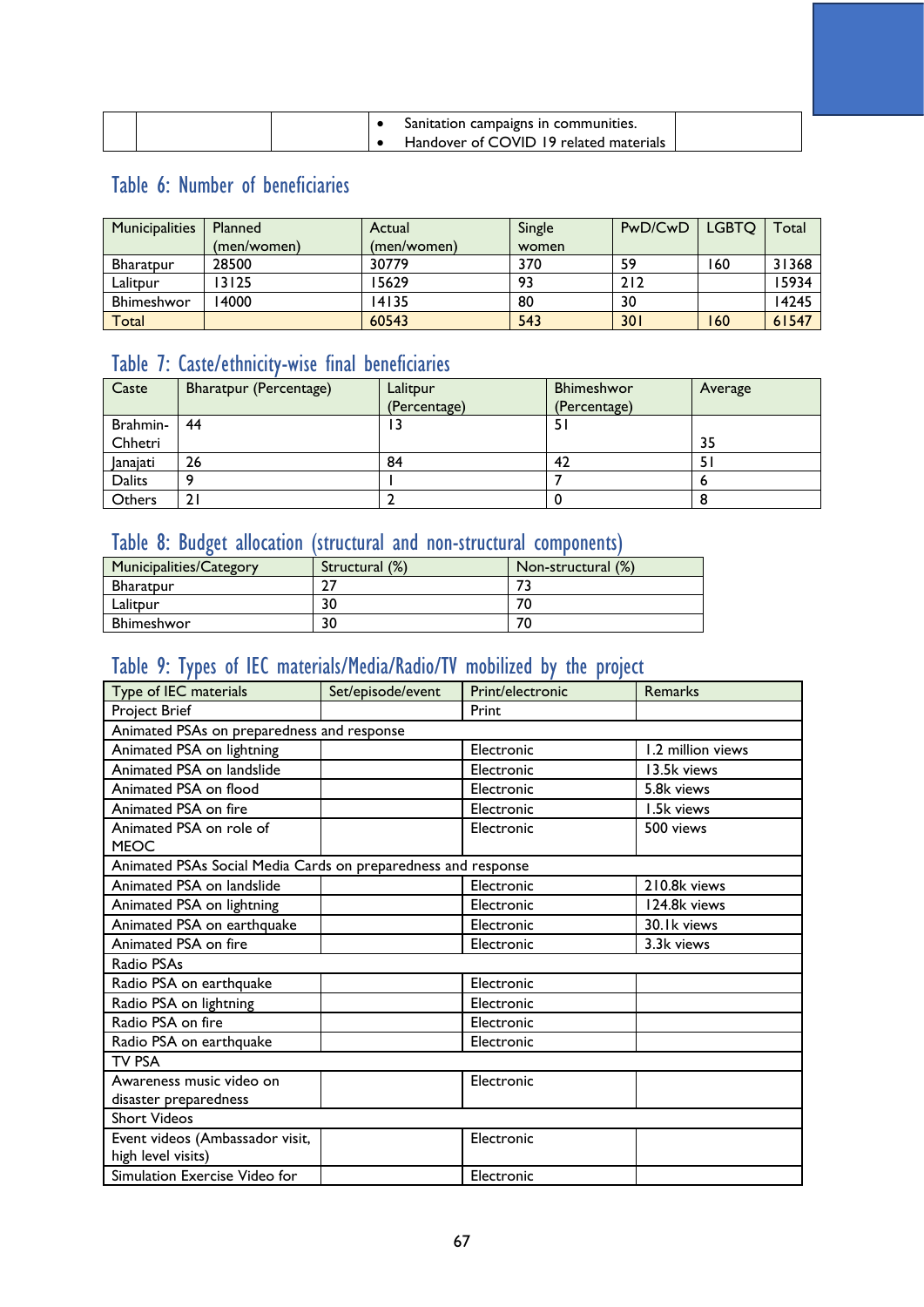| Bharatpur, Bhimeshwor,<br>Lalitpur         |                    |  |
|--------------------------------------------|--------------------|--|
| <b>Printed Awareness Raising Materials</b> |                    |  |
| Flip Charts on urban disaster              | Printed            |  |
| preparedness and response                  |                    |  |
| (flood, fires, earthquake,                 |                    |  |
| lightning among others)                    |                    |  |
| Posters/Flyers                             |                    |  |
| Poster on roles and                        | Printed            |  |
| responsibilities of LDMCs                  |                    |  |
| <b>Emergency Numbers Sticker</b>           | Printed            |  |
| <b>Emergency Numbers Poster</b>            | Printed            |  |
| Petrol Pump Checklist Sticker              | Printed            |  |
| Petrol Pump Checklist Poster               | Printed            |  |
| Maps                                       |                    |  |
| Indoor/ Outdoor Ward level                 | Printed            |  |
| risk maps                                  |                    |  |
| Indoor/ Outdoor Ward level                 | Printed            |  |
| multi-hazard maps                          |                    |  |
| <b>Admin Maps</b>                          | Printed            |  |
| <b>Visibility Items</b>                    |                    |  |
| <b>Visibility Stickers</b>                 | Printed            |  |
| (Round/Rectangle/Square)                   |                    |  |
| <b>CERT Helmets</b>                        | Printed            |  |
| <b>CERT Visibility Jackets</b>             | Printed            |  |
| First Aid Bags                             | Printed            |  |
| <b>Information Boards</b>                  | Printed            |  |
| Handover Boards                            | Printed            |  |
| <b>Inauguration Boards</b>                 | Printed            |  |
| <b>Backpack</b>                            | Printed            |  |
| T-shirts                                   | Printed            |  |
| <b>Water Bottle</b>                        | Printed            |  |
| Firefighting/SAR Equipment                 | Printed            |  |
| Publications                               |                    |  |
| KAP Survey (Baseline/End line              | Printed/Electronic |  |
| Report)                                    |                    |  |
| Rapid Vulnerability Assessment             | Printed/Electronic |  |
| COVID-19 Lessons Learned                   | Printed/Electronic |  |
| Rapid Assessment of the                    | Printed/Electronic |  |
| effectiveness of risk                      |                    |  |
| communication for COVID-19                 |                    |  |
| patients                                   |                    |  |
| Assessment of Municipal Fire               | Printed/Electronic |  |
| <b>Response Capacity</b>                   |                    |  |
| Fire Incidents Report                      | Printed/Electronic |  |
| Urban Fire Risk Assessment                 | Printed/Electronic |  |
| Insurance Mini Booklet                     | Printed/Electronic |  |
| <b>Booklet on Disaster</b>                 | Printed/Electronic |  |
| Management Plans & Guidelines              |                    |  |
| (Bhimeshwor)                               |                    |  |
| EPRP, SOP and Simulation                   | Printed/Electronic |  |
| Guideline Lalitpur, Bharatpur              |                    |  |
| and Bhimeshwor                             |                    |  |
| Relief Standard and Fund                   | Printed/Electronic |  |
| Mobilization Guideline Lalitpur,           |                    |  |
| Bharatpur and Bhimeshwor                   |                    |  |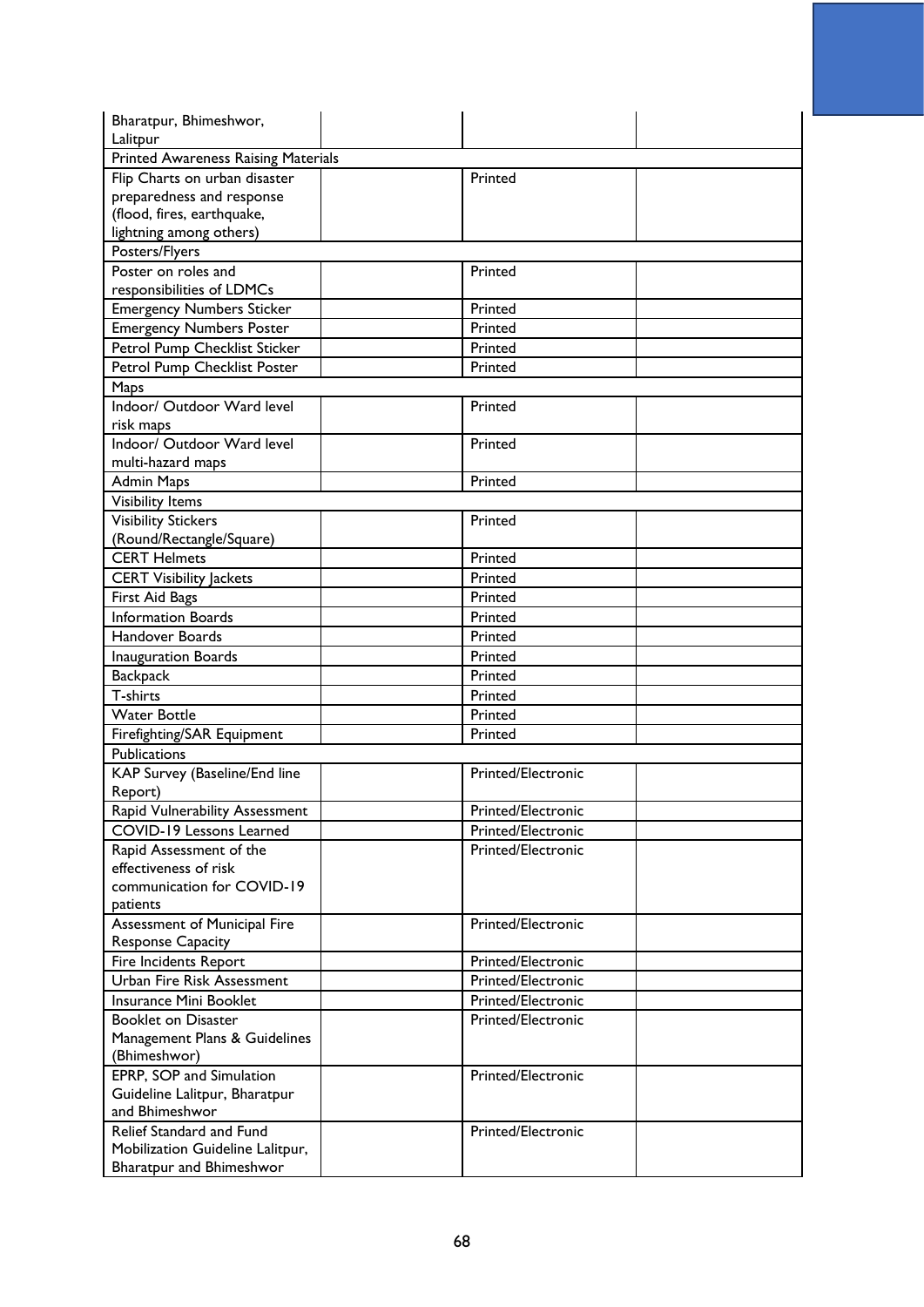| EPRP (Ward level) Lalitpur,           | <b>Printed/Electronic</b> |  |
|---------------------------------------|---------------------------|--|
| Bharatpur and Bhimeshwor              |                           |  |
| <b>District Disaster Preparedness</b> | <b>Printed/Electronic</b> |  |
| & Response Plan Lalitpur,             |                           |  |
| Bharatpur and Bhimeshwor              |                           |  |
| Policy Brief on Fire                  | Printed/Electronic        |  |
| Preparedness & Response               |                           |  |
| (National)                            |                           |  |
| Policy Brief on Fire                  | <b>Printed/Electronic</b> |  |
| Preparedness & Response               |                           |  |
| (Local)                               |                           |  |
| Photo Mini Book ECHO III              | <b>Printed/Electronic</b> |  |
| <b>Lessons Learned Document</b>       | <b>Printed/Electronic</b> |  |
| School level DRR plan                 | <b>Printed/Electronic</b> |  |
| <b>VCA Report for Wards</b>           | <b>Printed/Electronic</b> |  |

# Table 10: Monitoring visits by ECHO and UNDP CO

| <b>Agencies</b>                                                                                                           | When                                 | Where                                                                                             | What monitor?                                                            | Key outcomes of these visits                                                                                                                                                                                          |
|---------------------------------------------------------------------------------------------------------------------------|--------------------------------------|---------------------------------------------------------------------------------------------------|--------------------------------------------------------------------------|-----------------------------------------------------------------------------------------------------------------------------------------------------------------------------------------------------------------------|
| EU, UNDP CO,                                                                                                              | 5-6 August<br>2021<br>22 Oct<br>2021 | Ward 16, ward 19<br>and LMC                                                                       | Project<br>interventions                                                 | Was able to know the impact of the<br>project in project areas. Handover of<br>materials support at community and<br>local level fire brigade. Interaction<br>with communities                                        |
| Municipality and project<br>(jointly) along with<br>engineers from wards<br>and local level for small<br>scale mitigation | Regular                              | In all working wards                                                                              | Project<br>interventions                                                 | Was able to know the impact of the<br>project in project areas.                                                                                                                                                       |
| EU virtual monitoring<br>mission                                                                                          | 30<br>November<br>2020               | Virtual with Mayor,<br>CAO, DRR focal<br>persons, WDMC,<br>beneficiaries and<br>vulnerable groups | Project<br>interventions                                                 | Was able to know the impact of the<br>project in project areas and<br>suggestion on focusing on fire and<br>earthquake.                                                                                               |
| <b>EU and UNDP</b><br>EU ambassador visit<br>together with UNDP<br>DRR and ministries                                     | $22 - 23$<br>February,<br>2021       | Ward 10 and BMC                                                                                   | Project<br>intervention.<br>Fire brigade,<br><b>MEOC</b><br>inauguration | MEOC inauguration, know the<br>impact of project at community<br>through monitoring of project<br>activities and vulnerabilities, able to<br>know the impact of project to<br>empower the women for risk<br>reduction |
| Project team<br><b>CDRMP/UNDP</b>                                                                                         | Regular                              | All project wards                                                                                 | Project<br>intervention.<br>impact of<br>project                         | Able to identify the best practices<br>and room of improvement.<br>Identified the correction and<br>modification points.                                                                                              |

# Table 11: Finding of RVA summary

| Municipality<br>/hazard | Sampled<br><b>HHs</b> | <b>Extremely</b><br>high risk<br>(HHs) | High risk<br>(HHs) | Moderate risk (HHs) | Low risk (HHs) | No risk (HHs) |
|-------------------------|-----------------------|----------------------------------------|--------------------|---------------------|----------------|---------------|
| <b>Bharatpur</b>        | 641                   |                                        |                    |                     |                |               |
| Earthquake              | 64 I                  |                                        | 10                 | 204                 | 343            | 84            |
| Fire                    | 64 I                  |                                        | ь                  | 124                 | 371            | 140           |
| Inundation              | 64 I                  | 10                                     | 13                 | 16                  |                | 602           |
| Landslide               |                       |                                        |                    |                     |                |               |
| Multi-hazard            | 641                   |                                        | 8                  | 88                  | 523            | 22            |
| Sub-total               |                       | 10                                     | 37                 | 432                 | 1237           | 848           |
| Lalitpur                | 690                   |                                        |                    |                     |                |               |
| Earthquake              | 690                   |                                        | 39                 | 370                 | 251            | 30            |
| Fire                    | 690                   | 22                                     | <b>116</b>         | 264                 | 219            | 69            |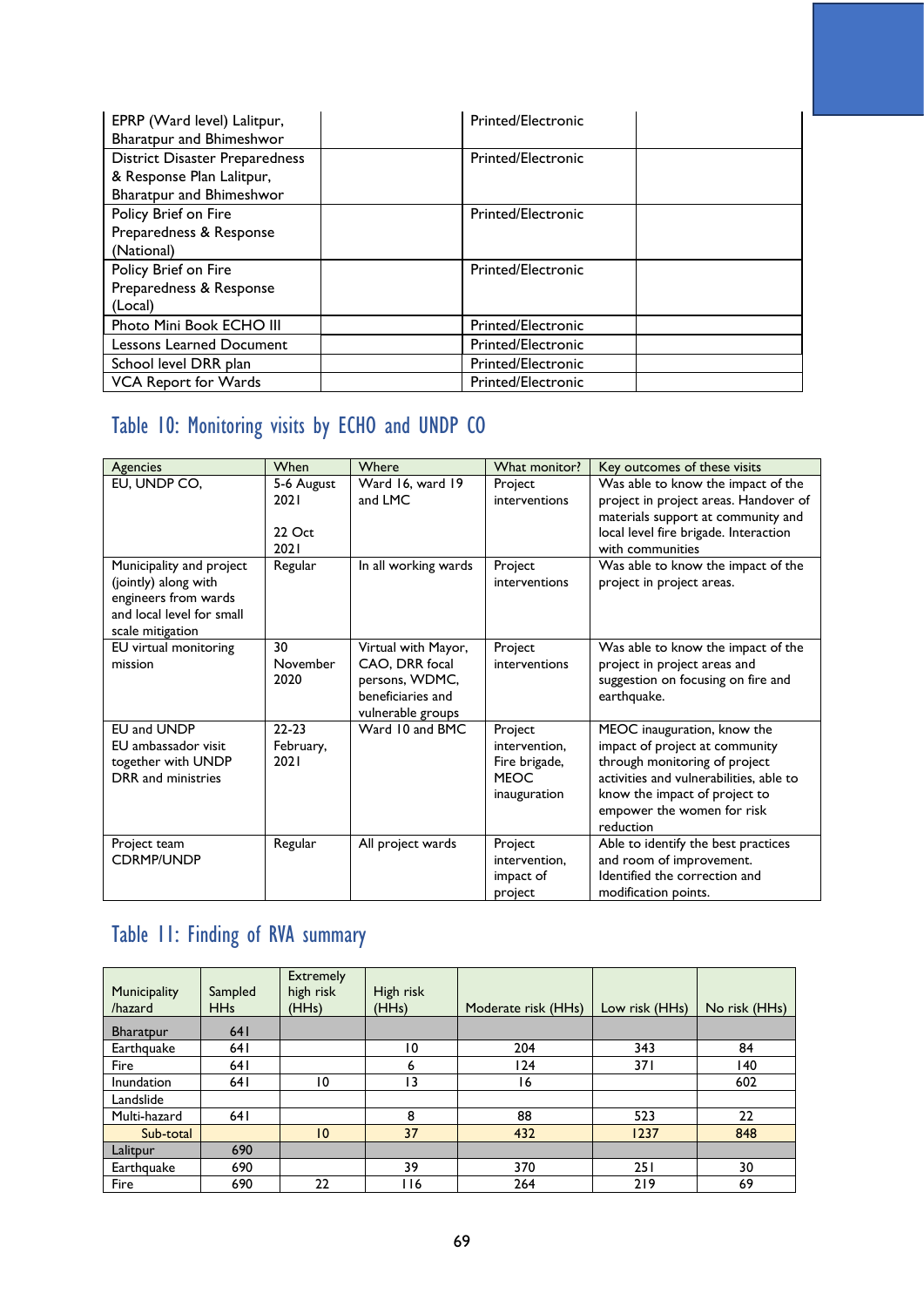| Inundation   |     | 16 | 17  | 512  |      | 145  |
|--------------|-----|----|-----|------|------|------|
| Landslide    |     |    |     |      |      |      |
| Multi-hazard | 690 |    | 49  | 514  | 127  |      |
| Sub-total    |     | 38 | 221 | 1660 | 597  | 244  |
| Bhimeswor    | 696 |    |     |      |      |      |
| Earthquake   |     |    | 66  | 266  | 297  | 67   |
| Fire         |     |    | 23  | 145  | 314  | 214  |
| Inundation   |     |    |     |      |      |      |
| Landslide    |     | 27 | 36  | 291  |      | 342  |
| Multi-hazard |     |    | 22  | 294  | 374  | 6    |
| Sub-total    |     | 27 | 147 | 996  | 985  | 629  |
| Total        |     | 75 | 405 | 3088 | 2819 | 1721 |
| Percentage   |     |    |     | 38   | 35   | 21   |

## Table 12: Status of resilience fund by municipalities

| <b>Municipalities</b> | Cash     | <b>Materials</b> | Total    |
|-----------------------|----------|------------------|----------|
| Bharatpur             | 15000000 |                  | 15000000 |
| Lalitour              |          | 120000           | 120000   |
| <b>Bhimeshwor</b>     | 250000   |                  | 250000   |
| Total                 | 15250000 | 120000           | 15370000 |

## Table 13: Resource mobilization by municipality

| Municipality | Community contribution | Municipal contribution | <b>Third Party</b> | <b>Total NPR</b> |
|--------------|------------------------|------------------------|--------------------|------------------|
|              | (NPR)                  | (NPR)                  | contribution (NPR) |                  |
| Bharatpur    | 500000                 | 172000                 | 10000              | 2682000          |
| Lalitour     |                        | 1809516                |                    | 1809516          |
| Bhimeshwor   |                        | 1947289                |                    | 1947289          |
|              | 500000                 | 4928805                | 10000              | 6438805          |

## Table 14: Legal documents supported to municipalities

**Bharatpur** 

| Sn  | Name of legal documents (year, new/modify)                     | <b>Status</b> | Approved/or in the  |
|-----|----------------------------------------------------------------|---------------|---------------------|
|     |                                                                | (draft/final) | process of approval |
|     | Emergency Preparedness and Response Plan, 2078                 | Final         | Approved            |
| 2.  | Standard Operating Procedure for MEOC, 2078                    | Final         | Approved            |
| 3.  | Emergency Preparedness and response simulation guideline, 2078 | Final         | Approved            |
| 4.  | Disaster Relief standard, 2078                                 | Final         | Approved            |
| 5.  | Disaster Management fund mobilization guideline, 2078          | Final         | Approved            |
| 6.  | Volunteer mobilization guideline, 2078                         | Final         | Approved            |
| 7.  | Risk Transfer guideline, 2078                                  | Final         | Approved            |
| 8.  | Ward level Emergency Preparedness and Response Plan, 2078      | Final         | Approved            |
| 9.  | School level DRR Plan                                          | Final         | Approved            |
| 10. | Disaster Preparedness and Response Plan 2078 (Chitwan)         | Final         | Approved            |

Lalitpur

| Sn | Name of legal documents (year,<br>new/modify)               | <b>Status</b><br>(draft/final) | Approved/or in the process of<br>approval | Remarks                                                                                    |
|----|-------------------------------------------------------------|--------------------------------|-------------------------------------------|--------------------------------------------------------------------------------------------|
|    | Municipal level emergency<br>preparedness and response plan | Final                          | In the process of approval                | For Lalitpur executive<br>meeting has not been held<br>due to several political<br>reasons |
|    | Risk transfer guideline                                     | Final                          | In the process of approval                |                                                                                            |
|    | Municipal level disaster relief standard.                   | Final                          | In the process of approval                |                                                                                            |
|    | SOP of MEOC                                                 | Final                          | In the process of approval                |                                                                                            |
| 5. | Disaster management volunteer<br>mobilization guideline     | Final                          | In the process of approval                |                                                                                            |
| 6  | Disaster fund mobilization guideline                        | Final                          | In the process of approval                | IOM funded we facilitated                                                                  |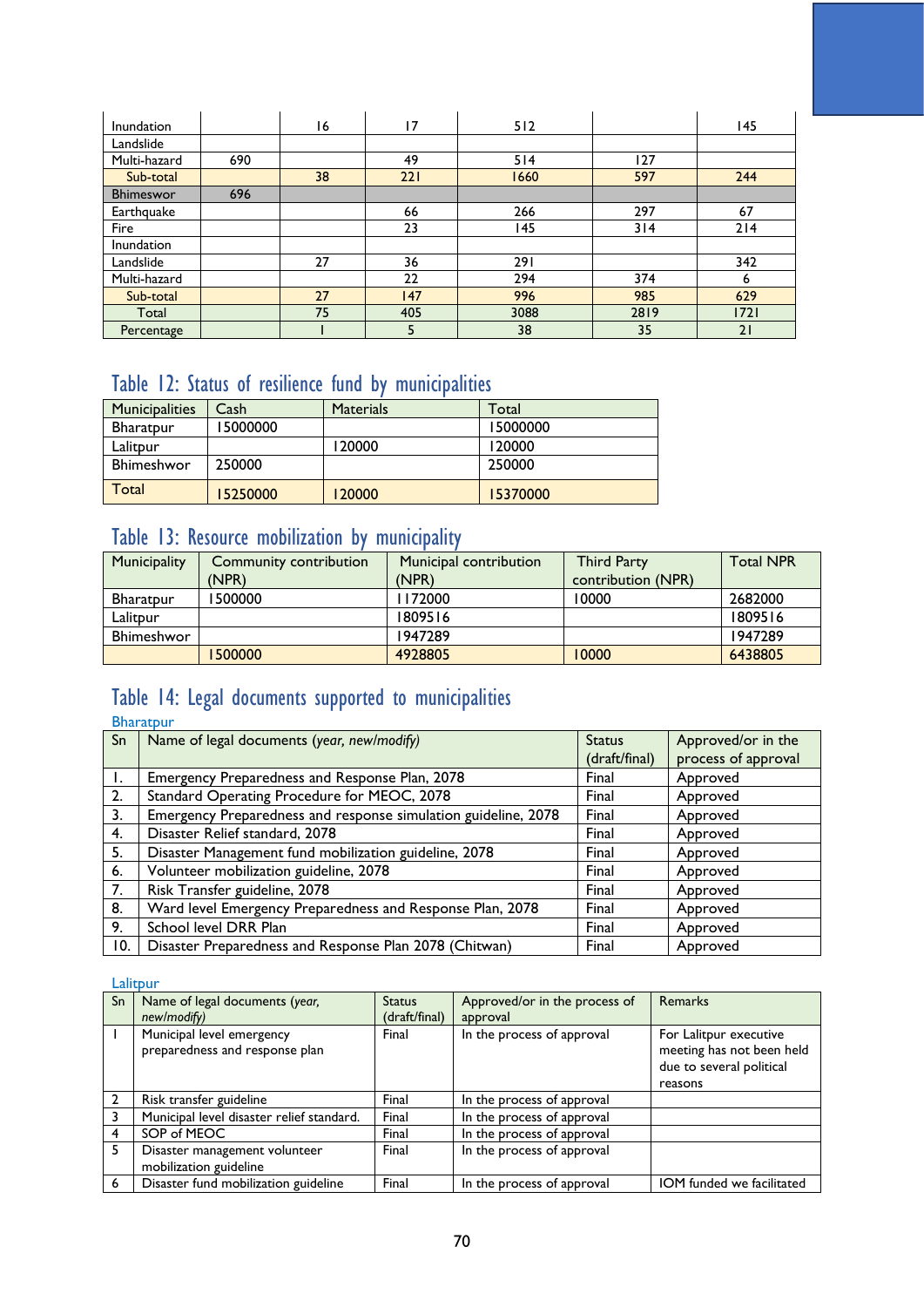|  |  | anc<br>ted for<br>suppo |
|--|--|-------------------------|
|  |  | $    -$<br>nenu.<br>    |

## Bhimeshwor

|    | Sn   Name of legal documents (year, new/modify)<br><b>Status</b> |               | Approved/or in the  |
|----|------------------------------------------------------------------|---------------|---------------------|
|    |                                                                  | (draft/final) | process of approval |
|    | Emergency Preparedness and response plan                         | Final         | Approved            |
| 2. | EOC-SOP                                                          | Final         | Approved            |
| 3. | Municipal Disaster Relief Standard                               | Final         | Approved            |
| 4. | DRM Fund Operational and mobilization Procedure                  | Final         | Approved            |
| 5. | Disaster Risk Reduction Strategic Action Plan                    | Final         | Approved            |
| 6. | <b>DRR Policy</b>                                                | Final         | Approved            |
| 7. | <b>Risk Transfer Guideline</b>                                   | Final         | Approved            |
| 8. | Emergency Preparedness and Response Simulation Guideline         | Final         | Approved            |
| 9. | Municipal DRM Volunteers Bureau Formation and Mobilization       | Final         | Approved            |
|    | Guideline                                                        |               |                     |
| 0. | <b>DRR Mainstreaming Guideline</b>                               | Final         | Approved            |

## Table 15: Short-term employment generation from small scale mitigation work Bharatpur

| <b>SN</b> | Small scale mitigation works                     | Skilled/unskilled person involved<br>(tentative person-days) | Average<br>rate/day | Total amount<br>generated |
|-----------|--------------------------------------------------|--------------------------------------------------------------|---------------------|---------------------------|
|           | Fire hydrant installation                        | l 10                                                         | 1200                | 132000                    |
|           | Construction of PwD friendly<br>structure (Ramp) | 50                                                           | 1000                | 50000                     |
|           | Total                                            |                                                              |                     | 182000                    |

## Lalitpur

| ------ |                              |                                                                 |                  |                           |
|--------|------------------------------|-----------------------------------------------------------------|------------------|---------------------------|
| SN     | Small scale mitigation works | Skilled/unskilled person<br>involved (tentative<br>person-days) | Average rate/day | Total amount<br>generated |
|        | Water tank with rainwater    |                                                                 |                  |                           |
|        | harvesting system (5 nos.)   | 1500                                                            | 950              | 1425000                   |
|        | PWD friendly ramp            | 52                                                              | 950              | 49400                     |
|        | Fire hydrant                 | 135                                                             | 1500             | 202500                    |
| 4      | Underpass retrofitting       | 40                                                              | 1500             | 60000                     |
|        | Total                        |                                                                 |                  | 1736900                   |

## Bhimeshwor

| Small scale mitigation works                            | Small scale<br>mitigation<br>works | Skilled/unskilled<br>person involved<br>(tentative person-<br>days) | <b>Total amount</b> |
|---------------------------------------------------------|------------------------------------|---------------------------------------------------------------------|---------------------|
| Landslide mitigation                                    | 950                                | 145                                                                 | 137750              |
| Water source protection                                 | 950                                | l 26                                                                | 119700              |
| Installation of lightning arrester                      | 500                                | 34                                                                  | 51000               |
| Wheelchair ramp renovation/Railing                      | 950                                | 17                                                                  | 16150               |
| Maintenance and renovation of Water reserve tank        |                                    |                                                                     |                     |
| (1500000 liters capacity)                               | 950                                | 235                                                                 | 223250              |
| Hospital doors/windows glass lamination                 | 500                                | 16                                                                  | 24000               |
| Installation of a fire hydrant                          | 500                                | 145                                                                 | 217500              |
| Installation of Overhead water tanks for the purpose of |                                    |                                                                     |                     |
| refilling water in a fire truck                         | 950                                | 12                                                                  | 11400               |
| Management of electric wiring at Deaf School            | 500                                |                                                                     | 9000                |
| Installation of Emergency Siren                         | 500                                |                                                                     | 7500                |
| Clamping work at School                                 | 950                                |                                                                     | 7600                |
| Fire alarm System                                       | 500                                |                                                                     | 6000                |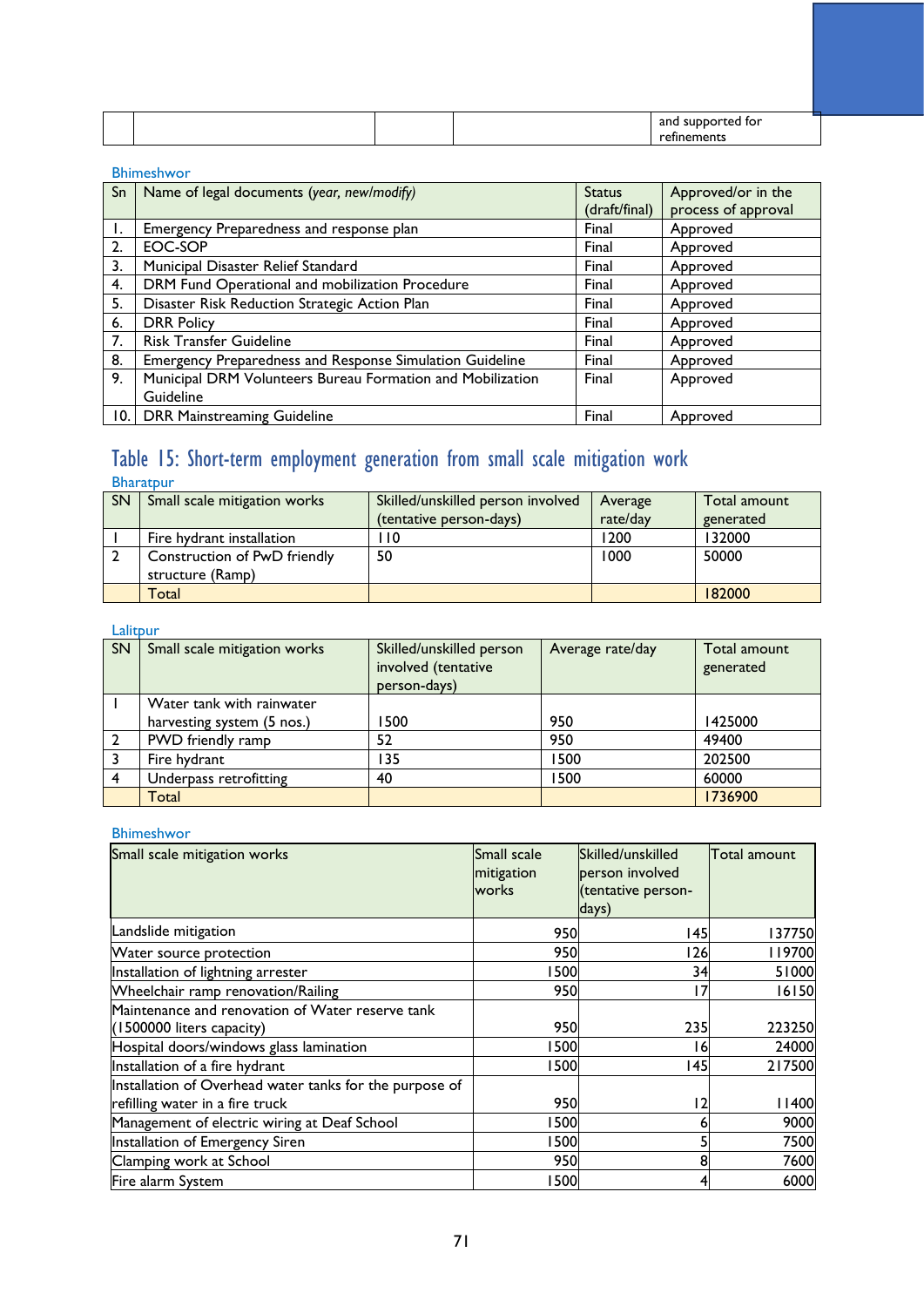| ı.<br>- 1<br>dl |  |
|-----------------|--|
|                 |  |

Total 830850

# Table 16: GESI diversity

| <b>Executive committees</b> | Men-% | Women-% |
|-----------------------------|-------|---------|
| <b>FORWARD</b>              | 55    | 45      |
| <b>FSCN</b>                 | 54.5  | 45.5    |
| <b>HURADEC</b>              | 60    | 40      |
| Average                     | 56    | 44      |
| <b>Staff at Partner NGO</b> |       |         |
| <b>FORWARD</b>              | 75    | 25      |
| <b>FSCN</b>                 | 60    | 40      |
| <b>HURADEC</b>              | 62    | 38      |
| Average                     | 66    | 34      |
| Staff at UNDP project       |       |         |
| Project staff               | 87    | 13      |

# Table 17: List of trainings/workshops/seminar and benefitted people

Community/ward level

Lalitpur

| $S_{n}$        | Name of training                        | Event          | <b>Duration</b> | Men | Women        | Total | PwD | <b>LGBTO</b> |
|----------------|-----------------------------------------|----------------|-----------------|-----|--------------|-------|-----|--------------|
|                | Initial rapid assessment training       | 2              | 2 days          | 37  | 17           | 54    |     |              |
| $\overline{2}$ | Light search and rescue training (LSAR) |                | 3 days          | 39  | 14           | 53    |     |              |
| 3              | Basic firefighting training.            | 3              | 2 days          | 66  | 60           | 126   |     |              |
| 4              | Basic first aid training.               | 3              | 4 days          | 33  | 65           | 98    |     |              |
| 5              | <b>CADRE Training</b>                   |                | 4 days          | 26  | $\mathbf{H}$ | 37    |     |              |
| 6              | Kitchen Fire Training                   |                | l day           | 82  | $\Omega$     | 82    |     |              |
| 7              | Training to electrician on fire safety  |                | 3 days          | 27  |              | 34    |     |              |
| 8              | Ward level EPRP workshop                | 4              | I day           | 57  | 30           | 87    |     |              |
| 9              | School level DRR plan                   | 2              | I day           | 33  | 29           | 62    |     |              |
| 10             | School level First Aid and Search &     | 4              | I day           | 33  | 30           | 63    |     |              |
|                | rescue                                  |                |                 |     |              |       |     |              |
| $\mathbf{1}$   | School level simulation                 | $\overline{2}$ | I day           | 256 | 238          | 494   |     |              |
|                | Total                                   |                |                 | 689 | 501          | 1190  |     |              |
|                | Percent                                 |                |                 | 58  | 42           |       |     |              |

### Bhimeshwor

| Sn              | Name of training                        | Event | <b>Duration</b> | Men | Women        | Total | <b>PwD</b> | <b>LGBTO</b> |
|-----------------|-----------------------------------------|-------|-----------------|-----|--------------|-------|------------|--------------|
|                 | Initial rapid assessment training       |       | $2.5$ days      | 46  | ۱3           | 59    |            |              |
| $\overline{2}$  | Light search and rescue training (LSAR) | 3     | 3 days          | 42  | 38           | 80    |            |              |
| 3               | Basic firefighting training.            | 3     | 2 days          | 73  | 21           | 94    |            |              |
| 4               | Basic first aid training.               | 4     | 4 days          | 19  | 53           | 72    |            |              |
| 5               | <b>CADRE Training</b>                   |       | 4 days          | 14  | 10           | 24    |            |              |
| 6               | Kitchen Fire Training                   | 4     | day             |     | 46           | 146   |            |              |
| 7               | Training to electrician on fire safety  |       | 3 days          | 21  | $\mathbf{2}$ | 23    |            |              |
| 8               | Ward level EPRP workshop                | 4     |                 | 53  | 39           | 92    |            |              |
| 9               | School level DRR plan                   |       |                 | 46  | 27           | 73    |            |              |
| $\overline{10}$ | School level Search and rescue          |       |                 | 38  | 25           | 63    |            |              |
| 12              | School level simulation drills          |       |                 | 38  | 25           | 63    |            |              |
|                 | Total                                   |       |                 | 390 | 399          | 789   |            |              |
|                 | Percent                                 |       |                 | 49  | 51           |       |            |              |

Bharatpur

| Sn | Name of training                           | Event | Duration | Men | Women | Total | PwD | <b>LGBTC</b> |
|----|--------------------------------------------|-------|----------|-----|-------|-------|-----|--------------|
|    | Initial rapid assessment training          |       | 2 days   | 30  |       |       |     |              |
|    | Light search and rescue training<br>(LSAR) |       | 3 days   |     |       | 80    |     |              |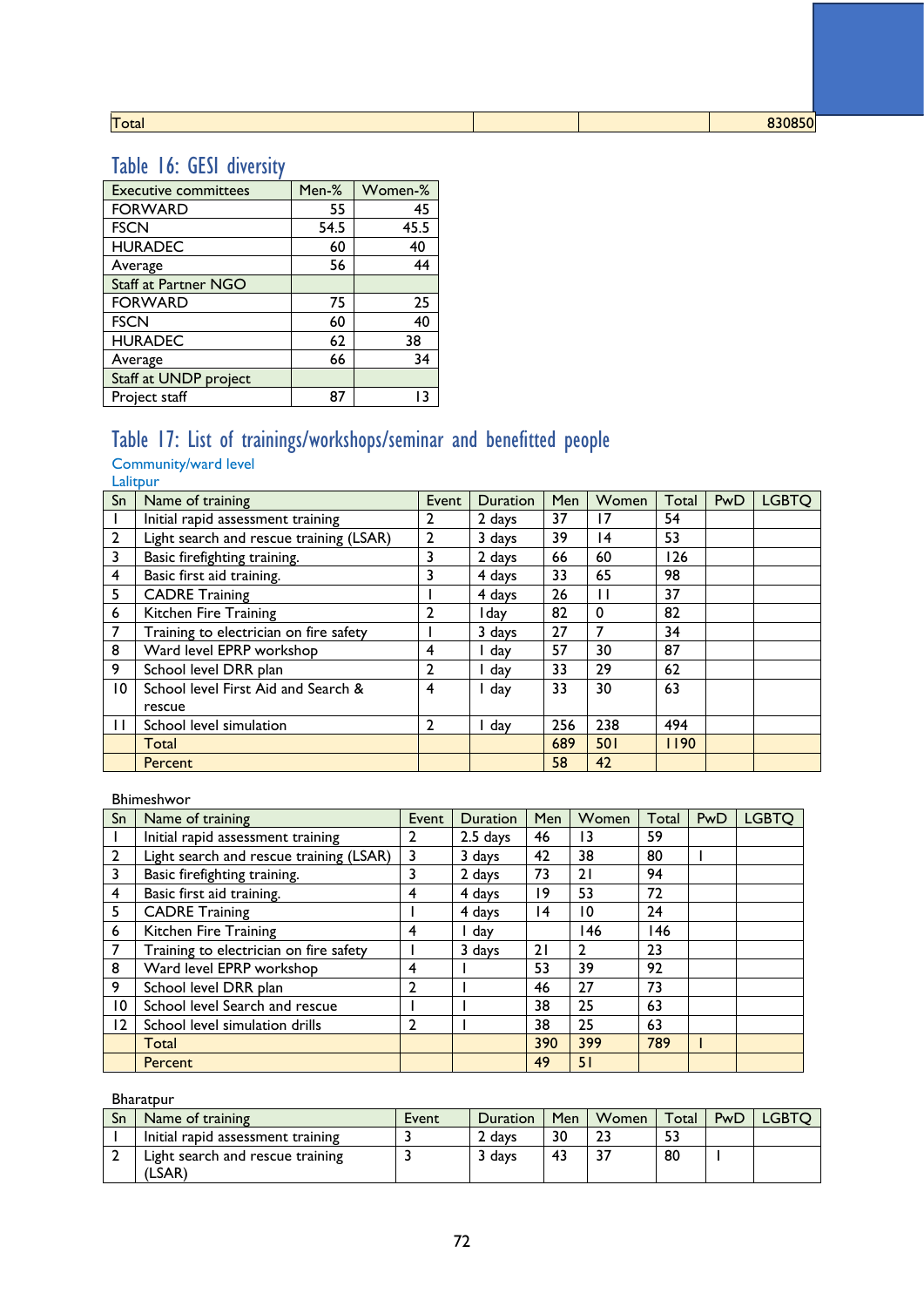| 3               | One day Fire-fighting training      | 9                                    | l dav  | 17  | 205 | 222  |                |  |
|-----------------|-------------------------------------|--------------------------------------|--------|-----|-----|------|----------------|--|
| 4               | Basic firefighting training         | 5                                    | 2 days | 73  | 106 | 179  |                |  |
| 5               | Basic first aid training.           | 3                                    | 4 days | 23  | 43  | 66   |                |  |
| 6               | <b>CADRE Training</b>               |                                      | 4 days | 17  | 6   | 23   |                |  |
| 7               | Ward level EPRP workshop            | 4                                    | l day  | 32  | 15  | 47   |                |  |
| 8               | School level DRR plan               | 2                                    | l dav  | 35  | 18  | 53   | $\overline{2}$ |  |
| 9               | School level Search and rescue      | $\overline{2}$                       | l dav  | 25  | 28  | 53   |                |  |
| $\overline{10}$ | RVA orientation and KAP orientation | 3 for<br>RVA <sub>2</sub><br>for KAP | day    | 64  | 65  | 129  |                |  |
| П               | Awareness on Earthquake Day         |                                      | day    | 41  | 106 | 147  |                |  |
| $\overline{13}$ | VCA consultation workshop           | 9                                    | day    | 115 | 150 | 265  |                |  |
| $\overline{14}$ | Project Inception (Ward level)      |                                      | day    | 44  | 19  | 63   |                |  |
|                 | Total                               |                                      |        | 559 | 821 | 1380 | 3              |  |
|                 | Percent                             |                                      |        | 41  | 59  |      |                |  |

## Municipality/district level

**Lalitpur** 

| Sn             | Name of training                                                                                                       | Event | <b>Duration</b> | Men  | Women          | Total      | PwD | <b>LGBTO</b> |
|----------------|------------------------------------------------------------------------------------------------------------------------|-------|-----------------|------|----------------|------------|-----|--------------|
| J.             | Basic Firefighting, Rescue & HAZMAT<br>Handling Training to fireman and fire<br>truck drivers of Lalitpur Fire Station |       | 4 days          | 23   | $\mathbf 0$    | 23         |     |              |
| $\overline{2}$ | Basic firefighting training to gas and<br>petrol dealers                                                               |       | I day           | 17   | $\Omega$       | 17         |     |              |
| 3              | Basic firefighting training to PWDs                                                                                    |       | day             | 8    | ۱6             | 24         | 24  |              |
| 4              | <b>EPRP Workshop</b>                                                                                                   |       | l day           | 95   | $\overline{7}$ | 112        |     |              |
| 5              | Risk transfer                                                                                                          | 3     | l day           | 95   | 18             | 113        |     |              |
| 6              | MEOC SOP                                                                                                               | 3     | day             | 89   | 15             | 104        |     |              |
| 7              | <b>EOC</b> training                                                                                                    |       | 3 days          | 5    | 5.             | $\Omega$   |     |              |
| 8              | Pre SIMEX                                                                                                              | າ     | day             | 272  | 229            | <b>501</b> |     |              |
| 9              | Post SIME <sub>x</sub>                                                                                                 |       | day             | 623  | 348            | 971        |     |              |
|                | Total                                                                                                                  |       |                 | 1227 | 648            | 1865       | 24  |              |
|                | Percent                                                                                                                |       |                 | 65   | 35             |            |     |              |

## Bhimeshwor

| Sn             | Name of training                               | Event          | <b>Duration</b> | Men | Women | Total | <b>PwD</b> | <b>LGBTO</b> |
|----------------|------------------------------------------------|----------------|-----------------|-----|-------|-------|------------|--------------|
|                | Basic Firefighting, Rescue & HAZMAT            |                | 4               | 21  | 3     | 24    |            |              |
|                | Handling Training to fireman and fire          |                |                 |     |       |       |            |              |
|                | truck drivers of Lalitpur Fire Station         |                |                 |     |       |       |            |              |
| $\overline{2}$ | Fire Orientation Hospital and Hotel<br>Staffs. | 4              |                 | 59  | 222   | 281   |            |              |
| 3              | EPRP shared vulnerable groups                  |                |                 | 10  | 5     | 15    |            |              |
| 4              | FDG with vulnerable groups                     | 9              | າ               | 27  | 29    | 56    |            |              |
| 5              | <b>EPRP Workshop</b>                           | $\mathbf{2}$   | 2.5             | 61  |       | 72    |            |              |
| 6              | Risk transfer                                  | $\mathbf{2}$   |                 | 13  |       | 14    |            |              |
| 7              | MEOC SOP                                       | $\mathbf{c}$   |                 | 37  | 5     | 42    |            |              |
| 8              | Pre simex                                      | $\overline{2}$ |                 | 83  | 65    | 148   |            |              |
| 9              | Post simex                                     | $\mathbf{2}$   |                 | 146 | 125   | 271   |            |              |
|                | Total                                          |                |                 | 457 | 466   | 923   |            |              |
|                | Percent                                        |                |                 | 50  | 50    |       |            |              |

Bharatpur

| Sn | Name of training                          | Event | <b>Duration</b> | Men | Women | Total | <b>PwD</b> | <b>LGBTQ</b> |
|----|-------------------------------------------|-------|-----------------|-----|-------|-------|------------|--------------|
|    | Basic Firefighting, Rescue & HAZMAT       |       |                 |     |       | 24    |            |              |
|    | Handling Training to fireman and fire     |       |                 |     |       |       |            |              |
|    | truck drivers of Lalitpur Fire Station    |       |                 |     |       |       |            |              |
|    | One day Fire-fighting training to private |       | day             |     |       | 76    |            |              |
|    | sectors (Gas distribution association,    |       |                 |     |       |       |            |              |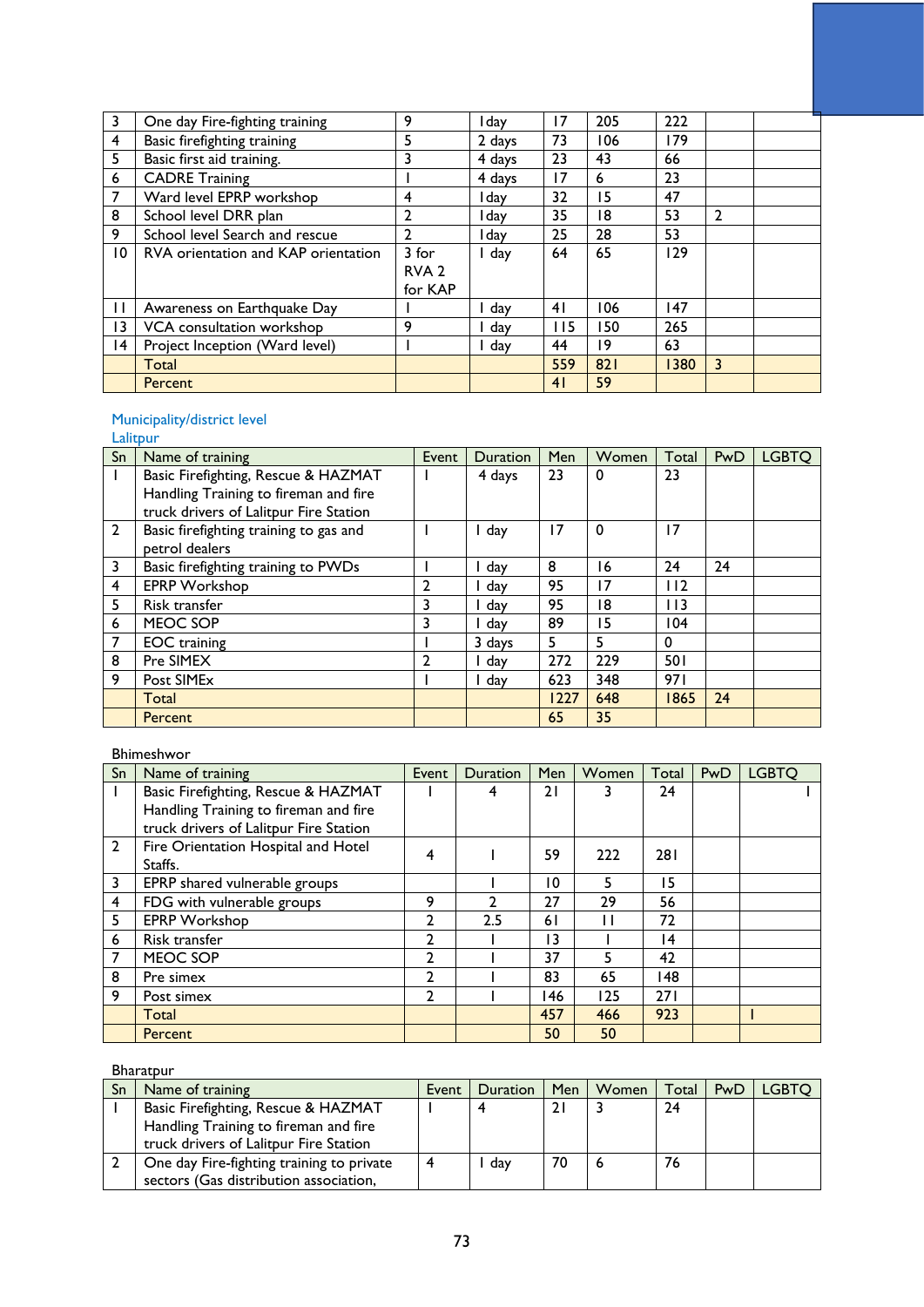|                 | petroleum association, Hotels, Hospitals) |   |        |     |          |     |    |
|-----------------|-------------------------------------------|---|--------|-----|----------|-----|----|
| 3               | One day Fire-fighting training to         | 3 |        | 31  | 26       | 57  | 28 |
|                 | vulnerable community (Marginalized        |   |        |     |          |     |    |
|                 | Muslims, LGBT, senior citizen)            |   |        |     |          |     |    |
| 4               | Disaster Reporting for Journalists        |   |        | 14  | 4        | 18  |    |
| 5               | Training to electrician on fire safety    |   | 3 days | 34  | $\Omega$ | 34  |    |
| 6               | Risk transfer                             |   | 2 days | 15  | 3        | 18  |    |
|                 | Municipal Level EPRP                      |   | day    | 75  | 21       | 96  |    |
| 8               | SOP workshop                              | 2 | day    | 60  | 18       | 78  |    |
| 9               | Pre-simex                                 | 2 | day    | 32  | 56       | 88  |    |
| $\overline{10}$ | Post-simex                                | 7 | day    | 212 | 128      | 340 |    |
| $\mathbf{I}$    | Project Inception (Municipal level)       |   | day    | 30  |          | 37  |    |
| 12              | <b>Project Closure</b>                    |   | day    | 78  | 24       | 102 |    |
|                 | Total                                     |   |        | 672 | 296      | 968 | 28 |
|                 | Percent                                   |   |        | 69  | 31       |     |    |

## Bhimeshwor

| Sn | Name of training            | Event          | Duration | Men | Women | Total | PwD | <b>LGBTQ</b> |
|----|-----------------------------|----------------|----------|-----|-------|-------|-----|--------------|
|    | Health camp for deaf people |                |          | 99  | 108   | 207   | 40  |              |
|    | Emergency siren             |                |          | 39  | 26    | 65    |     |              |
| 3  | SOP workshop                | 2              |          | 37  | 5     | 42    |     |              |
| 4  | EPRP workshop               | 2              | 2.5      | 61  |       | 72    |     |              |
| 5  | Risk transfer guideline     | 2              |          | 13  |       | ۱4    |     |              |
| 6  | Relief Standards workshop   | $\overline{2}$ |          | 15  |       | 22    |     |              |
|    | Total                       |                |          | 264 | 158   | 422   | 40  |              |
|    | Percent                     |                |          | 63  | 37    |       |     |              |

## Table 18: Small scale mitigation by category, number and benefitted people/families

|    | <b>Bharatpur</b>                                                      |               |                  |                  |                               |
|----|-----------------------------------------------------------------------|---------------|------------------|------------------|-------------------------------|
| Sn | Types of SSM                                                          | <b>Number</b> | <b>Benefited</b> | <b>Benefited</b> | <b>Remarks</b>                |
|    |                                                                       |               | population       | families         |                               |
|    | Non-structural mitigation                                             |               |                  |                  |                               |
| I. | Installation of traffic sign and signals                              |               | 2184             |                  | 10% population of ward<br>10  |
| 2. | Installation of evacuation route map                                  |               | 1400             | 3 I I            |                               |
| 3. | Installation of lighting arrestor at school                           |               | 2647             |                  |                               |
|    | Total                                                                 |               | 6231             | 311              |                               |
|    | Structural mitigation                                                 |               |                  |                  |                               |
| 4. | Installation of Fire hydrant system                                   |               | 1153             | 125              |                               |
| 5  | Overhead water tank                                                   |               | 1250             | 175              |                               |
| 5. | Construction of Drainage management to<br>reduce inundation           | 4             | 827              | 126              |                               |
| 6. | Installation of booster pump with water tank<br>for fire preparedness |               | 1750             | 389              |                               |
| 7. | Construction of PwD friendly structure at<br>school (Ramp)            |               | 200              |                  | PwD population of<br>school   |
| 8. | Gabion Net support to lift irrigation                                 |               | 297              | 66               | 10% HHs of respective<br>tole |
|    | <b>Total</b>                                                          |               | 5477             | 881              |                               |

## Lalitpur

| Sn | Types of SSM                           | <b>Number</b> | <b>Benefitted</b> | <b>Benefitted</b> |
|----|----------------------------------------|---------------|-------------------|-------------------|
|    |                                        |               | population        | families          |
|    | Underground water tank with rain water |               | 9900              | 990               |
|    | harvesting                             |               |                   |                   |
|    | PwD friendly ramp                      |               | 1087              |                   |
|    | Installation of Fire Hydrant System    |               | 1500              | 150               |
| Δ  | Water pump support for water logging   |               | 415               | 42                |
|    | Underpass retrofitting                 |               | 650               | 45                |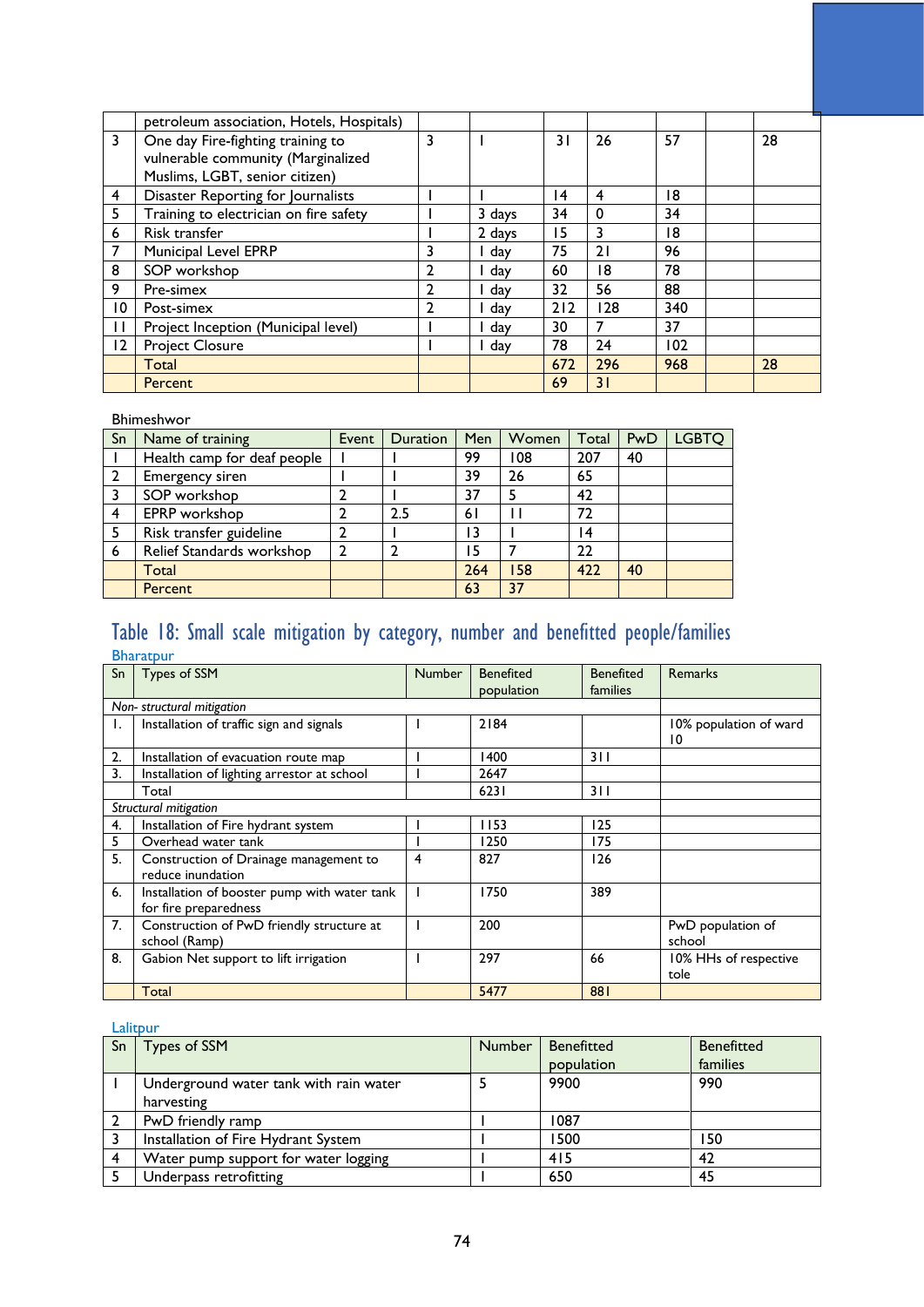| Installation of traffic signs and signals    |       |      |
|----------------------------------------------|-------|------|
| Installation of siren/emergency alarm system | 5400  | 900  |
| Total                                        | 18952 | 2127 |

#### Bhimeshwor Sn | Types of SSM Number | Benefitted population **Benefitted** families<br>36 Remarks 1. Landslide mitigation<br>
2. Water source protection<br>
2. Water source protection<br>
2. 2. 2. 2. 115 2. Water source protection 14 502 115<br>
3. Installation of lightening arrester 3 1200 80 3. Installation of lightening arrester 3 1200<br>
4. Wheelchair ramp renovation/Railing 1 900 wheelchair ramp renovation/Railing 1 900 3 months beneficiaries 5. Maintenance and renovation of Water reserve tank (1500000 liters capacity) 1 243 51 This facilitates firefighting in whole municipality and adjoining municipalities 6. Hospital doors/windows glass lamination 1 3500 Per month 7. Installation of fire hydrant 1 2898 161 Also supports water refill in the fire truck 8. Installation of overhead water tanks for the purpose of refilling water in fire truck 4 1200 240 This also supports fire fighting 9. Management of electric wiring at Deaf School 1 45<br>10. Installation of emergency siren 1 2250 10. Installation of emergency siren 1 2250 250 11. Clamping work at school 2 1350<br>12. Fire alarm system 3 7500 12. Fire alarm system 3 7500 Per month Total 21751 933

## Table 19: Progress status (target/achievements)

#### Lalitpur Result 1

|                | nesuru i                                                                                       |                |                     |          |                                                      |
|----------------|------------------------------------------------------------------------------------------------|----------------|---------------------|----------|------------------------------------------------------|
| Sn             | <b>Planned activities</b>                                                                      | Target         | <b>Achievements</b> | $%$ of   | Reasons for                                          |
|                |                                                                                                | (number)       |                     | progress | variation                                            |
| $\mathbf{I}$   | Focused discussion with the identified vulnerable groups to<br>identify their issues and needs | 10             | $\mathbf{H}$        |          |                                                      |
| $\overline{2}$ | Focused consultations with other important stakeholders                                        | 5              | 12                  |          | Need of<br>more<br>meetings<br>with<br>stakeholders. |
| 3              | Meeting for rapid vulnerability assessment (RVA)<br>(municipal level- 2 events.                | $\overline{2}$ | $\mathbf{2}$        | 100      |                                                      |
| $\overline{4}$ | Conduct community led awareness campaigns to outreach<br>communities and municipality.         | $\overline{2}$ | 5                   |          | Had to<br>conduct<br>awareness<br>on COVID<br>19     |
| 5              | Focused groups discussions to understand extant capacity<br>of the key stakeholders            | $\overline{4}$ | 5                   |          |                                                      |
| 6              | Organize exit workshop at municipal level.                                                     |                |                     | 100      |                                                      |
|                | <b>KAP Survey</b>                                                                              | 2              | 2                   | 100      |                                                      |

## Result 2

| Sn | <b>Planned activities</b>                                                                 | <b>Target</b>   | <b>Achievements</b> | $%$ of   |
|----|-------------------------------------------------------------------------------------------|-----------------|---------------------|----------|
|    |                                                                                           | (number/event.) |                     | progress |
|    | Conduct meetings and trainings for formation of disaster risk                             |                 |                     | 100      |
|    | management committees (DRMC).                                                             |                 |                     |          |
|    | Organize meeting to formulate EPRP (Ward level)                                           |                 |                     | 100      |
|    | Consultation and discussion meetings to formulate guidelines<br>and SOP (municipal level) |                 |                     | 100      |
|    | Organize training of officials and community volunteers on                                |                 |                     | 100      |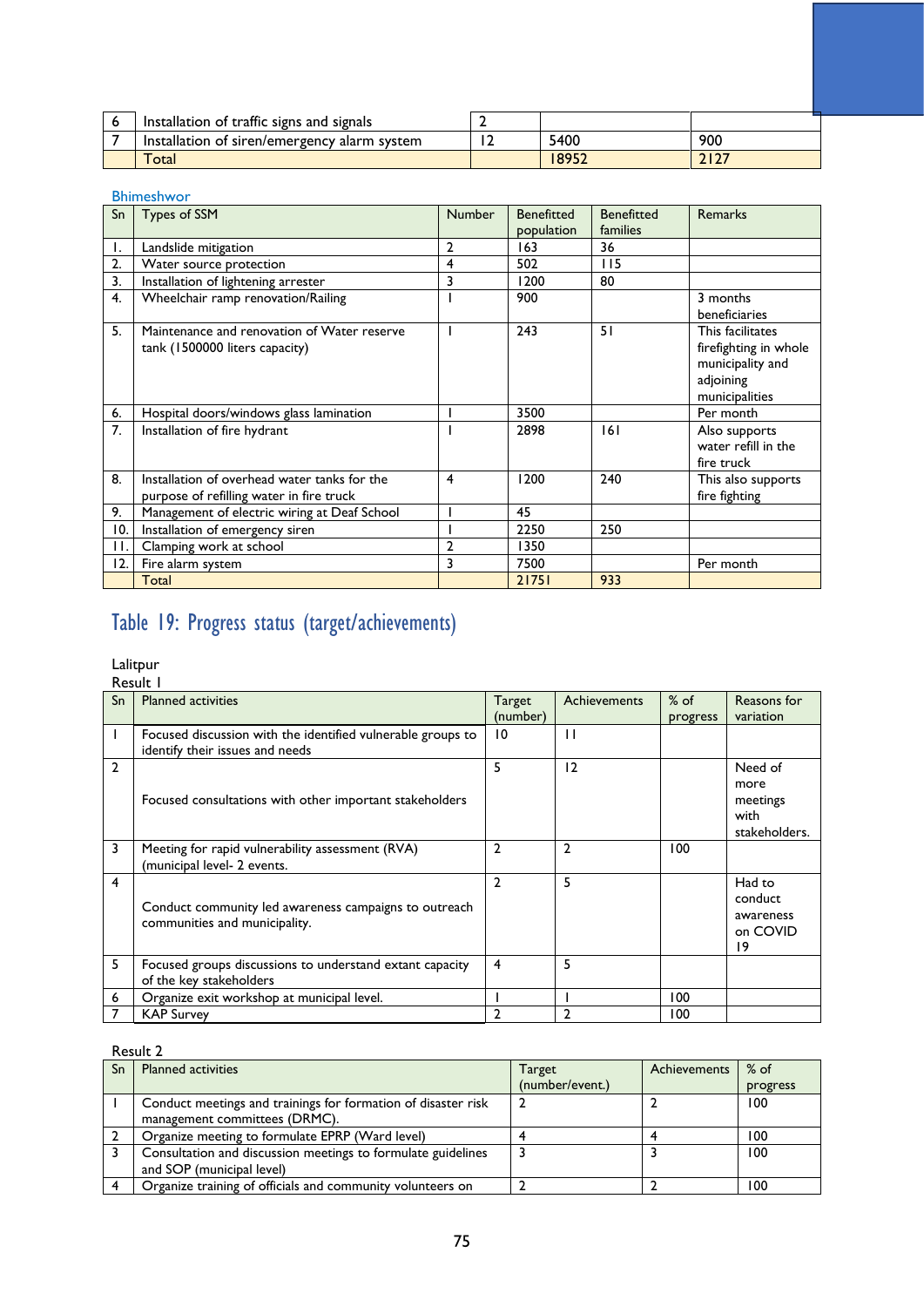| conducting post disaster need assessment.         |  |     |
|---------------------------------------------------|--|-----|
| Conduct consultation workshops with engagement of |  | 100 |
| stakeholders in risk transfer schemes             |  |     |
| Exposure visits of WDMC                           |  | 100 |
| Shared Learning sharing dialogue                  |  | 100 |

## Result 3

| Sn             | <b>Planned activities</b>                                      | <b>Target</b> | Achievements | $%$ of   | Reasons   |
|----------------|----------------------------------------------------------------|---------------|--------------|----------|-----------|
|                |                                                                | (number)      |              | progress | for       |
|                |                                                                |               |              |          | variation |
|                | Organize trainings of communities on community training on     | 2             | 2            | 100      |           |
|                | firefighting (CERT- 2 days)                                    |               |              |          |           |
| $\overline{2}$ | Conduct consultation meetings and organize emergency           | 4             | 3            |          | Events    |
|                | response simulations (SIMEX) before formation of CERT and      |               |              |          | were      |
|                | after trained CERTs are in place                               |               |              |          | merged.   |
| 3              | Organize consultation meetings with stakeholders to identify,  | 4             | 7            |          |           |
|                | plan small-scale structural and non-structural risk mitigation |               |              |          |           |
|                | measures.                                                      |               |              |          |           |
| 4              | One day training on fire safety to community women             | า             | 2            | 100      |           |
| 5              | Training on fire safety to representatives of petrol dealers.  |               |              | 100      |           |
| 6              | Training on fire safety to PwDs (one day)                      |               |              | 100      |           |
|                | Training to electricians                                       |               |              | 100      |           |
| 8              | Organize safety drills in schools                              |               |              | 00 ا     |           |

### Bharatpur

|                | Result I                                                |               |              |          |              |
|----------------|---------------------------------------------------------|---------------|--------------|----------|--------------|
| Sn             | <b>Planned activities</b>                               | <b>Target</b> | Achievements | $%$ of   | Reasons for  |
|                |                                                         | (number)      |              | progress | variation    |
|                | Organize series of inclusive consultation meeting at    | 5             | 5            | 100      |              |
|                | community level (resident and non-resident, key actors) |               |              |          |              |
|                | KAP survey through mobilization of enumerators          | 2             | 2            | 100      |              |
| $\overline{2}$ | Focused discussion with the identify vulnerable groups  | 10            | 10           | 100      |              |
|                | to identify their issues and needs                      |               |              |          |              |
| 3              | Focused consultation with other important stakeholders  | 7             | 7            | 100      |              |
| 4              | Focused groups discussion to understand extant capacity | 4             | 4            | 100      |              |
|                | of the key stakeholders                                 |               |              |          |              |
| 5              | Conduct community led awareness campaign to             | 28000         | 28500        | 100      |              |
|                | outreach communities and municipality                   |               |              |          |              |
| 6              |                                                         | 4             | 3            | 100      | Merged ward  |
|                |                                                         |               |              |          | level exit   |
|                | Organize dissemination workshop at municipal level      |               |              |          | workshop     |
|                |                                                         |               |              |          | with         |
|                |                                                         |               |              |          | municipality |
|                | Disaster Reporting training to journalist               |               |              | 100      |              |

## Result 2

| Sn           | <b>Planned activities</b>                                                                                                                         | <b>Target</b>  | <b>Achievements</b> | $%$ of   | Reasons for                                                     |
|--------------|---------------------------------------------------------------------------------------------------------------------------------------------------|----------------|---------------------|----------|-----------------------------------------------------------------|
|              |                                                                                                                                                   | (number)       |                     | progress | variation                                                       |
|              | Consultation and discussion meeting with various<br>stakeholders for preparation of EPRP                                                          | 5              |                     | 100      | Need additional<br>event to cover<br>various<br>stakeholders    |
| $\mathbf{2}$ | Conduct meeting and trainings for formation of<br>disaster risk management committees (DRMC) and<br>development of relief standards and guideline | 4              | 7                   | 100      | Need additional<br>meeting for<br>document review               |
| 3            | Organize training of officials and community volunteers<br>on conducting post disaster need assessment (30<br>people, 3 day)                      | 3              | 3                   | 100      |                                                                 |
| 4            | Organize meeting for identification of emergency<br>response team, trained volunteers, and fire response<br>teams                                 | 10             | 12                  | 100      | Limited<br>participants in<br>meetings during<br>covid lockdown |
| 5            | Conduct consultation workshops with engagement of<br>stakeholders in a risk transfer schemes                                                      | $\overline{2}$ | 2                   | 100      |                                                                 |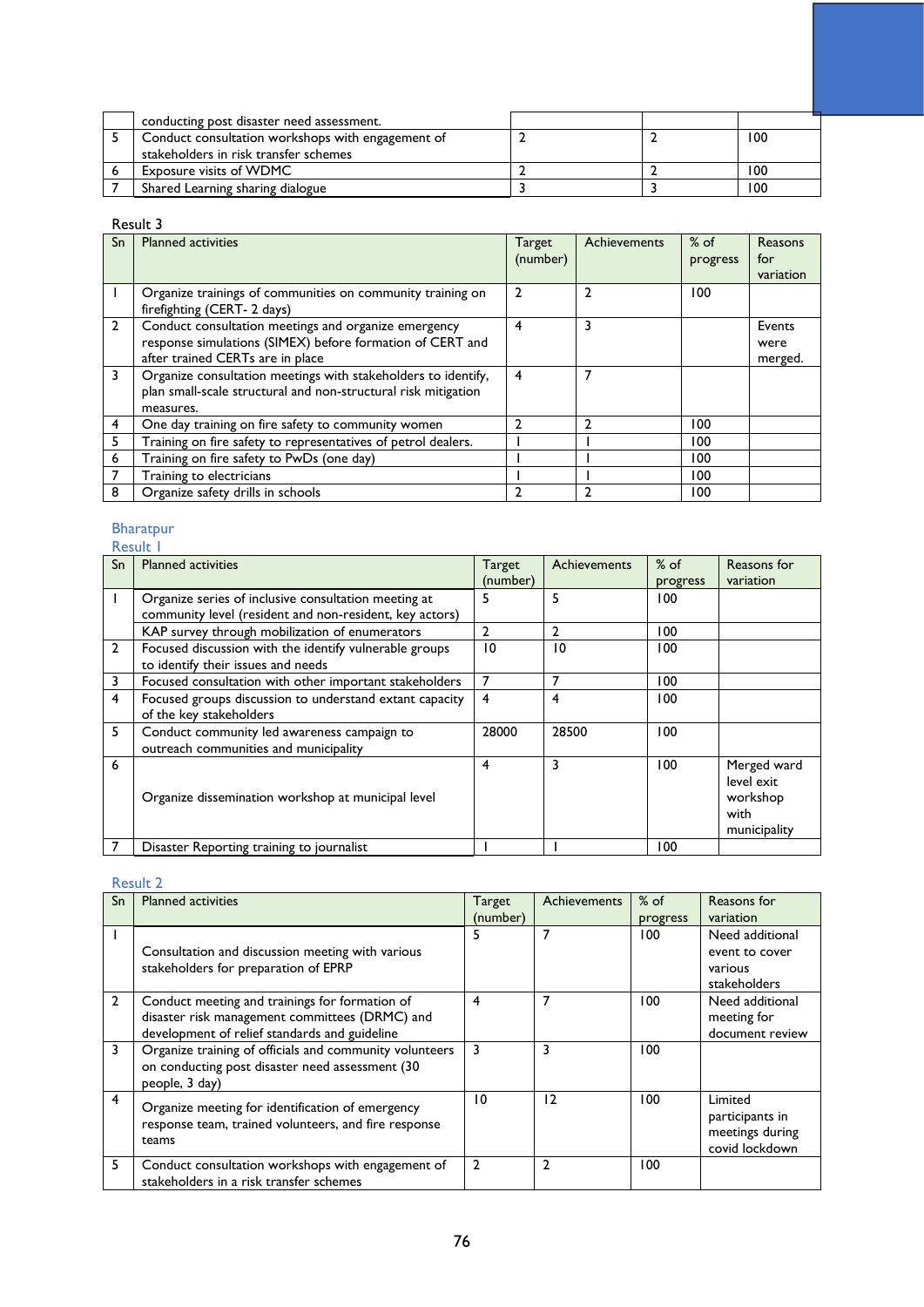| <br><b>Resilience</b><br>t and institutionalization of :<br>-stablishment.<br>the |  | 100 |  |
|-----------------------------------------------------------------------------------|--|-----|--|
| -und-<br>municipality<br>the<br>ın                                                |  |     |  |

## Result 3

| Sn             | <b>Planned activities</b>                                                                                                                                                                     | <b>Target</b>           | Achievements            | $%$ of   | Reasons for                                                                                                |
|----------------|-----------------------------------------------------------------------------------------------------------------------------------------------------------------------------------------------|-------------------------|-------------------------|----------|------------------------------------------------------------------------------------------------------------|
|                |                                                                                                                                                                                               | (number)                |                         | progress | variation                                                                                                  |
| $\mathsf{I}$   | Organize consultation meetings with<br>stakeholders to identify plan small scale<br>structural risk mitigation measures                                                                       | $\mathbf{2}$            | 3                       | 100      |                                                                                                            |
| $\overline{2}$ | Support in implementation of small-scale<br>structural risk mitigation measures                                                                                                               | 5                       | 8                       | 160      | Additional work<br>from leveraged<br>budget and<br>community<br>contribution                               |
| 3              | Organize inclusive community and<br>municipality planning meetings to formulate<br>activities to address issues of the most<br>vulnerable population and identify risk<br>mitigation measures |                         |                         |          | Mitigation<br>measures had<br>identified from<br><b>VCA</b> consultation<br>meeting and FGD<br>of result I |
| $\overline{4}$ | Implementation of the physical interventions<br>to address vulnerability of most vulnerable<br>population*                                                                                    | 3                       | $\overline{3}$          | 100      |                                                                                                            |
| 5              | Organize trainings on community training on<br>fire fighting                                                                                                                                  | 18                      | 21                      | 116      | Demand from<br>community<br>people and<br>collaborated with<br>stakeholders                                |
| 6              | Conduct consultation meetings and organize<br>emergency response simulations (SIMEX)<br>before formulation of CERT and after trained<br>CERTs are in place                                    | $\overline{4}$          | $\overline{\mathbf{4}}$ | 100      |                                                                                                            |
| 7              | Organize safety drills in schools                                                                                                                                                             | $\overline{2}$          | $\overline{2}$          | 100      |                                                                                                            |
| 8              | Strengthen municipal and community fire<br>response capacity                                                                                                                                  | $\overline{2}$          | $\overline{2}$          | 100      |                                                                                                            |
| 9              | Light search and rescue training to CERT                                                                                                                                                      | 3                       | 3                       | 100      |                                                                                                            |
| 10             | First Aid Training to CERT                                                                                                                                                                    | $\overline{\mathbf{3}}$ | 3                       | 100      |                                                                                                            |
| $\mathbf{H}$   | Training to Electrician                                                                                                                                                                       |                         |                         | 100      |                                                                                                            |

### Bhimeshwor

|                | Result 1                                                                                                           |                    |                     |                    |                                                         |  |  |
|----------------|--------------------------------------------------------------------------------------------------------------------|--------------------|---------------------|--------------------|---------------------------------------------------------|--|--|
| Sn             | <b>Planned activities</b>                                                                                          | Target<br>(number) | <b>Achievements</b> | $%$ of<br>progress | Reasons<br>for variation                                |  |  |
| $\mathbf{I}$   | Organize series of inclusive consultation<br>meeting at community level (resident and<br>non-resident, key actors) | 5                  | 5                   | 100                |                                                         |  |  |
|                | KAP survey through mobilization of<br>enumerators                                                                  | $\mathbf{2}$       | $\overline{2}$      | 100                |                                                         |  |  |
| $\overline{2}$ | Focused discussion with the identify<br>vulnerable groups to identify their issues and<br>needs                    | 9                  | 9                   | 100                |                                                         |  |  |
| 3              | Focused consultation with other important<br>stakeholders                                                          | 7                  | 7                   | 100                |                                                         |  |  |
| 4              | Focused groups discussion to understand<br>extant capacity of the key stakeholders                                 | 5                  | 5                   | 100                |                                                         |  |  |
| 5              | Conduct community led awareness campaign<br>to outreach communities and municipality                               | 16000              | 16000               | 100                |                                                         |  |  |
| 6              | Organize dissemination workshop at<br>municipal level                                                              | 4                  | 4                   | 100                | Merged ward level exit<br>workshop with<br>municipality |  |  |
| 7              | Disaster Reporting training to journalist                                                                          |                    |                     | 100                | Organized virtually on<br>the occasion of IDDR<br>2020  |  |  |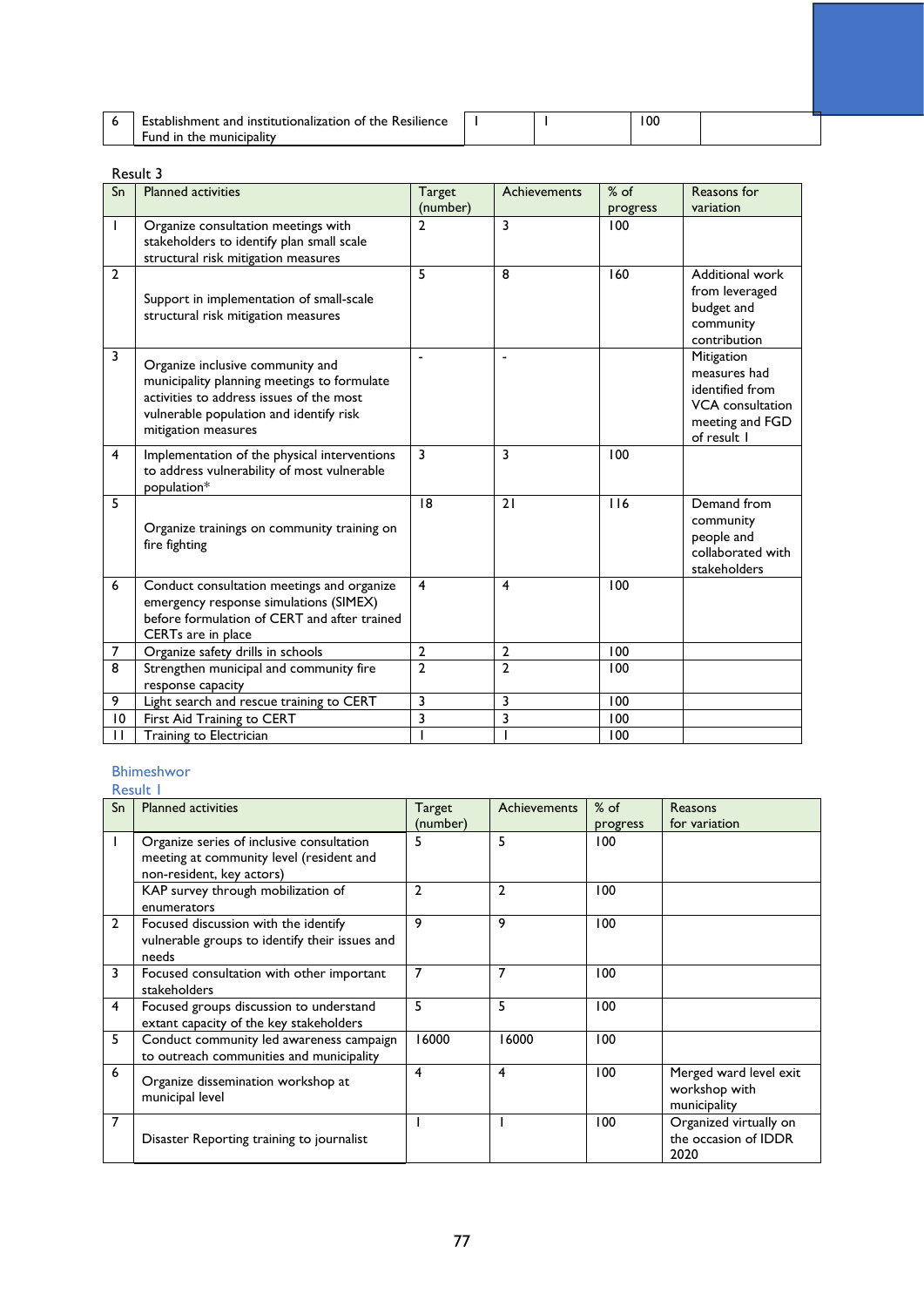## Result 2

| Sn           | <b>Planned activities</b>                                                                                                                            | <b>Target</b><br>(number) | Achievements | $%$ of<br>progress | Reasons for variation                                        |
|--------------|------------------------------------------------------------------------------------------------------------------------------------------------------|---------------------------|--------------|--------------------|--------------------------------------------------------------|
|              | Consultation and discussion meeting with<br>various stakeholders for preparation of EPRP                                                             |                           | 8            | 100                | Need additional event<br>to cover various<br>stakeholders    |
| $\mathbf{2}$ | Conduct meeting and trainings for formation of<br>disaster risk management committees (DRMC)<br>and development of relief standards and<br>guideline | 4                         | 6            | 100                | Need additional<br>meeting for document<br>review            |
| 3            | Organize training of officials and community<br>volunteers on conducting post disaster need<br>assessment (30 people, 3 day)                         |                           | 3            | 100                |                                                              |
| 4            | Organize meeting for identification of<br>emergency response team, trained volunteers,<br>and fire response teams                                    | 8                         | 10           | 100                | limited participants in<br>meetings during covid<br>lockdown |
| 5            | Conduct consultation workshops with<br>engagement of stakeholders in a risk transfer<br>schemes                                                      | $\mathfrak{p}$            | 3            | 100                |                                                              |
| 6            | Establishment and institutionalization of the<br>Resilience Fund in the municipality                                                                 |                           |              | 100                |                                                              |

### Result 3

| $\overline{\mathsf{S}}$ n | <b>Planned activities</b>                                                                                                                                                                  | Target         | <b>Achievements</b>     | $%$ of           | Reasons for                                                                                                      |
|---------------------------|--------------------------------------------------------------------------------------------------------------------------------------------------------------------------------------------|----------------|-------------------------|------------------|------------------------------------------------------------------------------------------------------------------|
|                           |                                                                                                                                                                                            | (number)       |                         | progress         | variation                                                                                                        |
| $\mathsf{I}$              | Organize consultation meetings with stakeholders<br>to identify plan small scale structural risk mitigation<br>measures                                                                    | 3              | 4                       | 100              |                                                                                                                  |
| $\overline{2}$            | Support in implementation of small-scale structural<br>risk mitigation measures                                                                                                            | 8              | 4                       | 160              | Additional work<br>from leveraged<br>budget and<br>community<br>contribution                                     |
| 3                         | Organize inclusive community and municipality<br>planning meetings to formulate activities to address<br>issues of the most vulnerable population and<br>identify risk mitigation measures |                | $\overline{a}$          |                  | Mitigation<br>measures had<br>identified from<br><b>VCA</b><br>consultation<br>meeting and<br>FGD of result I    |
| 4                         | Implementation of the physical interventions to<br>address vulnerability of most vulnerable<br>population*                                                                                 | 3              | 3                       | 100              |                                                                                                                  |
| 5                         | Organize trainings on community training on fire<br>fighting                                                                                                                               | 10             | 16                      | 100              | Increased<br>numbers of<br>events due to<br>interest of<br>community<br>people and<br>stakeholders               |
| 6                         | Conduct consultation meetings and organize<br>emergency response simulations (SIMEX) before<br>formulation of CERT and after trained CERTs are<br>in place                                 | 4              | 3                       | 100              | The final SIMEX<br>was merged and<br>organized as<br>wider<br>participation of<br>district level<br>stakeholders |
| 7                         | Organize safety drills in schools                                                                                                                                                          | $\mathbf{2}$   | 2                       | 100              |                                                                                                                  |
| 8                         | Strengthen municipal and community fire response<br>capacity                                                                                                                               | $\overline{2}$ | $\overline{2}$          | 100              |                                                                                                                  |
| 9                         | Light search and rescue training to CERT                                                                                                                                                   | 3              | 3                       | 100              |                                                                                                                  |
| 10                        | First Aid Training to CERT                                                                                                                                                                 | 3              | $\overline{\mathbf{3}}$ | $\overline{100}$ |                                                                                                                  |
| $\mathbf{H}$              | Training to Electrician                                                                                                                                                                    |                | $\overline{1}$          | 100              |                                                                                                                  |
| 12                        | <b>CADRE Training</b>                                                                                                                                                                      |                |                         | 100              |                                                                                                                  |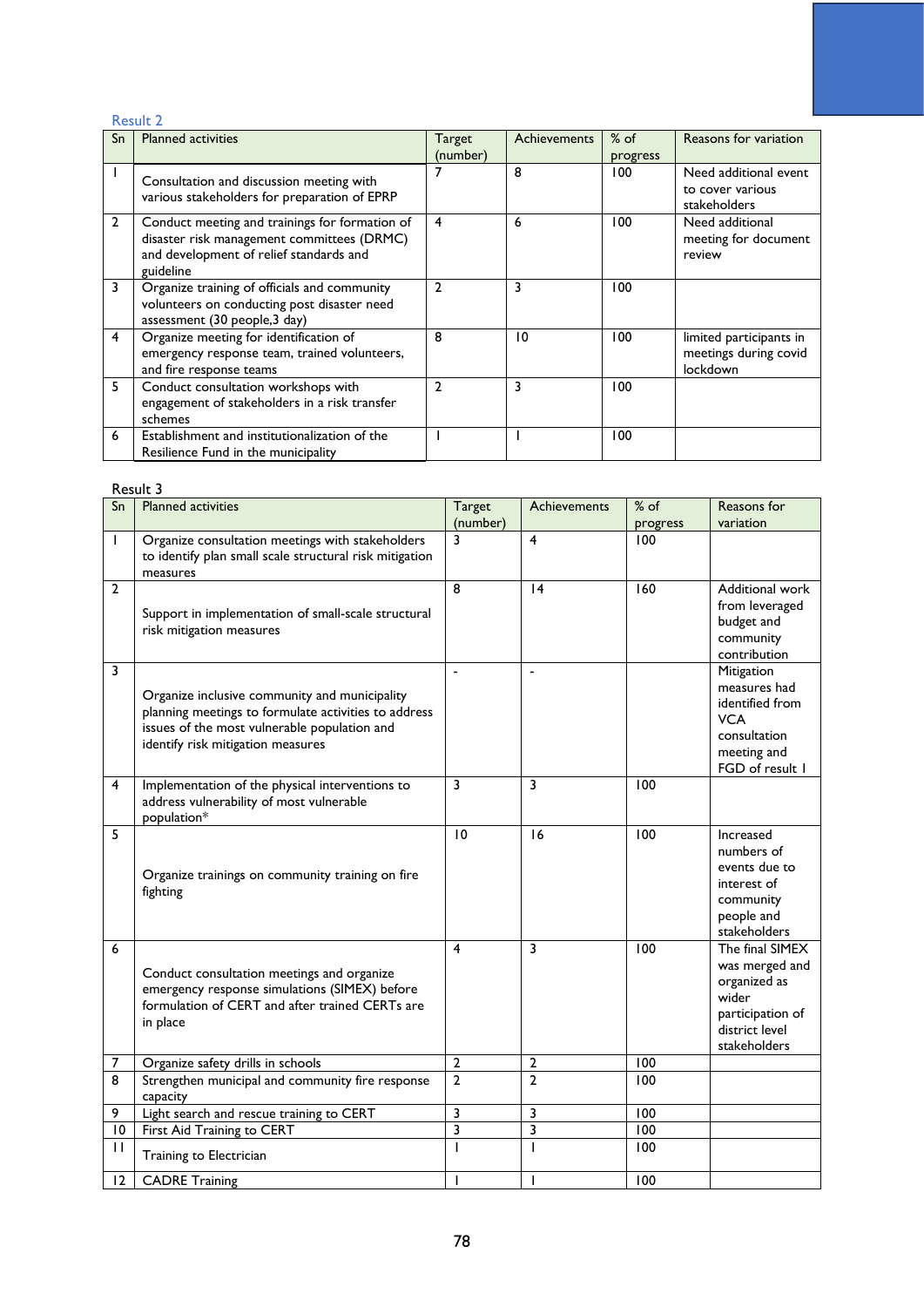| TWOIG EV. GOOG JUMINIC INCOMMITANT MIGHT VEHET MCCHICICO |                              |                           |                  |  |  |  |  |
|----------------------------------------------------------|------------------------------|---------------------------|------------------|--|--|--|--|
| Types of activities                                      | Collaborated with agencies   | Tentative amount and % of | Remarks          |  |  |  |  |
|                                                          |                              | total amount collaborated |                  |  |  |  |  |
| Capacity building trainings                              | Ward office                  | 49516 (30%)               |                  |  |  |  |  |
| Small scale mitigation                                   | Ward office                  | 1400000 (23%)             |                  |  |  |  |  |
| Capacity building                                        | Municipality and ward office | 350000                    |                  |  |  |  |  |
| Capacity building trainings and                          | Private sectors and          | 282000 (30%)              | Bharatpur        |  |  |  |  |
| event                                                    | metropolitan city            |                           |                  |  |  |  |  |
| Small scale mitigation and                               | Metropolitan city            | 900000 (75% for           | <b>Bharatpur</b> |  |  |  |  |
| disaster preparedness                                    |                              | collaborated scheme)      |                  |  |  |  |  |

## Table 20: Cost sharing mechanism with other agencies